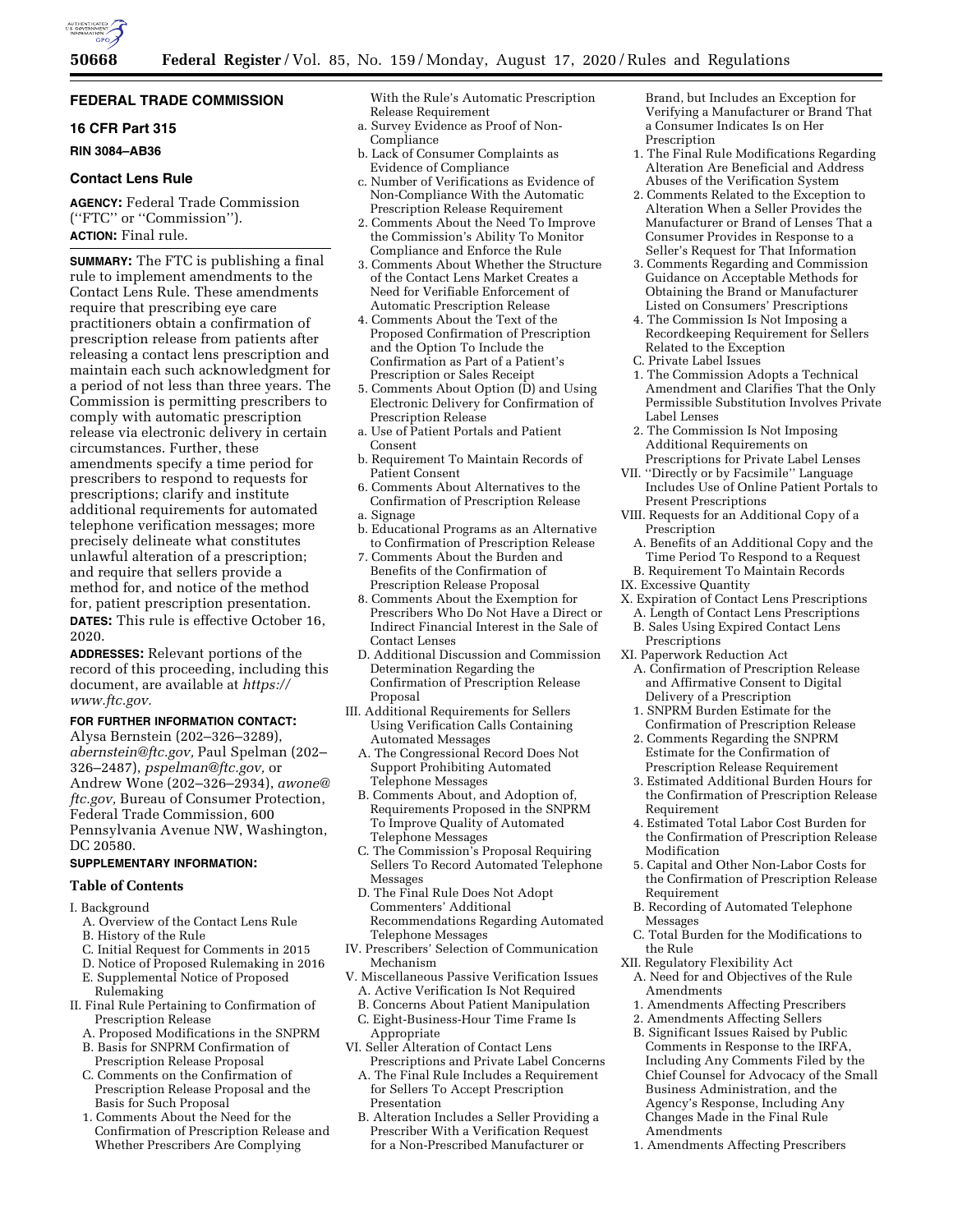- 2. Amendments Affecting Sellers
- C. Description and Estimate of the Number of Small Entities to Which the Amendments Will Apply or Explanation Why No Estimate Is Available
- D. Description of the Projected Reporting, Recordkeeping and Other Compliance Requirements of the Amendments, Including an Estimate of the Classes of Small Entities That Will Be Subject to the Requirement and the Type of Professional Skills Necessary for Preparation of the Report or Record
- 1. Amendments Affecting Prescribers 2. Amendments Affecting Sellers
- 
- E. Steps Taken To Minimize the Significant Impact, if Any, of the Amendments, Including Why Any Significant Alternatives Were Not Adopted
- 1. Steps and Alternatives for Amendments Affecting Prescribers
- 2. Steps and Alternatives for Amendments Affecting Sellers
- XIII. Congressional Review Act

#### **I. Background**

#### *A. Overview of the Contact Lens Rule*

In 2003, Congress enacted the Fairness to Contact Lens Consumers Act (''FCLCA'' or ''Act''),1 and pursuant to the Act, the Commission promulgated the Contact Lens Rule on July 2, 2004.2 The Rule went into effect on August 2, 2004.

The Contact Lens Rule (''Rule'') promotes competition in retail sales of contact lenses by facilitating consumers' ability to comparison shop for contact lenses. When an eye care practitioner (''prescriber'') 3 completes a contact lens fitting, the Rule requires that the prescriber automatically provide the patient with a portable copy of the patient's prescription, whether or not the patient requests it.<sup>4</sup> The Rule also requires that the prescriber verify or provide such prescriptions to authorized third parties. At the same time, the Rule requires that sellers only sell contact lenses in accordance with

4The Commission also notes that apart from requiring that the contact lens fitting be complete, the FCLCA and Rule do not include any other requirements or exceptions that would permit a prescriber to withhold a patient's contact lens prescription following a fitting. 16 CFR 315.3(a)(1). Therefore, prescribers must automatically provide patients with copies of their prescriptions following their fitting, regardless of whether patients indicate an intention to purchase contact lenses—no matter the quantity (and even an annual supply)—from their prescribers.

valid prescriptions written by licensed prescribers that were either (a) presented to the seller by the patient or a designated agent of the patient or (b) verified by direct communication with the prescriber.5

The Rule further sets out the information that must be included in a seller's verification request, and directs that a prescription is only verified under the Rule if: (1) The prescriber confirms the prescription is accurate; (2) the prescriber informs the seller that the prescription is inaccurate and provides an accurate prescription in its stead; or (3) the prescriber fails to communicate with the seller within eight business hours after receiving a compliant verification request.6 The Rule states that if the prescriber informs the seller within eight business hours of receiving the verification request that the prescription is inaccurate, expired, or invalid, the seller shall not fill the prescription. The Rule requires that the prescriber specify the basis for the inaccuracy or invalidity of the prescription, and if the prescription is inaccurate, the prescriber must correct it.7 Sellers may not alter a prescription, but for private label contact lenses, may substitute identical contact lenses that the same company manufactures and sells under a different name.<sup>8</sup>

The Contact Lens Rule sets a minimum expiration date of one year after the issue date of a prescription with an exception based on a patient's ocular health.9 The Rule also incorporates the Act's preemption of state and local laws and regulations that establish a prescription expiration date of less than one year or that restrict prescription release or require active verification.10

#### *B. History of the Rule*

The FTC has more than three decades of regulatory and research experience regarding the optical goods industry; this history continues to inform the basis and purpose of the Contact Lens Rule and this rule review. In addition to the Rule, the Commission enforces the Ophthalmic Practice Rules (known as the ''Eyeglass Rule''), initially promulgated in 1978.11 Prior to the

10 16 CFR 315.11(a). The Rule also preempts any other state or local laws or regulations that are inconsistent with the Act or the relevant section of the Rule, to the extent of the inconsistency. 16 CFR 315.11(b).

11Final Trade Regulation Rule, Advertising of Ophthalmic Goods and Services, 43 FR 23992 (June Eyeglass Rule, surveys of optometrists found that a majority of prescribers imposed some restriction on the availability of the patient's prescription, usually by either refusing to release prescriptions or charging an additional fee to do so.12 Prescribers also used waivers and liability disclaimers to discourage comparison shopping, mislead consumers, and frighten them into purchasing ophthalmic goods from the prescriber.<sup>13</sup> The Commission determined that these actions reduced consumers' ability to obtain the lowest prices and hindered competition in the optical marketplace.14 To address these problems, the Eyeglass Rule required prescribers—generally, optometrists and ophthalmologists—to provide each of their patients, immediately after completion of an eye examination, a free copy of the patient's eyeglass prescription.15

The Eyeglass Rule, however, did not encompass contact lens prescriptions. While a majority of states enacted their own statutes requiring some form of contact lens prescription release,<sup>16</sup> many prescribers continued to withhold prescriptions for contact lenses.17 This,

12 43 FR at 23998. *See also* FTC, ''Staff Report on Advertising of Ophthalmic Goods and Services and Proposed Trade Regulation Rule'' 240–48 (1977) [hereinafter 1977 Staff Report] (detailing myriad accounts of prescribers refusing to release eyeglass prescriptions to their patients), *[https://www.ftc.gov/](https://www.ftc.gov/system/files/documents/reports/staff-report-advertising-ophthalmic-goods-services-proposed-trade-regulation-rule-16-cfr-part-456/r611003-staff_report_on_advertising_of_ophthalmic_goods_and_services_and_proposed_trade_regulation.pdf)  system/files/documents/reports/staff-reportadvertising-ophthalmic-goods-services-proposed[trade-regulation-rule-16-cfr-part-456/r611003-staff](https://www.ftc.gov/system/files/documents/reports/staff-report-advertising-ophthalmic-goods-services-proposed-trade-regulation-rule-16-cfr-part-456/r611003-staff_report_on_advertising_of_ophthalmic_goods_and_services_and_proposed_trade_regulation.pdf)*\_ *report*\_*on*\_*advertising*\_*of*\_*ophthalmic*\_*goods*\_*and*\_ *services*\_*and*\_*proposed*\_*trade*\_*[regulation.pdf.](https://www.ftc.gov/system/files/documents/reports/staff-report-advertising-ophthalmic-goods-services-proposed-trade-regulation-rule-16-cfr-part-456/r611003-staff_report_on_advertising_of_ophthalmic_goods_and_services_and_proposed_trade_regulation.pdf)* 

13 43 FR at 23998; *Am. Optometric Ass'n* v. *FTC,*  626 F.2d 896, 916 (D.C. Cir. 1980) (noting considerable ''evidence of abuse'' by prescribers); *see also* 1977 Staff Report, *supra* note 12, at 277.

14FTC, ''The Strength of Competition in the Sale of Rx Contact Lenses: An FTC Study'' 45–46 (2005), *[https://www.ftc.gov/sites/default/files/documents/](https://www.ftc.gov/sites/default/files/documents/reports/strength-competition-sale-rx-contact-lenses-ftc-study/050214contactlensrpt.pdf) [reports/strength-competition-sale-rx-contact-lenses](https://www.ftc.gov/sites/default/files/documents/reports/strength-competition-sale-rx-contact-lenses-ftc-study/050214contactlensrpt.pdf)[ftc-study/050214contactlensrpt.pdf](https://www.ftc.gov/sites/default/files/documents/reports/strength-competition-sale-rx-contact-lenses-ftc-study/050214contactlensrpt.pdf)* [hereinafter 2005 Contact Lens Report].

15 16 CFR 456.2 (separation of examination and dispensing). The FTC also has studied the effects of state-imposed restrictions in the optical goods industry. *See* FTC, ''The Effects of Restrictions on Advertising and Commercial Practice in the Professions: The Case of Optometry'' (1980), *[https://](https://www.ftc.gov/sites/default/files/documents/reports/effects-restrictions-advertising-and-commercial-practice-professions-case-optometry/198009optometry.pdf)  [www.ftc.gov/sites/default/files/documents/reports/](https://www.ftc.gov/sites/default/files/documents/reports/effects-restrictions-advertising-and-commercial-practice-professions-case-optometry/198009optometry.pdf)  [effects-restrictions-advertising-and-commercial](https://www.ftc.gov/sites/default/files/documents/reports/effects-restrictions-advertising-and-commercial-practice-professions-case-optometry/198009optometry.pdf)[practice-professions-case-optometry/](https://www.ftc.gov/sites/default/files/documents/reports/effects-restrictions-advertising-and-commercial-practice-professions-case-optometry/198009optometry.pdf)  [198009optometry.pdf.](https://www.ftc.gov/sites/default/files/documents/reports/effects-restrictions-advertising-and-commercial-practice-professions-case-optometry/198009optometry.pdf)* 

16By 2003, more than two-thirds of states had laws requiring some form of contact lens prescription release. H.R. Rep. No. 108–318, 108th Cong., 1st Sess. 4 (2003), at 8 (2003).

17*See id.* at 4 (noting that ''[t]he practice of optometrists withholding the prescription [for contact lenses] has limited the consumer's ability to shop for the best price and has impacted competition''); Fairness to Contact Lens Consumers Act: Hearing Before the Subcomm. on Commerce, Continued

<sup>1</sup> 15 U.S.C. 7601–7610 (Pub. L. 108–164).

<sup>2</sup>Contact Lens Rule, 16 CFR part 315 (2015).

<sup>3</sup>Under the Rule, prescriber is defined as an ophthalmologist, optometrist, or other person permitted under State law to issue prescriptions for contact lenses in compliance with any applicable requirements established by the Food and Drug Administration. 'Other person,' in this context, includes dispensing opticians who are permitted under State law to issue prescriptions and who are authorized or permitted under State law to perform contact lens fitting services. 16 CFR 315.2.

<sup>5</sup> 16 CFR 315.5(a).

<sup>6</sup> 16 CFR 315.5(b)–(c).

<sup>7</sup> 16 CFR 315.5(d).

<sup>8</sup> 16 CFR 315.5(e).

<sup>9</sup> 16 CFR 315.6.

<sup>2, 1978) [</sup>hereinafter Eyeglass I]. The Rule was revised in 1992, with the revisions codified at 16 CFR part 456. Ophthalmic Practice Rules, 57 FR 18822 (May 1, 1992).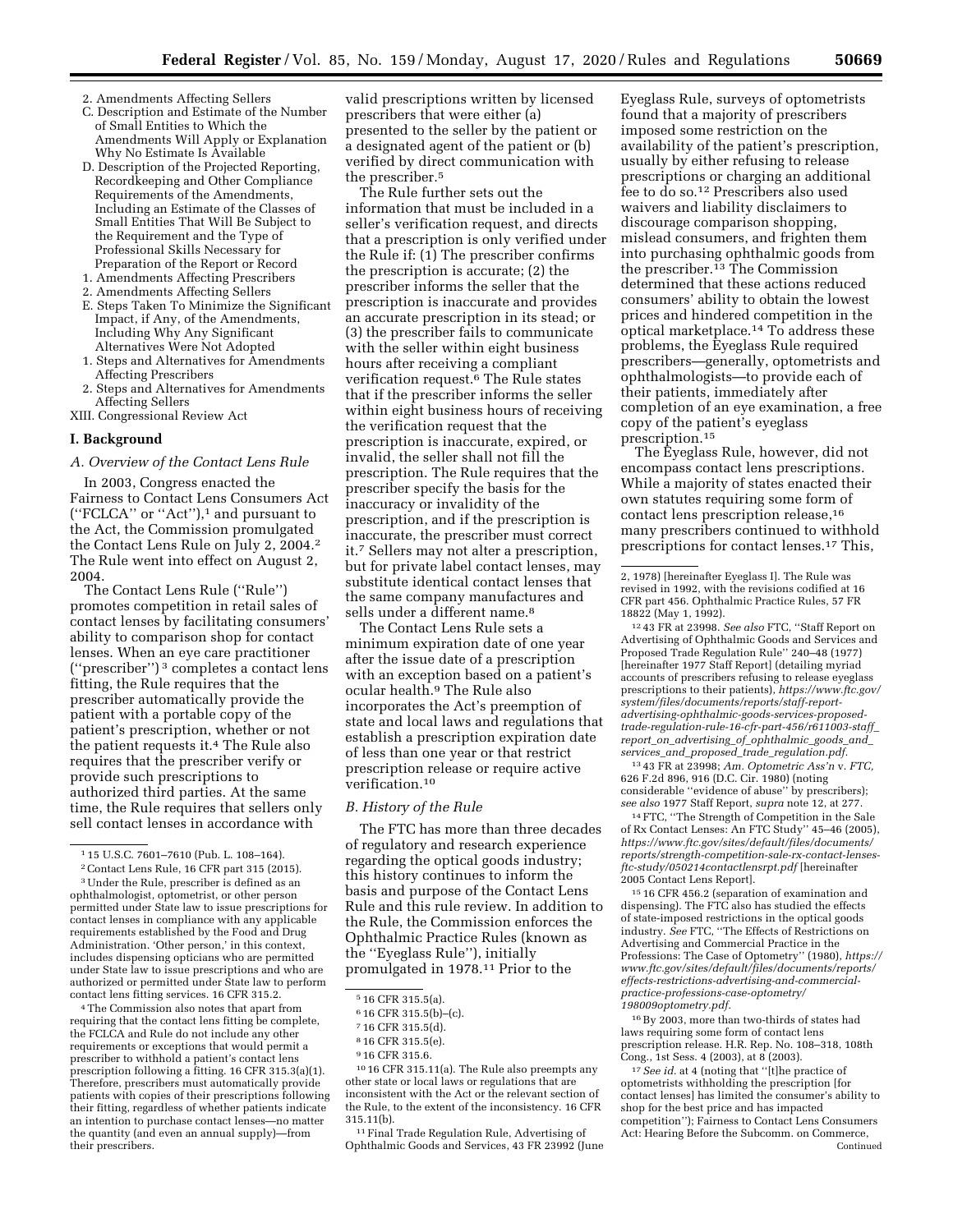and other prescriber practices (such as requiring liability waivers, refusing to verify prescriptions when consumers tried to buy lenses from third-party sellers, and encouraging manufacturers not to distribute contact lenses to thirdparty sellers), made it challenging for consumers to obtain lenses from anyone other than their prescribers.18 According to Congress, these obstacles were rooted in an ''inherent conflict of interest'' in that ''[u]nlike medical doctors who are prohibited from selling the drugs they prescribe, eye doctors and optometrists . . . are able to fill the contact lens prescriptions they write.'' 19 Third-party sellers are thus forced to compete for the sale of lenses with the individual who is writing the prescription.20 To address this inherent conflict of interest and achieve freedom of choice and the benefits of competition for contact lens consumers,

18H.R. Rep. No. 108–318, at 4; FCLCA Subcomm. Hearing, *supra* note 17 (statements of Howard Beales, Jonathan Coon, Ami Gadhia, Robert Hubbard, Maria Martinez, Rep. W. J. Tauzin; Peggy Venable). *See also In re Disposable Contact Lens Antitrust Litig.,* No. 94–MDL 1030–J–20A (M.D. Fla.), in which the Attorneys General of 31 states alleged that eye-care professionals engaged in an organized effort to prevent or hinder consumers from obtaining their contact lens prescriptions. The complaints alleged two conspiracies: (1) That the practitioners and their trade associations conspired to prevent the release of contact lens prescriptions to consumers, and (2) that manufacturers, practitioners, and trade associations, including the American Optometric Association, conspired to eliminate sales of contact lenses by pharmacies, mail order, and other alternative sellers. *Id.*  According to the Attorneys General, the conspiracy severely restricted the supply of contact lenses available to alternative sellers, which hampered the growth of such sellers, decreased the supply of lenses to consumers, and increased the price of lenses. *Id.* The parties reached settlements, the last of which the court approved in November 2001. As part of the settlements, manufacturers agreed to sell contact lenses to alternative distribution channels.

19H.R. Rep. No. 108–318, at 5. *See also* Letter from Senators Richard Blumenthal and Orrin G. Hatch of the United States Senate Regarding the Contact Lens Rule Rulemaking Proceeding and the Proposed Rule Set Forth in the Notice of Proposed Rulemaking (Aug. 11, 2017) (recognizing the ''inherent conflict of interest'' and noting that the FCLCA was made necessary by ''the unique nature of the contact lens marketplace''), *[https://](https://www.ftc.gov/system/files/filings/initiatives/677/public_comment_from_senators_blumenthal_and_hatch_re_contact_lens_rulemaking.pdf) [www.ftc.gov/system/files/filings/initiatives/677/](https://www.ftc.gov/system/files/filings/initiatives/677/public_comment_from_senators_blumenthal_and_hatch_re_contact_lens_rulemaking.pdf)  public*\_*comment*\_*from*\_*senators*\_*blumenthal*\_*and*\_ *hatch*\_*re*\_*contact*\_*lens*\_*[rulemaking.pdf \[](https://www.ftc.gov/system/files/filings/initiatives/677/public_comment_from_senators_blumenthal_and_hatch_re_contact_lens_rulemaking.pdf)hereinafter Blumenthal Letter]*.

20H.R. Rep. No. 108–318, at 4; FCLCA Subcomm. Hearing, *supra* note 17 (statements of Rep. W.J. Tauzin) (noting there is a ''classic conflict of interest that robs the consumers of the ability to shop competitively for the best price,'' and stating that the FCLCA takes the ''necessary steps to remedy this stranglehold on contact lens competition'').

Congress passed the Fairness to Contact Lens Consumers Act in 2003,<sup>21</sup> and, in 2004, the Commission issued the Contact Lens Rule,<sup>22</sup> implementing the Act.

As specified in the Act, the Rule imposes requirements on both sellers and prescribers of contact lenses. Because the use of contact lenses involves significant health issues 23 and Congress recognized that consumers may be harmed by contact lenses purchased with an expired, inaccurate, or otherwise invalid prescription,24 the Act requires that contact lenses be sold only to patients with valid prescriptions, which they receive after contact lens fittings by a prescriber. The Act and the Rule only allow sales of contact lenses when a patient presents a seller with a copy of the prescription or the seller has verified the patient's prescription with the prescriber.25 Sellers also are prohibited from altering a contact lens prescription.26

The Act and the Rule further impose obligations on prescribers. First and foremost, prescribers are required to release a copy of the prescription to the patient promptly upon completion of the contact lens fitting, ''[w]hether or not requested by the patient."<sup>27</sup> Prescribers also are prohibited from requiring: (1) The purchase of contact lenses as a condition of either prescription release or verification, (2) a separate payment for prescription release or verification, and (3) that the patient sign a waiver as a condition of prescription release or verification.28

Additionally, prescribers are required to provide or verify a contact lens prescription when ''directed by any person designated to act on behalf of the patient.'' 29 Such verification occurs when the seller provides the prescriber with a consumer's prescription information and: (1) The prescriber confirms that the prescription is

22Contact Lens Rule, 69 FR 40482 (July 2, 2004) (codified at 16 CFR pt. 315). Pursuant to its congressional mandate, the FTC also issued a study of competition in the contact lens industry in 2005. *See* 2005 Contact Lens Report, *supra* note 14.

23*See, e.g.,* FTC, ''Possible Barriers to E-Commerce: Contact Lenses, A Report from the Staff of the Federal Trade Commission'' 8–9 (2004), *[https://www.ftc.gov/sites/default/files/documents/](https://www.ftc.gov/sites/default/files/documents/advocacy_documents/possible-anticompetitive-barriers-e-commerce-contact-lenses-report-staff-ftc/040329clreportfinal.pdf) advocacy*\_*[documents/possible-anticompetitive](https://www.ftc.gov/sites/default/files/documents/advocacy_documents/possible-anticompetitive-barriers-e-commerce-contact-lenses-report-staff-ftc/040329clreportfinal.pdf)[barriers-e-commerce-contact-lenses-report-staff-ftc/](https://www.ftc.gov/sites/default/files/documents/advocacy_documents/possible-anticompetitive-barriers-e-commerce-contact-lenses-report-staff-ftc/040329clreportfinal.pdf) [040329clreportfinal.pdf.](https://www.ftc.gov/sites/default/files/documents/advocacy_documents/possible-anticompetitive-barriers-e-commerce-contact-lenses-report-staff-ftc/040329clreportfinal.pdf)* 

24Contact Lens Rule, 69 FR 40482.

- $^{\rm 25}$  16 CFR 315.5(a).
- 26 16 CFR 315.5(e).

27 15 U.S.C. 7601(a)(1); 16 CFR 315.3(a)(1). 28 15 U.S.C. 7601(b)(1)–(3); 16 CFR 315.3(b)(1)– (3).

29 15 U.S.C. 7601(a)(2); 16 CFR 315.3(a)(2).

accurate, by phone, facsimile, or electronic mail; (2) the prescriber informs the seller that the prescription is inaccurate and provides the correct prescription; or (3) the prescriber does not communicate with the seller within eight business hours of the seller's request for verification (''passive verification'').30 The eight-businesshour passive verification lessens the demands on prescribers in the event a seller forwards a query about an accurate and complete prescription from a properly identified patient. It also prevents prescribers from blocking verification—and impeding consumer access to contact lenses that may be lower-priced, or sold by sellers who offer other benefits or convenience simply by refusing to respond to verification requests.

One outcome of passive verification, however, is that, if a prescriber does not respond to a verification request containing inaccurate information or for an invalid prescription within eight business hours, the prescription is deemed verified; thus, passive verification allows for the possibility that patients can be sold lenses for which they do not have a valid prescription. Congress, when considering the FCLCA, was aware that a passive-verification regime could, in some instances, allow sellers to sell and ship contact lenses based on an invalid or inaccurate prescription, and that this could potentially lead to health risks.31 Congress opted for a passive-verification regime despite this concern in order ''to ensure that consumers are not caught in the competitive tug-of-war between doctors and third party sellers for the sale of contact lenses." <sup>32</sup> It was also envisioned that prescribers would remain diligent in ensuring that patients did not receive lenses for which they had not been prescribed, since it is in both prescribers' self-interest and the health and safety interests of their patients to prevent this from occurring.33 In this manner, the passiveverification system was perceived, to a certain extent, to be self-enforcing, as prescribers would have both a financial interest and an ethical duty to police invalid, incorrect, or expired prescriptions.34

Trade, and Consumer Protection of the H. Comm. on Energy and Commerce, 108th Cong. 1 (2003) [hereinafter FCLCA Subcomm. Hearing] (statement of Ami Gadhia, Consumers Union) (noting that multiple surveys of consumers in Texas had found considerable numbers were unable to obtain their contact lens prescription from their prescribers).

<sup>21</sup> 15 U.S.C. 7601–7610. The FCLCA passed with a vote of 406 in favor and 12 opposed in the House, and unanimous consent in the Senate.

<sup>30</sup> 15 U.S.C. 7603(d)(1)–(3); 16 CFR 315.5. 31*See, e.g.,* FCLCA Subcomm. Hearing, *supra*  note 17 (statements of Howard Beales, Federal Trade Commission); *id.* (statements of J. Pat Cummings, American Optometric Association) (''And the problem with passive verification is that people will get contact lenses without a

prescription.''). 32H.R. Rep. No. 108–318, at 5. 33Contact Lens Rule, 69 FR at 40498. 34FCLCA Subcomm. Hearing, *supra* note 17 (statements of Howard Beales, Federal Trade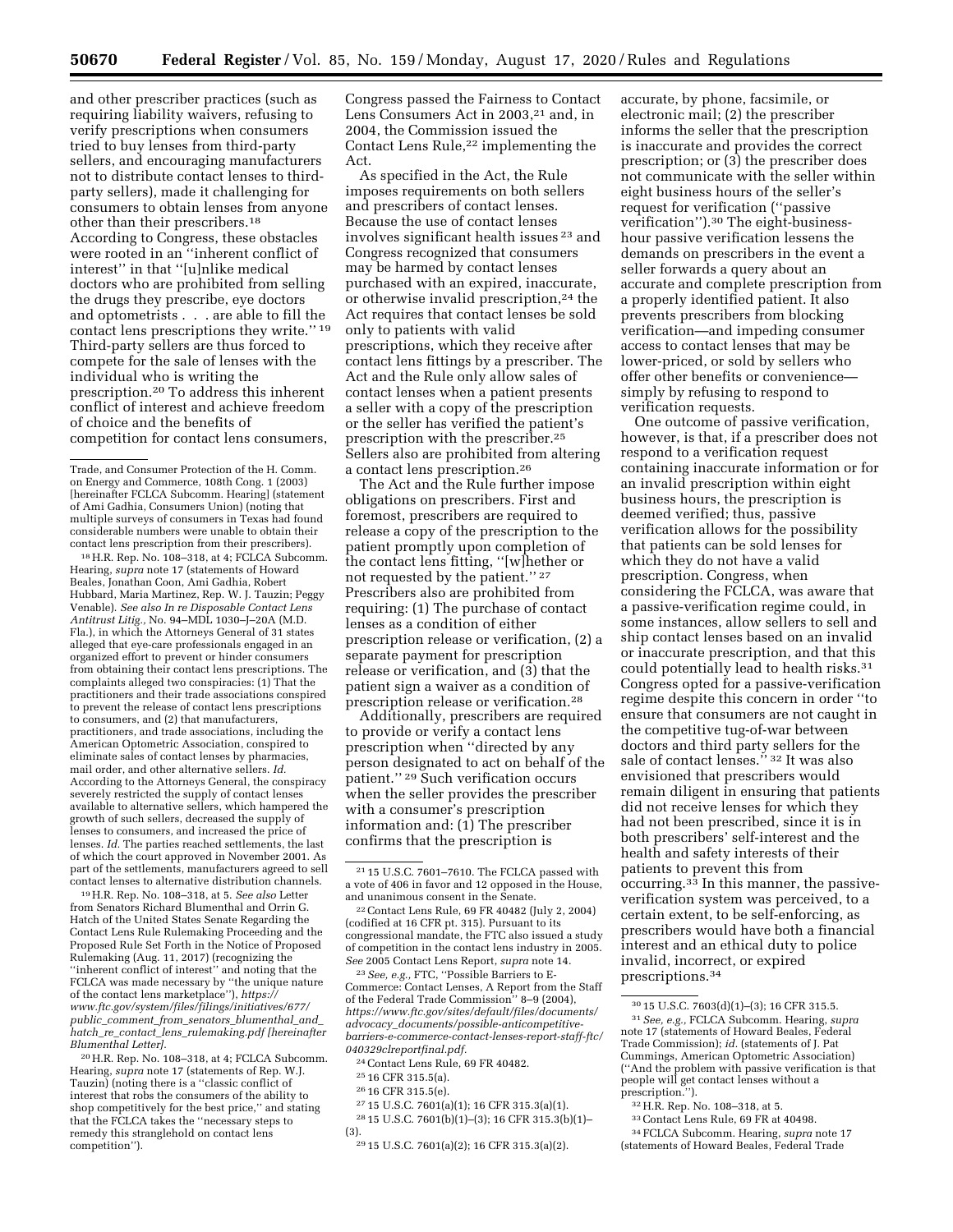# *C. Initial Request for Comments in 2015*

As part of its periodic review of its rules and guides, on September 3, 2015, the Commission solicited comments on the Contact Lens Rule, seeking input on: The economic impact of, and continuing need for, the Rule; the benefits of the Rule to consumers purchasing contact lenses; the burdens the Rule places on entities subject to its requirements; the impact the Rule has had on the flow of information to consumers; the degree of industry compliance with the Rule; the need for any modifications to increase its benefits or reduce its burdens or to account for changes in relevant technology; and any overlap or conflict with the Rule and other federal, state, or local laws or regulations.35 The comment period for this initial request closed on October 26, 2015. The Commission received approximately 660 comments from individuals and entities representing a wide range of viewpoints, including prescribing eyecare practitioners (ophthalmologists and optometrists), opticians and other eyewear industry members, sellers of contact lenses (both online and brickand-mortar), contact lens manufacturers, and consumers.36

#### *D. Notice of Proposed Rulemaking in 2016*

After a review of comments, surveys, other submitted information, and its own enforcement experience, the Commission determined that the overall weight of the evidence demonstrated a need to improve compliance with the Rule's automatic prescription-release requirement, as well as a need to create a mechanism for monitoring and enforcing the Rule.37 To achieve this, the Commission issued a Notice of Proposed Rulemaking (''NPRM'') on December 7, 2016 that proposed to add a signed-acknowledgment requirement.38 The signed-

35Contact Lens Rule Request for Comment (''RFC''), 80 FR 53272 (Sept. 3, 2015).

36 Comment figures are approximations because identical comments are sometimes submitted more than once. RFC comments are available at *[https://](https://www.ftc.gov/policy/public-comments/2015/09/initiative-621)  [www.ftc.gov/policy/public-comments/2015/09/](https://www.ftc.gov/policy/public-comments/2015/09/initiative-621) [initiative-621.](https://www.ftc.gov/policy/public-comments/2015/09/initiative-621)* 

37Notice of Proposed Rulemaking, 81 FR 88526 (Dec. 7, 2016) [hereinafter NPRM].

38 *Id.* The NPRM also proposed a technical amendment, to remove the words ''private label''

acknowledgment requirement was to be triggered once the prescriber presented the prescription to the patient, and the acknowledgment form could be in either paper or electronic format. As proposed, the acknowledgment form was to be entitled ''Patient Receipt of Contact Lens Prescription'' (''Signed Acknowledgment''), and state, ''My eye care professional provided me with a copy of my contact lens prescription at the completion of my contact lens fitting. I understand that I am free to purchase contact lenses from the seller of my choice.'' Prescribers would be required to maintain copies of the acknowledgment forms in paper or electronically for not less than three years.

The NPRM sought comment on this proposal as well as the following issues: The provision of additional copies of prescriptions, the amount of time for a prescriber to respond to such a request, the use of patient portals to release prescriptions, and potential modifications to address concerns about automated telephone verification calls. The sixty-day comment period for the Commission's NPRM closed on January 30, 2017.

In response to its NPRM, the Commission received over 4,000 additional comments, many from prescribers concerned about the impact of the proposed signed-acknowledgment requirement.39 After considering these and other comments, the Commission determined that certain issues deserved additional discussion and examination. To obtain additional input and more fully consider commenter concerns, the Commission solicited additional comments 40 and held a public workshop on the Contact Lens Rule and the Evolving Contact Lens Marketplace on March 7, 2018. The workshop included six panels, covering issues relating to the overall contact lens marketplace, health and safety, competition, purchasing and verification, the proposed Signed Acknowledgment and consumer choice, and the future of contact lens prescribing and selling.41 In response to the Commission's request and workshop, the Commission received approximately 3,400 additional

comments from a wide range of commenters, including numerous consumers and prescribers, as well as industry associations, state attorneys general, contact lens manufacturers, and contact lens sellers.42

#### *E. Supplemental Notice of Proposed Rulemaking*

After reviewing the comments submitted in response to the public workshop and Notice of Proposed Rulemaking, the Commission issued a Supplemental Notice of Proposed Rulemaking (''SNPRM'') on May 28, 2019 that modified its previous proposal for a Signed Acknowledgment by instituting a more flexible Confirmation of Prescription Release provision.43 In addition, the SNPRM put forth new proposals to modify the Rule by: (a) Adding a definition of the term ''provide to the patient a copy,'' to allow the prescriber to provide the patient with a digital copy of the patient's prescription in lieu of a paper copy; (b) providing forty business hours as the time period for which a prescriber must provide a prescription upon request to a person designated to act on behalf of the patient; (c) creating new message delivery and recordkeeping requirements for sellers using automated telephone verification messages; (d) amending and clarifying the prohibition on seller alteration of prescriptions; and (e) requiring that sellers provide a method that would allow patients to present their prescriptions to the seller.

The Commission requested comment on its SNPRM proposal; the sixty-day comment period closed on July 29, 2019. In response to its SNPRM, the Commission received approximately 200 unique comments (and approximately 900 comments total) from a variety of stakeholders, including prescribers and prescriber-trade organizations, contact lens manufacturers, contact lens sellers, legislators, state attorneys general, economic think tanks and academics, consumer-interest organizations, and individual consumers themselves.44 The majority of commenters opined on the Confirmation of Prescription Release proposal, and many also commented on the Commission's new proposals regarding prescription verification and alteration. This Statement of Basis and Purpose for the Final Rule summarizes

Commission) (stating that passive verification is in many respects self-enforcing). *See also id.*  (statements of Jonathan Coon, 1–800 CONTACTS) (explaining to the Committee that from their experience with an existing passive verificationsystem in California, doctors have motivation to block invalid-prescription sales. ''So they tell us if there is any problem with the prescription, if it's expired, it's invalid, whatever the problem is with the prescription. If they can tell us, you can believe they tell us absolutely every time.'').

from § 315.5(e) to conform the language of the Rule to that of the FCLCA.

<sup>&</sup>lt;sup>39</sup>NPRM comments available at *[https://](https://www.ftc.gov/policy/public-comments/2016/10/initiative-677) [www.ftc.gov/policy/public-comments/2016/10/](https://www.ftc.gov/policy/public-comments/2016/10/initiative-677) [initiative-677.](https://www.ftc.gov/policy/public-comments/2016/10/initiative-677)* 

<sup>40</sup>Public Workshop Examining Contact Lens Marketplace and Analyzing Proposed Changes to the Contact Lens Rule, 82 FR 57889 (Dec. 8, 2017).

<sup>41</sup>Workshop transcripts available at *[https://](https://www.ftc.gov/news-events/events-calendar/2018/03/contact-lens-rule-evolving-contact-lens-marketplace) [www.ftc.gov/news-events/events-calendar/2018/03/](https://www.ftc.gov/news-events/events-calendar/2018/03/contact-lens-rule-evolving-contact-lens-marketplace)  [contact-lens-rule-evolving-contact-lens](https://www.ftc.gov/news-events/events-calendar/2018/03/contact-lens-rule-evolving-contact-lens-marketplace)[marketplace.](https://www.ftc.gov/news-events/events-calendar/2018/03/contact-lens-rule-evolving-contact-lens-marketplace)* 

<sup>42</sup>Workshop comments available at *[https://](https://www.ftc.gov/policy/public-comments/2018/01/initiative-733) [www.ftc.gov/policy/public-comments/2018/01/](https://www.ftc.gov/policy/public-comments/2018/01/initiative-733) [initiative-733.](https://www.ftc.gov/policy/public-comments/2018/01/initiative-733)* 

<sup>43</sup>Supplemental Notice of Proposed Rulemaking, 84 FR 24664 (May 28, 2019) [hereinafter SNPRM]. 44SNPRM comments available at *[https://](https://www.regulations.gov/docket?D=FTC-2019-0041)*

*[www.regulations.gov/docket?D=FTC-2019-0041.](https://www.regulations.gov/docket?D=FTC-2019-0041)*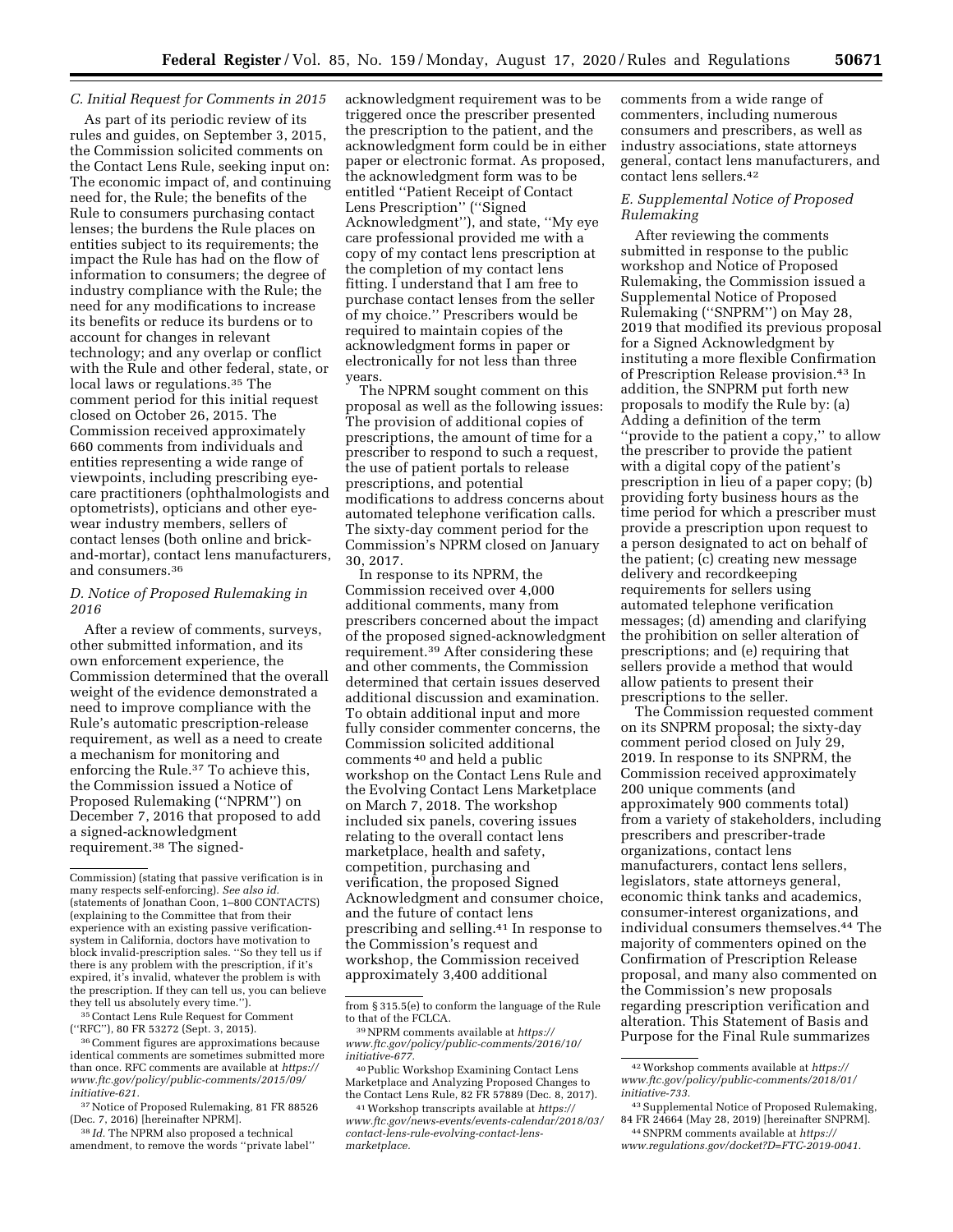the relevant comments received in response to the proposals set forth in the NPRM and SNPRM and explains the Commission's analyses and decisions to amend or not amend the Rule.

## **II. Final Rule Pertaining to Confirmation of Prescription Release**

The following sections discuss the Confirmation of Prescription Release proposal in the SNPRM, the comments to the SNPRM in support of and opposition to the Confirmation of Prescription Release proposal, the Commission's analysis and conclusions, and the amendments to the Final Rule instituting a Confirmation of Prescription Release. Because many of the comments focused on the Commission's basis for its SNPRM proposal, and whether that basis is supported by evidence in the record, the Commission also reiterates the basis set forth in the SNPRM and discusses related comments and subsequent determinations in this Statement of Basis and Purpose for the final amended Contact Lens Rule.

The Commission's authority to modify the Rule and implement a Confirmation of Prescription Release requirement derives from the FCLCA, which directed the FTC to prescribe implementing rules, and authorized the Commission to investigate and enforce the Act in the same manner, by the same means, and with the same jurisdictional powers and duties as a trade regulation rule under the Federal Trade Commission Act.45 Congress clearly intended that prescriptions be provided to all consumers at the completion of the contact lens fitting process.46 Survey evidence, the record of these proceedings, and the Commission's own experience with the Rule indicate that is not occurring at anywhere near the rate Congress intended. Consequently, the Commission believes that imposing a Confirmation of Prescription Receipt requirement is critical to effectuate congressional intent to the fullest extent.47

In a comment to the NPRM, the American Optometric Association (''AOA'') contended that the Commission does not have the authority to add requirements to the Rule that are not found in the text of the FCLCA.48

According to the AOA, because the FCLCA is a statute that ''carefully enumerates specific substantive requirements but not others''—as opposed to a general grant of authority—the agency charged with administering the FCLCA ''should not add additional requirements that Congress did not enact.'' 49

The Commission does not agree with this interpretation. As noted above, the FCLCA contains an express delegation of authority to the FTC to craft rules to carry out the Act.50 Pursuant to this delegation, the FTC has broad rulemaking authority to implement requirements for the purpose of preventing unfair or deceptive acts or practices in or affecting commerce, including failure to provide patients with copies of their prescriptions.<sup>51</sup> The proposed modification requiring that patients sign a Confirmation of Prescription Release is consistent with the statute and falls well within the Commission's statutory jurisdiction under the FCLCA.52

### *A. Proposed Modifications in the SNPRM*

The SNPRM proposed to amend the NPRM's signed-acknowledgment proposal by replacing that requirement with a shorter and more flexible Confirmation of Prescription Release provision. Rather than requiring, as proposed in the NPRM, that prescribers request that each contact lens patient sign a form with mandatory language

<sup>50</sup> 15 U.S.C. 7607. 51*See id.* (directing the FTC to ''prescribe rules pursuant to section 57a of this title to carry out [the  $FCLCA$ ]''); 15 U.S.C. 57a(a)(1)(B) (authorizing the FTC to prescribe ''rules which define with specificity acts or practices which are unfair or deceptive acts or practices in or affecting commerce,'' including rules that contain ''requirements prescribed for the purpose of preventing such acts or practices''); 15 U.S.C. 7601(a) (mandating that when a prescriber completes a contact lens fitting, the prescriber ''whether or not requested by the patient, shall provide to the patient a copy of the contact lens prescription")

52 15 U.S.C. 7601(a), 7607. AOA's stance that a statute's enumeration of some requirements but not others necessarily signifies that Congress deliberately excluded the non-included requirements is also incorrect in the rulemaking context. It is well established that the canon of statutory interpretation *expressio unius est exclusion alterius* (''the expression of one is the exclusion of others'') does not have force in the administrative setting, where Congress is presumed to have left to reasonable agency discretion questions that it has not directly resolved. *See Adirondack Med. Ctr.* v. *Sebelius,* 740 F.3d 692, 697 (D.C. Cir. 2014); *St. Marks Place Hous. Co.* v. *U.S. Dep't of Hous. & Urban Dev.,* 610 F.3d 75 (D.C. Cir. 2010); *AFL–CIO* v. *Chao,* 409 F. 3d 377 (D.C. Cir. 2005); *Mobile Comm'cns Corp. of Am.* v. *FCC,* 77 F.3d 1399, 1404–05 (D.C. Cir. 1996); *see also Farrell*  v. *Pompeo,* No. 17–490, 2019 U.S. Dist. LEXIS 205831, \*25–27 (D.C. Cir. Nov. 27, 2019).

acknowledging receipt of the prescription and an understanding of the right to purchase lenses elsewhere,53 in the SNPRM the Commission proposed requiring prescribers instead to do one of the following:

(A) Request that the patient acknowledge receipt of the contact lens prescription by signing a separate statement confirming receipt of the contact lens prescription;

(B) Request that the patient sign a prescriber-retained copy of a contact lens prescription that contains a statement confirming receipt of the contact lens prescription;

(C) Request that the patient sign a prescriber-retained copy of the sales receipt for the examination that contains a statement confirming receipt of the contact lens prescription; or

(D) If a digital copy of the prescription was provided to the patient (via methods including an online portal, electronic mail, or text message), retain evidence that such prescription was sent, received, or made accessible, downloadable, and printable.54

The Commission's proposal provided sample language for confirmation options  $(A)$ ,  $(B)$ , and  $(C)$ ,<sup>55</sup> but also allowed prescribers to craft their own wording of the signed confirmation for these options if they so desired. Unlike the NPRM's signed-acknowledgment proposal, which applied to all prescribers, the SNPRM's Confirmation of Prescription Release proposal only applied to prescribers with a financial interest in the sale of contact lenses.56

## *B. Basis for SNPRM Confirmation of Prescription Release Proposal*

The Commission explained in the SNPRM that it based its Confirmation of Prescription Release proposal on a variety of evidence, including: Multiple consumer surveys consistently showing prescriber non-compliance with, and lack of consumer awareness of, the Rule's prescription-release requirement; numerous accounts of prescribers' failure to release prescriptions; the

55The Commission said it had no wish to burden prescribers with the task of formulating adequate confirmation language if they would prefer to use a sentence from the language the Commission previously proposed: ''My eye care professional provided me with a copy of my contact lens prescription at the completion of my contact lens fitting.'' The Commission said use of such language would satisfy the proposed requirement. SNPRM, 84 FR at 24683. 56 *Id.* 

<sup>45</sup> 15 U.S.C. 7601–7610 (Pub. L. 108–164). 46 15 U.S.C. 7601; *see also* H.R. Rep. No. 108–318, at 4 (2003) (''The practice of optometrists withholding the prescription has limited the consumer's ability to shop for the best price and has

<sup>&</sup>lt;sup>47</sup> See H.R. Rep. No. 108–318, at 6 (2003) ("The goal of this legislation is to allow consumer access to their contact lens prescriptions. . . .'').

<sup>48</sup>American Optometric Association (NPRM Comment #3830).

<sup>49</sup> *Id.* 

<sup>53</sup>NPRM, 81 FR at 88559 (The form would have stated: ''My eye care professional provided me with a copy of my contact lens prescription at the completion of my contact lens fitting. I understand I am free to purchase contact lenses from the seller of my choice.'').

<sup>54</sup>SNPRM, 84 FR at 24667.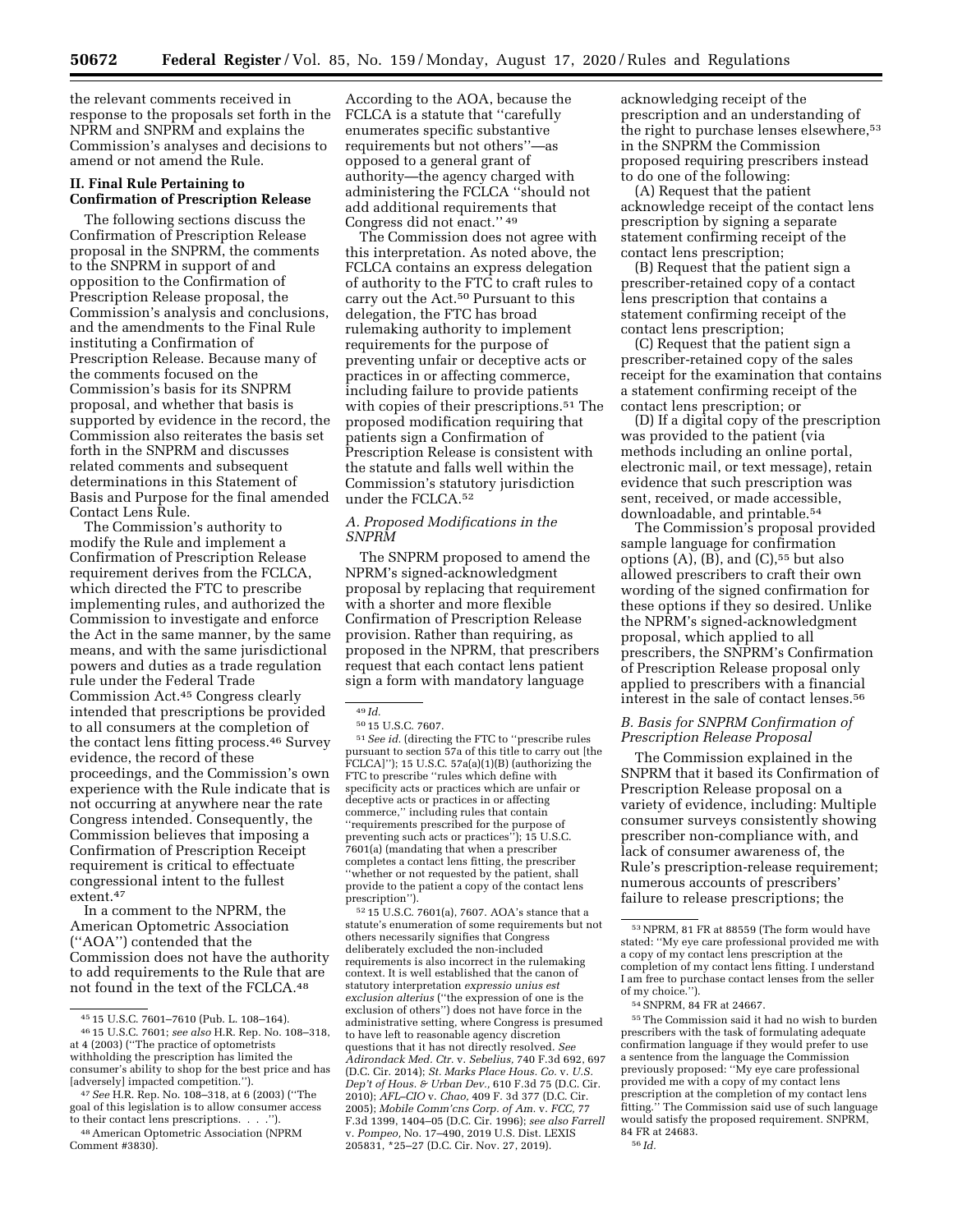persistently high number of verifications, many of which would be unnecessary were consumers in possession of their prescriptions; the regulatory structure of the contact lens market, which requires a consumer to obtain lenses pursuant to a prescription while permitting prescribers to sell what they prescribe; and the lack of credible empirical evidence rebutting or contradicting the evidence that prescribers are not automatically releasing prescriptions, and that consumers are not fully aware of their rights.57 The Commission also noted that the potential benefit of increasing the number of patients in possession of their prescriptions is substantial for consumers, sellers, and prescribers: Namely, increased flexibility and choice for consumers; a reduced verification burden for prescribers and sellers; and a reduced likelihood of errors associated with incorrect, invalid, and expired prescriptions and, consequently, improved patient safety.58 The Commission further explained that it faces serious challenges enforcing the Rule and monitoring compliance because it often comes down to the word of the patient against the word of the prescriber, which might require the Commission to issue administrative subpoenas and conduct investigational hearings—which could be resourceintensive for the Commission and costly, time-consuming, and disruptive for prescribers—in order to investigate each potential violation.59 The Commission thus concluded that some form of retained documentation is necessary to improve its ability to enforce and monitor prescriber compliance with the prescriptionrelease requirements.60

The Commission also determined that signage—an alternative suggested by NPRM commenters—was not an appropriate or effective means of ensuring that patients receive their prescriptions as required by law.61 Lastly, the Commission determined that despite commenter concerns, the burden to obtain signatures and retain records would be relatively minimal and outweighed by the benefits.62 The Commission, however, was receptive to an NPRM commenter recommendation to modify the signed-acknowledgment proposal in order to further reduce the burden and allow for greater

60 *Id.* 

flexibility,63 and thus the SNPRM's Confirmation of Prescription Release proposal included three new options for prescribers to obtain or establish proof of prescription release and exempted prescribers who lacked a financial interest in the sale of contact lenses.64 According to the Commission, the Confirmation of Prescription Release proposal retained most of the benefits of the NPRM's signed-acknowledgment proposal, but would be less disruptive and burdensome for prescribers.<sup>65</sup>

## *C. Comments on the Confirmation of Prescription Release Proposal and the Basis for Such Proposal*

Commenter response to the Commission's proposal in the SNPRM was varied. Some commenters applauded the proposed amendments as improvements to the prior signedacknowledgment proposal, and as a balanced response to competing interests of consumers, sellers, and prescribers.66 Some, for instance, praised the confirmation proposal as an attempt to increase consumer access to prescriptions while making it easier and more efficient for prescribers to adhere to the patient-acknowledgment requirement by allowing flexible methods for obtaining the patient's signature.<sup>67</sup> Other commenters,

## 65 *Id.*

66R Street Institute (SNPRM Comment #15) (''The Commission's proposal is both reasonable and not overly burdensome.''); Grimm (SNPRM Comment #36) (''There is no doubt that the modified Contact Lens Rule should be embraced by prescribers, sellers, and consumers as an improvement to consumer products trade rules.''); Americans for Tax Reform (SNPRM Comment #72) (''These changes strike the correct balance between promoting the free market and protecting important consumer rights.''); Lens.com (SNPRM Comment #85) (''We believe you have struck the correct ."); Coalition for Contact Lens Consumer Choice (SNPRM Comment #89) (''What the FTC is proposing is a common sense, minimally-burdensome rule that optometrists, ophthalmologists, and consumers alike can and should support.''); Taxpayers Protection Alliance (SNPRM Comment #118) (''Although we are often critical of government overreach and work hard to make government smaller, we believe that the FTC's proposed Contact Lens Rule is a government rule that works for taxpayers and consumers and creates an open transparent contact lens market in the US where taxpayers have real choice and there is real competition in the marketplace.''); Attorneys General of 27 States (SNPRM Comment #139) (''We believe the proposed modifications in the SNPRM are reasonable modifications that balance the interests of consumers, eye care professionals, and the eye care industry.'').

67Anonymous (SNPRM Comment #63); Rawson (SNPRM Comment #68) (''This proposed rule

however, asserted that the proposal watered down prescriber obligations and would thus be less effective than the NPRM's signed-acknowledgment proposal in ensuring that consumers receive their prescriptions and are aware of their rights.68 And several commenters, primarily contact lens prescribers, stated that despite the increased flexibility, the Confirmation of Prescription Release proposal still created too much of a burden for prescribers, and they criticized the Commission's approach and the evidence relied upon.69

1. Comments About the Need for the Confirmation of Prescription Release and Whether Prescribers Are Complying With the Rule's Automatic Prescription Release Requirement

### a. Survey Evidence as Proof of Non-Compliance

Many of the SNPRM comments focused on the need for a Signed Acknowledgment or Confirmation of Prescription Release, and on whether evidence in the record supports the Commission's determination that prescribers are not complying with the Rule's prescription-release requirement. Several commenters, such as 1–800 CONTACTS, Consumer Action, and the Attorneys General of Twenty-Seven States, contended (as they did in comments responding to either the NPRM, the Contact Lens Workshop, or both) 70 that prescriber noncompliance remains a problem, and that millions of Americans are not receiving their prescriptions after a contact lens fitting.<sup>71</sup> The Attorneys General of Twenty-Seven States, for instance, commented that consumers in their states continue to report that prescribers are failing to automatically provide patient prescriptions in writing.72 Likewise, the online seller 1–800 CONTACTS submitted a new survey of consumers, conducted for it by the

69American Optometric Association (SNPRM Comment #96); Reeder (SNPRM Comment #55) (even signature on prescription or patient receipt is burdensome); Kegler (SNPRM Comment #99) (proposal will still place financial and administrative burdens on prescribers).

70*See* 1–800 CONTACTS (NPRM Comment #3898); 1–800 CONTACTS (WS Comment #3207); Consumer Action (NPRM Comment #3721); Comments of the Attorneys General of 20 States (NPRM Comment #3804).

71 1–800 CONTACTS (SNPRM Comment #135); Attorneys General of 27 States (SNPRM Comment #139).

72Attorneys General of 27 States (SNPRM Comment #139).

<sup>57</sup> *Id.* at 24680–81.

<sup>58</sup> *Id.* at 24681.

<sup>59</sup> *Id.* 

<sup>61</sup> *Id.* 

<sup>62</sup> *Id.* at 24681–82.

<sup>63</sup>The recommendation was submitted by the National Association of Optometrists and Opticians in its comments to the Contact Lens Workshop and the NPRM, *see id.* at 24680 (citing National Association of Optometrists and Opticians (WS Comment #3208)).

<sup>64</sup>SNPRM, 84 FR at 24683.

allows prescribers the ability to model the rule to best fit their practice, but still give the consumers the protection and the knowledge they need.'').

<sup>68</sup>Consumer Reports (SNPRM Comment #133); 1– 800 CONTACTS (SNPRM Comment #135).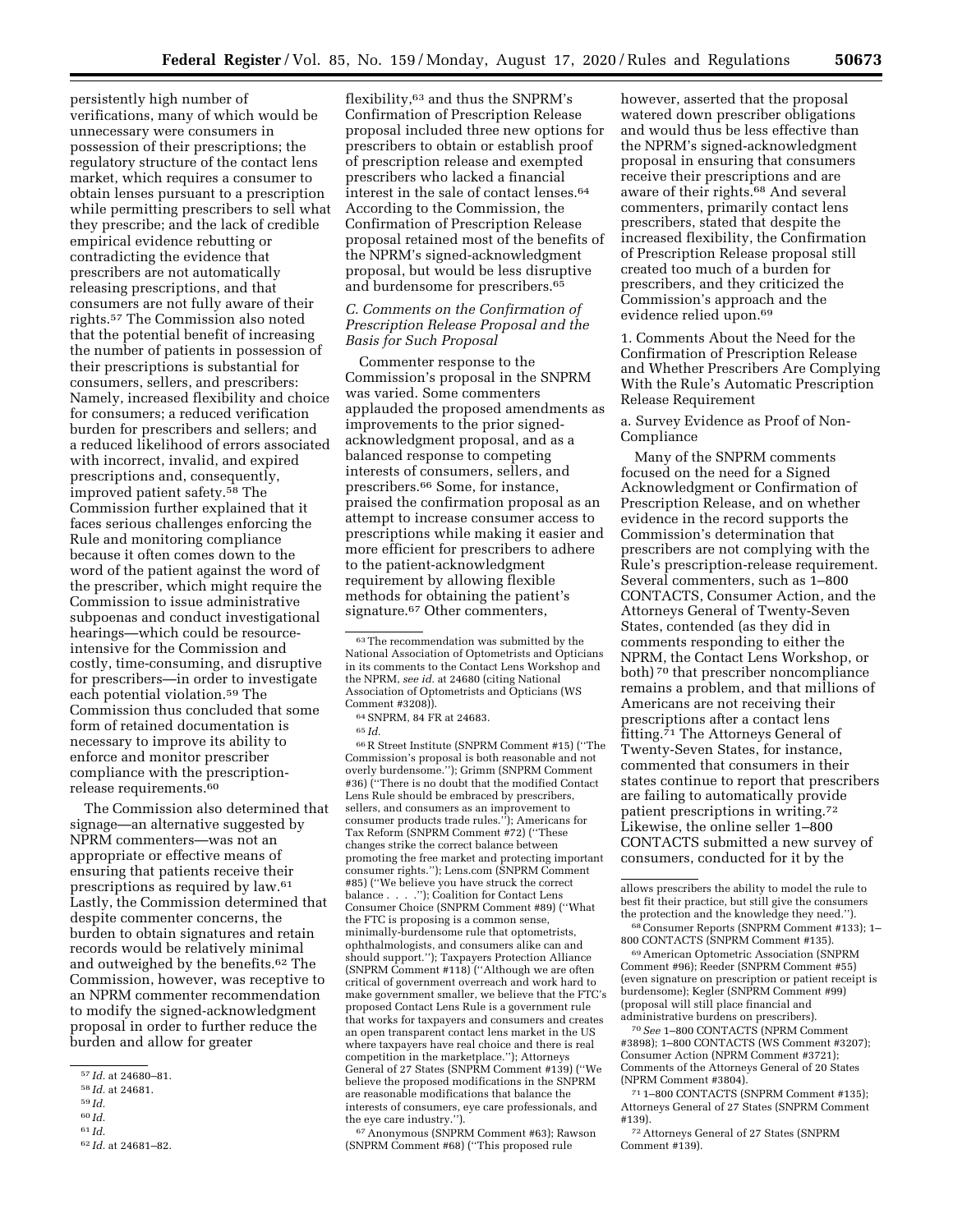polling firm Dynata (formerly known as Survey Sampling International), showing that prescriber compliance has not markedly improved, despite the attention focused on automaticprescription-release obligations since the FTC initiated its rule review in 2015.73 According to the new survey, nearly 49% of contact lens patients report that their prescribers did not automatically give them their prescription after their eye examination.74 Of those who did not receive their prescription automatically, a little more than half received it after requesting it, while 43% never received their prescription.75 Extrapolating this data to the general population of 45 million U.S. contact lens users 76 would mean there are approximately 22 million annual violations of the Contact Lens Rule, and that each year more than 9.4 million contact lens users do not receive their prescriptions.77 The 2019 consumer survey data is consistent with several prior surveys of contact lens users conducted in 2014, 2015, 2016, and 2017 on behalf of 1–800 CONTACTS and the consumer rights organization Consumer Action,78 as well as a survey of eyeglass wearers (who, per the FTC's Eyeglass Rule, are also to automatically receive their prescriptions following a refractive eye exam) conducted on behalf of Warby Parker in 2015.79

Some commenters also pointed to previously-submitted evidence indicating that many U.S. contact lens users are still unaware of their right to automatically receive their prescriptions and take them elsewhere for filling.80

75 *Id.* 

76Centers for Disease Control, Healthy Contact Lens Wear and Care, Fast Facts, *[https://](https://www.cdc.gov/contactlenses/fast-facts.html) [www.cdc.gov/contactlenses/fast-facts.html.](https://www.cdc.gov/contactlenses/fast-facts.html)* 

77This is based on the estimate—long used to calculate the financial burden of the Rule for Paperwork Reduction Act purposes—that consumers obtain one contact lens prescription per year. *See, e.g.,* SNPRM, 84 FR at 24692; Paperwork Reduction Act Proposed Collection; Comment Request, 81 FR at 31940; Paperwork Reduction Act Proposed Collection; Comment Request, 78 FR at 9392.

78SNPRM, 84 FR at 24671–72.

80Coalition for Contact Lens Consumer Choice (SNPRM Comment #89); Consumer Action (SNPRM Comment #101); 1–800 CONTACTS (SNPRM Comment #135).

While commenters to the SNPRM did not submit updated polling data on consumer awareness, several cited previously-submitted data indicating that between 46–60% of consumers are unaware that under federal law a prescriber is required to provide the patient with a copy of their prescription after they complete their contact lens exam.81

Another commenter, the National Hispanic Medical Association (''NHMA''), noted that polls show that Hispanic patients are disproportionately impacted by prescribers' failure to release prescriptions, and are less likely to understand their rights under the FCLCA.82 According to the NHMA, ''Our community continually has been victimized and denied their prescriptions by prescribers and doctors at a higher rate than most other Americans. We strongly believe that more must be done to ensure patients are informed of their rights and given copies of their prescriptions.'' 83

A number of SNPRM commenters, however, were critical of the polling data provided to, and relied upon by, the Commission. The American Academy of Ophthalmology (''AAO'') asserted that data showing prescriber non-compliance consisted of ''industrysponsored surveys'' and was therefore unreliable.84 AAO added that it is ''unaware of issues'' with prescribers failing to release prescriptions, and stated its members ''know that ophthalmology has a strong record of compliance.'' 85 Likewise, the American Society of Cataract and Refractive Surgery (''ASCRS'') asserted that there is no independent third-party evidence suggesting physicians are not providing prescriptions to patients, and that the Commission is basing compliance on ''survey polls sponsored by stakeholders with financial interest in the sale of contact lenses.'' 86 According to the ASCRS, before amending the Rule, the Commission should obtain data from a disinterested organization.87

The AOA was highly critical of polling data supplied by 1–800

85 *Id.* 

CONTACTS, and stated that since the online seller, in its advertising, encouraged consumers to ''skip the trip to the optometrist'' and instead renew prescriptions online (via telemedicine), the online seller has a demonstrated bias against optometrists that taints the material it submits.88 The AOA further stated that some consumer survey findings may be misleading because it is ''very typical'' for consumers to request their prescriptions before their contact lens fitting is complete, and thus before prescribers are obligated—under the Rule and the FCLCA—to release them to consumers.89 Therefore, some consumers might indicate on a survey that they were required to ask for their prescriptions when, in fact, they asked before they were entitled to receive them. As support for this contention, AOA stated that it surveyed some of its members and found that 91.7% ''indicated that there are times when a patient will ask for his/her prescription prior to the finalization of the contact lens fitting.'' 90

The Commission recognizes that some consumers may think they had to ask for their prescriptions when, in fact, they would have received them when their fittings were complete. However, the AOA did not suggest, nor provide any data or information, as to how often this may occur, and thus how much it might skew the results of consumer surveys. As a result, the Commission is unable to estimate what portion of the 49% who stated they did not automatically receive their prescription—in the most recent survey—gave that response because they misunderstood when they were entitled to receive their prescription.91

90 *Id.* The AOA reported this result in its comment, and it stated that its survey was of 629 prescribers, but did not provide the FTC with the underlying survey data, information about the manner in which the survey was conducted, how the 629 prescribers were selected, or the specific questions that were asked.

91The Commission also notes that eyeglass patients are entitled to their prescriptions immediately following their exam (since they do not have to wait for a fitting), and thus would rarely ask for their prescriptions before they are entitled to them, and yet two 2015 surveys of eyeglass wearers—one on behalf of Warby Parker, the other for 1–800 CONTACTS—found that 47% and 66%, respectively, of eyeglass patients who visited an optometrist reported that they were not automatically provided a prescription at the end of their exam. NPRM, 81 FR at 88531 (citing Warby Parker (Comment #813 on the Ophthalmic Practice Rule), available at *[https://www.ftc.gov/policy/](https://www.ftc.gov/policy/public-comments/initiative-624) [public-comments/initiative-624](https://www.ftc.gov/policy/public-comments/initiative-624)*); 1–800 CONTACTS (RFC Comment #568, Ex. B). This would seem to indicate that most consumer reports that they did not receive their prescriptions are not

<sup>73</sup> 1–800 CONTACTS (SNPRM Comment #135). 74 1–800 CONTACTS (SNPRM Comment #135,

Ex. B). The poll was of 1011 contact lens users between the ages of 18–49, and the relevant questions asked were ''At your last eye exam, did the eye care provider provide you with a copy of your contact lens prescription?'' and ''In order to obtain a copy of your prescription, did you have to ask your eye care provider for it?'' Approximately 41% said they received it automatically, 49% said they did not, and 10% did not recall or were unsure.

<sup>79</sup>NPRM, 81 FR at 88531.

<sup>81</sup>Consumer Action (SNPRM Comment #101) (''Our survey showed a fundamental lack of understanding by consumers about their automatic right to receive a copy of their prescription''); 1–800 CONTACTS (SNPRM Comment #135); *see* SNPRM 84 FR at 24672 (discussing polls of consumer knowledge of their rights).

<sup>82</sup>National Hispanic Medical Association (SNPRM Comment #146).

<sup>83</sup> *Id.* 

<sup>84</sup>American Academy of Ophthalmology (SNPRM Comment #136).

<sup>86</sup>American Society of Cataract and Refractive Surgery (SNPRM Comment #127). 87 *Id.* 

<sup>88</sup>American Optometric Association (SNPRM Comment #96).

<sup>89</sup> *Id.*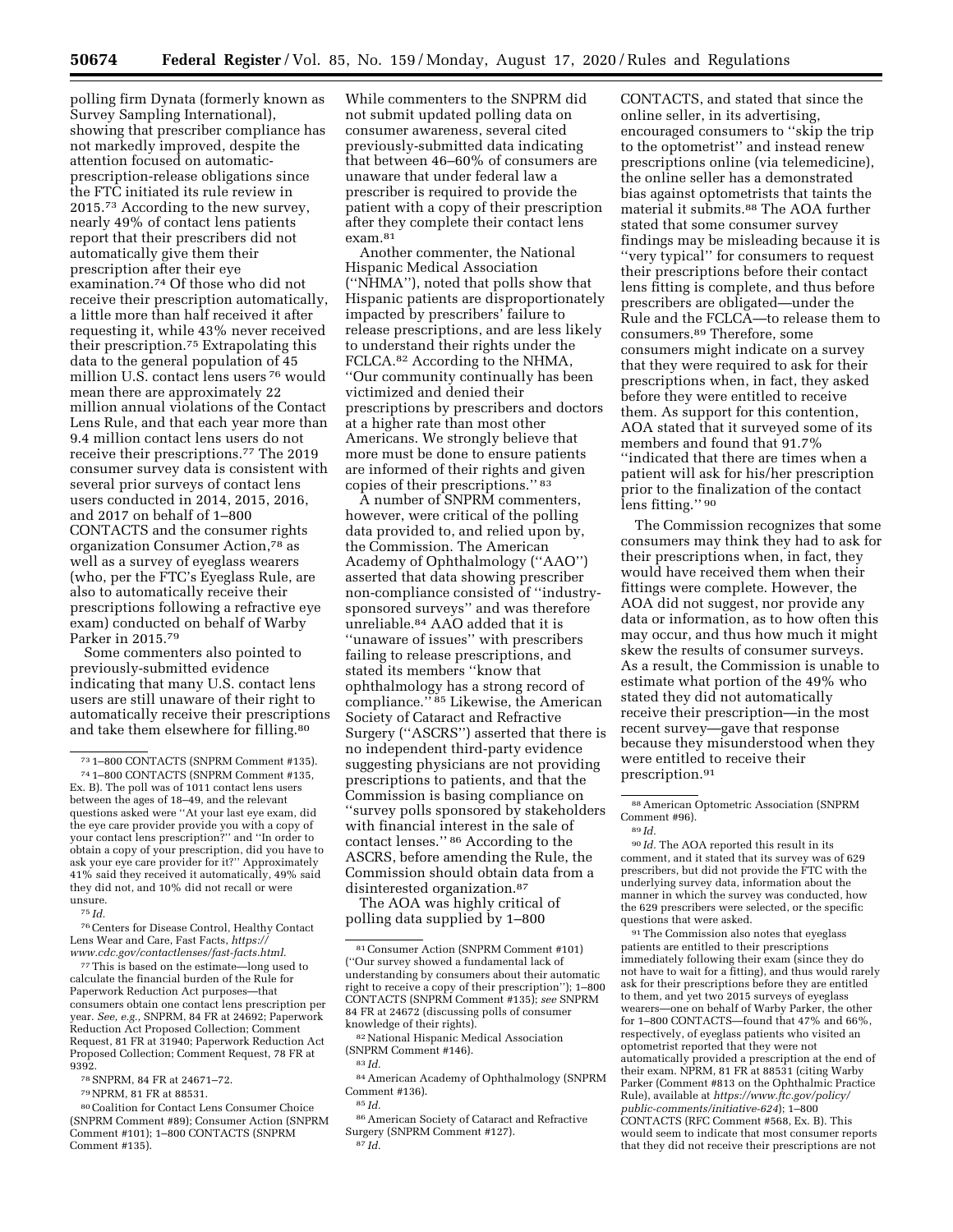Moreover, even if the Commission were to disregard evidence of consumers who obtained their prescriptions only after asking for them, five consumer surveys from 2015 to 2019 (six if the Warby Parker eyeglass wearers' survey is included) indicate that between 21%–36% of consumers approximately 9.5 to 16.2 million contact lens users each year—did not receive their prescriptions at all after getting fitted for their lenses.92 This level of non-compliance on its own supports the Commission's recommendation.

As for commenter criticism that consumer surveys were submitted by interested parties, the Commission reiterates what it stated in the SNPRM: while cognizant of the interests of submitting parties, the Commission, whenever possible, examines the underlying survey data and methodology to gauge a survey's usefulness and considers factors such as how many people are queried, how the questions are phrased, and whether the surveys are conducted in-house or by independent and established third-party

92This approximation is based on the current estimate that there are 45 million contact lens users in the United States. Centers for Disease Control, Healthy Contact Lens Wear and Care, Fast Facts, *[https://www.cdc.gov/contactlenses/fast-facts.html.](https://www.cdc.gov/contactlenses/fast-facts.html)*  The results from the individual surveys are as follows: (1) June 2019 survey by Dynata on behalf of 1–800 CONTACTS of 1011 contact lens users found that 21% said they never received their prescriptions (1–800 CONTACTS (SNPRM Comment #135)); (2) January 2017 survey by Caravan ORC International on behalf of Consumer Action of 2018 adults found that 31% of contact lens users said that at their last eye exam, their doctor did not provide them with a paper copy of their prescription (Consumer Action (NPRM Comment #3721)); (3) December 2016 survey of 1000 contact lens users by Survey Sampling International (''SSI'') on behalf of 1–800 CONTACTS found that 24% of consumer respondents said they did not receive their prescription (1–800 CONTACTS (NPRM Comment #3898)); (4) October 2015 SSI survey of 500 contact lens users and 303 eyeglass users on behalf of 1– 800 CONTACTS found that 36% of contact lens users and 39% of eyeglass wearers said they did not receive their prescription (1–800 CONTACTS (RFC Comment #568, Ex. B)); (5) May 2015 SSI survey of 2000 contact lens wearers found that 34% said they did not receive their prescription (1–800 CONTACTS (RFC Comment #568, Ex. C)); and (6)November 2014 SSI survey of 2000 contact lens wearers found that 34% said they did not receive their prescription (1–800 CONTACTS (RFC Comment #568, Ex. C)). As noted in the SNPRM, the manner in which a few of the questions were phrased in the 2014 and 2015 surveys raised some Commission concerns, since some questions were leading, lacked an ''I don't know'' response option, and used a term—''hard copy''—which not all consumers may understand. The more recent surveys represented an improvement because they included an option for respondents to acknowledge that they do not recall whether they received their prescriptions, and used the term "paper copy' rather than "hard copy." SNPRM, 84 FR at 24672.

polling firms.93 The Commission also recognizes that all surveys may have methodological limitations, and, in this instance, does not treat any one survey as controlling. The Commission, however, also recognizes that multiple surveys conducted by different sources at different times with similar results bolster the credibility of each individual survey, as does the fact that in this matter, one survey, submitted by Consumer Action and conducted by the third-party polling firm Caravan ORC International, is not from a party with a direct financial stake in the contact lens industry.94

The Commission also notes that despite multiple opportunities and requests for comment since 2015, the Commission has yet to find or receive any reliable consumer-survey data rebutting or contradicting the submitted survey findings, or establishing that consumers consistently receive their prescriptions. The only empirical evidence of prescriber compliance in the record is a survey of fifty-seven ''high volume'' prescribers submitted by AOA in response to the NPRM, which found that 93% responded ''yes'' when asked, ''Do you follow Federal law and provide patients with a copy of their contact lens prescription upon completion of a contact lens fitting?'' 95 For the reasons stated in the SNPRM,96 the Commission does not accord this survey significant weight, and finds that it does not counter the multiple consumer surveys conducted over a number of years showing prescriber non-compliance. The Commission accords the empirical data from multiple consumer surveys significant weight in establishing that a substantial percentage of prescribers are not complying with the automatic-

95SNPRM, 84 FR at 24672; American Optometric Association (WS Comment #3303, Ex. B). This survey appears to have been conducted by the AOA itself rather than an outside polling firm. It is not clear from the AOA's submission how the fiftyseven optometrists were selected for the survey, what it means to be a ''high volume'' optometrist, or why high-volume optometrists were chosen.

96SNPRM, 84 FR at 24673 (noting concerns about the small sample size, lack of detail as to how prescriber respondents were recruited, and that the way the question is phrased allows prescribers to truthfully answer that they provide patients with a copy of their prescription even if they do not do so for *every* patient, and even if they only do so when the patient requests one).

prescription-release provision of the Rule.

Apart from the empirical data discussed above, none of the commenters submitted new evidence relating to prescriber compliance. Many individual prescribers, however, continue to comment that they always comply with the requirement, as do all the prescribers they know, and therefore they believe that the Commission is looking to solve a non-existent problem.97 Some prescribers also reiterated that, in their experience, consumers are well aware that they can buy lenses elsewhere so there is no need to educate them further about their rights.98 And a few prescribers opined that the requirement was a ''waste of time'' because, in their experience, consumers would rather not have a copy of their prescription and know that they can request a copy whenever they want.<sup>99</sup>

The Commission has considered these comments but does not believe they establish that prescribers, on the whole, are complying with the automaticrelease requirement, or that consumers are fully aware of their prescriptionportability rights. Any prescriber may indeed comply with the Rule but cannot speak for other eye care providers in the United States, nor for contact lens consumers.100 In addition, several previous comments from prescribers and prescriber organizations who assert that they comply with the Rule actually revealed that many prescribers do not fully understand or comply with the Rule's requirement that prescriptions be provided ''whether or not requested by the patient.'' 101

The Commission does not accord any weight to the comments that consumers do not want their prescriptions. As

100By one estimate, there are approximately 43,000 optometrists and 16,700 ophthalmologists in the U.S. FTC, The Contact Lens Rule and the Evolving Contact Lens Marketplace, Panel I: Overview of the Contact Lens Marketplace Tr. at 6 (Mar. 7, 2018), *[https://www.ftc.gov/system/files/](https://www.ftc.gov/system/files/documents/public_events/1285493/panel_i_overview_of_the_contact_lens_marketplace.pdf)  documents/public*\_*[events/1285493/panel](https://www.ftc.gov/system/files/documents/public_events/1285493/panel_i_overview_of_the_contact_lens_marketplace.pdf)*\_*i*\_ *overview*\_*of*\_*the*\_*contact*\_*lens*\_*[marketplace.pdf](https://www.ftc.gov/system/files/documents/public_events/1285493/panel_i_overview_of_the_contact_lens_marketplace.pdf)*  [hereinafter CLR Panel I Tr.].

101*See* SNPRM, 84 FR at 24673–74, discussing how a number of prescribers commented that they always *offer* prescriptions to consumers, or provide them *on request.* 

based on a misunderstanding of when they are supposed to receive them.

<sup>93</sup>SNPRM, 84 FR at 24672.

<sup>94</sup>The AOA had previously noted, in response to the NPRM, that Consumer Action has received corporate financial support from, among others, 1– 800 CONTACTS. *Id.* Consumer Action, however, is a long-established non-profit consumer advocacy organization without a financial interest in the outcome of this Rule review.

<sup>97</sup>*See, e.g.,* Abert (SNPRM Comment #20); Hyndman (SNPRM Comment #21) (''every OD I know follows'' the FCLCA requirements); Fair (SNPRM Comment #26) (''I have ALWAYS and will continue to comply fully with the prescription release requirements of the 2003 Fairness to Contact Lens Consumers Act.''); Hughes (SNPRM Comment #113) (most optometrists comply); Ridder (SNPRM Comment #720) (every patient gets their prescription whether they order or ask for it or not).

<sup>98</sup>Abert (SNPRM Comment #20); Jones (SNPRM Comment #48).

<sup>99</sup>Sikes (SNPRM Comment #114); Morey (SNPRM Comment #142).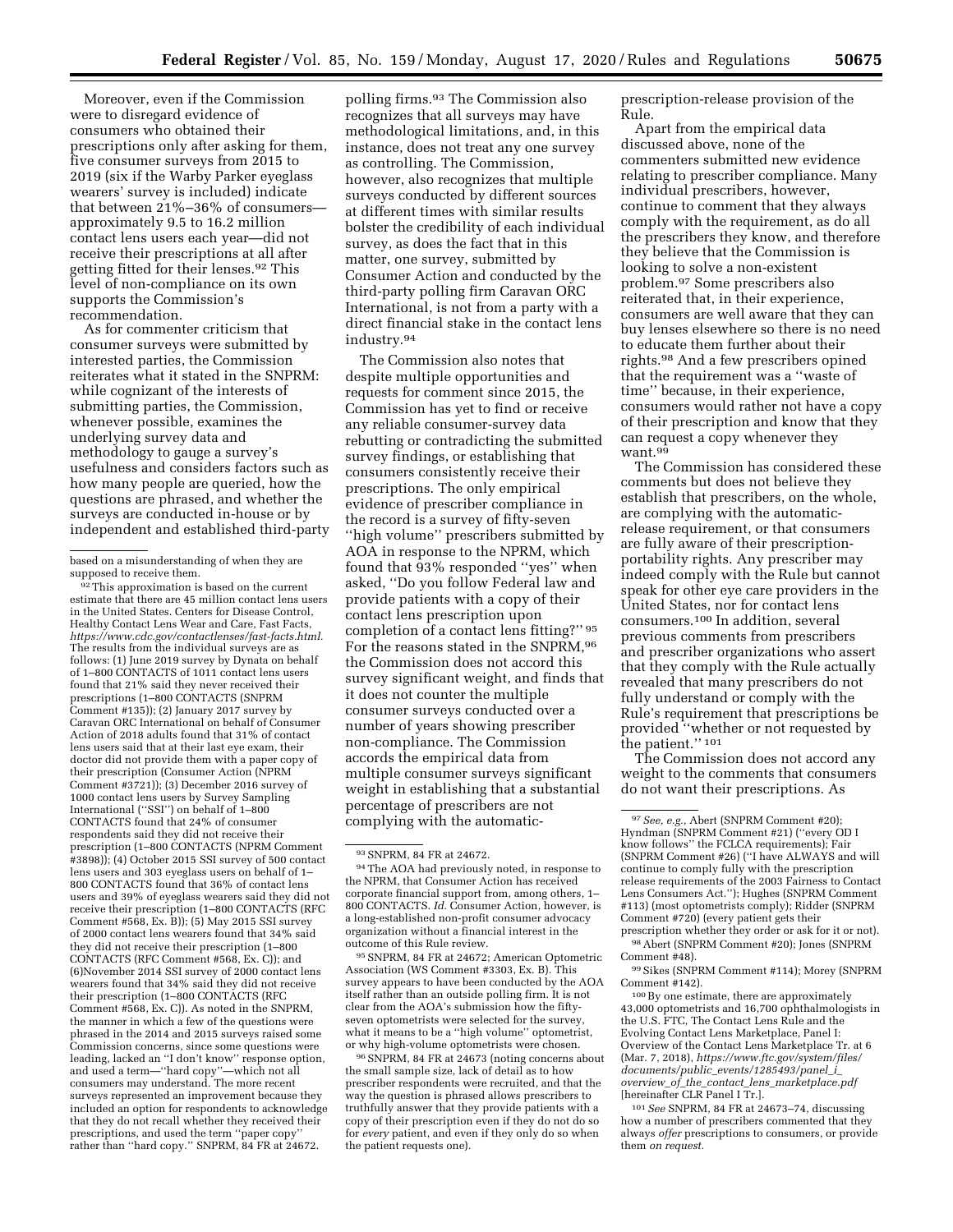evidenced by the numerous NPRM comments from consumers urging the Commission to take action to ensure they are given their prescriptions, it cannot be doubted that many consumers have a compelling desire to have them.102 And more importantly, Congress made the determination that prescribers must provide patients with their prescriptions automatically, ''whether or not requested by the patient.'' 103

#### b. Lack of Consumer Complaints as Evidence of Compliance

Some commenters reiterated the argument—raised and discussed in some detail in the SNPRM 104—that the lack of consumer complaints to the FTC about prescriber non-compliance is evidence that prescribers are releasing prescriptions as required.105 In the SNPRM, the Commission explained that it did not equate the lack of complaints with compliance because based on its experience, the vast majority of injured or impacted consumers do not register complaints with the government and, for various reasons, even fewer are likely to file a formal complaint about a prescriber's failure to release their prescription.106 The Commission also noted that more than fifty consumers submitted comments to the NPRM recounting personal stories of prescribers withholding their prescriptions, yet none of these commenters had previously registered complaints with the FTC.<sup>107</sup>

In response, the AOA commented that if complaints to the FTC are not a good bellwether of prescriber compliance because consumers are unlikely to file formal complaints, the FTC should simplify and improve its complaintreporting system.108 The AOA deemed it unfair for the Commission to rely on

103FCLCA, 15 U.S.C. 7601(a)(1).

104SNPRM, 84 FR at 24674–75.

105Letter from Sens. Jack Reed and Sheldon Whitehouse (SNPRM Comment #6); Mass Mail Campaign (SNPRM Comment #25); Hanian (SNPRM Comment #27); Letter from 20 U.S. Senators (SNPRM Comment #38); Letter from Sen. Lisa Murkowski (SNPRM Comment #49); Levinson (SNPRM Comment #73); Cinalli (SNPRM Comment #93).

106SNPRM, 84 FR at 24674–75.

107 *Id.* at 24675.

108American Optometric Association (SNPRM Comment #96).

consumer survey data as evidence of prescribers' failure to release prescriptions, but not rely on the absence of consumer complaints as evidence that prescribers are automatically providing prescriptions.<sup>109</sup> The AOA stated the Commission should make an effort to make consumer complaint data—or lack thereof—more representative by providing a dedicated FCLCA complaint line for contact-lens-related issues.110 At the same time, however, the AOA stated that since ''it is very typical'' for patients to ask for their prescription before their contact lens fitting is complete, consumer complaints cannot necessarily be viewed as accurate indications of non-compliance.<sup>111</sup>

The Commission does not find these arguments persuasive. As noted in the SNPRM, the Commission has gleaned, through its extensive experience with consumer complaints and deceptive practices, that the vast majority of injured or impacted consumers do not file complaints with the government.  $^{\rm 112}$ And with the exception of the Telemarketing Sales Rule (often referred to as ''Do Not Call''), consumer complaints about FTC rule violations are rarer still, perhaps because they require that consumers know what an

112SNPRM, 84 FR at 24675. Consumer reticence to complain, particularly to a government entity, is well documented. As one example, an FTC survey revealed that in 2017 there were an estimated 61.8 million incidents of fraud in the United States with approximately 40 million individual victims and average losses of \$100 or more, yet the FTC received just 1.2 million complaints of fraud from consumers, approximately 1.9% of all incidents. Keith B. Anderson, FTC, ''Mass Market Consumer Fraud in the United States, A 2017 Update,'' 24, 56 (Oct. 2019); FTC, ''Consumer Sentinel Network Data Book 2017,'' Number of Reports by Type, *[https://](https://www.ftc.gov/site-information/open-government/data-sets#csn)  [www.ftc.gov/site-information/open-government/](https://www.ftc.gov/site-information/open-government/data-sets#csn) [data-sets#csn.](https://www.ftc.gov/site-information/open-government/data-sets#csn)* It is likely these figures actually overstate the percentage of frauds reported to the FTC, since the FTC's fraud surveys are limited to specific types of fraud, while there is no such limitation on complaints of fraud from consumers. *See also* Keith B. Anderson, FTC, ''Consumer Fraud in the United States: An FTC Survey'' 80 (2004), *[http://www.ftc.gov/reports/consumer-fraud-united](http://www.ftc.gov/reports/consumer-fraud-united-states-ftc-survey)[states-ftc-survey,](http://www.ftc.gov/reports/consumer-fraud-united-states-ftc-survey)* (indicating that only 8.4% of U.S. fraud victims complained to an official source, with only 1.4% complaining to the FTC); Marc A. Grainer et al., ''Consumer Problems and Complaints: a National View,'' 6 Advances in Consumer Res. 494 (1979) (noting that ''only a small, vocal minority of consumers complain about the problems they experience,'' and even fewer (less than 10% of complaints) complain to the government), *[http://acrwebsite.org/volumes/9603/](http://acrwebsite.org/volumes/9603/volumes/v06/NA-06)  [volumes/v06/NA-06;](http://acrwebsite.org/volumes/9603/volumes/v06/NA-06)* John Goodman & Steve Newman, ''Understand Customer Behavior and Complaints,'' Quality Progress, Jan. 2003, at 51 (finding that for problems that resulted in a relatively minor inconvenience or a small loss of money, only 3% of consumers complained), *[http://](http://web.ist.utl.pt/~ist11038/CD_Casquilho/PRINT/qp0103goodman.pdf) web.ist.utl.pt/*∼*ist11038/CD*\_*[Casquilho/PRINT/](http://web.ist.utl.pt/~ist11038/CD_Casquilho/PRINT/qp0103goodman.pdf)  [qp0103goodman.pdf.](http://web.ist.utl.pt/~ist11038/CD_Casquilho/PRINT/qp0103goodman.pdf)* 

FTC rule specifies and how it has been violated.113 While the Commission continues to regard consumer complaints as valuable and informative, they often represent the tip of the iceberg.

Furthermore, for reasons discussed in detail in the NPRM, the Commission does not believe its complaint-reporting system bears principal responsibility for the shortage of complaints about prescriber violations of the Contact Lens Rule.114 While the FTC does not have a dedicated complaint system solely for FCLCA violations, as sought by the AOA, the FTC Complaint Assistant is configured to capture and report all contact lens-related complaints, whether they originate from consumers, prescribers, sellers, or others.115

More to the point, multiple surveys have established that a high percentage of contact lens wearers (46–60%, according to submitted data) do not realize they are entitled to receive their prescription,116 and thus would not be aware that an incident about which they should complain had occurred. Many other consumers might be unaware of where to direct a complaint when they do not receive a prescription. Even consumers who are aware that they have a right to their prescription, and know they can file a complaint with the FTC, may be unlikely to file one if they ultimately receive their prescription *after they have asked their provider for it.* From the consumers' perspective, they have resolved their problem and may perceive little benefit to themselves from filing a complaint with the government, even if the method for filing one was more streamlined or convenient. Consumers may also not want to risk antagonizing their providers or subjecting them to legal penalties. Thus, for evaluating Contact Lens Rule compliance, the Commission has considered the low rate of consumer complaints filed with the FTC's Complaint Assistant, but remains convinced this is less probative of the

114NPRM, 81 FR at 88554–55.

115The Commission also notes that if, as the AOA asserts, some consumers would complain that they did not receive their prescriptions before they were, in fact, entitled to them, creating a dedicated system for FCLCA complaints would not make the number of complaints any more or less reflective of prescriber compliance.

116SNPRM, 84 FR at 24675.

<sup>102</sup>*See, e.g.,* Boue (NPRM Comment #1806); Collins (NPRM Comment #1811); Hamilton (NPRM Comment #1835); Acton (NPRM Comment #2070); Dunbar (NPRM Comment #2652); Capuano (NPRM Comment #2722); Muckley (NPRM Comment #2768); Taravella (NPRM Comment #2892); Martinez (NPRM Comment #2894); Ballou (NPRM Comment #3331). *See also* SNPRM, 84 FR at 24671 (recounting comments from dozens of consumers complaining that they were denied their prescriptions).

<sup>109</sup> *Id.* 

<sup>110</sup> *Id.* 

<sup>111</sup> *Id.* 

<sup>113</sup>*See generally,* FTC, ''Consumer Sentinel Network Data Book 2017,'' Number of Reports by Type, *[https://www.ftc.gov/site-information/open](https://www.ftc.gov/site-information/open-government/data-sets#csn)[government/data-sets#csn.](https://www.ftc.gov/site-information/open-government/data-sets#csn)* FTC, ''Consumer Sentinel Network Data Book for January-December 2016'' (2017), *[https://www.ftc.gov/system/files/](https://www.ftc.gov/system/files/documents/reports/consumer-sentinel-network-data-book-january-december-2016/csn_cy-2016_data_book.pdf)  [documents/reports/consumer-sentinel-network](https://www.ftc.gov/system/files/documents/reports/consumer-sentinel-network-data-book-january-december-2016/csn_cy-2016_data_book.pdf)[data-book-january-december-2016/csn](https://www.ftc.gov/system/files/documents/reports/consumer-sentinel-network-data-book-january-december-2016/csn_cy-2016_data_book.pdf)*\_*cy-2016*\_ *data*\_*[book.pdf.](https://www.ftc.gov/system/files/documents/reports/consumer-sentinel-network-data-book-january-december-2016/csn_cy-2016_data_book.pdf)*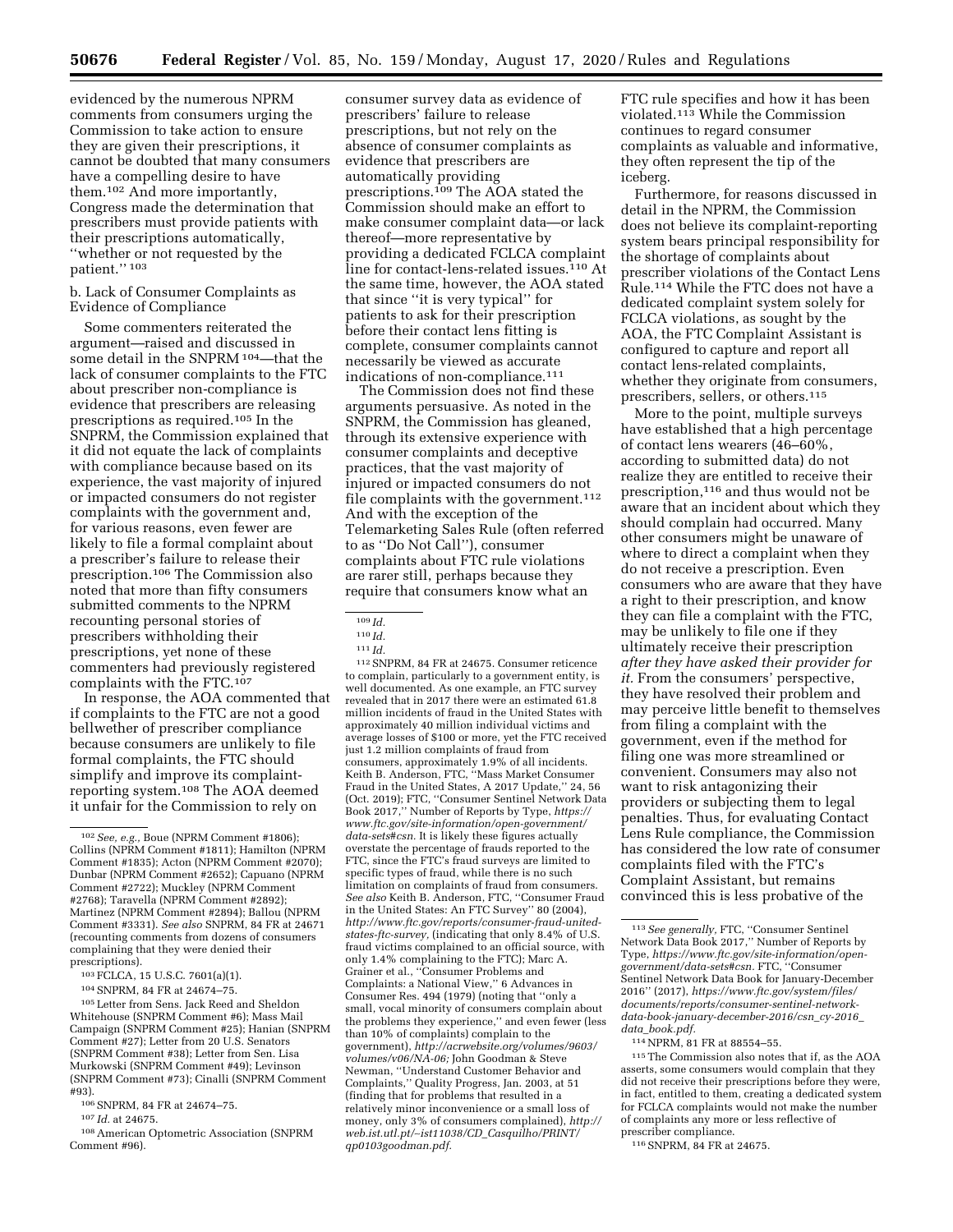scope of the problem than other evidence.117

c. Number of Verifications as Evidence of Non-Compliance With the Automatic Prescription Release Requirement

In the SNPRM, the Commission noted that it would accord the number of verifications less weight than it had in the NPRM as evidence of prescriber non-compliance out of a recognition that some consumers—even if in possession of their prescription—may find it easier to type in their specifications than present a prescription to the seller, and because some online contact lens sellers do not have a mechanism for consumers to present their prescriptions.118 In its comment to the SNPRM, the AOA contended that the high number of verifications should not be accorded *any*  weight at all for those reasons. As additional support for this contention, the AOA cited internal prescriber complaint data showing that the percentage of prescriber complaints about ''problematic verification calls'' has increased from roughly 6% to 17% in the past four years; it attributed much of this increase to the emergence of an online seller that does not permit patient prescription presentation.119 According to the AOA, the increase in complaints about verification, and the high percentage of such complaints about the online seller, demonstrate that a ''high volume of verification calls are occurring based on a prescription that was never written,'' and therefore the number of verification calls is ''simply not an appropriate measure for assessing contact lens prescription requirements and should be afforded no weight.'' 120

The Commission is aware of the issues raised by the AOA, but still believes that the high number of verifications is an indication that many consumers are not receiving their prescriptions from their prescribers. While a few new online sellers do not permit prescription presentation, these sellers' share of the overall contact lens sales is still quite small, even if their share of prescriber complaints, according to the AOA, is disproportionately large.121 Sellers with far greater sales, such as 1–800 CONTACTS and Walmart, actively encourage consumers to present their prescriptions, and 1–800 CONTACTS has even at times offered consumers discounts for doing so, because it is faster and less expensive than verification.122 Yet despite that encouragement, roughly 73% of overall sales by third-party sellers continues to occur via verification.<sup>123</sup> Therefore, while the Commission will accord the high number of verifications less weight than it did in the NPRM, the Commission cannot dismiss its significance altogether as an indicator that consumers are not always provided their prescriptions, and will consider it as one of several factors in weighing the evidence of non-compliance in the record. The Commission also notes that even if the high number of verifications were disregarded altogether, the Commission's overall assessment of prescriber compliance, and the need for Rule modifications, would not change.

2. Comments About the Need To Improve the Commission's Ability To Monitor Compliance and Enforce the Rule

Several commenters focused on the need to create an auditable record that would enable the Commission to monitor compliance and better enforce the automatic-release provision.124 One

122National Association of Optometrists and Opticians (SNPRM Comment #129) (''Because of the cost and time it takes to verify a prescription when the script is not available, typically an online seller encourages such uploading and this process aids in consumer satisfaction and quicker, more accurate service.''); 1–800 CONTACTS (SNPRM Comment #135) (1–800 CONTACTS encourages its customers to upload their prescriptions). *See also* CLR Panel IV Tr., *supra* note 121, at 6–7 (statement of Jennifer Sommer of Walmart); *id.* at 6–7, 22 (statement of Cindy Williams of 1–800 CONTACTS).

123Paperwork Reduction Act Proposed Collection, Comment Request, 84 FR at 32171. *See also* 1–800 CONTACTS (NPRM Comment #3898) (stating that 70% of online orders require verification).

124Bosley (SNPRM Comment #58); Coalition for Contact Lens Consumer Choice (SNPRM Comment #89); National Hispanic Medical Association (SNPRM Comment #146).

commenter, the Coalition for Contact Lens Consumer Choice, stated the Confirmation of Prescription Release proposal gives prescribers more leeway to design a system of confirmation of prescription release, but ''the important thing is that prescribers are still required to have patients affirmatively acknowledge release. . . . This is critical to increase enforcement of the law and to ensure that bad actors are identified quickly without inconveniencing those who are obeying the law.'' 125 The commenter Citizen Outreach agreed, stating that the only way to ensure compliance with automatic release is by requiring consumers to sign a confirmation, and suggested that failing to require a consumer's signed confirmation would be a loophole ''large enough for 'bad actors' to drive a truckload of contact lenses through.'' 126 Likewise, the Attorneys General of Twenty-Seven States commented that the proposed Confirmation of Prescription Release modifications ''strengthen the Commission's ability to verify compliance with the CLR [which] ensures more contact lens consumers have the necessary information to make informed decisions, spurring competition and consumer choice.'' 127

Other commenters, however, felt that the FTC already has sufficient mechanisms to enforce the Contact Lens Rule, and should bring enforcement actions against so-called ''outliers'' who are violating the Rule, rather than imposing new requirements on all contact lens prescribers.128 Some suggested that the Confirmation of Prescription Release requirements should be imposed only on those found to be violating the prescription-release requirement.<sup>129</sup> "By refocusing these ideas as penalties, rather than mandates,'' according to AAO, ''the FTC can ensure that they are not inflicting burdens on prescribers that have a record of compliance with the prescription release requirement in the

128Mass Mail Campaign (SNPRM Comment #25); Ohio Optometric Association (SNPRM Comment #47); Hardy (SNPRM Comment #60) (''Is it a fair idea to punish 100% of optometrists and ophthalmologists for the actions of a fraction of 1%''); American Optometric Association (SNPRM Comment #96); American Academy of Ophthalmology (SNPRM Comment #136) (practices will have to comply with the new burdens even if they have complied with prescription-release for over a decade).

129American Optometric Association (SNPRM Comment #96); American Academy of Ophthalmology (SNPRM Comment #136).

<sup>117</sup>Consumer surveys may also be more reliable since consumers questioned at random are less likely to have a personal interest in stating that they did not receive their prescription.

<sup>118</sup>SNPRM, 84 FR at 24674.

<sup>119</sup>American Optometric Association (SNPRM Comment #96).

<sup>120</sup> *Id.* 

<sup>121</sup> 1–800 CONTACTS accounts for approximately 10% of overall retail contact lens sales in the United States, and as much as 60–65% of online sales. The next closest online competitor has less than a quarter of the sales of 1–800 CONTACTS.

*See* Fed. Trade Comm'n, The Contact Lens Rule and the Evolving Contact Lens Marketplace, Panel IV: Examining the Verification Process Tr. at 17 (Mar. 7, 2018), *[https://www.ftc.gov/system/files/](https://www.ftc.gov/system/files/documents/public_events/1285493/panel_iv_examining_the_verification_process.pdf)  documents/public*\_*[events/1285493/panel](https://www.ftc.gov/system/files/documents/public_events/1285493/panel_iv_examining_the_verification_process.pdf)*\_*iv*\_ *examining*\_*the*\_*[verification](https://www.ftc.gov/system/files/documents/public_events/1285493/panel_iv_examining_the_verification_process.pdf)*\_*process.pdf* [hereinafter CLR Panel IV Tr.] (statement of Cindy Williams, 1– 800 CONTACTS General Counsel). Walmart accounts for between 6–10% of all U.S. contact lens sales. Complaint Counsel's Post-Trial Brief and Exhibits, *In the Matter of 1–800 CONTACTS,* 5, (June 22, 2017), *[https://www.ftc.gov/system/files/](https://www.ftc.gov/system/files/documents/cases/d09372ccfindingsoffact.pdf) [documents/cases/d09372ccfindingsoffact.pdf;](https://www.ftc.gov/system/files/documents/cases/d09372ccfindingsoffact.pdf)*  Respondent 1–800 CONTACTS Proposed Findings of Fact and Conclusions of Law, *In the Matter of 1–800 CONTACTS,* 59 (June 22, 2017), *[https://](https://www.ftc.gov/system/files/documents/cases/d09372respfindingsoffact.pdf) [www.ftc.gov/system/files/documents/cases/](https://www.ftc.gov/system/files/documents/cases/d09372respfindingsoffact.pdf) [d09372respfindingsoffact.pdf.](https://www.ftc.gov/system/files/documents/cases/d09372respfindingsoffact.pdf)* 

<sup>125</sup>Coalition for Contact Lens Consumer Choice (SNPRM Comment #89).

<sup>126</sup> Citizen Outreach (SNPRM Comment #78). 127Attorneys General of 27 States (SNPRM Comment #139).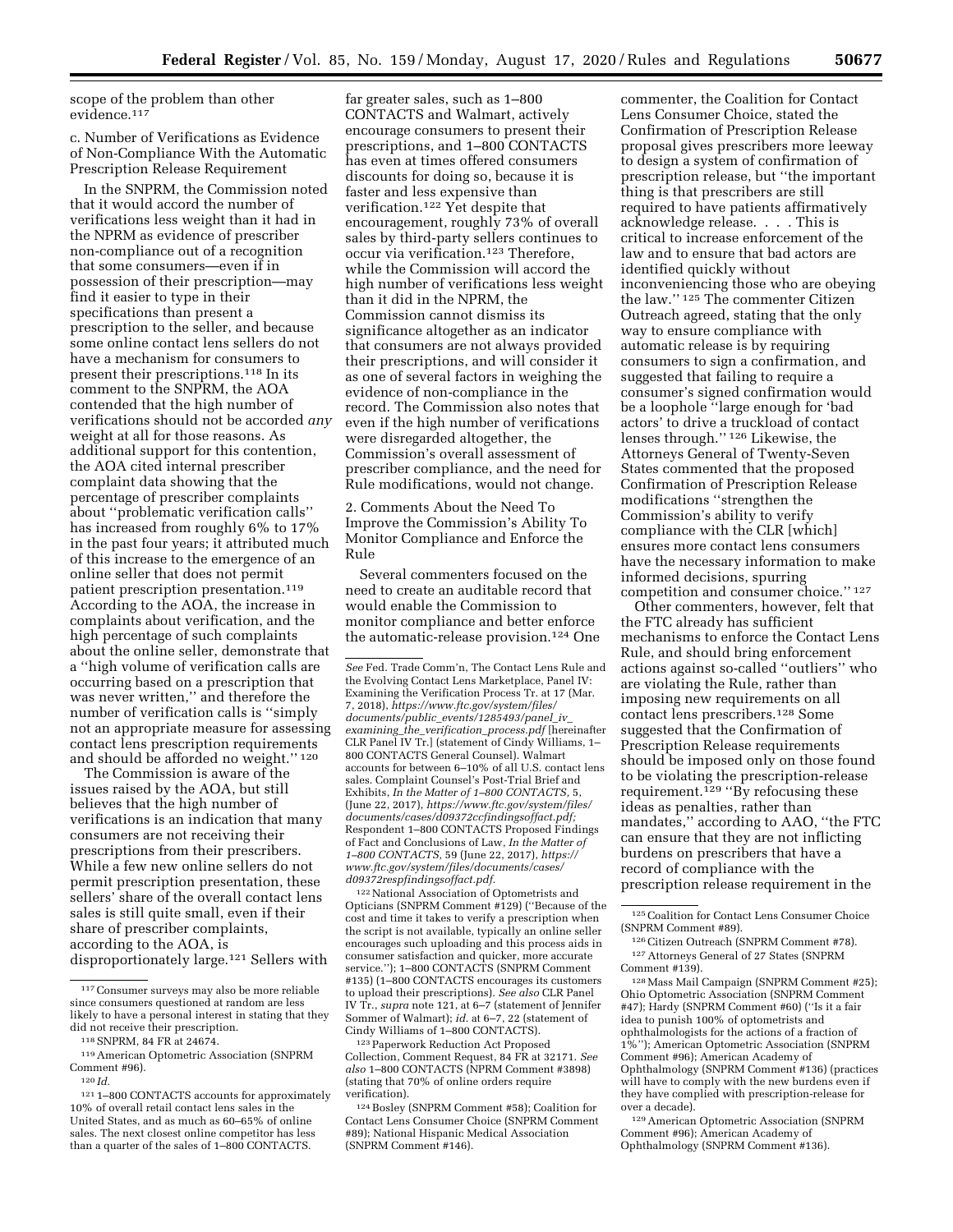CLR.'' 130 AOA believes that the FTC already has sufficient authority and investigative tools at its disposal, and suggested the Commission could use its ability to issue administrative subpoenas to investigate prescribers who might be violating the Rule.131 One prescriber also commented that he was skeptical that prescribers who currently disregard the prescription-release requirement would comply with the confirmation requirement,132 a concern previously raised and discussed in the SNPRM.133

Some commenters also criticized the FTC for, in their words, trying to acquire new authority to target small and midsized businesses, and stated this ran counter to the current trend for Congress and other federal agencies to ''recognize the need to alleviate the administrative burden that federal programs place on physician practices.'' 134 And several commenters asserted that the Commission should not focus on enforcing requirements against prescribers while contact lens sellers, in their view, are violating Rule provisions in far greater numbers.135

After considering these comments, the Commission continues to believe that some form of retained documentation is necessary to improve the Commission's enforcement and monitoring ability. As previously noted, the Commission currently faces challenges in enforcing the Rule. Prescribers, whether intentionally or not, currently can fail to release prescriptions yet risk little because consumers are unlikely to file a complaint if they ask for and subsequently receive a prescription. When a consumer does complain to the FTC, typically the only evidence is the word of the consumer against that of the prescriber, making it difficult for the Commission to establish with a degree of certainty whether a violation has occurred. This fact has played a

significant role in the lack of Rule enforcement against prescribers over the last fifteen years, and may be a contributing factor to the high number of contact lens patients who do not currently receive their prescriptions automatically as required by law.

While the AOA suggests that the Commission can use its current authority to issue administrative subpoenas and conduct investigative hearings to explore possible Rule violations, an examination of a prescriber's Confirmation of Prescription Release records allows a much more efficient means of determining whether a prescriber is complying with the Rule, and is much less disruptive and burdensome for the prescriber.136

As for the assertion that prescribers who do not currently comply with prescription release are unlikely to comply with the confirmation requirement, the difference is that in the latter instance, there would be a way to check compliance. If the Commission has concerns about a prescriber's compliance, it can request patient confirmations or proof of digital delivery, or a sample of such, which should resolve most questions as to whether the prescriber provided prescriptions in accordance with the law. In this way, it would benefit prescribers because they would have a relatively quick and inexpensive way to show the FTC they complied with their automatic-release obligations.

Further, the Commission is not attempting to expand its authority to target small businesses. The Commission already possesses the authority under the FCLCA to enforce the Rule for all contact lens prescribers, large and small. The Commission's Final Rule institutes a more effective mechanism for enforcing and evaluating the authority it already has. And while the Commission recognizes the need to avoid unnecessary government regulations, the Rule itself is, as one commenter put it, ''deregulatory'' in nature since its purpose is to restore free market competition, not to rein it in.137 If the Rule, as currently applied and enforced, is failing to meet this congressionally mandated goal in some respects, it is the duty of the

Commission to find a more effective manner to realize that purpose.

With regard to the argument that it is unjust to focus on enforcing the automatic-release provision while not enforcing regulations that apply to sellers, the Commission does not agree with this premise. The Commission is aware of complaints about seller misconduct and is implementing several changes in this Final Rule to improve seller compliance. The Commission has also brought enforcement actions against sellers for violating the Rule and expects it will bring others in the future.138 Moreover, seller noncompliance does not excuse prescriber non-compliance, nor does it provide a justification for the Commission to reject taking action to improve compliance with a different requirement in the Rule.

3. Comments About Whether the Structure of the Contact Lens Market Creates a Need for Verifiable Enforcement of Automatic Prescription Release

Many SNPRM commenters focused on the structure of the contact lens market and whether a system in which prescribers sell the items they prescribe creates an inherent conflict that requires additional corrective action by the Commission.139 U.S. Senator Ron Wyden, for example, commented that

139Citizen Outreach (SNPRM Comment #78) (prescribers' ability to sell what they prescribe ensures a ''captive market''); Lens.com (SNPRM Comment #85) (''the current system is rigged against consumers and companies who compete with prescribers''); Coalition for Contact Lens Consumer Choice (SNPRM Comment #89); Taxpayers Protection Alliance (SNPRM Comment #118); Information Technology & Innovation Foundation (SNPRM Comment #103); National Hispanic Medical Association (SNPRM Comment #146).

<sup>130</sup>American Academy of Ophthalmology (SNPRM Comment #136). The AAO suggested that the acknowledgment and record-keeping provisions should be imposed on prescribers who have had multiple complaints, and whose non-compliance was verified after allowing prescribers an avenue to respond and defend themselves.

<sup>131</sup>American Optometric Association (SNPRM Comment #96).

<sup>132</sup>Steinemann (SNPRM Comment #138). 133SNPRM, 84 FR at 24676, 24681.

<sup>134</sup>American Society of Cataract and Refractive Surgery (SNPRM Comment #127). *See also* Letter from 20 U.S. Senators (SNPRM Comment #38); Letter from Sen. Lisa Murkowski (SNPRM Comment #49).

<sup>135</sup>McManus (SNPRM Comment #18); Ulrich (SNPRM Comment #19) (FTC is punishing the wrong actors); Gilberg (SNPRM Comment #46); American Optometric Association (SNPRM Comment #96); American Academy of Ophthalmology (SNPRM Comment #136).

 $^{136}\!\operatorname{Serving}$  administrative subpoenas on a widescale basis to prescribers who might not be releasing prescriptions, and requiring that a prescriber identify all of her contact lens customers for the last several months so they could be interviewed, would likely be criticized as excessive and heavy-handed.

<sup>137</sup>National Taxpayers Union (SNPRM Comment #149).

<sup>138</sup>*See, e.g., U.S.* v. *Duskin,* No. 1:18–cv–07359 (N.D. Cal. Dec. 6, 2018) (consent) *U.S.* v. *Kim,* No. 1:11–cv–05723 (E.D.N.Y. Feb 7, 2012) (consent); *U.S.* v. *Royal Tronics, Inc,* No. 0:11–cv–62491 (S.D. Fla. Jan. 27, 2012) (consent); *U.S.* v. *Thy Xuan Ho,*  No. 1:11–cv–03419 (D. Minn. Dec. 27, 2011) (consent); *U.S.* v. *Gothic Lens, LLC,* No. 1:11–cv– 00159 (N.D. Ga. Feb. 3, 2011) (consent); *U.S.* v. *Jokeshop,* LLC, No. 1:11–cv–11221 (D. Mass. Nov. 29, 2011) (consent); *U.S.* v. *Contact Lens Heaven, Inc.,* No. 0:08–cv–61713 (S.D. Fla. Dec. 3, 2008) (consent); *U.S.* v. *Chapin N. Wright, II,* No. 1:08– cv–11793 (D. Mass. Oct. 31, 2008) (consent); *U.S.*  v. *BeWild, Inc.,* No. 2:07–cv–04896 (E.D.N.Y. Dec. 3, 2007) (consent); *U.S.* v. *Pretty Eyes, LLC,* No. 1:07–cv–02462 (D. Colo. Nov. 28, 2007) (consent); *U.S.* v. *Walsh Optical, Inc.,* No. 2:06–cv–03591 (D.N.J. Aug. 30, 2006) (consent); *see also* FTC Sends Warning Letters to Sellers of Cosmetic Contacts: All Contact Lens Purchases Require a Prescription from a Medical Professional, *[https://www.ftc.gov/news](https://www.ftc.gov/news-events/press-releases/2019/10/ftc-sends-warning-letters-sellers-cosmetic-contacts-all-contact)[events/press-releases/2019/10/ftc-sends-warning](https://www.ftc.gov/news-events/press-releases/2019/10/ftc-sends-warning-letters-sellers-cosmetic-contacts-all-contact)[letters-sellers-cosmetic-contacts-all-contact;](https://www.ftc.gov/news-events/press-releases/2019/10/ftc-sends-warning-letters-sellers-cosmetic-contacts-all-contact)* FTC Issues Warning Letters Regarding the Agency's Contact Lens Rule, *[https://www.ftc.gov/news](https://www.ftc.gov/news-events/press-releases/2016/04/ftc-issues-warning-letters-regarding-agencys-contact-lens-rule)[events/press-releases/2016/04/ftc-issues-warning](https://www.ftc.gov/news-events/press-releases/2016/04/ftc-issues-warning-letters-regarding-agencys-contact-lens-rule)[letters-regarding-agencys-contact-lens-rule.](https://www.ftc.gov/news-events/press-releases/2016/04/ftc-issues-warning-letters-regarding-agencys-contact-lens-rule)*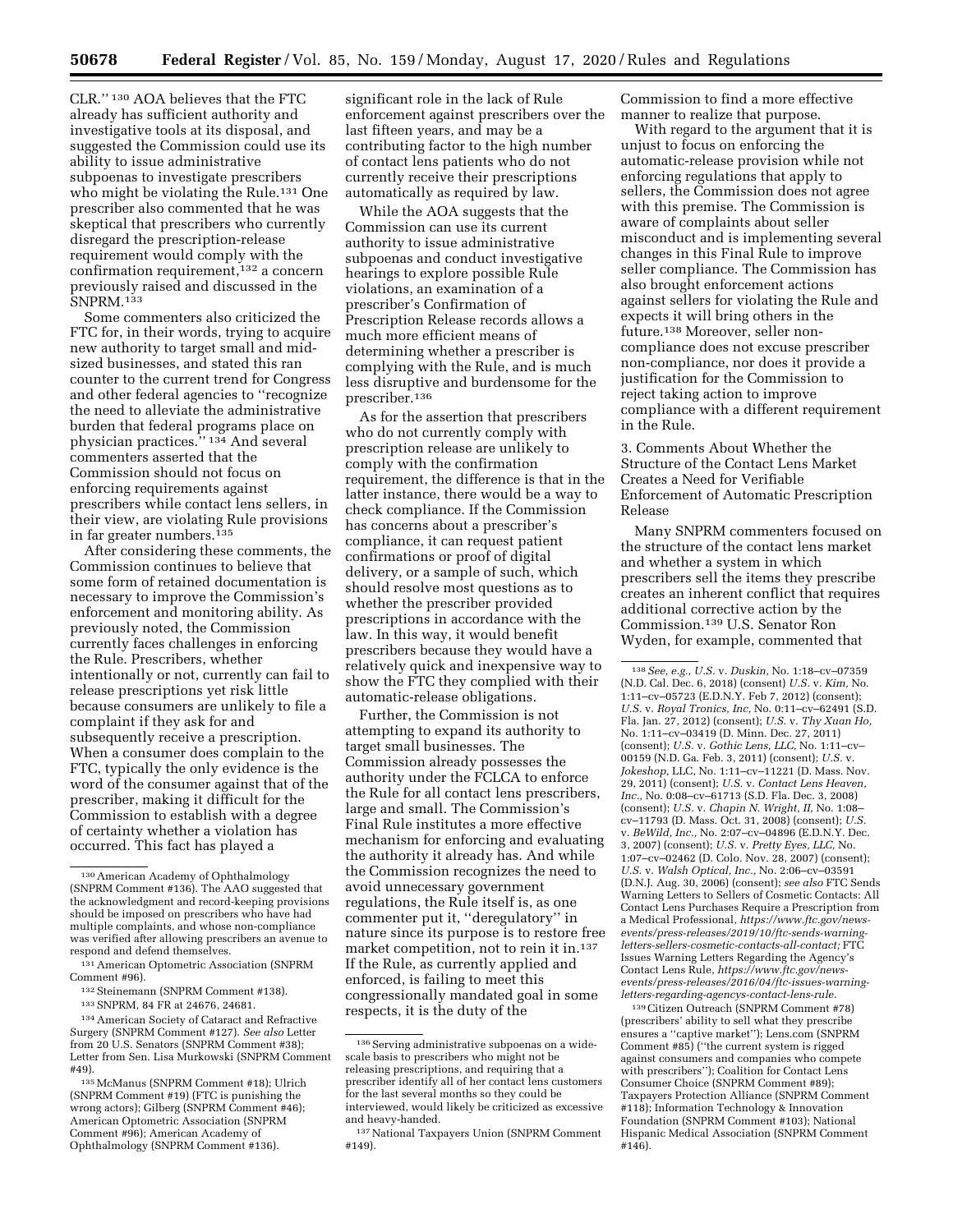Congress passed the FCLCA ''to address a distorted contact lens marketplace that had seen freedom of choice eroded as prescribers largely sold the contact lenses they prescribed,"<sup>140</sup> and another commenter wrote, ''The system here in the U.S. for buying contact lenses is stacked against consumers because the people who issue you your prescription are also allowed to sell you contact lenses at the very same time. Consumers who don't know their rights are getting 'trapped in the exam chair' so to speak, unaware that they can buy lenses elsewhere for lower prices.'' 141 According to the Information Technology & Innovation Foundation, which describes itself as a nonpartisan research and educational institute, ''the profession has both a powerful economic interest (profits) and a powerful tool (the prescription) to make it more difficult for consumers to buy their lenses from lower-cost providers.'' 142 In fact, a number of commenters support the Commission's proposal because, while regulatory in nature, it is designed to promote free market competition and protect consumers' ability to purchase from the seller of their choice.<sup>143</sup> One commenter wrote that the only solution to what she termed ''the inherent structural problem that continues to cause friction between providers and patients'' is to prohibit prescribers from selling contact lenses.144

The AOA, on the other hand, disputes the premise that the contact lens market is unique, and argues that the fact that prescribers sell what they prescribe does not create an impetus for corrective

141National Hispanic Medical Association (SNPRM Comment #146).

142 Information Technology & Innovation Foundation (SNPRM Comment #103).

143*See* Americans for Tax Reform (SNPRM Comment #72) (''These changes strike the correct balance between promoting the free market and protecting important consumer rights.''); Citizen Outreach (SNPRM Comment #78); Taxpayers Protection Alliance (SNPRM Comment #118) (''Although we are often critical of government overreach and work hard to make government smaller, we believe that the FTC's proposed Contact Lens Rule is a government rule that works for taxpayers and consumers.''); National Taxpayers Union (SNPRM Comment #149) (''From the perspective of free-market, limited government advocates, the Contact Lens Rule has been one of the most balanced and successful examples of 'deregulatory rulemaking' in the FTC's history.'').

144Carafas (SNPRM Comment #39).

regulation.145 According to the AOA, health care professionals in certain other areas—such as ambulatory surgery centers, orthopedic centers, and dental service providers, among others—also sell what they prescribe or recommend for treatment. Furthermore, according to the AOA, helping patients ''obtain treatment while in their doctor's office builds strong doctor-patient relationships and promotes patientcentered care.'' 146 The AOA therefore concludes that ''the Commission seems to have used the inaccurate belief that contact lens prescribers' role in the market is entirely unique as a justification for implementing new regulations on physicians,'' and thus, ''the entire argument for supporting prescriber rule changes must be reevaluated."<sup>147</sup>

Several commenters also felt that the contact lens market is functioning properly, as evidenced by the relatively large number of contact lens sellers, and by lens prices that appear competitive, and thus there is no need for FTC intervention to modify the Rule.148 As support for this position, the AOA submitted a price-comparison analysis that it stated showed that the average price difference for contact lenses between online sellers and office prescribers was just thirty-two cents.149 According to the AOA, this demonstrates that the market is highly competitive, and thus the FCLCA and Rule are working as intended and, consequently, there is no need for Rule modification and a Confirmation of Prescription Release.150

The Commission does not share this assessment. While there are now a number of different types of sellers, and the market has become more competitive than it was before the Rule,151 prescribers still possess a significantly higher share of contact lens sales than online sellers, mass merchandisers, or retail chains,152 even

148Warner (SNPRM Comment #9); Ohio Optometric Association (SNPRM Comment #47); Cutter (SNPRM Comment #81); American Optometric Association (SNPRM Comment #96).

149American Optometric Association (SNPRM Comment #96).

151CLR Panel I Tr., *supra* note 100, at 3–5 (remarks of Steve Kodey and accompanying slides, U.S. Optical Market Overview).

152Approximately 39% of all contact lenses sales revenue in the U.S. occurs at independent eye care professionals, compared to 18% at conventional chains, 25% at mass merchants and wholesale clubs, and 16% online. Vision Council, U.S. Optical Market Eyewear Overview 4 (2018), *[https://](https://www.ftc.gov/sites/default/files/filefield_paths/steve_kodey_ppt_presentation.pdf) [www.ftc.gov/sites/default/files/filefield](https://www.ftc.gov/sites/default/files/filefield_paths/steve_kodey_ppt_presentation.pdf)*\_*paths/* 

though prescriber prices, on the whole, are consistently higher.153 The AOA's assessment appears to be based on lens price per-packet, rather than per-day or per-year.154 The Commission does not believe per-packet pricing is a fair method of comparison, because it compares some lenses that are effectively sold in a multi-month supply with lenses that are only sold as a single month's supply. The Commission conducted a re-analysis of the AOA's data by aggregating to a consistent timeframe in order to compare what consumers might actually spend to wear lenses on a regular basis. This reanalysis—using the data supplied by AOA—determined that the average annual prices of contacts were from \$9 to \$40 more expensive if purchased from a private practice than from the leading online seller.155 The price difference for an annual supply of lenses was even starker between a private practitioner and a leading mass merchandiser, with private practitioners averaging between \$62 and \$92 more for an annual supply.156 Likewise, at the Commission's Contact Lens Workshop, an eye care consultant presented a price survey for sixteen leading contact lens brands and concluded that an annual supply of lenses purchased online

*steve*\_*kodey*\_*ppt*\_*[presentation.pdf.](https://www.ftc.gov/sites/default/files/filefield_paths/steve_kodey_ppt_presentation.pdf)* It is also worth noting that while the contact lens retail market has evolved since 2004, it may well have changed *less*  dramatically than many other retail industries have since the internet revolution began diverting sales from brick and mortar to online merchants.

153*See* CLR Panel I Tr., *supra* note 100, at 9 (remarks of Wallace Lovejoy and accompanying slides, Contact Lens Price Ranges By Sales Channel); *see also* Opinion of the Commission, *In the Matter of 1–800 CONTACTS,* 4 (''Among brickand-mortar retailers, independent ECPs typically have the highest prices for contact lenses . . . . *[https://www.ftc.gov/system/files/documents/cases/](https://www.ftc.gov/system/files/documents/cases/docket_no_9372_opinion_of_the_commission_redacted_public_version.pdf) docket*\_*no*\_*9372*\_*opinion*\_*of*\_*the*\_*[commission](https://www.ftc.gov/system/files/documents/cases/docket_no_9372_opinion_of_the_commission_redacted_public_version.pdf)*\_ *redacted*\_*public*\_*[version.pdf.](https://www.ftc.gov/system/files/documents/cases/docket_no_9372_opinion_of_the_commission_redacted_public_version.pdf)* 

154The Commission has not been able to precisely replicate the thirty-two-cent-difference figure stated by AOA. But by comparing average packet prices in the data supplied, the difference between private practices and online sellers is 35 cents. For the reasons stated, however, the Commission does not believe this figure is an appropriate comparison measure.

155The average depends on whether a consumer purchased an annual supply all at once (in which case they received a discount from the online retailer) or in individual package increments. The Commission also notes that prices at the ''Leading Online Retailer,'' which, based on sales and market share, could be 1–800 CONTACTS, might not represent the average online price for contact lenses, and prices at 1–800 CONTACTS, by its own admission, are typically higher than those of both other online sellers and retail club stores. Brief of 1–800 CONTACTS, *1–800 CONTACTS* v. *Federal Trade Commission* (2d Cir. June 12, 2019); *see also*  Opinion of the Commission, *In the Matter of 1–800 CONTACTS,* 4, *[https://www.ftc.gov/system/files/](https://www.ftc.gov/system/files/documents/cases/docket_no_9372_opinion_of_the_commission_redacted_public_version.pdf)  [documents/cases/docket](https://www.ftc.gov/system/files/documents/cases/docket_no_9372_opinion_of_the_commission_redacted_public_version.pdf)*\_*no*\_*9372*\_*opinion*\_*of*\_*the*\_ *[commission](https://www.ftc.gov/system/files/documents/cases/docket_no_9372_opinion_of_the_commission_redacted_public_version.pdf)*\_*redacted*\_*public*\_*version.pdf.* 

156The data derives from the ABB Optical Group, Soft Lens Retail Price Monitor (First Quarter 2019).

<sup>140</sup>Letter from Sen. Ron Wyden (SNPRM Comment #5); *see also* Taxpayers Protection Alliance (SNPRM Comment #118) (''Congress passed the bipartisan Fairness to Contact Lens Consumers Act to protect contact lens wearers. The result was less market distortion and more competition, leading to more choices and lower prices for consumers.'').

<sup>145</sup>American Optometric Association (SNPRM Comment #96).

<sup>146</sup> *Id.* 

<sup>147</sup> *Id.* 

<sup>150</sup> *Id.*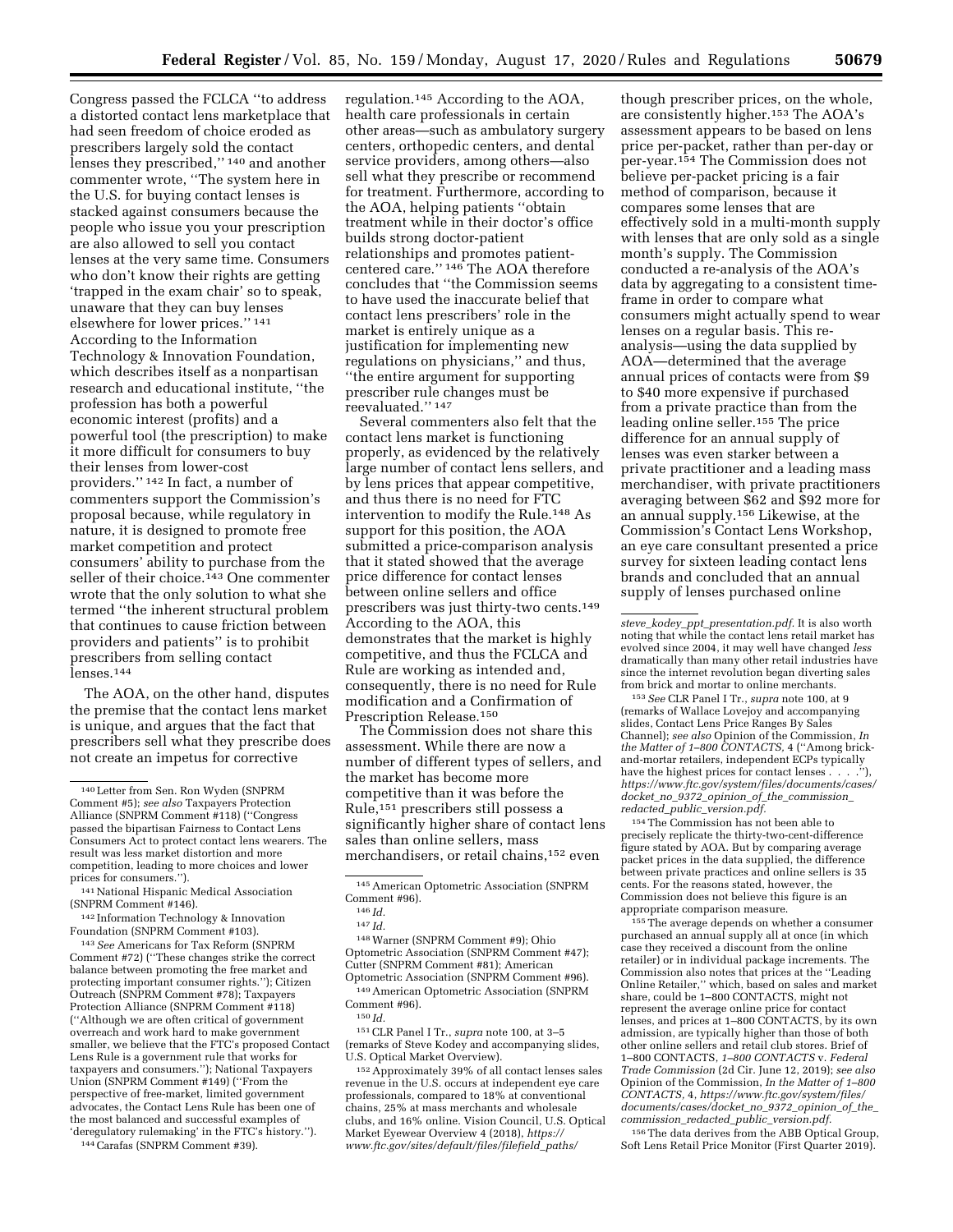averaged \$17.56 less than at an independent prescribers' office, and lenses purchased from a shopper's club averaged \$42.44 less.157

There can be valid reasons for differences in prices among sellers (some sellers may offer more convenience, options, or better customer service), and the Commission does not view price differences between private eye care practitioners and third-party sellers, in and of itself, as dispositive evidence that the market is not functioning in a competitive manner. But the Commission disagrees that the submitted pricing data is proof that the market *is* functioning in a perfectly competitive manner, and is proof that prescribers are providing patients with their prescriptions.

The Commission is also aware that there are other health care professionals who may sell what they prescribe or recommend for treatment, and has not based its proposal solely on a belief that contact lens prescribers' role and market is unique. Rather, the Commission has considered the structure of the market as a contributing factor in an overall evaluation of the need for improved Rule compliance and enforcement. It must be acknowledged—as it was by Congress when it enacted the FCLCA and directed the FTC to implement the Rule—that it is not in prescribers' selfinterest for their patients to take prescriptions elsewhere to buy lenses.158 And while it is true that some health care professionals in other fields sell products that they prescribe or recommend for treatment, the sheer volume of contact lens prescribers' revenue and profit derived from the sale of contact lenses—16–32% of revenue, by some accounts 159—creates a

159Harris Williams & Co., Vision Industry Update, at 4 (Mar. 2017); Harris Williams & Co., Vision Industry Overview, at 3 (Jan. 2015). Contact Lens Spectrum has estimated the percentage of gross practice revenue from contact lenses to be 30%, and the net practice revenue at 26%, but the estimate does not specify how much of that was derived from sales of lenses versus professional fees for contact lens fittings and examinations. Contact Lens Spectrum, at 19 (Jan. 2019), *[https://](https://bt.editionsbyfry.com/publication/frame.php?i=552776&p=&pn=&ver=html5)*

powerful incentive to keep those sales in house.

4. Comments About the Text of the Proposed Confirmation of Prescription Release, and the Options To Include the Confirmation as Part of a Patient's Prescription or Sales Receipt

As noted previously, unlike the twosentence signed-acknowledgment proposal from the NPRM,<sup>160</sup> the SNPRM's Confirmation of Prescription Release proposal did not mandate specific text for the patient's signed confirmation. Instead, the SNPRM, for convenience, provided optional sample language that prescribers could use but left it up to individual prescribers to draft their own confirmation language if they so preferred.161 The Commission proposed this flexibility in response to commenter concerns that the language of the NPRM's signed-acknowledgment interfered with the prescriber-patient relationship by imparting the impression that prescribers had done something wrong. By permitting prescribers to draft their own confirmation language or use the provided, shortened sample language, the Commission aimed to allow prescribers to use wording that they believe would be less likely to reflect negatively on the prescribers' conduct.162 The Commission also proposed to allow prescribers to include the confirmation as part of a patient's prescription or sales receipt.163

One commenter, the National Association of Optometrists and Opticians (''NAOO''), praised the new options and flexibility, stating it would ''assist the industry in, and lighten the burdens of, compliance.'' 164 The NAOO also approved of the FTC sample confirmation language, calling it a ''concise statement of the point of the Rule,'' and predicting it would be used by most of its members.165 The NAOO did suggest, however, that to avoid

160NPRM, 81 FR at 88559.

161SNPRM, 84 FR at 24683. The sample language provided by the Commission consisted of the following: ''My eye care professional provided me with a copy of my contact lens prescription at the completion of my contact lens fitting.''  $162$  *Id.* 

163 *Id.* 

164National Association of Optometrists and Opticians (SNPRM Comment #129). 165 *Id.* 

Other commenters felt that even with the new confirmation-language flexibility, requiring patients to confirm receipt of their prescriptions would imply that prescribers had been improperly withholding them.168 One prescriber commented, ''Why would I need to get a signature of my patient to confirm they received a prescription unless I was doing something wrong that required proof.'' 169 Others felt that the requirement still unfairly forced them to aid their competition by reminding consumers that they could take their prescriptions to other sellers to have them filled.170

In contrast, some commenters felt that allowing prescribers to draft their own language, and removing the second sentence of the acknowledgment (the requirement that patients confirm the statement: ''I understand I am free to purchase contact lenses from the seller of my choice''), greatly reduced the effectiveness of the new proposal.171 The online seller 1–800 CONTACTS, in particular, asserted that removal of the second sentence significantly reduced the educational benefit of the

168Abert (SNPRM Comment #20) (''The additional time required for this unneeded paperwork would disrupt the patient-doctor relationship by communicating to the patients that they should be wary of their physician, and assume that their doctor is a violator of Federal law.''); Ohio Optometric Association (SNPRM Comment #47) (''The proposal, even in its latest form, will . . . cast public doubt on the integrity of the optometrists and ophthalmologists . (SNPRM Comment #81); Ritzel (SNPRM Comment #157) (''The idea of me having to have a patient sign a form certifying that I actually gave them a copy of their contact lens prescription—because ''Big Brother'' is watching—is insulting to myself as a person, and to my profession.'').

169Cutter (SNPRM Comment #81).

170Sanders (SNPRM Comment #61) (''It's akin to having Target have a big sign next to their own that states, 'You can get everything here at Walmart as well!' ''); Poulter (SNPRM Comment #131) (''It is no more necessary for providers to inform patients of their right to purchase elsewhere than it is for a dentist to let a patient know he can purchase a crown from another party, then return to the dentist to have it placed.'').

171Consumer Reports (SNPRM Comment #133); 1–800 CONTACTS (SNPRM Comment #135).

<sup>157</sup>CLR Panel I Tr., *supra* note 100, at 9 (remarks of Wallace Lovejoy and accompanying slides, Contact Lens Price Ranges By Sales Channel).

<sup>158</sup>*See* H.R. Rep. No. 108–318, at 4–5 (stating that ''[t]he practice of optometrists withholding the prescription has limited the consumer's ability to shop for the best price and has impacted competition'' and that obstacles to free market competition are rooted in an ''inherent conflict of interest'' in that ''[u]nlike medical doctors who are prohibited from selling the drugs they prescribe, eye doctors and optometrists . . . are able to fill the contact lens prescriptions they write''); *see also* 149 Cong. Rec. H11564–65 (daily ed. Nov. 19, 2003) (statement of Rep. Stark) (''Eye doctors cite health concerns, but the fact is they have a strong financial incentive to restrict consumer access to the contact lens market.'').

*[bt.editionsbyfry.com/publication/](https://bt.editionsbyfry.com/publication/frame.php?i=552776&p=&pn=&ver=html5) [frame.php?i=552776&p=&pn=&ver=html5.](https://bt.editionsbyfry.com/publication/frame.php?i=552776&p=&pn=&ver=html5) See also*  Ken Kriviac, How to Hubble-Proof Your Contact Lens Practice, Review of Optometric Business (Jan. 17, 2018) (optometrist stating that 17% of his practice's total revenue is generated from the sale of contact lens related materials, with another 8% from related professional fees), *[https://](https://reviewob.com/can-hubble-proof-contact-lens-practice/) [reviewob.com/can-hubble-proof-contact-lens](https://reviewob.com/can-hubble-proof-contact-lens-practice/)[practice/.](https://reviewob.com/can-hubble-proof-contact-lens-practice/)* 

potential confusion from a confirmation statement containing additional acknowledgments or unnecessary information, the Rule should clarify that the patient's confirmation statement should not contain any message or acknowledgment other than that relating to confirmation of prescription release.166 The NAOO also suggested that in instances where a consumer refused to sign the confirmation, the Commission should allow the prescriber to note the refusal and the reason for it as evidence of compliance.167

<sup>166</sup> *Id.* 

<sup>167</sup> *Id.*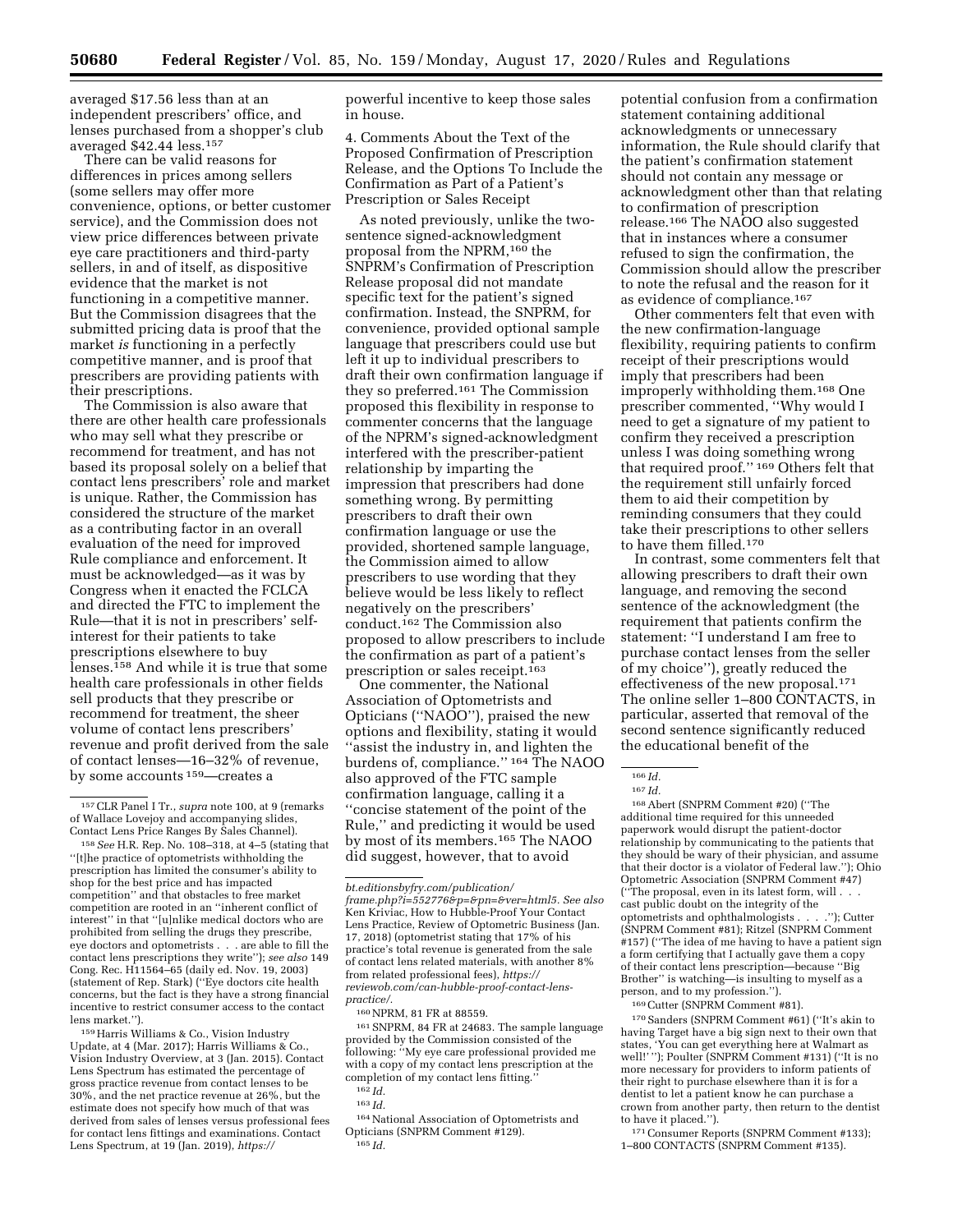conclude that their individual

requirement since consumers who were unaware they had a right to their prescription would not be so informed. 1–800 CONTACTS also stated that eliminating the second sentence made it less likely prescribers would release prescriptions directly after the fitting is complete, and prescribers would instead wait until patients had purchased lenses before giving them their prescriptions and obtaining Confirmations of Prescription Release.<sup>172</sup> 1-800 CONTACTS also said there is no reason the second sentence would ''sow consumer doubt or harm prescribers' reputations'' unless the prescriber had previously been withholding prescriptions.173 The online seller therefore proposed that instead of leaving the wording up to prescribers, the confirmation requirement should again specify the wording required and include the second sentence from the acknowledgment proposal—albeit with a minor adjustment—so as to state, ''I understand that I am free to purchase contact lenses from my eye care professional or the seller of my choice.'' 174 Inclusion of the option to purchase from the ''eye care professional'' might alleviate some concern that the notice was instructing consumers to buy from someone other than their prescriber.

The consumer advocacy organization Consumer Reports also opposed permitting prescribers to devise their own language of confirmation, and opposed allowing prescribers to make the confirmation part of a prescription copy or sales receipt (Confirmation of Prescription Release options (B) and (C)).175 Instead, Consumer Reports stated that the confirmation should remain a stand-alone document, and suggested requiring the statement, ''My eye care professional provided me with a copy of my contact lens prescription at the completion of my contact lens fitting. I should give a copy of my prescription to the contact lens seller I choose.'' 176 According to Consumers Reports, there are ''clear advantages to standardized wording,'' and by

 $^{173}\,Id.$  ("Because the Confirmation does not require that prescribers provide consumers with any notice of their rights, but merely requires that consumers acknowledge receipt by signature, it is far less likely to either educate consumers or discourage prescribers from pressuring consumers instructing consumers to present their prescription to sellers, this would further promote the Commission's goal of reducing verifications.177 Consumer Reports opined that a statement of confirmation added to the prescriber's copy of the prescription, or added to an examination receipt, might not be noticed by the patient.178

Some commenters also opined that when prescribers satisfy the confirmation by releasing the prescription electronically (option (D)), prescribers should still provide consumers with a statement advising them that they have a right to their prescription and have the option to buy lenses elsewhere.179 And many commenters raised concerns about whether to allow option (D) altogether, as discussed in more detail below.

With respect to allowing options (B) and (C), and permitting prescribers to craft their own wording, the Commission acknowledges that the confirmation proposal may provide less of an immediate educational benefit than the NPRM's proposed Signed Acknowledgment. By permitting prescribers to include the confirmation on the prescription itself, or on a sales receipt, it is indeed possible that some consumers will fail to understand its purpose, or what it is they are signing. And by not requiring that the confirmation include a sentence specifically informing consumers of their right to have prescriptions filled elsewhere, and not requiring a notice to this effect with digital delivery, some consumers may remain unaware of prescription portability.

The Commission, however, continues to believe that the benefit from providing prescribers with greater flexibility, reducing the possible paperwork burden, and limiting potential interference with the prescriber-patient relationship, justifies the trade-off. As noted in the SNPRM, the Confirmation of Prescription Release will maintain much of the effectiveness and enforceability of the Signed Acknowledgment, while reducing the impact on prescribers.180

The Commission also does not believe that requiring patients to sign a confirmation will provoke doubts about the integrity of their prescribers. While patients might draw the conclusion that some prescribers have not always automatically released prescriptions, there is little reason for patients to

prescriber had failed to do so, especially if their prescriber has always provided them with their prescription. It seems more likely that patients may simply conclude that the law has changed. Furthermore, as noted in the SNPRM, consumers are accustomed to signing acknowledgments or receipts. Many pharmacists require patients to acknowledge that they do not have questions upon receiving a prescription; physicians' offices require visitors to sign in; and patients are accustomed to signing HIPAA acknowledgment forms signifying they received a provider's Notice of Privacy Practices.181 The Commission is not aware of any evidence that such requirements sow distrust on the part of the person signing the receipt. The Commission believes this will hold true for the Confirmation of Prescription Release, particularly since prescribers can devise their own language of confirmation. The Commission also believes that while it may be advisable for providers to avoid potential patient confusion by not including any other acknowledgments or information on the confirmation document, it is not necessary to expressly prohibit this in the Rule at this time. Such a prohibition might limit the flexibility of the new proposal, and could make it more difficult for providers to avail themselves of options (B) and (C) by including patient confirmation as part of a sales receipt or prescription copy. Moreover, as noted in the SNPRM, while prescribers are free to provide their own language, it would remain a violation for the receipt to include additional information proscribed by the Rule, such as liability waivers or agreements to purchase lenses from the prescriber.182

5. Comments About Option (D) and Using Electronic Delivery for Confirmation of Prescription Release

In the SNPRM, the Commission proposed modifying the Rule to allow prescribers to satisfy the automatic prescription release requirement by providing a digital copy in lieu of a paper copy when the patient gives verifiable affirmative consent.183 The Commission noted that using online patient portals and other electronic methods to complete the automatic prescription release offered potential benefits for sellers, prescribers, and patients.184 Patients would be able to

<sup>172</sup> 1–800 CONTACTS (SNPRM Comment #135) (According to a survey conducted by an independent polling firm on behalf of 1–800 CONTACTS, 38% of consumers who are given their prescription receive it at the same time or only after they have already purchased lenses from the prescriber).

<sup>&</sup>lt;sup>174</sup> 1–800 CONTACTS (SNPRM Comment #135). <sup>175</sup> Consumer Reports (SNPRM Comment #133). <sup>176</sup> *Id.* 

<sup>177</sup> *Id.* 

<sup>178</sup> *Id.* 

<sup>179</sup> *Id.;* 1–800 CONTACTS (SNPRM Comment #135).

<sup>180</sup>SNPRM, 84 FR at 24683.

<sup>181</sup> *Id.* at 24682.

<sup>182</sup> *Id.* at 24683.

<sup>183</sup> *Id.* at 24669.

<sup>184</sup> *Id.* at 24668.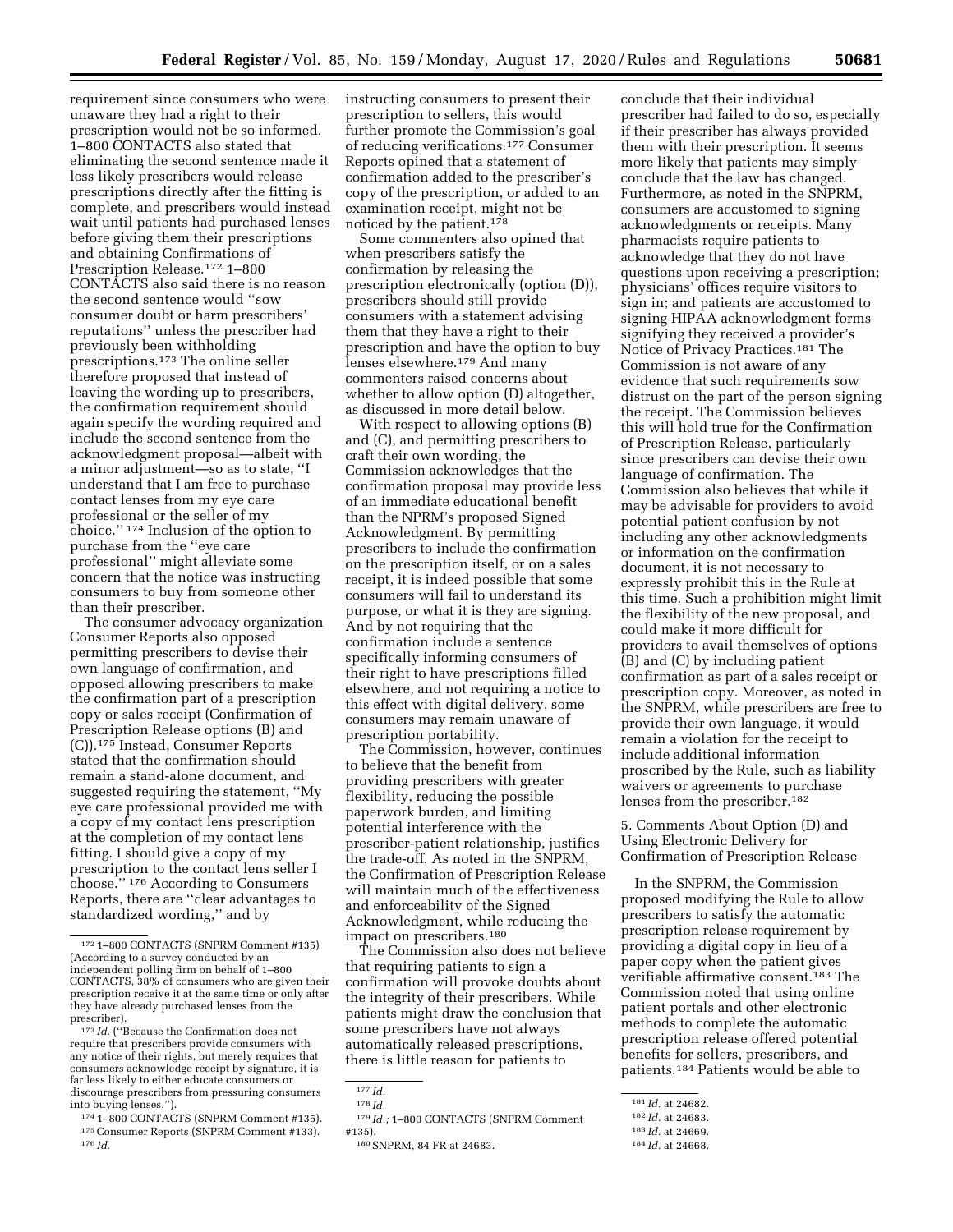access their prescriptions and have electronic copies to send to sellers. With the prescription, a seller would no longer need to submit a verification request, which would benefit prescribers by reducing the volume of requests. However, there were also some concerns about portals, including that patients may not be aware of the portal or have difficulty accessing it.185 Because the Commission did not have sufficient information to determine whether solely posting a contact lens prescription on a patient portal would be sufficient to satisfy the Rule's obligation for prescribers to provide a copy of the prescription after completing the contact lens fitting, the Commission sought comments on its proposed Rule modification.186 The Commission also asked for comments on whether prescribers should be required to maintain any records documenting a patient's verifiable consent to receive a prescription electronically.187

a. Use of Patient Portals and Patient Consent

Many commenters expressed support for allowing prescribers to use electronic methods, such as a patient portal, to provide prescriptions to patients who consent.188 Among the potential benefits, commenters noted the reduction in verification calls or requests for additional copies, easier access to and use of a prescription, lower costs, and flexibility for patients and prescribers.189 Currently, many prescribers already use a portal or other electronic methods to communicate with and, in some instances, provide

188*See, e.g.,* Liao (SNPRM Comment #2); Coalition for Contact Lens Consumer Choice (SNPRM Comment #89); Consumer Action (SNPRM Comment #101); Information Technology & Innovation Foundation (SNPRM Comment #103); Alcon Vision, LLC (SNPRM Comment #117); National Association of Optometrists and Opticians (SNPRM Comment #129); CooperVision, Inc. (SNPRM Comment #130) (noting that electronic delivery of a prescription is ''a common-sense, low burden method of giving patients better access to their prescriptions''); 1–800 CONTACTS (SNPRM Comment #135); Attorneys General of 27 States (SNPRM Comment #139); National Hispanic Medical Association (SNPRM Comment #146); Backus (WS Comment #1650).

189Americans for Tax Reform (SNPRM Comment #72); Coalition for Contact Lens Consumer Choice (SNPRM Comment #89); Consumer Action (SNPRM Comment #101); Information Technology & Innovation Foundation (SNPRM Comment #103); National Association of Optometrists and Opticians (SNPRM Comment #129); CooperVision, Inc. (SNPRM Comment #130); Consumer Reports (SNPRM Comment #133).

prescriptions to their patients,190 and use of electronic methods is expected to increase in the future.191 For example, one survey found that approximately 64.2% of eye care professionals communicated with patients by text message, of which 26.4% used it to respond to personal questions about the patient's eye health.192 Because a significant percentage of eye care providers already use electronic communications and portals, the Commission believes that the required, automatic prescription release could be completed effectively through a digital copy when a patient provides verifiable affirmative consent. Verifiable affirmative consent means that a patient must have provided his or her consent to the prescriber in a way that can be later confirmed. A signed consent form, an email from the patient to the prescriber, or an audio recording from a telephone conversation with a patient would be examples of verifiable affirmative consent. Notification through, for example, a posted office sign or a general written notice of office policies or practices would not constitute affirmative consent because patients have not indicated to the prescriber whether or not they consent.

Several commenters supported the use of electronic methods, but had a variety of concerns or proposed changes. Some thought patients might prefer a paper copy instead of an electronic copy of their prescription, including people who are older, reluctant to use technology or worried

191FTC, The Contact Lens Rule and the Evolving Contact Lens Marketplace, Panel V: Prescription Release & Consumer Choice Tr. at 18–21 (Mar. 7, 2018), *[https://www.ftc.gov/system/files/documents/](https://www.ftc.gov/system/files/documents/public_events/1285493/panel_v_prescription_release_and_consumer_choice.pdf) public*\_*[events/1285493/panel](https://www.ftc.gov/system/files/documents/public_events/1285493/panel_v_prescription_release_and_consumer_choice.pdf)*\_*v*\_*prescription*\_ *release*\_*and*\_*consumer*\_*[choice.pdf](https://www.ftc.gov/system/files/documents/public_events/1285493/panel_v_prescription_release_and_consumer_choice.pdf)* [hereinafter CLR Panel V<sub>Tr.</sub>].

192 Jobson Research, ECP Digital Solutions Study (2019) (also finding that of those surveyed, approximately 74.4% contacted their patients by email, of which 45.5% used it to respond to personal questions about the patient's eye health). As noted in the SNPRM, another survey showed that approximately 30% of patients were offered access to a portal during their last eye exam and that 29% chose to use the portal. SNPRM, 84 FR at 24668 n.50.

about online privacy or identity theft, unable to navigate a cumbersome portal, without internet or smartphone access, or not proficient in English.193 The Commission shares these concerns and the Final Rule thus maintains the ability for patients who prefer a paper copy for any reason to obtain such a copy. Even if a prescriber offers electronic delivery, a patient could decline to provide consent. Likewise, prescribers who are concerned about the security or costs of electronic methods can continue providing paper copies.194 The Final Rule neither compels prescribers to offer prescription release by an electronic method nor requires that patients accept their prescription by electronic method when offered by the prescriber.

One seller urged the Commission to require that the prescribers, when seeking affirmative consent, identify to patients the specific method of electronic delivery that would be used.195 The Commission believes that requiring prescribers to identify the specific method or methods<sup>196</sup> would allow patients to make a more informed decision and increase awareness of how the prescription would be provided if they were to consent. It is also possible that a patient prefers one method of electronic communication, but not others.197 Therefore, the Commission is amending the definition of ''Provide to the patient a copy'' to require that prescribers who choose to offer an electronic method, identify the specific method or methods to be used and, if a patient consents, have evidence of verifiable affirmative consent to the identified method or methods.

Regarding patient portals specifically, some commenters expressed concerns that: (1) Patients would be unaware that their prescription is on a portal; (2) there could be a delay in posting prescriptions to the portal; or (3) prescribers might intentionally make portals difficult to use, post prescriptions without telling their patients, or confuse patients into thinking that they must buy lenses from

194American Optometric Association (SNPRM Comment #96); American Society of Cataract and Refractive Surgery (SNPRM Comment #127).

195 1–800 CONTACTS (SNPRM Comment #135). 196A request for consent that states that the prescription would be delivered electronically, but does not state the method, such as email, text, or portal, would not be adequate. If more than one method is offered, prescribers must specifically identify each one.

197 1–800 CONTACTS (SNPRM Comment #135).

 $\overline{\phantom{a}185}$  *Id.* 

<sup>186</sup> *Id.* at 24669.

<sup>187</sup> *Id.* at 24690.

<sup>190</sup>*See, e.g.,* Coalition for Contact Lens Consumer Choice (SNPRM Comment #89); American Optometric Association (SNPRM Comment #96); National Association of Optometrists and Opticians (SNPRM Comment #129) (stating that practice management systems and electronic health records are easily available at reasonable prices); Sikes (SNPRM Comment #114); Klepfisz (SNPRM Comment #140); Eklund (WS Comment #502); Holland (WS Comment #513); Reed (WS Comment #749); Gitchell (WS Comment #759); Andrews (WS Comment #1014); Carvell (WS Comment #1021); Cecil (WS Comment #1892); Kuryan (WS Comment #3472); Hopkins (NPRM Comment #184); Wilson (NPRM Comment #1310); Grove (NPRM Comment #1702); MacDonald (NPRM Comment #2118); Andrus (NPRM Comment #3345).

<sup>193</sup>R Street (SNPRM Comment #15); Americans for Tax Reform (SNPRM Comment #72); Coalition for Contact Lens Consumer Choice (SNPRM Comment #89); American Optometric Association (SNPRM Comment #96); National Hispanic Medical Association (SNPRM Comment #146); National Taxpayers Union (SNPRM Comment #149).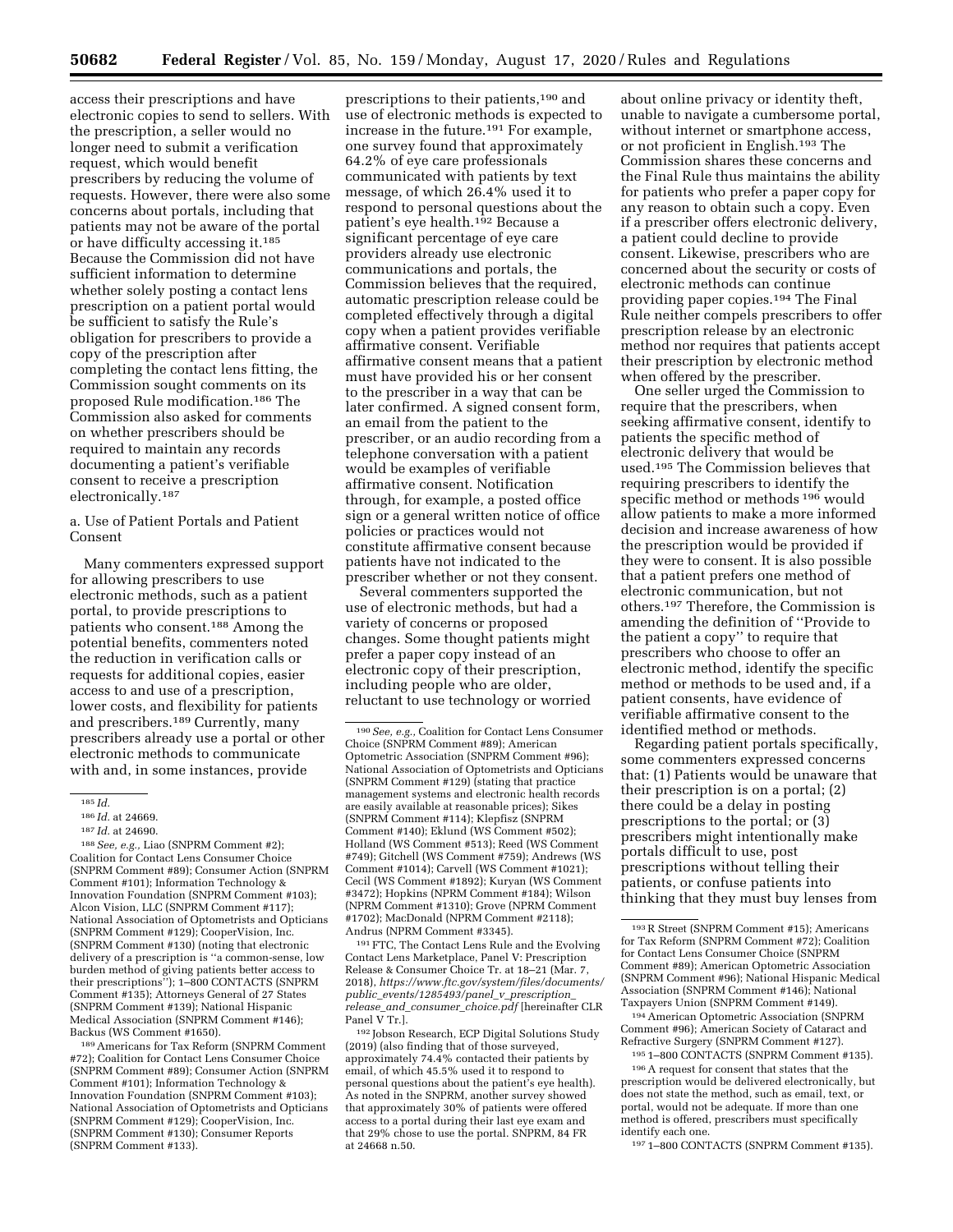them.198 They urged the Commission to require that prescribers notify patients when a prescription is available on the portal, provide instructions on how to access the portal, or confirm that the prescription has been received.199 The Commission believes that the Final Rule provides adequate safeguards for patients who have opted to receive their prescription on a portal. As noted in the SNPRM, the use of a portal or other electronic method does not change the timing of when a prescriber must provide a copy of the contact lens prescription.200 A prescriber must provide the prescription immediately after the completion of the contact lens fitting, or in the case of a renewal, when a prescriber determines that no change to the existing prescription is required.201 Furthermore, prescribers can only use a portal to satisfy their obligation under § 315.3(a)(1) when they have affirmative consent to the specific method or methods of electronic delivery. Therefore, patients should be aware that their prescription will be provided electronically using the method to which they consented. The Rule also requires that patients be able to access, download, and print the prescriptions from the portal.202 If patients were to have any problems with using the portal, they could revoke their consent and request a paper copy.203 Notwithstanding these safeguards, the Commission encourages prescribers to provide instructions to patients who may encounter difficulties accessing their portal. The Commission believes that the Rule, with the modification to require that prescribers identify the specific electronic method to be used, balances the interests of prescribers and patients by offering a flexible method that could reduce the burden on

199R Street (SNPRM Comment #15); Information Technology & Innovation Foundation (SNPRM Comment #103); Consumer Reports (SNPRM Comment #133); 1–800 CONTACTS (SNPRM Comment #135); Senator Mike Lee (SNPRM Comment #159).

201 *Id.* 

203Patients could also request an additional copy under 16 CFR 315.3(a)(3).

prescribers and allow patients greater access to their prescriptions.204

Furthermore, some commenters want a paper copy to be provided in addition to the electronic copy,205 but the Commission declines to adopt this suggestion because requiring both copies would undercut a benefit of using electronic methods and be unnecessary for patients who have expressed a preference for an electronic copy. Finally, a commenter states that telemedicine prescribers should not be required to provide paper prescriptions.206 Although patients who opt for telemedicine might be more comfortable with technology and receiving health care online,<sup>207</sup> some patients may still prefer their prescription on paper. Since telemedicine providers should have been providing a paper copy under the current Rule, continuation of this practice, when a patient does not consent to electronic delivery, should not be impractical or overly burdensome.

b. Requirement To Maintain Records of Patient Consent

In the SNPRM, the Commission proposed requiring that prescribers obtain affirmative consent in order to provide a prescription electronically, but did not require that prescribers maintain evidence of consent. In response, several commenters have urged the Commission to require that prescribers maintain records pertaining to patients' affirmative consent.208 According to some of these commenters, a record of consent would allow more effective compliance monitoring, while the burden of storing such a record

205Americans for Tax Reform (SNPRM Comment #72); Lens.com (SNPRM Comment #85); Coalition for Contact Lens Consumer Choice (SNPRM Comment #89); Consumer Action (SNPRM Comment #101); Consumer Reports (SNPRM Comment #133).

206Simple Contacts (SNPRM Comment #87). 207 *Id.* 

208Consumer Action (SNPRM Comment #101); Information Technology & Innovation Foundation (SNPRM Comment #103); National Association of Optometrists and Opticians (SNPRM Comment #129); Consumer Reports (SNPRM Comment #133); 1–800 CONTACTS (SNPRM Comment #135).

would be minimal.209 By contrast, the AOA states that prescribers should not be required to maintain records of consent because the AOA believes it would be burdensome 210 and ''provides no obvious benefit to the patient'' since ''the likelihood of harm from a patient receiving a contact lens prescription electronically is low to nonexistent.'' 211 However, other commenters countered that there is a potential for harm since patients who do not consent might not realize that they received their prescription electronically, or might be unable to access it.212

The Commission finds persuasive the arguments in favor of requiring a record of patient consent to electronic delivery. The burden of retaining a record of patient consent should be minimal, since prescribers who opt for electronic delivery of prescriptions will, in all likelihood, obtain and/or store such consent electronically. Even if they do not, it should not take any longer to obtain and store patient consent to electronic delivery than it would to obtain and store a patient's Confirmation of Prescription Release via options (A), (B) or (C). Furthermore, a prescriber is not required to offer patients a digital prescription. Rather, it is at his or her option. Moreover, consent to receipt of a digital copy would aid in enforcing the Rule since,

211American Optometric Association (SNPRM Comment #96). The AOA also asserts that ''[p]atients do not have to consent to the electronic delivery of other prescriptions.'' However, there may be differences between contact lens prescriptions and some other types of medical prescriptions. In many instances, other types of prescriptions being delivered electronically are not being sent to a patient, but rather to a pharmacy that then fills the prescription. When a prescription is sent to a pharmacy, the patient would likely have selected or have knowledge of the receiving pharmacy. In 2013, 57% of prescriptions nationally were sent electronically from physicians to pharmacies, with the rate in some states over 80%. U.S. Dep't of Health & Human Servs., The Office of the National Coordinator for Health Information Technology, ''E-Prescribing Trends in the United States'' 8 (2014) (stating also that 96% of all community pharmacies in the U.S. accept eprescriptions).

212R Street (SNPRM Comment #15); Coalition for Contact Lens Consumer Choice (SNPRM Comment #89); Consumer Action (SNPRM Comment #101); National Hispanic Medical Association (SNPRM Comment #146); National Taxpayers Union (SNPRM Comment #149).

<sup>198</sup>R Street (SNPRM Comment #15); Lens.com (SNPRM Comment #85); Coalition for Contact Lens Consumer Choice (SNPRM Comment #89); Consumer Action (SNPRM Comment #101); Information Technology & Innovation Foundation (SNPRM Comment #103); 1–800 CONTACTS (SNPRM Comment #135); National Hispanic Medical Association (SNPRM Comment #146); Senator Mike Lee (SNPRM Comment #159).

<sup>200</sup>SNPRM, 84 FR at 24669 n.54.

<sup>202</sup>The Commission does not have any evidence that prescribers are intentionally making portals difficult for their patients to use. However, such conduct, if it were to occur, could violate the Rule because patients would not be able to access their prescription.

<sup>204</sup>Consumer Action appears to encourage the Commission to provide further guidance on portal design in the Rule. SNPRM Comment #101. Given the potential for future developments in technology and the differences among prescribers' practices and current software, the Commission declines to mandate requirements on portal design. *See* CLR Panel V Tr., *supra* note 191, at 18–21 (discussing the variety of electronic-health-records programs available from ''hundreds'' of ECH vendors, with each program based on different standards and providing varying degrees of functionality and compatibility).

<sup>209</sup>Consumer Action (SNPRM Comment #101) (stating that the cost of storing digital records is not burdensome); Information Technology & Innovation Foundation (SNPRM Comment #103) (stating that the cost of storing a consent form would be virtually zero).

<sup>210</sup>*See also* American Society of Cataract and Refractive Surgery (SNPRM Comment #127) (discussing the administrative burden related to maintaining records of consent). Other commenters contend that the burden of storing these records would be minimal. Information Technology & Innovation Foundation (SNPRM Comment #103).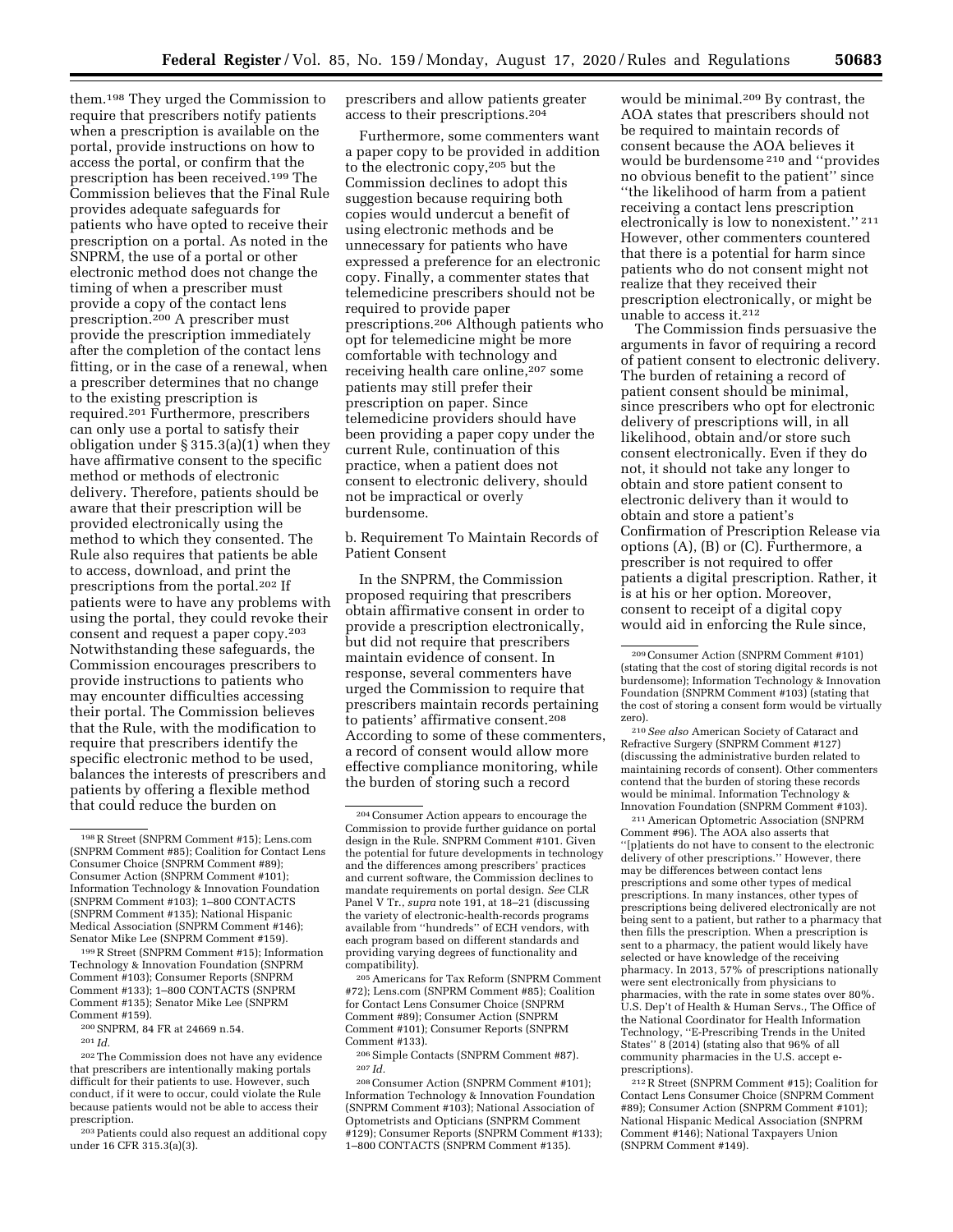without a record of consent, there would be no way for the Commission to confirm that patients who were given their prescriptions electronically agreed to such electronic delivery, and had the ability to access their prescriptions in this manner. The Final Rule will thus require that prescribers keep records or evidence of a patient's affirmative consent to a digital copy for at least three years. Although some commenters have sought longer retention periods,<sup>213</sup> three years is a time period consistent with other recordkeeping obligations in the Rule.

6. Comments About Alternatives to the Confirmation of Prescription Release

In addition to the suggestions discussed previously—that the Commission increase its enforcement of the current Rule, or impose new requirements only as a penalty for specific providers found in noncompliance,214 some commenters proposed alternative means of ensuring that consumers receive their prescriptions.

## a. Signage

Several commenters reiterated the idea—raised and discussed in some detail in the SNPRM 215—that instead of requiring a patient acknowledgment or confirmation, the Commission ought simply to require that prescribers post signs informing consumers of their right to their prescriptions.216 In its SNPRM, the Commission acknowledged that signage offers some of the benefits of a patient confirmation, but concluded that it had significant drawbacks: In the particular environment of a prescriber's office, far fewer consumers would learn of their rights from a sign than from being asked to sign a receipt; signage would serve as less of a reminder to prescribers and their staff to release prescriptions; signage would do nothing to aid the Commission in monitoring and enforcing the prescription-release requirement; and relying on patients to notice a sign and ask for their prescriptions put the onus on

consumers to enforce the Rule, and would effectively amend the FCLCA's automatic-release provision to releaseupon-request, a statutory revision only Congress can make.217 The Commission also noted that relying on consumers to ask for their prescriptions is problematic since consumers might not see the sign, or might be uncomfortable asking their prescribers for their prescriptions.218 Based on those reasons, the Commission declined to propose signage as an alternative to a Confirmation of Prescription Release.<sup>219</sup>

Some SNPRM commenters agreed with the Commission's position, stating that ''requiring prescribers to post signs doesn't work,'' 220 and asserting that in California, where a state law requires contact lens prescribers to post signs detailing patient rights, some optometrists fail to comply, or post the signs in locations consumers are unlikely to see them.221 In contrast, other commenters contended that the Commission should reconsider the signage alternative, reiterating that it would be less burdensome and intrusive for prescribers and could address the FTC's educational objectives without costly regulation.222 The AOA also took issue with the fact that the Commission cited HHS's implementation of a signedacknowledgment for a prescriber's HIPAA obligation instead of opting for signage.223 According to the AOA, anything HHS concluded when it constructed the HIPAA signedacknowledgment is no longer relevant since HHS is now considering eliminating the requirement and switching to signage in order to reduce

220Coalition for Contact Lens Consumer Choice (SNPRM Comment #89); Consumer Action (SNPRM Comment #101).

221Americans for Tax Reform (SNPRM Comment #72). As noted in the SNPRM, the Commission does not have empirical data about prescriber compliance with the state signage requirement, 16 CCR 1566, which has been in effect in California since 1994. However, an analysis of consumer survey evidence provided by Survey Sampling International indicates that regardless of signage, Californians do not automatically receive their prescriptions in substantially greater numbers than residents of states without a signage requirement. SNPRM, 84 FR at 24679.

222 Kochik (SNPRM Comment #8) (stating that the real issue is that patients are unaware of the law, and so the solution is signage); Letter from 20 U.S. Senators (SNPRM Comment #38); Letter from Sen. Lisa Murkowski (SNPRM Comment #49).

223American Optometric Association (SNPRM Comment #96). The obligation in question is the HIPAA requirement that health care providers provide patients with a Notice of Privacy Practices (''NPP'') and obtain a patient's signature acknowledging receipt of same. Notice of Privacy Practices for Protected Health Information, 14 CFR 164.520(c)(2)(ii).

the burden on health care practitioners.224 Furthermore, according to the AOA, ''the physician community is united in its belief'' that the HIPAA signed-acknowledgment should be eliminated, and this shows that such acknowledgment requirements constitute poor policy, and signage is a better option.225

While it is true that HHS is presently evaluating whether to eliminate the HIPAA Notice of Privacy Practices signed-acknowledgment requirement, the Commission's Confirmation of Prescription Release proposal, and the decision not to allow signage as an alternative, does not rely on the HIPAA signed-acknowledgment requirement as precedent. In the SNPRM, the Commission merely referenced aspects of HIPAA's signed-acknowledgment requirement and HHS's evaluation of the regulatory burden as informative when considering whether to require some form of patient confirmation of

225American Optometric Association (SNPRM Comment #96). It is worth noting that a review of the comments submitted in response to the recent HHS proposal to eliminate HIPAA's signedacknowledgment requirement reveals that while many health care providers do consider it an unnecessary use of staff time and resources, other health care providers support the acknowledgment requirement, and several noted that the burden of obtaining a patient's signed acknowledgment is relatively minimal. *See, e.g.,* Jackson Health System (Comment in Response to Request For Information, Office for Civil Rights, Department of Health and Human Services [hereinafter ''HHS RFI Comment''] #467) (does not support modifying the requirement because signed NPP acknowledgment forms are "useful" to prove that the NPP was provided to the patient); Dr. Mitchell Strauss (HHS RFI Comment #851) (''The signature is the only way of confirming for posterity that the NPP was discussed. If this step is no longer required, it will be far too easy for practices to stop making the effort for acknowledgement of the NPP.''); Multnomah and Clackmas Counties (HHS RFI Comment #926) (foresees adverse consequences—potential complaints and misunderstandings—if signed acknowledgment requirement is removed); San Francisco Department of Public Health (HHS RFI Comment #1241) (''Having a written record assures patients and covered entities that patients are informed about privacy practices.''); American College of Osteopathic Family Physicians (HHS RFI Comment #1262) (strongly believes that there must be some level of accountability and responsibility for ensuring patients understand their privacy rights); Massachusetts Department of Mental Health (HHS RFI Comment #1003) (''The burden is negligible.''); Missouri Hospital Association (HHS RFI Comment #1175) (''MHA's members do not find the requirement cumbersome.''); Cigna (HHS RFI Comment #1132) (''Obtaining acknowledgment of receipt is not an operational burden [and] the burden to maintain document of acknowledgment or declination is minimal.''). HHS RFI Comments are available at *[https://www.regulations.gov/](https://www.regulations.gov/docketBrowser?rpp=25&po=0&D=HHS-OCR-2018-0028) [docketBrowser?rpp=25&po=0&D=HHS-OCR-2018-](https://www.regulations.gov/docketBrowser?rpp=25&po=0&D=HHS-OCR-2018-0028)  [0028.](https://www.regulations.gov/docketBrowser?rpp=25&po=0&D=HHS-OCR-2018-0028)* 

<sup>213</sup> Information Technology & Innovation Foundation (SNPRM Comment #103) (requesting five years); 1–800 CONTACTS (SNPRM Comment #135) (requesting that the record be kept as long as the affirmative consent is active). State laws could require that prescribers maintain these records for longer than three years.

<sup>214</sup>American Optometric Association (SNPRM Comment #96).

<sup>215</sup>SNPRM, 84 FR at 24679.

<sup>216</sup>Letter from 20 U.S. Senators (SNPRM Comment #38); Letter from Sen. Lisa Murkowski (SNPRM Comment #49); Cutter (SNPRM Comment #81); American Optometric Association (SNPRM Comment #96); Gilbert (SNPRM Comment #119); Patel (SNPRM Comment #123); Letter from N.D. State Sen. Judy Lee (SNPRM Comment #161).

<sup>217</sup>SNPRM, 84 FR at 24682–83.

<sup>218</sup> *Id.* at 24682.

<sup>219</sup> *Id.* at 24682–83.

<sup>224</sup>American Optometric Association (SNPRM Comment #96) (quoting Request for Information on Modifying HIPAA Rules to Improve Coordinated Care, 83 FR 64302, 64302–03 (2018), *[https://](https://www.govinfo.gov/content/pkg/FR-2018-12-14/pdf/2018-27162.pdf#page=1) [www.govinfo.gov/content/pkg/FR-2018-12-14/pdf/](https://www.govinfo.gov/content/pkg/FR-2018-12-14/pdf/2018-27162.pdf#page=1)  [2018-27162.pdf#page=1.](https://www.govinfo.gov/content/pkg/FR-2018-12-14/pdf/2018-27162.pdf#page=1)*)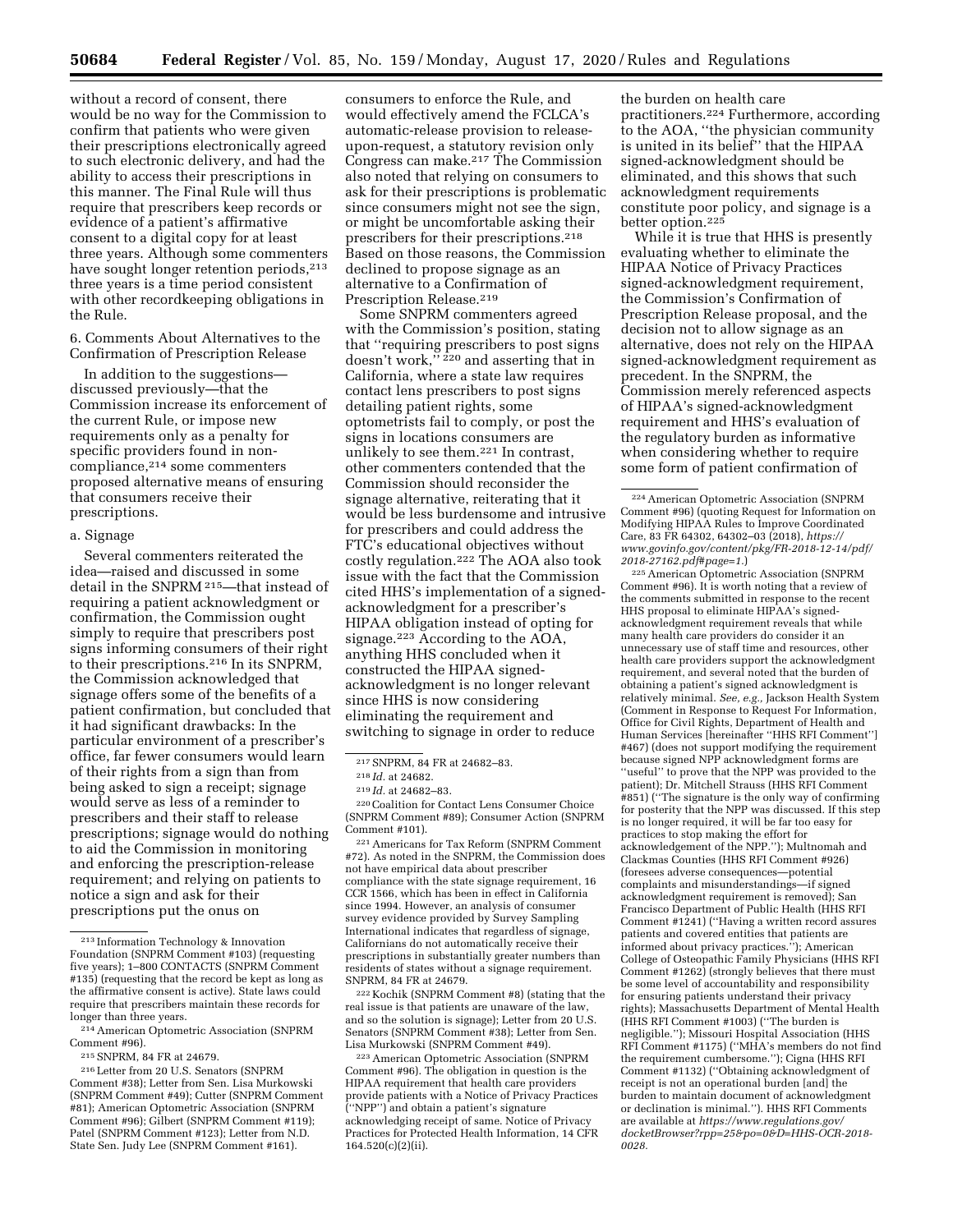prescription release.226 Any other reliance on the HIPAA signedacknowledgment requirement is generally inappropriate since that signed-acknowledgment requirement differs from the Commission's confirmation proposal in important respects. The primary intent of the HIPAA signed-acknowledgment was to provide patients an opportunity to review the provider's Notice of Privacy Practices, discuss concerns related to their private health information, and request additional confidentiality.227 It was not to remedy a lack of compliance by doctors with HIPAA requirements. Unlike this Rule review, the HHS record does not contain empirical evidence showing that doctors are not fulfilling their obligations to provide Notices of Privacy Practices to patients, and only a handful of commenters to HHS's recent Request for Information even suggested that this could occur should the HIPAA signed acknowledgment be removed.228 This contrasts sharply with the circumstances of the Commission's proposed Confirmation of Prescription Release, which is intended to remedy a documented compliance gap resulting, at least to some extent, from inherent incentives that may discourage prescribers from providing patients with their prescriptions.

The Commission continues to believe that for purposes of automatic prescription release, signage would be significantly less effective than the proposed Confirmation of Prescription Release. None of the comments to the SNPRM presented any data or evidence that would counter the Commission's prior conclusion. The AOA's argument that the HIPAA signed-acknowledgment experience should not be looked to as a model does not alter the Commission's determination that there is a compelling need for a verifiable method of ensuring that contact lens patients receive their prescriptions.

b. Educational Programs as an Alternative to Confirmation of Prescription Release

Some commenters opined that instead of having consumers confirm that they received their prescription, the best manner to inform consumers about their

prescription rights was through an educational program.229 According to one contact lens manufacturer, the FTC and sellers should continue to ''communicate to patients through social media, websites, advertising, and other channels so that patients become even more aware that they can leave their final fitting with a copy of their right prescription.'' 230 Others suggested that the Commission could partner with the Centers for Disease Control and the Food and Drug Administration (''FDA'') to produce public service announcements informing patients of their rights.231 Another commenter suggested that instead of a signed confirmation, patients' rights to their prescriptions could be ''spelled out in the entry forms a patient signs when they check in.'' 232 Similarly, the AOA suggested that a ''patient bill of rights for contact lens wearers'' could be provided to patients that would include FDA information on considerations for buying lenses.233 One commenter, the NAOO, said that even with a Confirmation of Prescription Release, the Commission should focus on educating the public about its rights to automatic release of a prescription.234

The Commission agrees that educating the public can aid in increasing the likelihood that contact lens users will receive their prescriptions after a fitting.235 Consumer education in itself, however, whether provided via information entry forms, a patients' bill of rights, advertising, or public service announcements, would not have a significant impact on prescriber compliance with automatic prescription release, and would not increase the Commission's ability to monitor and enforce the Rule. The proposed education alternatives would also place a burden on consumers to enforce their own rights, an approach the Commission has rejected repeatedly in the past when considering whether to amend the Contact Lens Rule and Eyeglass Rule to release-uponrequest.236 Therefore, while the Commission believes education about the Rule and its automatic-prescriptionrelease provision is important, the Commission does not believe education should be the sole means of improving Rule compliance.

7. Comments About the Burden and Benefits of the Confirmation of Prescription Release Proposal

Many commenters stated that even with the proposed modifications to increase flexibility, the Confirmation of Prescription Release requirement is still overly burdensome for prescribers.237 According to commenters, eye care practitioners are already overburdened by regulatory requirements, and the confirmation requirement would divert resources from patient care, increase health care costs, and might even drive some prescribers to cease prescribing contact lenses or close their practices.238 More specifically, the AAO stated that many of the options for obtaining patient confirmation would require practices to change procedures and alter administrative forms.239 Others noted

237Warner (SNPRM Comment #9); Mass Mail Campaign (SNPRM Comment #25) (saying the requirement imposed ''massive new costs and farreaching new requirements on all contact lens prescribing''); Yokum (SNPRM Comment #53); Staup (SNPRM Comment #104); American Society of Cataract and Refractive Surgery (SNPRM Comment #127); Letter from Sen. Lisa Murkowski (SNPRM Comment #49).

238 Goldstein (SNPRM Comment #14) (''The economic burdens of administrative compliance with these new regulations would except in rare cases encourage me not to fit or prescribe contact lenses.''); Pierce (SNPRM Comment #17) (will ultimately lead to higher health care costs, might have to raise fees); Mass Mail Campaign (SNPRM Comment #25); Shum (SNPRM Comment #80) (''Adding more paperwork and scanning work—and making it required on everyone—doesn't sound like it would be a big deal, but to a small practice it's huge.''); Cinalli (SNPRM Comment #93) (new regulation will close many practices); Klepfisz (SNPRM Comment #140) (burden has the potential to put some prescribers out of business).

239American Academy of Ophthalmology (SNPRM Comment #136).

<sup>226</sup>SNPRM, 84 FR at 24682.

<sup>227</sup>Request for Information on Modifying HIPAA Rules to Improve Coordinated Care, Office for Civil Rights, Department of Health and Human Services, 83 FR at 64308.

<sup>228</sup>*See generally* Comments in Response to Request for Information on Modifying HIPAA Rules to Improve Coordinated Care, Office for Civil Rights, Department of Health and Human Services, *[https://www.regulations.gov/](https://www.regulations.gov/docketBrowser?rpp=25&po=0&D=HHS-OCR-2018-0028)* 

*[docketBrowser?rpp=25&po=0&D=HHS-OCR-2018-](https://www.regulations.gov/docketBrowser?rpp=25&po=0&D=HHS-OCR-2018-0028)  [0028.](https://www.regulations.gov/docketBrowser?rpp=25&po=0&D=HHS-OCR-2018-0028)* 

<sup>229</sup>Abert (SNPRM Comment #20); Tran (SNPRM Comment #94); CooperVision, Inc. (SNPRM Comment #130).

<sup>230</sup>CooperVision, Inc. (SNPRM Comment #130). 231American Optometric Association (SNPRM Comment #96); Tran (SNPRM Comment #94).

<sup>232</sup>Cutter (SNPRM Comment #81).

<sup>233</sup>American Optometric Association (SNPRM Comment #96).

<sup>234</sup>National Association of Optometrists and Opticians (SNPRM Comment #129).

<sup>235</sup>The Commission educates consumers on their rights under the Contact Lens Rule through a variety of sources, including blog posts, Facebook, Twitter, and on the FTC's website. *See, e.g., [https://](https://www.consumer.ftc.gov/articles/0116-prescription-glasses-and-contact-lenses) [www.consumer.ftc.gov/articles/0116-prescription](https://www.consumer.ftc.gov/articles/0116-prescription-glasses-and-contact-lenses)[glasses-and-contact-lenses.](https://www.consumer.ftc.gov/articles/0116-prescription-glasses-and-contact-lenses)* 

<sup>236</sup>*See* Eyeglass I, 43 FR at 23998 (stating that relying upon release-upon-request is problematic because many consumers are unaware of their right to a prescription, and because the right should be ''immunized from an evidentiary squabble over whether the consumer actually did or did not request the prescription''); Final Trade Regulation Rule, Ophthalmic Practice Rules 54 FR 10285, 10286–87 (Mar. 13, 1989) [hereinafter Eyeglass II] (rejecting a proposal to change the Rule to releaseupon-request and finding a ''continuing need'' for automatic release). *See also* Contact Lens Rule, 69 FR at 40492 (discussing a commenter proposal to allow prescribers to not release the prescription or release it for ''informational purposes only'' if the patient has purchased a full year's supply of contact lenses at the time of the examination, and rejecting it because ''such an exception would be contrary to the Act's express requirement that consumers receive a copy of their prescription at the completion of a contact lens fitting'').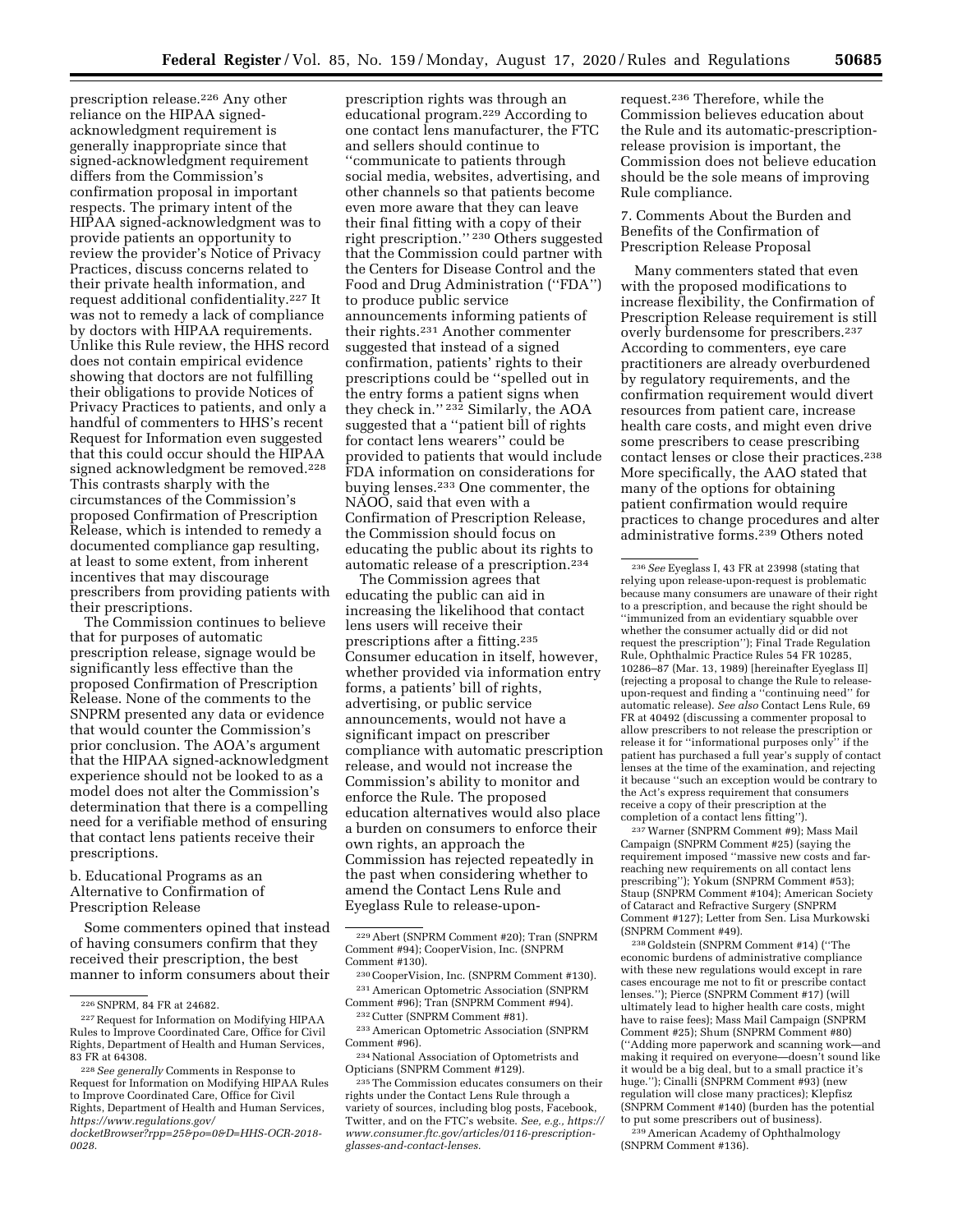that the requirement to dispense paper copies of the confirmation to patients runs counter to the trend towards electronic records, particularly for those who have already invested in an electronic recordkeeping system.240 One commenter opined that patients ought to bear more responsibility for their own health care.241 Others noted that the proposal was ''going against the tide'' by adding a new regulation at a time when some government agencies are looking to reduce regulations.242

Some commenters believed the Commission was underestimating the burden to obtain confirmations and preserve the records, and provided their own estimates, including that it would cost \$10,000 per year,<sup>243</sup> or would require 10 minutes per patient for a total of ''850 man-hours per year,'' 244 the equivalent of about 21 additional weeks of work. The AOA, which had previously estimated the cost of the signed-acknowledgment requirement to be as high as \$18,795 per optometrist,245 did not submit a new burden estimate for the Confirmation of Prescription Release proposal, but reiterated its belief that the Rule's burden falls disproportionately on prescribers, and expressed concern that the estimated financial burden for the Rule in the 2019 SNPRM is higher than the financial burden estimate cited for the NPRM's signed-acknowledgment proposal.246 Some commenters also stated that the use of option (D), electronic delivery, would not significantly reduce their burden, since it would require them to update their systems or invest in expensive

241Steiner (SNPRM Comment #7).

242American Optometric Association (SNPRM Comment #96); American Society of Cataract and Refractive Surgery (SNPRM Comment #127).

243Pierce (SNPRM Comment #17). <sup>244</sup> Steinemann (SNPRM Comment #65).

246American Optometric Association (SNPRM Comment #96).

technology.247 According to the AOA, many prescribers would not be able to opt for electronic delivery because of limitations in electronic health records systems, privacy and data-security concerns, and state regulations that might not permit prescription posting to portals.248

Other commenters disputed that the burden would be significant, and stated that the confirmation requirement would not add significant costs or time.249 According to the Information Technology & Innovation Foundation, prescriber claims that the proposal would require significant additional staff training are overstated.250 Another commenter, a prescriber, stated, ''In our office, we already have patients sign a contact lens agreement before the contact lens evaluation process. I don't see a problem adding a document at the end of the process and having the patient sign an acknowledgment of rx receipt.'' 251 One commenter contended that while there would be some burden on eye care providers, it represented just a ''tiny fraction'' of the industry's overall revenue, and would be far outweighed by the benefits.252 Others asserted that allowing prescribers to provide patients with digital copies would save both prescribers and patients time and money.253 Some commenters suggested that the Commission was actually overestimating the burden imposed by the confirmation requirement.254 1–800 CONTACTS, for example, submitted a new analysis from Stanford University Professor Laurence Baker, which called the assumptions used in the

250 Information Technology and Innovation Foundation (SNPRM Comment #103) (''A few minutes of instruction, coupled with reading a oneor two-page memo should more than suffice.'').

251 Gilberg (SNPRM Comment #46).

252Taxpayer Protection Alliance (SNPRM Comment #118) (overall burden of the new requirement would be minimal and outweighed by the substantial benefit of having significantly more patients in possession of their prescription).

253 Grimm (SNPRM Comment #36) (proposal to allow new methods for providing prescriptions will help relieve paperwork burden); Coalition for Contact Lens Consumer Choice (SNPRM Comment #78); Liao (SNPRM Comment #2) (portal proposal will make automatic release more efficient).

254National Taxpayers Union (SNPRM Comment #149); 1–800 CONTACTS (SNPRM Comment #135, Ex. A).

Commission's burden analysis very ''conservative,'' and estimated that a reduction in verifications by just 15% would be sufficient to offset all of the costs of the confirmation requirement.255 The NAOO also felt the burden would be ''minimal,'' and opined that with more patients in possession of their prescriptions, there would be fewer orders relying on the verification process, and thus fewer verifications for prescribers to have to take the time to respond to.256 NAOO also opined that with more practitioners moving to practice management systems and electronic health records, digital delivery of contact lens prescriptions is a ''very feasible'' option for many prescribers, which would reduce the burden of the confirmation requirement.257

Some commenters also felt that the Commission should not give much weight to burden concerns raised by prescribers due to their history of not complying with their prescriptionrelease obligations.258 The National Hispanic Medical Association, for example, stated that the focus on the burden for prescribers was ''upsetting when one remembers just how many patients are being robbed of their right to lower prices and more convenient shipping and being denied a copy of something that they worked hard to pay for, namely, their own prescription.'' 259

The Commission has considered the burden the Confirmation of Prescription Release requirement would place on prescribers. As stated in the SNPRM, the evidentiary record does not establish that the burden will be substantial.260 Nothing received or revealed since the SNPRM alters that assessment. In fact, numerous health care providers commenting on their experience with HIPAA—said that the burden of requiring that a patient sign a confirmation-type receipt is "minimal,"<sup>261"</sup>"negligible,"<sup>262</sup> or "not significant."<sup>263</sup> And while AOA is

#### 257 *Id.*

258 Information Technology & Innovation Foundation (SNPRM Comment #103); 1–800 CONTACTS (SNPRM Comment #135); National Hispanic Medical Association (SNPRM Comment #146).

259National Hispanic Medical Association (SNPRM Comment #146).

261Multnomah and Clackamas Counties (HHS RFI Comment #926); Cigna (HHS RFI Comment #1132). 262Massachusetts Department of Mental Health (HHS RFI Comment #1003).

263San Francisco Department of Public Health (HHS RFI Comment #1238). *See also* Jackson Health System (HHS RFI Comment #467) (''The acknowledgment procedure takes less than one

<sup>240</sup>Lowe (SNPRM Comment #40); Reeder (SNPRM Comment #55) (signature upon receipt of prescription is ''burdensome and counter to other initiatives to reduce paper held by offices''); Boyer (SNPRM Comment #59) (''We try very hard to reduce paper waste . . . . [This] will undo our efficiency and distract our staff from our daily caseload, resulting in increased costs and reduced care.'').

<sup>245</sup>American Optometric Association (NPRM Comment #3830). This estimate was cited again by some commenters to the SNPRM. Koerber (SNPRM Comment #41); American Society of Cataract and Refractive Surgery (SNPRM Comment #127). In the SNPRM, the Commission explained that it could not accord this estimate significant weight because it was based not on the cost of the Commission's proposed Signed Acknowledgment but on the overall cost of government regulations (including those already in place), and because the survey had various methodological limitations. SNPRM, 84 FR at 24677.

<sup>247</sup>American Society of Cataract and Refractive Surgery (SNPRM Comment #127).

<sup>248</sup>American Optometric Association (SNPRM Comment #96).

<sup>249</sup>Tobias (SNPRM Comment #45); Rawson (SNPRM Comment #68); (Citizen Outreach (SNPRM Comment #78); Consumer Action (SNPRM Comment #101); Information Technology and Innovation Foundation (SNPRM Comment #103); National Association of Optometrists and Opticians (SNPRM Comment #129); Consumer Reports (SNPRM Comment #133).

<sup>255</sup> 1–800 CONTACTS (SNPRM Comment #135). 256National Association of Optometrists and Opticians (SNPRM Comment #129).

<sup>260</sup>SNPRM, 84 FR at 24681.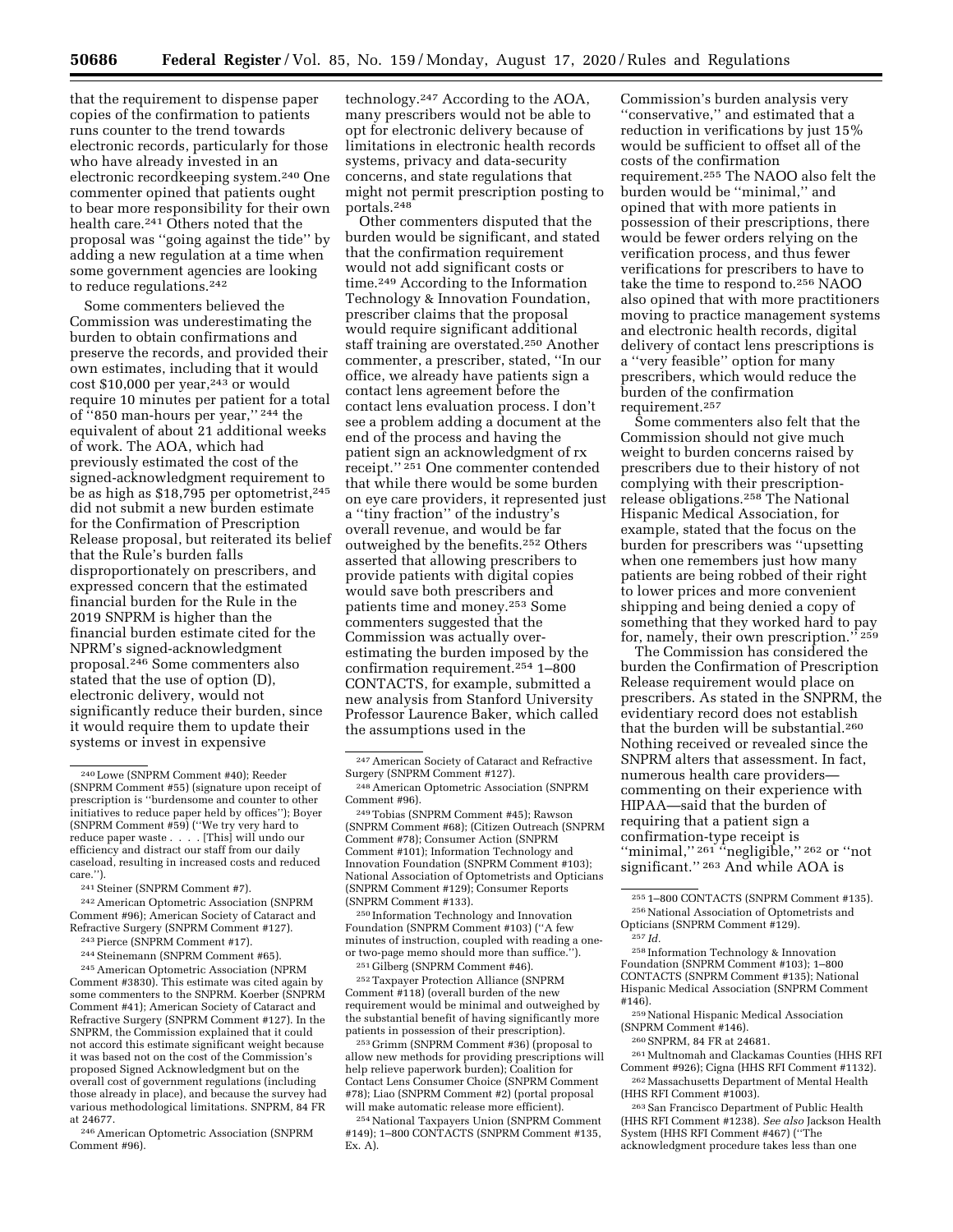correct that the SNPRM's estimated financial burden for the Confirmation of Prescription Release was higher than that estimated for the Signed Acknowledgment, that was primarily due to an increase in the average hourly wages for prescribers and staff.264 In terms of *time* required for prescribers and their staff to comply, the SNPRM burden from the confirmation proposal was 13% less than that of the NPRM's signed-acknowledgment proposal.265 The estimated burden of this modified Final Rule is also higher than the Signed Acknowledgment proposal, but a large part of the increase is due to higher wages and a substantial rise in the number of estimated contact lens wearers since publication of the NPRM.266 Furthermore, while the Final Rule's estimated financial burden for the Confirmation of Prescription Release requirement of \$20,428,750, is not insignificant, it amounts to approximately just \$342 in increased administrative costs per eye care provider.267 In addition, while not every prescriber will be able to use option (D)

265SNPRM, 84 FR at 24693–94.

267This is based on an estimate from Wallace Lovejoy, a consultant for the National Association of Optometrists and Opticians, that there are approximately 43,000 optometrists and 16,700 ophthalmologists in the U.S. CLR Panel I Tr., *supra*  note 100, at 6. Estimates vary as to the total number of eye care providers and contact lens prescribers in the United States, making it difficult to precisely calculate the burden on a per-provider or perprescriber basis. The investment firm Harris Williams & Co., for instance, put the estimate at 46,000 optometrists and 18,000 ophthalmologists. Harris Williams & Co., Vision Industry Update, at 2 (Mar. 2017) *[https://www.harriswilliams.com/](https://www.harriswilliams.com/system/files/industry_update/vision_industry_update_hcls_0.pdf)  [system/files/industry](https://www.harriswilliams.com/system/files/industry_update/vision_industry_update_hcls_0.pdf)*\_*update/vision*\_*industry*\_ *[update](https://www.harriswilliams.com/system/files/industry_update/vision_industry_update_hcls_0.pdf)*\_*hcls*\_*0.pdf.* Meanwhile, the U.S. Bureau of Labor Statistics estimates there are 42,100 optometrists in the U.S., but does not provide an estimate for the number of ophthalmologists. *[https://www.bls.gov/ooh/healthcare/](https://www.bls.gov/ooh/healthcare/optometrists.htm#tab-1) [optometrists.htm#tab-1.](https://www.bls.gov/ooh/healthcare/optometrists.htm#tab-1)* It must be noted, however, that not all optometrists and ophthalmologists prescribe contact lenses.

to deliver a prescription electronically, the Commission is confident that this option will still reduce the burden for many, especially as more prescribers move toward electronic recordkeeping.

8. Comments About the Exemption for Prescribers Who Do Not Have a Direct or Indirect Financial Interest in the Sale of Contact Lenses

In the SNPRM, the Commission proposed an exemption from the Confirmation of Prescription Release requirement for prescribers who do not have a direct or indirect financial interest in the sale of contact lenses, including, but not limited to, though an association, affiliation, or co-location with a contact lens seller.268 The purpose of the proposed exemption was to reduce the burden on prescribers who do not sell lenses, and therefore, have no incentive to withhold prescriptions. The failure of the prescriber to provide the prescription under such circumstances would provide no benefit to the prescriber while likely alienating the patient. In fact, there is a strong incentive to provide patients with their prescriptions, since that is the only way they would be able to obtain contact lenses.

At least one commenter voiced support for the exemption,<sup>269</sup> but some were critical of the proposal.270 Some commenters suggested removing it in order to ''future proof'' the prescriptionrelease process in light of new and evolving business models—and intermingled financial interests between prescribers and contact lens sellers.<sup>271</sup> According to one commenter, the exception for those without a financial interest is ''intentionally vague and leaves the barn door open for interpretation and abuse.'' 272 The AOA also objected to the underlying premise that prescribers might consider their own interests above those of their patients.273

The Commission recognizes these concerns, but believes there is a significant benefit in more narrowly targeting only those with an incentive to

withhold prescriptions, thereby further reducing the overall burden and avoiding unnecessarily impacting prescribers who are unlikely to violate the Rule. Moreover, the Commission believes that determination of whether a financial interest exists is feasible, and that prescribers are unlikely to arrange their financial interests and business structures solely to circumvent the Confirmation of Prescription Release requirement. The Commission also believes it has the investigative tools to examine whether there is a financial interest, should the need arise. And if the Commission determines upon later review that such financial manipulation is occurring to circumvent the Rule, the Commission can revisit whether to remove the exemption.

## *D. Additional Discussion and Commission Determination Regarding the Confirmation of Prescription Release Proposal*

The Commission has carefully reviewed and analyzed the entire record developed with respect to the Confirmation of Prescription Release proposal. This record includes more than 8,000 comments submitted in response to its 2015 Request for Comment, 2016 NPRM, 2018 Contact Lens Workshop, and 2019 SNPRM, as well the original history and legislative record relating to enactment of the FCLCA and the Rule in 2004.

The evidentiary record as set forth in the NPRM and the SNPRM, as well as the Commission's enforcement and oversight experience, supports the view that compliance with the Rule's automatic-prescription-release requirement is sub-optimal, and as a result, a substantial number of consumers—several million contact lens users every year—are not receiving their contact lens prescriptions as required by law. Many consumers are unaware they even have a right to receive them. Implementing a Confirmation of Prescription Release requirement will result in an increase in the number of patients in possession of their prescriptions; improved flexibility and choice for consumers; a reduced verification burden for prescribers and sellers; a reduced likelihood of medical errors associated with incorrect, invalid, and expired prescriptions; and a reduction in the number of attempts to verify with the wrong prescriber.274 The ultimate result will be improved competition in the market, more efficient contact lens sales, improved patient safety, and lower prices for consumers. Furthermore, the

minute.''); UnityPoint Health (HHS RFI Comment #1122) (costs are relatively low, average of 60 seconds to explain NPP and obtain patient's signature); UC Health (HHS RFI Comment #1155) (time spent to explain and obtain each signed acknowledgment is 40 seconds per patient); Missouri Hospital Association (HHS RFI Comment #1175); American Alliance of Orthopaedic Executives (HHS RFI Comment #1183). Other commenters to the HHS proposal disagreed, stating that the NPP signed acknowledgment requirement was an unnecessary burden, although much of their criticism was directed at the NPP itself rather than the acknowledgment. *See, e.g.,* American Physical Therapy Association (HHS RFI Comment #601) (''Providers currently undertake reasonable efforts to obtain the patient's signature, and in most instances the patients ignore the language when signing the document."); Highmark Health (HHS RFI Comment #1124) (''The effort to comply with this requirement is disproportionately onerous visa`-vis the general lack of attention individuals afford the NPP.'').

<sup>264</sup>SNPRM, 84 FR at 24693–94.

<sup>266</sup>*See* Section XI, *infra.* 

<sup>268</sup>SNPRM, 84 FR at 24698. 269Consumer Reports (SNPRM Comment #133) (''Although getting and keeping a record of the patient confirmation will not pose any significant burden, by definition these prescribers would seem not to pose any risk of conflict of interest in releasing the prescription; indeed, they would have an inherent interest in releasing it.'').

<sup>270</sup>Contact Lens Institute (SNPRM Comment #79); Zerbinopoulos (SNPRM Comment #147); Johnson & Johnson Vision Care, Inc. (SNPRM Comment #151). 271*See* Contact Lens Institute (SNPRM Comment #79); Johnson & Johnson Vision Care, Inc. (SNPRM Comment #151); Alcon (SNPRM Comment #117).

<sup>272</sup>Zerbinopoulos (SNPRM Comment #147). <sup>273</sup> American Optometric Association (SNPRM<br>Comment #96).

<sup>274</sup> SNPRM, 84 FR at 24681.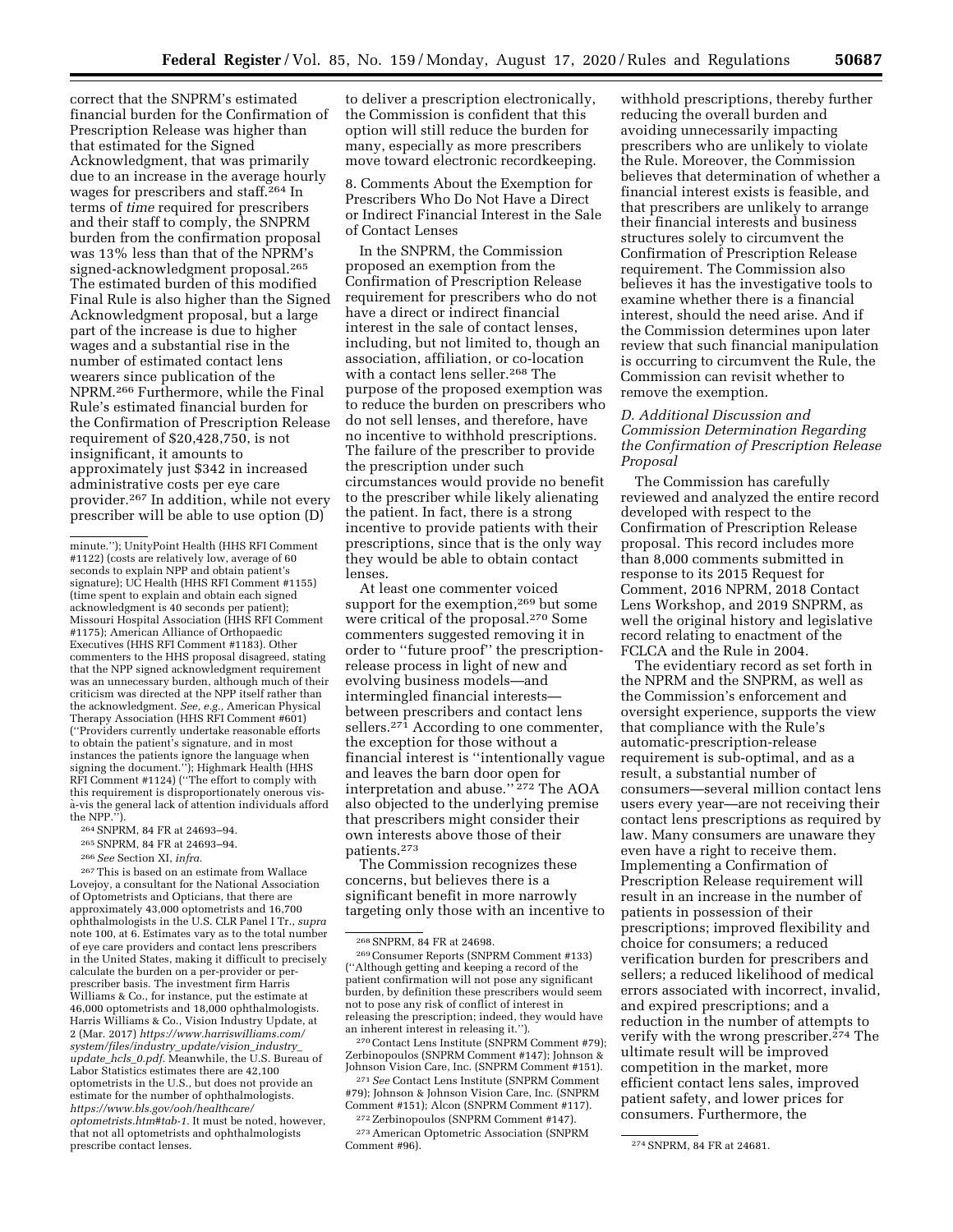requirement will increase the Commission's ability to enforce and assess its Rule, and will accomplish this in a reasonable manner that takes into consideration the needs and burdens of prescribers and sellers.

In response to commenters' concerns, the Commission has made three modifications to the proposal put forth in the SNPRM. The Commission concurs with the suggestion that requiring prescribers to identify the specific method or methods they would use for electronic delivery of prescriptions will increase awareness and allow patients to make a more informed decision. The Commission will therefore define ''Provide to the patient a copy'' in the Final Rule to require that prescribers who choose to offer an electronic method of delivery identify the specific method or methods used. The Commission also believes that evidence of consumer consent to electronic delivery of a prescription will aid in enforcing the Rule, and thus in its Final Rule, the Commission is requiring that prescribers keep records or evidence of a patient's affirmative consent to a digital copy for at least three years. Lastly, for instances where a consumer refuses to sign the confirmation, in the Final Rule, the Commission directs the prescriber to note the refusal and preserve this record as evidence of compliance. The Commission believes that the burden from these three changes will be minimal.

## **III. Additional Requirements for Sellers Using Verification Calls Containing Automated Messages**

In response to the Commission's NPRM, a number of commenters criticized the use of verification calls containing automated messages (''automated telephone messages''), which they often refer to as "robocalls,"<sup>275</sup> with some requesting an outright ban of these calls.276 The Act and the Rule dictate that sellers that do not have a contact lens prescription presented to them directly or by facsimile verify the prescription by "direct communication."<sup>277</sup> That term, in the Act and Rule, is defined as ''completed communication by telephone, facsimile, or electronic mail.'' 278 The Commission has stated

that the Act expressly permits telephone communication for verification and believes that it would be contrary to congressional intent to prohibit use of automated telephone calls for the purpose of prescription verification.279

In response to the SNPRM, commenters continued to express criticism of automated telephone messages 280 with some continuing to urge the Commission to ban them.281 The AOA indicated that issues surrounding automated telephone messages have increased in the past five years and that poor quality automated telephone messages are jeopardizing eye health and resulting in consumers wearing non-prescribed contact lenses. It reports an increase in the use of calls that are difficult to understand, do not include all of the necessary information to confirm the prescription, and create barriers for prescribers to communicate corrections.282 Johnson & Johnson Vision Care and individual prescribers believe that automated telephone messages can ultimately lead to patients receiving incorrect lenses and suffering adverse health outcomes.283

Other commenters, however, indicated that automated telephone messages were not problematic and should not be prohibited.284 Consumer Action stated that ''automated call systems appear to be working in a majority of cases'' and that prescribers should design more responsive systems for handling such requests.285 The NAOO commented that from its members' perspective, there are ''no

280 Gilberg (SNPRM Comment #46); Armitage (SNPRM Comment #66); Contact Lens Institute (SNPRM Comment #79); American Optometric Association (SNPRM Comment #96); Health Care Alliance for Patient Safety (SNPRM Comment #128); CooperVision, Inc. (SNPRM Comment #130); Johnson & Johnson Vision Care, Inc. (SNPRM Comment #151).

281 Gilberg (SNPRM Comment #46); Armitage (SNPRM Comment #66); Contact Lens Institute (SNPRM Comment #79); Health Care Alliance for Patient Safety (SNPRM Comment #128); CooperVision, Inc. (SNPRM Comment #130); Johnson & Johnson Vision Care, Inc. (SNPRM Comment #151).

282American Optometric Association (SNPRM Comment #96).

283Reeder (SNPRM Comment #55) (automated calls and passive verification can result in approval for patients who have never been seen and can lead to injury); Armitage (SNPRM Comment #66) (no way to safely and accurately ensure that a patient's prescription is correctly verified with a robocallbased system); Johnson & Johnson Vision Care, Inc. (SNPRM Comment #151). *See also* Alcon Vision, LLC (SNPRM Comment #117) (noting health and safety risks associated with robocalls).

284Consumer Action (SNPRM Comment #101); National Association of Optometrists and Opticians (SNPRM Comment #129).

285Consumer Action (SNPRM Comment #101).

issues with the use of automated calls, which tend to be infrequent to any particular prescriber's office'' and that such calls are an efficient method of verification.286

### *A. The Congressional Record Does Not Support Prohibiting Automated Telephone Messages*

Commenters in favor of a ban on such calls argue that the Commission lacks evidence that Congress intended to include automated calls in the definition of ''direct communication'' 287 and should eliminate the use of this antiquated technology in favor of methods that provide written documentation and the possibility of greater oversight in the verification process.288 In support of a ban, commenters stated that the Act does not mention the use of automated telephone messages and that the Commission's interpretation of such calls as a valid form of ''direct communication'' may be counter to testimony provided during hearings that occurred prior to the Act's implementation.289 These commenters stated that ''congressional members and the then CEO of a major online contact lens seller made statements critical of automated telephone verification, stating explicitly that fax or another verifiable method were the preferred prescription verification methods for contact lens prescriptions.'' 290

A closer analysis of the congressional testimony reveals a question to the CEO of the contact lens seller about earlier testimony by the AOA mentioning problems with both automated calls and continuous faxes.291 The CEO's

287Health Care Alliance for Patient Safety (SNPRM Comment #128); CooperVision, Inc. (SNPRM Comment #130); Johnson & Johnson Vision Care, Inc. (SNPRM Comment #151).

288Health Care Alliance for Patient Safety (SNPRM Comment #128); CooperVision, Inc. (SNPRM Comment #130); Johnson & Johnson Vision Care, Inc. (SNPRM Comment #151). CLR Panel IV Tr., *supra* note 121, at 9 (request of Steinemann for written requests only and not ''robocalls'').

289Health Care Alliance for Patient Safety (SNPRM Comment #128); Johnson & Johnson Vision Care, Inc. (SNPRM Comment #151).

290Health Care Alliance for Patient Safety (SNPRM Comment #128); Johnson & Johnson Vision Care, Inc. (SNPRM Comment #151).

291*See* ''Fairness to Contact Lens Consumers Act: Hearing Before the Subcommittee on Commerce, Trade, and Consumer Protection of the House Committee on Energy and Commerce,'' 108th Cong. 1 (Sept. 12, 2003) (Rep. Shimkus: ''Mr. Coon [CEO of 1–800 CONTACTS], there have been some questions [raised in earlier hearing testimony from the AOA] about the techniques companies like yours use to verify orders for contact lens

<sup>275</sup>*See* SNPRM, 16 FR at 24684 and n.270.

<sup>276</sup>*See* SNPRM, 16 FR at 24685 and n.281.

<sup>277</sup> 15 U.S.C. 7603(a); 16 CFR 315.5(a)(2).

<sup>278</sup>Specifically, the Act defines direct communication to ''include'' a completed communication via one of these three methods, 15 U.S.C. 7603(g), whereas the Rule defines ''direct communication'' to ''mean'' a completed

communication via one of these three methods, 16 CFR 315.2, a distinction discussed below.

<sup>279</sup>SNPRM, 16 FR at 24684.

<sup>286</sup>National Association of Optometrists and Opticians (SNPRM Comment #129); *see also* 1–800 CONTACTS (SNPRM Comment #135) (its records indicate that ''on average, prescribers are asked to verify just one order from 1–800 a week'').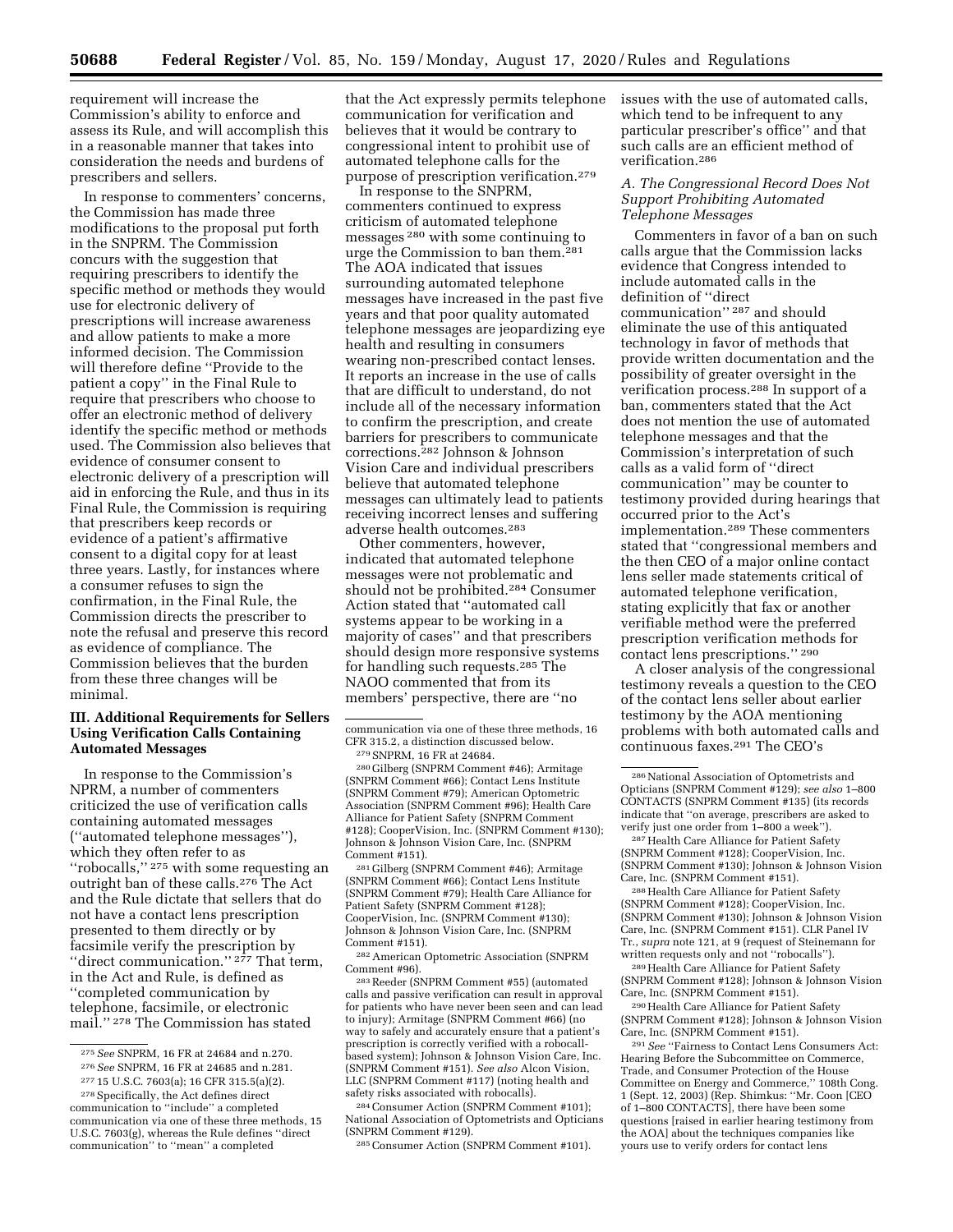response merely recognized that there had been criticism of automated calls, and stated that at that time the company preferred fax verifications because they were written.292 There is no other mention of issues with automated calls by congressional members or the CEO during that hearing.<sup>293</sup> Instead, such testimony arguably shows that Congress had been made aware of the criticisms of automated calls and, if it had wished to do so, could have banned their use explicitly. Yet, Congress specifically included telephone as a valid form of direct communication. The hearing also evidences a recognition that telephone communications, unlike faxes, would not be written. As a result, reference to this testimony does not change the Commission's view that automated telephone messages are a permissible form of direct communication.

The Health Care Alliance for Patient Safety referred to automated telephone messages as antiquated technology,294 and stated that the Commission should ban such calls in favor of methods that provide verifiable written communication, including fax, emails, and electronic portals.295 Such documentation, according to the Alliance, will allow for greater oversight and a safer environment allowing prescription verification through clearer, more concise and accurate communication between the prescriber and the seller.296 As previously stated,

292 *Id.* (In response to Rep. Shimkus's request to go through the company's procedures, Rep. Burr: Mr. Coon, how does 1–800 currently request doctor verification? Mr. Coon: Well, the best system that we have found works the best, which we do in a majority of our orders—and there has been criticism of phone automated systems and other things. The system that works the best is in writing by fax. We know that there is a confirmation that it was received. And that's the system that we would recommend.'').

293The Commission is also unaware of any other on-the-record discussions about automated calls during congressional consideration of the FCLCA.

<sup>294</sup> Health Care Alliance for Patient Safety (SNPRM Comment #128).

295Health Care Alliance for Patient Safety (SNPRM Comment #128); CooperVision, Inc. (SNPRM Comment #130). The Commission declines to include portals as a method by which sellers can verify prescriptions. In considering the proposal, the Commission considered that the Act defines direct communication to include telephone, fax, or email. As stated in the 2004 SBP, Congress's use of the term ''includes'' contemplates that additional methods of communication could develop that could be used in the verification process. 69 FR 40490. However, there is no evidence that prescribers and sellers are using, or are likely to use, portals in the verification process.

296Health Care Alliance for Patient Safety (SNPRM Comment #128). The Contact Lens Institute criticized the Commission for failing to

Congress expressly permitted use of the telephone knowing that this method did not produce writings like the other delineated verification methods, facsimile and email, and thus, the Commission declines to prohibit the use of this medium for verification.

## *B. Comments About, and Adoption of, Requirements Proposed in the SNPRM To Improve Quality of Automated Telephone Messages*

In the SNPRM, the Commission recognized that additional requirements for automated verification calls were necessary to relieve the burden on prescribers and reduce potential health risks to patients from incomplete or incomprehensible automated telephone messages. Specifically, the Commission noted that prescribers must be able to understand automated messages so they can, if necessary, respond to sellers to prevent improper sales.297 As a result, the Commission proposed, via an amendment to § 315.5, requirements for sellers to improve verification calls that use, in whole or in part, an automated message. For these calls, sellers must: (1) Record the entire call; (2) commence the call by identifying it as a request for prescription verification; (3) provide the information required by § 315.5(b) in a slow and deliberate manner and at a reasonably understandable volume; and (4) give the prescriber the option to repeat the information.298

Commenters were largely in favor of the Commission's proposals to: (1) Commence the call by identifying it as a request for prescription verification; (2) provide the information required by § 315.5(b) in a slow and deliberate manner and at a reasonably understandable volume; 299 and (3) give the prescriber the option to repeat this information.300 Seller 1–800

- 297SNPRM, 16 FR at 24685.
- 298SNPRM, 16 FR at 24685.

299The Commission notes that these criteria have always been part of the Rule, but it has determined that they should be expressly set forth in the Rule. *See* 81 FR 88540 (''A request delivered by an automated telephone system does not comply with the Rule if it is not delivered in a volume and cadence that a reasonable person can understand.'').

300American Optometric Association (SNPRM Comment #96) (stating support for these requirements, but expressing concern they are coming too late); National Association of Optometrists & Opticians (SNPRM Comment #129); 1–800 CONTACTS (SNPRM Comment #135); Johnson & Johnson Vision Care, Inc. (SNPRM

CONTACTS indicated that its verification messages already comply with these proposed requirements, and the NAOO indicated that its members have not identified any significant burdens in complying with these requirements.301 CooperVision indicated that these proposals, along with some of the Commission's other proposals, helped address some of the more troubling issues with automated messages.302 On the other hand, the Contact Lens Institute, comprised of the major contact lens manufacturers, indicated that the Commission's proposed measures demonstrate the impossibility of assuring that automated messages provide effective communication of required information and a reliable basis for passive verification.303 For instance, it stated that the Commission's requirements to commence the call by identifying it as a request for prescription verification and to give prescribers an option to repeat assumes that prescribers will have live staff available 24 hours a day and will not need to rely on recording devices.304

The Commission does not find these criticisms compelling. The Commission recommended these proposals with an awareness that sometimes prescribers' offices take these calls live and, at other times, the calls are left on recording devices. An option to repeat the information is helpful if a person answers live. If not, the prescriber has the ability to replay the message from the recording device. Similarly, commencing the call by identifying it as a request for prescription verification should help ensure that the prescriber's office is ready to take the relevant information down, both when answering live and when playing the message from a recording device. As a

301National Association of Optometrists & Opticians (SNPRM Comment #129); 1–800 CONTACTS (SNPRM Comment #135).

302CooperVision, Inc. (SNPRM Comment #130). 303Contact Lens Institute (SNPRM Comment #79). Members of the Contact Lens Institute are Alcon Vision, Bausch + Lomb, CooperVision and Johnson & Johnson Vision Care. The Commission notes that the opinions expressed in the CLI's comment do not always conform with the opinions of the manufacturers as expressed in their individually filed comments.

304 It also described the Commission's requirement to deliver the message in a ''slow and deliberate manner'' and at a ''reasonable volume'' as so vague as to be potentially unenforceable. Contact Lens Institute (SNPRM Comment #79. The Commission disagrees with this assessment, finding that these conditions are met if, upon listening to a call, the required information is comprehensible to a reasonable person.

prescriptions, and problems such as automated calls and continuous faxes inhibiting optometrists from verifying prescriptions. Could you just go through your procedures for me?'').

address the fact that the information conveyed in a telephonic communication needs to be reduced to a writing by the prescriber's office so it can be compared to patient records, a process that must in virtually all cases be conducted separately from the call itself. SNPRM Comment #79. It follows, according to CLI, that written requests are more efficient and effective communication tools for both sellers and prescribers.

Comment #151) (expressing approval for these provisions should the Commission not prohibit these calls altogether).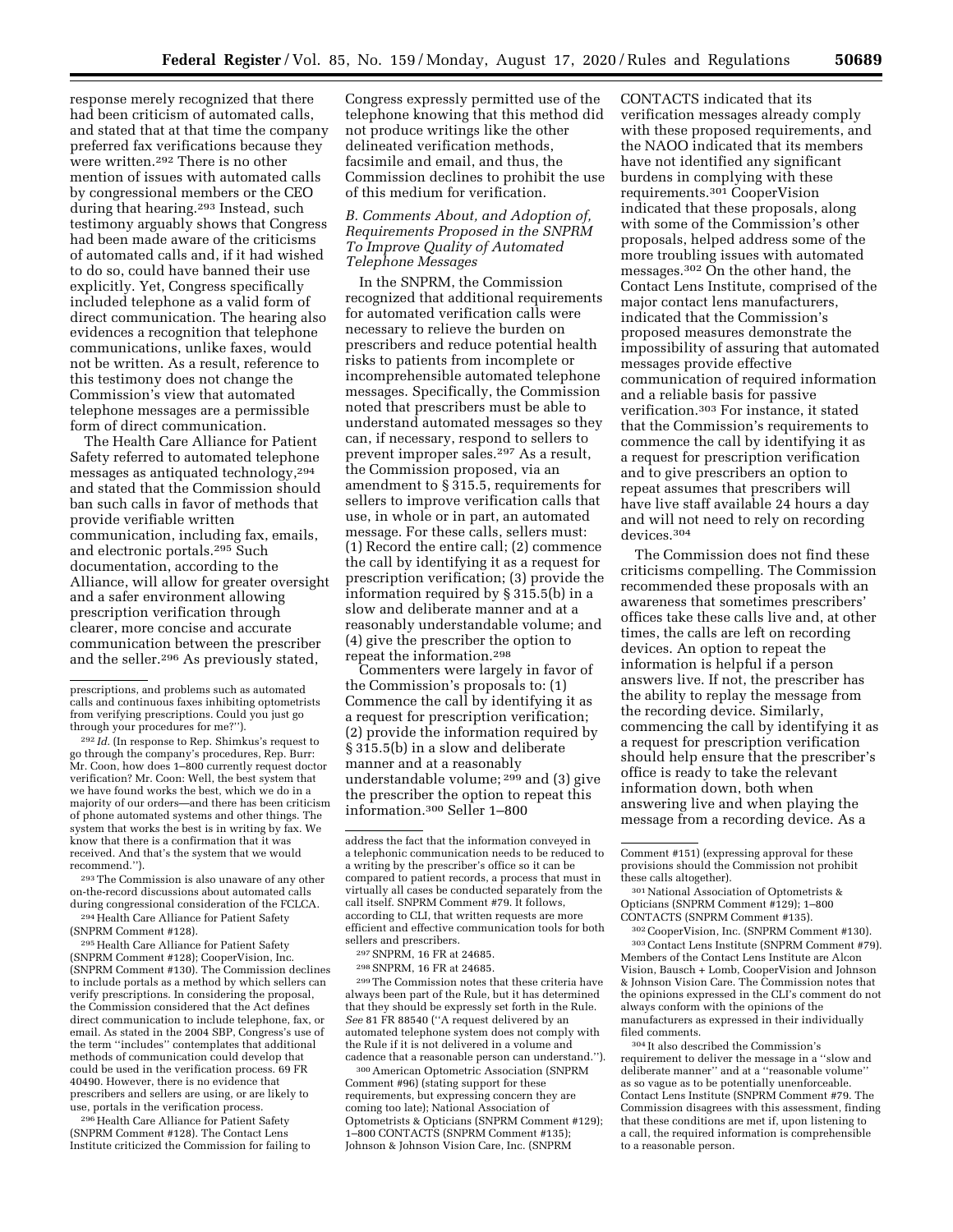result, the Commission is implementing these amendments in its Final Rule.

## *C. The Commission's Proposal Requiring Sellers To Record Automated Telephone Messages*

In the SNPRM, the Commission also requested comments on its proposed amendment to § 315.5 to require sellers who verify prescriptions through automated telephone verification messages to record the entire call.305 Some commenters opposed the proposal,306 while others supported it.307 1–800 CONTACTS opposed the recording requirement, stating that it would impose a costly burden on sellers, is unnecessary because the Commission lacks evidence of a systematic problem with automated calls, and would not facilitate enforcement or improve compliance.<sup>308</sup> This seller also commented that the requirement combined with state wiretapping laws may cause sellers to switch to other, perhaps less-reliable verification methods.<sup>309</sup> In favor of the proposal, the AOA indicated that the cost of compliance is justified given the widespread issues with robocalls that currently exist.310

In support of its position that the recording requirement is unnecessary, 1–800 CONTACTS pointed to the Commission's statement in the SNPRM that it does not have empirical data showing the frequency of verification calls that contain incomplete or incomprehensible automated messages.311 The seller further commented that the number of sellers that use this particular technology is likely limited and the Commission can much more easily acquire the evidence necessary to investigate complaints and bring an enforcement action in appropriate circumstances.312 It stated

306Contact Lens Institute (SNPRM Comment #79); 1–800 CONTACTS (SNPRM Comment #135); Consumer Reports (Comment #133).

307The Health Care Alliance for Patient Safety (SNPRM Comment #128), CooperVision, Inc. (SNPRM Comment #130), and Johnson & Johnson Vision Care, Inc. (SNPRM Comment #151), supported the recording requirement if the Commission did not ban automated telephone messages altogether. *See also* American Optometric Association (SNPRM Comment #96); National Association of Optometrists & Opticians (SNPRM Comment #129).

308 1–800 CONTACTS (SNPRM Comment #135). 309 *Id.* 

310American Optometric Association (SNPRM Comment #96).

311 1–800 CONTACTS (SNPRM Comment #135). 312 1–800 CONTACTS stated that the Commission lacked evidence about whether problems occur with automated calls of more than a limited number of sellers, and if it is a limited number of sellers, the Commission should consider education and enforcement efforts instead of rule changes. For

that ''the same cost-benefit approach that justifies additional recordkeeping for prescription release, counsels against additional superfluous and costly regulation and in favor of targeted enforcement.'' 313 Consumer Reports noted that it was not aware of noncompliance similar to that of prescribers' failure to release prescriptions.314

The Commission lacks empirical data on this issue, as noted in the SNPRM.315 However, it is undisputed that automated telephone messages are a commonly used method of verification. Moreover, these calls impose a cost on prescribers, and there are potential health risks to patients from incomplete and incomprehensible automated telephone requests.316 In fact, many commenters have indicated problems with the quality of automated telephone messages.317 The AOA commented in response to the SNPRM that, in its survey of 629 doctors of optometry, 85% reported that automated calls for prescription verifications have increased in the past five years, and 88% indicated that the quality of such calls has decreased in the past five years.318 These commenters have exposed an issue for enforcement: Without a call recording, 319 the Commission cannot reliably assess whether that call was compliant and further whether the seller has a pattern

instance, the Commission could obtain the recording itself from prescribers who assert that they have received an invalid or incomprehensible verification call. *Id.* Although the Commission could obtain such recordings from prescribers, the information would not be complete. Without the ability to obtain recordings from the seller, the Commission would be unable to assess if the call the seller relied on was compliant, was noncompliant (violating the Rule) but an anomaly, or was part of a widespread use of problematic calls. Moreover, as to its point about the limited number of sellers making these calls, new contact lens sellers are routinely entering the market and the Commission needs to ensure it can enforce against them if it receives complaints.

313 1–800 CONTACTS (SNPRM Comment #135). 314Consumer Reports (SNPRM Comment #133). 315SNPRM, 84 FR at 24685.

316 *Id.* 

317NPRM, 81 FR at 88538 nn.152, 154, 155; SNPRM, 84 FR at 24684 n.270. *See also* CLR Panel IV Tr., *supra* note 121, at 8 (statement of David Cockrell that the office can't understand many of the robocalls); *id.* at 8 (statement of Tim Steinemann that many robocalls are unintelligible or cut off).

318American Optometric Association (SNPRM Comment #96). However, because the AOA did not provide the survey itself or the data from the survey, the Commission does not rely on it as more than anecdotal evidence.

319The Commission has received numerous comments from prescribers indicating that they have received non-compliant messages, some of which were left on their answering machines, yet has received very few actual recordings of these messages from prescribers.

of placing non-compliant calls (and selling after such calls).

1–800 CONTACTS commented that it is an unnecessary burden for sellers to record and retain copies of thousands of identical verification calls, the costs of which would exceed the benefits.320 Consumer Reports shared this sentiment and suggested that it would be more reasonable for the Commission to require sellers to retain a sample recording of the standard script, leaving blanks for prescription and patient details.321 The Commission believes that seeing a script of information relayed or a sample recording has limited utility. A script or a sample recording would not reveal whether the required information was transmitted for any particular automated telephone message or if, for instance, required information was transmitted before a representative or machine answered, after an answering machine cut off, when a prescriber's office put the call on hold, or over hold music, in which case the call could not be lawfully used as a basis for the sale.322 Further, a script or sample recording would not permit the Commission to assess whether each call was delivered in a ''slow and deliberate manner'' and at a ''reasonably understandable volume.'' Without knowing this information, the Commission would be unable to determine conclusively whether any particular verification request was valid. Therefore, the Commission is not adopting this recommendation.

1–800 CONTACTS asserted that the requirement to record verification calls would not only impose additional regulatory burdens on sellers, but also expose sellers to legal risk.323 The seller argued that by recording telephone communications, sellers might risk violating two-party consent laws in the states that require all parties on the call to consent to recordings.324 After

323 1–800 CONTACTS (SNPRM Comment #135).

324Twelve states have such a requirement: California, Connecticut, Delaware, Florida, Illinois, Maryland, Massachusetts, Montana, Nevada, New Hampshire, Pennsylvania, and Washington. *See*  Cal. Penal Code § 632(a), (c) (West 2019); Conn. Gen. Stat. § 52–570d(a) (West 2019); Del. Code Ann. tit. 11, § 2402(a), (c)(4) (West 2019); Fla. Stat. Ann. § 934.03(1), (3)(d) (West 2019); 720 Ill. Comp. Stat. Ann. 5/14–2(a) (West 2019); Md. Code. Ann., Cts.

<sup>305</sup>SNPRM, 84 FR at 24685.

<sup>320</sup> 1–800 CONTACTS (SNPRM Comment #135). 321Consumer Reports (SNPRM Comment #133).

<sup>322</sup>One commenter requested a requirement for online sellers to maintain files of recordings of *each verification attempt* made by automated message for a period of no less than three years. Health Care Alliance for Patient Safety (SNPRM Comment #128). The Commission is only requiring sellers to maintain recordings of automated telephone calls that are the basis for the sale, and to maintain these recordings for three years. There is no need under the Rule for sellers to maintain recordings of unsuccessful verification attempts.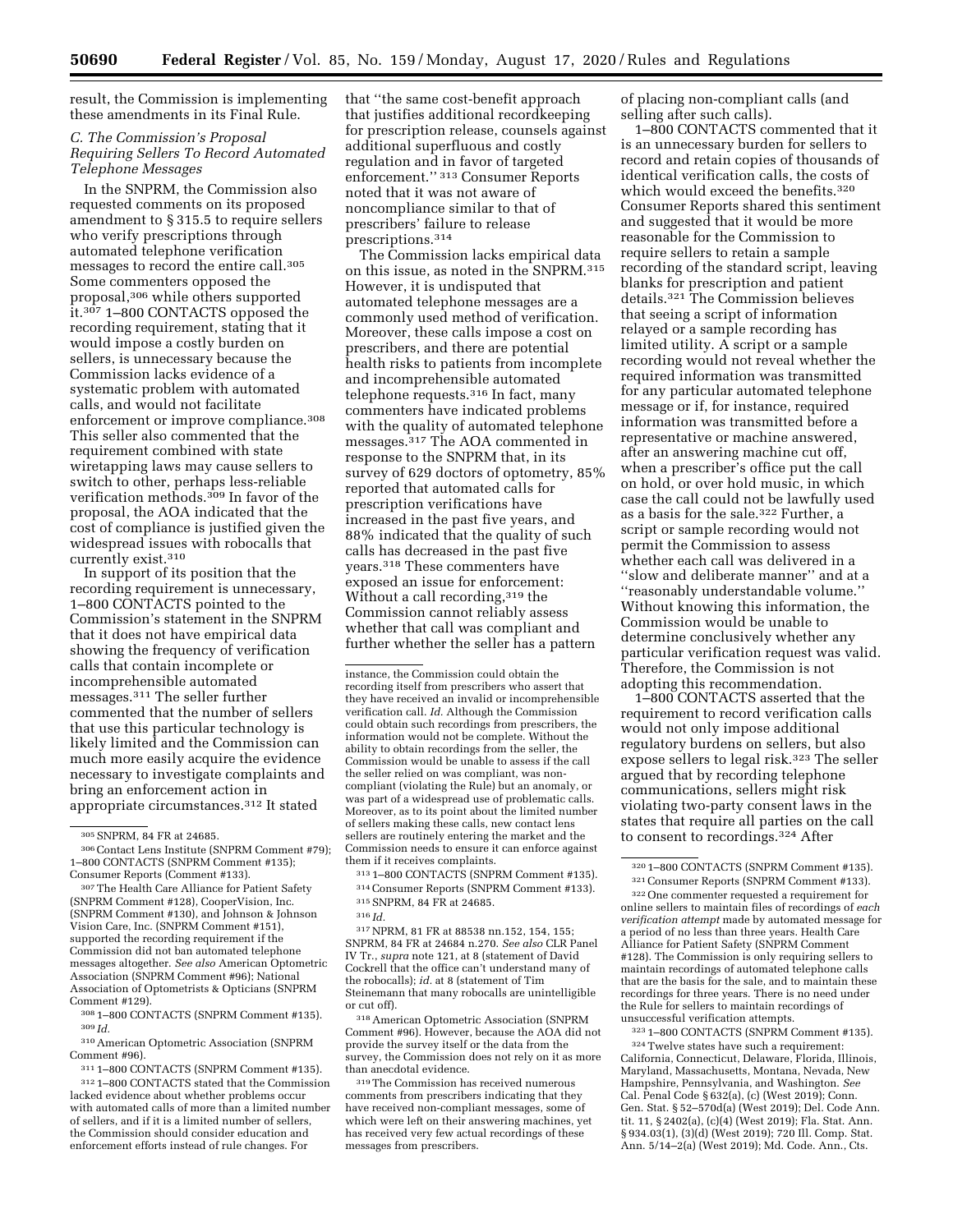reviewing the relevant statutes and applicable case law, the Commission does not believe sellers risk conducting illegal calls by recording them.325

For instance, though the California penal code prohibits eavesdropping on or recording confidential communications without two-party consent, the code excludes from the definition of ''confidential communication'' any circumstances ''in which the parties to the communication may reasonably expect that the communication may be overheard or recorded.'' 326 The California Supreme Court has stressed that § 632 of the California penal code does not preclude parties from ever recording conversations, but rather prohibits parties from doing so ''secretly'' or 'surreptitiously," declaring that a business would not violate the state's wiretapping laws if it advised parties to a communication of its intent to record the call at the outset of the conversation.327 Similarly, in

325Of course, the Commission cannot predict precisely how different jurisdictions will apply state laws. However, the Commission is unaware of a party ever being held liable for violating two-party consent requirements in a situation where the call contained a disclosure message at its onset. The Commission further notes that jurisdictions take different approaches to deciding which state law applies for interstate or multi-state phone calls. *See, e.g., Ditech Fin. LLC* v. *Buckles,* 401 P.3d 215 (Nev. 2017). Therefore, when recording calls with prescribers located in other states, sellers should abide by the more stringent law that applies or obtain the consent of all parties to the communication. As the Commission stated in the SNPRM, 84 FR at 24685 n.288, sellers are responsible for determining compliance with state law taping requirements.

326Cal. Penal Code § 632(a), (c).

327*Kearney* v. *Salomon Smith Barney, Inc.,* 137 P.3d 914, 930 (Cal. 2006); *see also Hataishi* v. *First Am. Home Buyers Prot. Corp.,* 168 Cal. Rptr. 3d 262, 271 (Cal. Ct. App. 2014) (stating California consumers are accustomed to receiving notice of a business's intention to record a call); *CS Wang & Assoc.* v. *Wells Fargo Bank, N.A.,* 305 F. Supp. 3d 864, 885 (N.D. Ill. 2018) (Under the California Invasion of Privacy Act, ''the baseline assumption

Massachusetts, a person cannot willfully intercept any wire or oral communication, with ''interception'' defined in the statute as secretly hearing, secretly recording, or aiding another to do so without the parties' consent.328 The Massachusetts Supreme Court has ruled that a system that expressly notifies the parties that the call will be recorded does not commit an interception because the system does not record the conversation in secrecy.329 Thus, in California and Massachusetts, sellers who provide a standard notification at the beginning of the call, which has become customary in many business communications, are unlikely to risk violating state wiretapping laws.

Moreover, after reviewing the plain language of other state statutes requiring two-party consent and case law, the Commission concludes that if sellers express their intentions to record the conversation at the outset of each call, sellers located in or contacting prescribers in two-party consent states will not risk violating a state's respective wiretapping law. Announcements at the outset of the calls would prevent sellers from committing violations because prescribers can either provide or withhold consent. For instance, under Florida's and Maryland's statutes,330 as long as a party has received notice of an intent to record, the notified party can expressly or impliedly consent by remaining on the line.331 1–800

328*See* Mass. Gen. Laws Ann. ch. 272, § 99(B)(4),  $(C)(1)$ .

329*See Commonwealth* v. *Boyarsky,* 897 N.E.2d 574, 579 (Mass. 2008) (finding ''there was no interception because there was no secret recording, and the inquiry is at an end''); *see also Marquis* v. *Google, Inc.,* No. SUCV2011–02808–BLS1, 2014 WL 4180400, at \*12 (Mass. Super. Ct. July 27, 2014) (''The core of the statute is . . . the prevention of the *secret* interception of wire communications . In consequence, if a recording is 'not made secretly,' it does 'not constitute an 'interception'' and there has been no violation of the statute.'').

330Fla. Stat. Ann. § 934.03(2)(d); Md. Code. Ann., Cts. & Jud. Proc. § 10–402(a), (c)(3).

331*See Levin* v. *Red Rock Fin. Servs., LLC,* No. 70006, 2017 WL 519414, at \*1 (Nev. Ct. App. Jan. 30, 2017) (agreeing that summary judgment applying Nevada and Florida law had been properly granted because appellant ''necessarily heard the pre-recorded announcement during every phone call . . . and consequently gave implied consent to be recorded during each call *by continuing with the call*'') (emphasis added); *Briddell* v. *State,* No. 1220, 2016 WL 4698158, at \*3–4 (Md. Ct. Spec. App. Sept. 7, 2016) (finding plaintiff ''was not forced to communicate . . . nor continue with the phone conversation after being notified that it would be recorded and monitored'' and consented to

CONTACTS notes that a prescriber could effectively reject a valid method of verification—verification by telephone—by declining to give consent.332 In the event that a prescriber declines to consent to a recorded call containing an automated telephone verification message, sellers may make verification requests via email, live call, or fax. Sellers may also elect to leave automated telephone messages after hours on prescribers' answering machines. Such calls would not implicate wiretapping laws since the prescriber is not on the line.333

Commenters also opined on whether the Commission should extend its recording requirement to verification calls that do not involve automated messages, *i.e.,* live calls. 1–800 CONTACTS suggested that the requirement to record calls including automated messages should apply equally to live calls because sellers might otherwise have an incentive to outsource live verification calls to inexpensive call centers that can ''game the system'' by making it difficult for prescribers to understand or respond to live verification requests.334 On the other hand, the NAOO, without explanation, supported the Commission's recording requirement for automated calls as long as the Commission does not expand the requirement to apply to live calls.335

For several reasons, the Commission declines to compel sellers to record live calls. Foremost, during live calls, a prescriber can ask a seller to repeat the message or to clarify unintelligible information, and can look up a patient's file in real time to verify the

332 1–800 CONTACTS (SNPRM Comment #135). 333Some prescribers commenting on the Rule have expressed concern that verification calls placed during non-business hours violate the Rule. *See* NPRM, 81 FR at 88544 and n.232. Sellers who leave compliant verification messages after hours do not violate the Rule as long as they wait the required eight business hours before selling lenses (assuming there is no communication from the prescriber invalidating or approving the message before that time period concludes).

334 1–800 CONTACTS (SNPRM Comment #135). The seller also pointed to the Commission's statement in the SNPRM that it does not know that a phone call with an automated message is necessarily less reliable than one with a live person. *Id.* (citing SNPRM, 84 FR at 24685).

335National Association of Optometrists and Opticians (SNPRM Comment #129).

<sup>&</sup>amp; Jud. Proc. § 10–402(a), (c)(3) (West 2019); Mass. Gen. Laws Ann. ch. 272, § 99(C) (West 2019); Mont. Code Ann. § 45–8–213(1)(c), (2)(a)(iii) (West 2019); Nev. Rev. Stat. Ann. § 200.620 (West 2019); N.H. Rev. Stat. Ann. § 570–A:2 (2019); 18 Pa. Stat. and Cons. Stat. Ann. § 5703, 5704(4) (West 2019); Wash. Rev. Code Ann. § 9.73.030(1), (3) (West 2019). It is also possible that Michigan has a two-party consent law, although interpretations of the law differ, and the issue has not been firmly resolved. *See* Mich. Comp. Laws Ann. § 750.539c (''Any person . . . who willfully uses any device to eavesdrop . . . without the consent of all parties thereto . . . is guilty of a felony). *Compare AFT Mich.* v. *Project Veritas,* 378 F. Supp. 3d 614, 620 (E.D. Mich. 2019) (finding statute prohibits participants from recording private discourse of any other person involved in the conversation unless all persons consent); *with Sullivan* v. *Gray,* 324 N.W.2d 58, 60 (Mich. Ct. App. 1982) (finding statute does not require two-party consent because it only prohibits eavesdropping, which is defined as recording the ''private discourse *of others.*'' (emphasis added)).

in situations where the recorded party does not initiate the call, does not have a prior relationship with the caller, *and does not receive a warning at the outset of the call,* is that it is reasonable for a party to expect that its conversation is not being recorded.'') (emphasis added).

recording ''by continuing to speak *after* the [warning] messaged [had] played.'') (emphasis added). *See also* Wash. Rev. Code Ann. § 9.73.030(3) (''[C]onsent shall be considered obtained whenever one party has announced to all other parties engaged in the communication or conversation, in any reasonably effective manner, that such communication or conversation is about to be recorded or transmitted.'').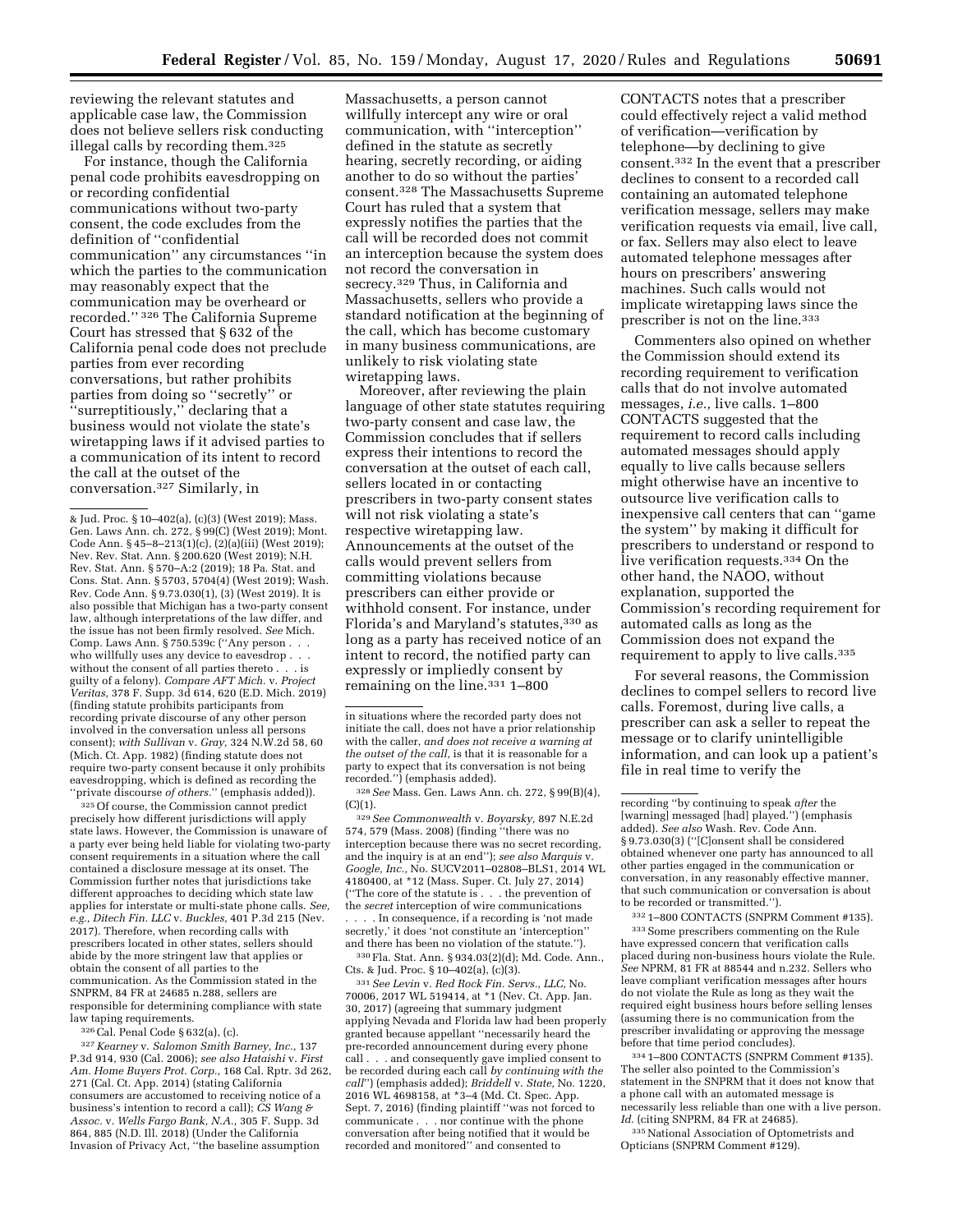prescription.336 In this setting, a seller is likely to limit any bad conduct. While bad actors could speak incoherently, exclude key information, or refuse to repeat the message when asked, the Commission has not received or seen evidence of such behavior, and the record does not reflect any other widespread issue involving the quality of live calls. Finally, the Commission considered mass merchandisers that verify prescriptions largely or exclusively by calling prescribers to obtain verification via a live call when a customer purchases lenses at the store. Because these sellers use their phone lines for a multitude of purposes unrelated to prescription verification, such as taking consumer orders or checking inventory for a consumer, it would be difficult to implement a recording system in compliance with this Rule. However, should the Commission receive complaints that show an issue with sellers' conduct on live calls, the Commission will reassess the need to require sellers to record live verification calls.

## *D. The Final Rule Does Not Adopt Commenters' Additional Recommendations Regarding Automated Telephone Messages*

A number of additional recommendations were suggested by commenters regarding calls that contain, in full or in part, automated messages.<sup>337</sup> The Health Care Alliance for Patient Safety and Johnson & Johnson Vision Care requested that the FTC review and approve a transcript of sellers' automated telephone messages before sellers are permitted to use calls containing such messages.338 The Contact Lens Institute urged the Commission to require sellers to follow a ''specific script that includes standardized terms, a standardized order of presenting the required information, and a standardized pace,'' 339 and to require sellers to document that they only use means of transmission that have been tested and shown to result in receipt of clear and

unambiguous information at the receiving end of the call.340

The Commission is not implementing these recommendations. The information that sellers need to include to make a valid verification request is clearly delineated in § 315.5(b), (d)(2), and  $(d)(4)$  of the Final Rule.<sup>341</sup> The Commission does not believe that reviewing and approving a transcript would be an effective use of its resources because it is the call itself that ultimately determines whether there is a valid verification request. Further, while there is some utility in providing a script so prescribers receive the information in a predictable manner, the Commission is not convinced that there is only one effective way for a seller to comply with the Rule, or that this requirement is necessary.342 The Rule already indicates what information needs to be included in the message, and the additional requirements the Commission is implementing should make it easier for prescribers to obtain the information. Should seller verification messages be deficient in providing all the required information, prescribers should notify the seller. Moreover, assuming a seller is complying with the Rule by recording calls that contain these messages, the Commission can ascertain whether the call included all the required information (and whether the seller ultimately sold lenses pursuant to an invalid verification call). A review of the recording will provide better information on compliance than would knowing that the seller used a transcript—including an FTC-approved transcript—or a means of transmission that the seller has tested and documented as effective.

The Health Care Alliance for Patient Safety and Johnson & Johnson Vision Care also requested a requirement that online sellers confirm that automated calls are answered by a person at the prescriber's office, as opposed to a recording device, before initiating an

automated message.343 In essence, they are asking for a requirement that all verification calls be placed during a prescriber's business hours, presumably the time when prescribers' phone lines are staffed.344 These commenters also requested that the Commission require online sellers who use automated telephone messages to provide, for prescriber's use, a centralized call-back number and have the call-back number staffed by a person from the seller.345 In the same vein, CooperVision commented that the Commission should require sellers to provide the means for the prescriber to disrupt a verification call that uses, in whole or in part, an automated message, in order to connect with a person at the seller to provide correct information.346 Without this requirement, according to CooperVision, eye care professionals are limited in their ability to correct information that is important for the patient's eye health or that could prevent improper substitution of lenses.<sup>347</sup>

The Rule does not require sellers' communication via telephone, email, or fax to occur during business hours. The Rule requires, instead, that sellers wait eight business hours after a valid verification call to sell the lenses. Moreover, the Rule already requires the seller to provide the name of a contact person at the seller's company, including facsimile and telephone numbers.348 Should a prescriber inform the seller within eight business hours that the prescription was inaccurate, expired, or otherwise invalid, the seller cannot lawfully sell those contact lenses. If a prescriber informs a seller that the verification request itself was non-compliant, the seller is on notice that it may need to provide another verification request prior to selling the lenses. The prescriber need not relay that information to a person at the seller, whether during the verification

345 *Id.; see also* CLR Panel IV Tr., *supra* note 121, at 10 (statement of David Cockrell that the office needs to be able to contact the seller immediately and it ''can't even leave a message'').

346CooperVision, Inc. (SNPRM Comment #130). 347CooperVision also stated confusion as to whether the Commission's requirement for sellers to provide an option to repeat the verification information included a requirement for sellers to provide the means for the prescriber to immediately disrupt an automatic call in order to connect with a live person. SNPRM Comment #130. It does not. 348 16 CFR 315.5(b)(6).

<sup>336</sup>CLR Panel IV Tr., *supra* note 121, at 15 (statement of David Cockrell referring to how live calls provide opportunity for two-way conversation).

<sup>337</sup>The Contact Lens Institute (SNPRM Comment #79), Health Care Alliance for Patient Safety (SNPRM Comment #128), and Johnson & Johnson Vision Care, Inc. (SNPRM Comment #151) proposed these additional requirements in the event that the Commission declined to prohibit use of verification via automated telephone messages.

<sup>338</sup>Health Care Alliance for Patient Safety (SNPRM Comment #128); Johnson & Johnson Vision Care, Inc. (SNPRM Comment #151).

<sup>339</sup>Contact Lens Institute (SNPRM Comment #79). Alcon Vision made a similar recommendation. *See*  SNPRM Comment #117.

<sup>340</sup>Contact Lens Institute (SNPRM Comment #79). 341Commission review of a script would not reveal whether the seller was complying with Section 315.5(d)(3) and (4) of the Final Rule (the requirements as to cadence, volume, and the ability to repeat the information).

<sup>342</sup>Similarly, 1–800 CONTACTS requested a requirement that a pre-recorded message be limited to providing only the information required under the Rule and not include extraneous information that could make the call confusing or more burdensome. SNPRM Comment #135. Although the Commission cautions sellers against including extraneous information, it has not seen evidence of a widespread use of calls including such information and thus is not implementing this recommendation.

<sup>343</sup>Health Care Alliance for Patient Safety (SNPRM Comment #128); Johnson & Johnson Vision Care, Inc. (SNPRM Comment #151).

<sup>344</sup> It is not clear that this option would be desired by prescribers, some of whom have indicated that they do not have time during business hours to respond to these requests or that such calls tie up their phone lines. *See* NPRM, 81 FR 88539 n.158.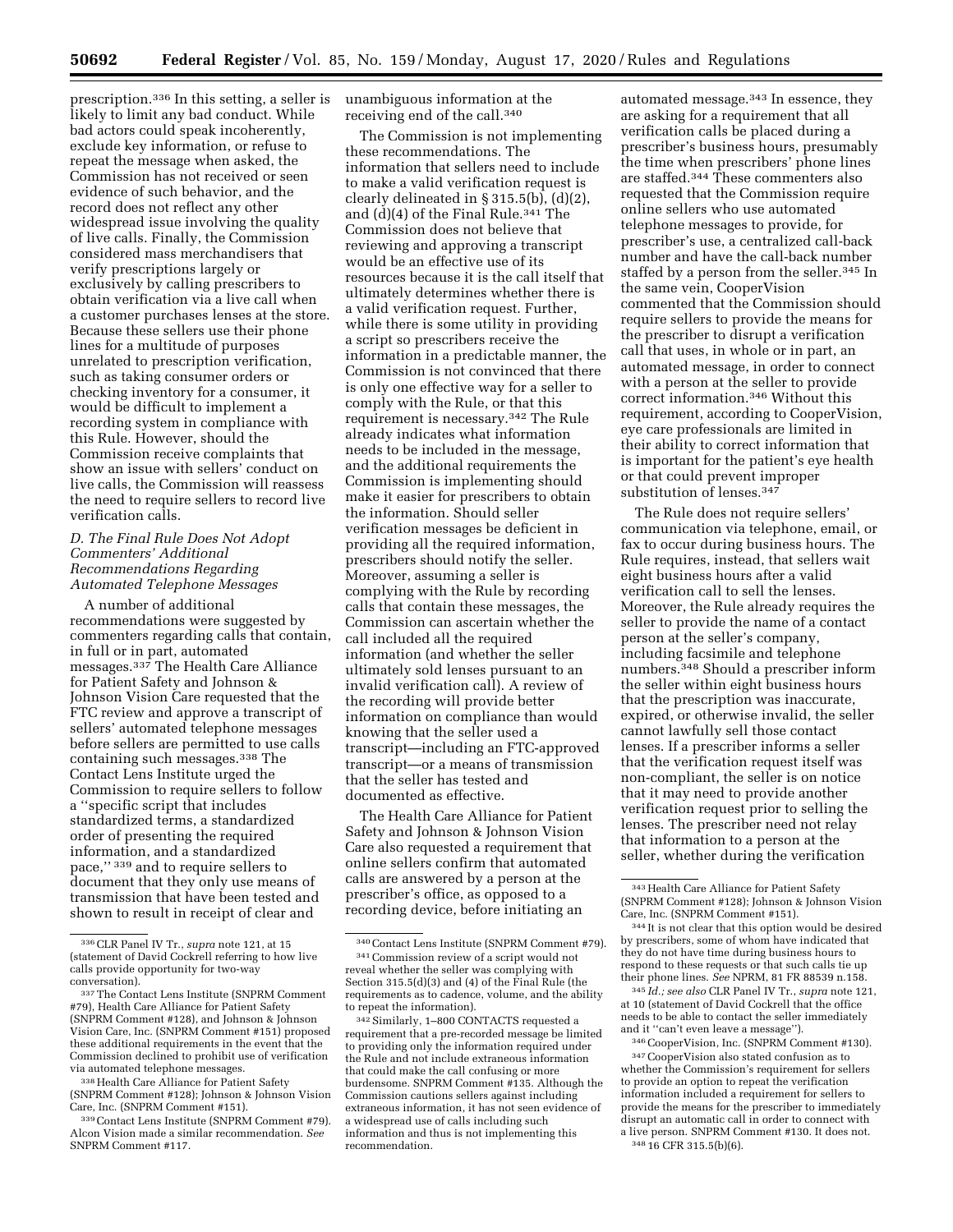call or at other times.349 Instead, it is sufficient notice for a prescriber to leave a voicemail, or send a facsimile, that provides the seller with enough information so as to identify the consumer or order being called about (a consumer name, reference number, or even the prescriber's name with the date of the verification call could be adequate), and that the prescription is inaccurate, expired, or otherwise invalid.350 In addition, requiring sellers to reach a person (and not a machine) at the prescriber's office, or to provide a call-back number that is answered by a person (and not a machine), would mean either that sellers would need to have agents available at all times, or else only contact prescribers during business hours for both the seller and prescriber, which may be difficult if they are located in different time zones. Requiring that sellers have someone available at all times to respond to prescriber inquiries would also be costly for sellers, with no readily apparent countervailing benefit. For these reasons, the Commission declines to implement a requirement that sellers ensure that automated telephone messages are answered by a person at the prescriber's office, as opposed to a recording device, or that prescribers be able to reach a live person at the seller.351

The Health Care Alliance for Patient Safety and Johnson & Johnson Vision Care further requested a requirement that online sellers verify that they are making verification calls to the office of a legitimate eye care professional. The Commission is aware of allegations of sellers making verification calls to numbers clearly not affiliated with eye care prescribers. The Rule requires a seller to sell contact lenses in accordance with a contact lens

 $1350$  Final Rule § 315.5(e) requires the prescriber to specify the basis for the inaccuracy or invalidity of the prescription, and if the prescription is inaccurate, the prescriber shall correct it. Final Rule 16 CFR 315.5(e). Even if the prescriber violates the Rule by failing to specify the basis for the inaccuracy or invalidity, or by failing to correct the prescription, the seller is still prohibited from selling if a prescriber informs the seller that the prescription is inaccurate, expired, or otherwise invalid within the eight-business-hour time period.

351The Commission notes that some sellers have agents who stay on the line to ensure that, before commencing the automated message, an individual at the prescriber's office has answered the phone, or that the answering machine has picked up before leaving the message. Such a practice helps ensure that the beginning of the message is not cutoff or played over hold music.

prescription for the patient that, if not presented to the seller, is verified by direct communication.352 Of course, for prescription verification to be meaningful, that verification must go to the consumer's eye care prescriber. Although the seller does not know whether the prescriber contact information provided by the consumer is that of the consumer's own eye care prescriber, to ensure that its verification request complies with the Rule, it is incumbent upon the seller to ascertain whether the number provided by the consumer is for *an eye care prescriber.*  If it is apparent from the consumer's entry itself,353 or from the seller's research on the internet or otherwise, that the number provided is not affiliated with a prescriber, or if it cannot be determined whether it is, the seller should either reach out to the consumer to obtain better contact information or cancel the order. Calls to numbers clearly not associated with eye care prescribers are not compliant verification requests, and any sales made pursuant to such requests violate the Rule. The Commission intends for this notice to provide sufficient guidance for sellers and does not see a need to amend the Rule to address this issue.

The Commission is implementing the recommendations outlined in the SNPRM for automated telephone messages in the Final Rule, without modification. CooperVision requested guidance on how the Commission intends to interpret and enforce these provisions.354 This notice should provide sellers with information to assist them in complying with the new rule requirements. The Commission also plans to publish education on these Final Rule requirements. As to enforcement, should the Commission receive complaints about the quality of automated calls, it can request that the seller produce the recording of the call in question.

## **IV. Prescribers' Selection of Communication Mechanism**

In the NPRM, the Commission pointed out that the Act does not permit prescribers to limit the communication mechanism sellers may use to submit requests for verifying prescriptions, and

that sellers are able to use any or all of the three delineated methods, telephone, facsimile, or electronic mail.355

In response, prescribers continued to request that they be able to select the method of communication used to submit verification requests from among telephone, facsimile, or electronic mail.356 Johnson & Johnson Vision Care commented that it wished to work with the Commission and Congress to improve prescriber-seller communications, such as by allowing a prescriber to select her preferred method for verification requests.357 The AOA commented that the Commission took a step in the right direction when it suggested that sellers evaluate whether honoring prescriber preferences with regard to communication method would increase the speed and efficiency of the verification process.358 It nevertheless urged the Commission to provide more instruction to sellers, and to outline the verification-related complaints that the Commission has received, so prescribers and sellers can work together to ensure patients receive the contact lenses that were prescribed.359

The Commission reiterates its suggestion that sellers and prescribers work together to ensure that patients receive their prescribed lenses. As stated in the NPRM, the Commission requests sellers to consider whether the speed and efficiency of the verification process would be increased by accommodating prescribers' requests to contact them with verification requests via a certain method.360 However, because the Act defines ''direct communication'' to include three different communication mechanisms that sellers may use—telephone, facsimile, or electronic mail—the Act does not permit prescribers to limit the communication mechanisms sellers may

358American Optometric Association (NPRM Comment #3830).

360NPRM, 81 FR at 88542. Similarly, the seller should consider whether to accommodate prescribers' requests to contact them during specified time-periods (*i.e.,* business hours, or after business hours).

<sup>349</sup> If a seller does not maintain a person to answer the phone number it provides, it must provide an opportunity for the prescriber to leave a message. A seller that does not check its voicemail runs the risk of selling lenses after a prescriber has timely invalidated or corrected the prescription,<br>thereby violating the Rule.

<sup>352</sup> 16 CFR 315.5(a).

<sup>353</sup>For instance, sellers should not verify a prescription when the consumer identifies the prescriber as ''Santa Claus.'' Similarly, sellers should not place verification calls to phone numbers that consumers list as the prescriber phone number when that phone number is the same number a consumer lists as her own contact number.

<sup>354</sup>CooperVision, Inc. (SNPRM Comment #130).

<sup>355</sup>NPRM, 81 FR at 88542.

<sup>356</sup>O'Daniel (NPRM Comment #179); Krattli (NPRM Comment #1976).

<sup>357</sup> Johnson & Johnson Vision Care, Inc. (NPRM Comment #4327). The manufacturer also requested that sellers be required to provide an option, as part of a verification message, for the prescriber's office to elect an alternate means to receive the request, and an alternate time frame after which the window to respond to verification requests must be completed. Johnson & Johnson Vision Care, Inc. (SNPRM Comment #151).

<sup>359</sup> *Id.*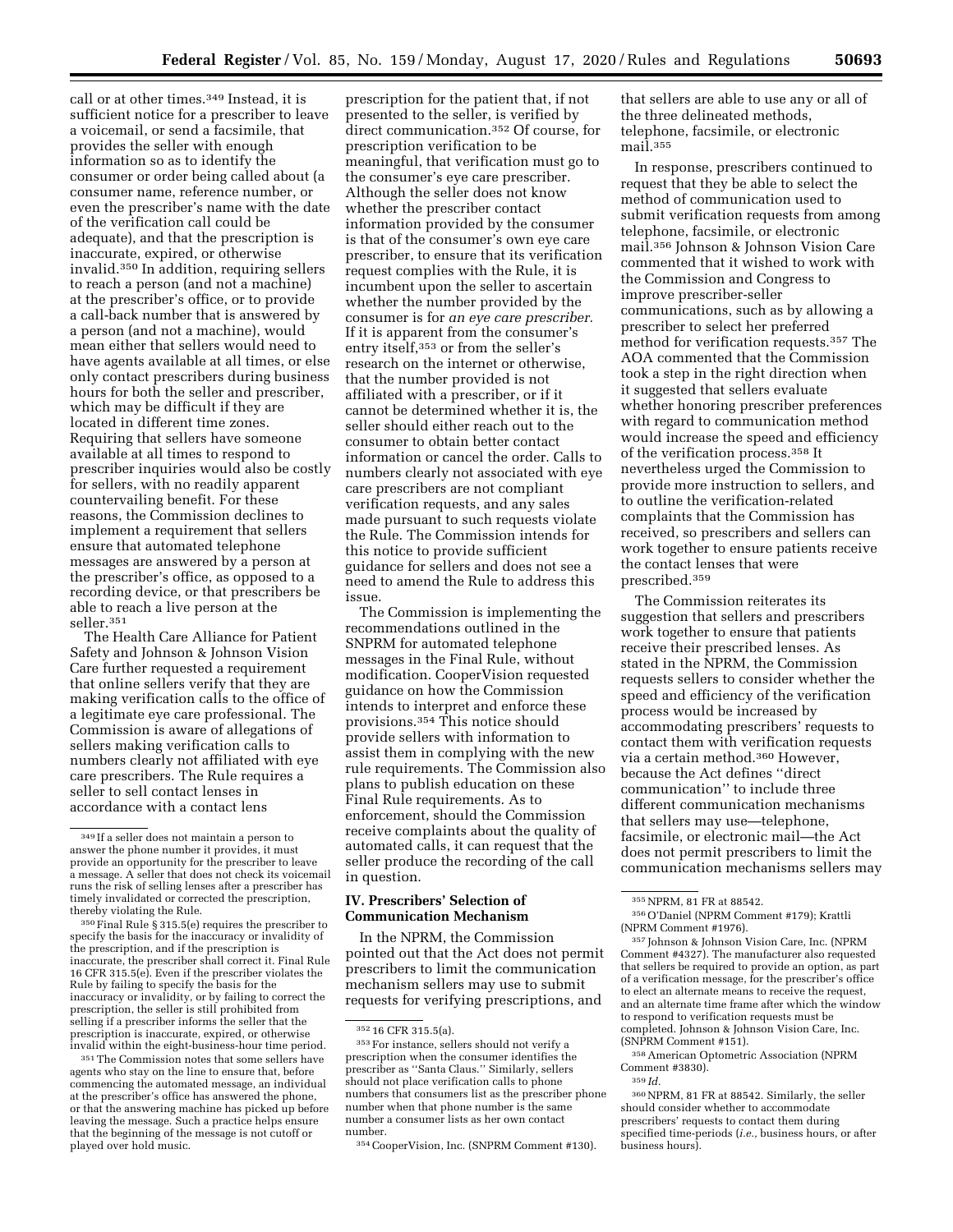use to submit verification requests.<sup>361</sup> The Commission is therefore not making any changes to the Rule in this area.

### **V. Miscellaneous Passive Verification Issues**

## *A. Active Verification Is Not Required*

In the NPRM, the Commission declined to propose replacing passive verification with active verification, despite concerns from many commenters.362 Commenters expressed concern that the passive verification system could easily be manipulated, for example, by a patient who provides false or incorrect prescriber information to a seller, or by a seller who sends the same verification request over and over again in the hope that the prescriber will fail to reply and deny one of them.363 However, because Congress decided to include a passive verification system in the Act, and the issues commenters raised were identical to those raised during the initial 2004 rulemaking, the Commission chose not to revisit the decision to include passive verification.364

Following the NPRM, many commenters reiterated the same concerns with respect to passive verification, including that sellers could abuse the system or that consumers might obtain lenses without a prescription or receive incorrect lenses, and they advocated for a switch to active verification.365 Because these concerns are similar to those raised during the initial rulemaking in 2004 and because Congress mandated passive verification in the FCLCA, the Commission again declines to modify the Rule to require active verification.366

364 *Id.* 

365*See, e.g.,* Golden (WS Comment #1353); Weidel (WS Comment #2333); Gray (WS Comment #2730); Audia (NPRM Comment #698); Bazan (NPRM Comment #706); Dewart (NPRM Comment #897); Nixon (NPRM Comment #1510); Weissman (NPRM Comment #1676); Goshe (NPRM Comment #2597); Fritsch (NPRM Comment #2683); Garr (NPRM Comment #2858); Phan (NPRM Comment #3350). Some commenters continued to support passive verification. *See* 1–800 CONTACTS (WS Comment #3207); National Association of Optometrist and Opticians (WS Comment #3208) (''No changes are needed to the passive verification system.'').

366The Commission also notes that nothing in the Rule prevents active verification by a seller. If it prefers, a seller can choose to actively verify a prescription. CLR Panel IV Tr., *supra* note 121, at 5 (statement of Jennifer Sommer) (stating that

However, the Commission has made several changes to the Rule aimed at improving the quality of automated verification calls, which will allow prescribers to more effectively prevent the sale of contact lenses when the prescription is inaccurate, expired, or otherwise invalid.367 The Commission has also improved patients' access to their prescriptions by implementing requirements enabling patients to obtain electronic copies and additional copies of their prescriptions, and to present their prescriptions directly to sellers, which should reduce the need for passive verification requests.368 The Commission recognizes that some sellers may engage in verification practices that violate the Rule's requirements 369 and, for that reason, will continue to monitor the marketplace and investigate potential violations when appropriate.

### *B. Concerns About Patient Manipulation*

In the NPRM, the Commission declined to propose any changes to the Rule to address concerns that patients were manipulating the passive verification system by deliberately providing inaccurate prescriber information to the seller.370 The Commission noted that if prescribers received a verification request for an individual who was not their patient, they have the ability to respond that such request is invalid, which would prevent the sale under § 315.5 of the Rule. Some commenters provided anecdotal evidence of instances where consumers have intentionally provided inaccurate information, but the Commission did not have any empirical evidence showing the frequency of this problem.371 Moreover, Congress was aware that passive verification was not a foolproof method to prevent verification of invalid prescriptions, but nonetheless mandated passive verification to balance the interests of consumer health and prescription portability.

In response to the NPRM, commenters continued to express concerns with patients being able to obtain contact lenses without a valid prescription, especially with only eight business hours to respond to a verification request, and with the potential health

consequences.372 To address concerns with patient manipulation of passive verification, commenters advocated using an active verification system, requiring that a prescription be presented, changing the method used to send verification requests, or increasing the amount of time for a prescriber to respond.373

The Commission recognizes prescribers' concerns about the potential health effects on patients who wear nonprescribed lenses. However, as noted in the NPRM, Congress chose the passive verification framework as a way to balance consumer health and prescription portability.374 Congress also allowed verifications by direct communication, which it defined as including telephone, facsimile, and electronic mail.375 Congress was aware that passive verification was not a perfect method to prevent patients from deliberately providing incorrect information.376 The Commission does not have any evidence, aside from anecdotal reports, showing the extent to which patients are intentionally providing incorrect information to a seller in order to obtain contact lenses. Thus, the Commission does not believe that significant modifications to the Rule to address the concern about consumers submitting inaccurate prescriber information are warranted.

However, in its Final Rule, the Commission has implemented several changes to improve verification calls that use an automated telephone system, which will make it easier for prescribers to deny requests based on inaccurate prescriber information. These changes

373*See, e.g.,* Contact Lens Association of Ophthalmologists, Inc. (WS Comment #770); Northsight Vision Care Center (WS Comment #1196); Golden (WS Comment #1353); Begeny-Mahan (WS Comment #1702) (requesting that the eight-business-hour period be changed to forty-eight hours); Kirkconnell (WS Comment #1754) (requesting two business days to respond and stating that requests should be faxed); American Society of Cataract and Refractive Surgery (WS Comment #3142) (advocating for extending the eight-business-hour time-period for passive verification to five business days); Bazan (NPRM Comment #706); Garr (NPRM Comment #2858); Greitzer (NPRM Comment #3388). 374NPRM, 81 FR at 88543.

376 NPRM, 81 FR at 88543.

<sup>361</sup>*See* 15 U.S.C. 7603(g). The Commission came to the same conclusion in its initial rulemaking. 69 FR at 40497. The Commission recognizes that in practice, sellers' options may be limited. For instance, should a prescriber's office not have facsimile, a seller would be unable to complete a verification request via fax.

<sup>362</sup>NPRM, 81 FR at 88543.

<sup>363</sup> *Id.* 

Walmart often actively verifies prescriptions by calling the prescriber's office).

<sup>367</sup>*See* Section III, *supra;* 16 CFR 315.5(c)(2), (d). 368*See* Section II.C.5, *supra,* and Sections VII and VIII, *infra.* 

<sup>369</sup> 16 CFR 315.5(a)–(d).

<sup>370</sup>NPRM, 81 FR at 88543.

<sup>371</sup> *Id.* 

<sup>372</sup>*See, e.g.,* Johnson & Johnson Vision Care, Inc. (SNPRM Comment #151); Lem (WS Comment #470); Dillehay (WS Comment #822); Baird (WS Comment #1918); Hemler (WS Comment #2312); Patel (WS Comment #2691); Gray (WS Comment #2730); Bottjer (WS Comment #3378); Tuttle (NPRM Comment #161); Gilberg (NPRM Comment #198); Moy (NPRM Comment #382); Engler (NPRM Comment #453); Francis (NPRM Comment #588); Stott (NPRM Comment #687); Kempf (NPRM Comment #915); McPherson (NPRM Comment #3397); Schlater (NPRM Comment #3504); Bengoa (NPRM Comment #3600); Jackson (NPRM Comment #3736).

<sup>375</sup> 15 U.S.C. 7603.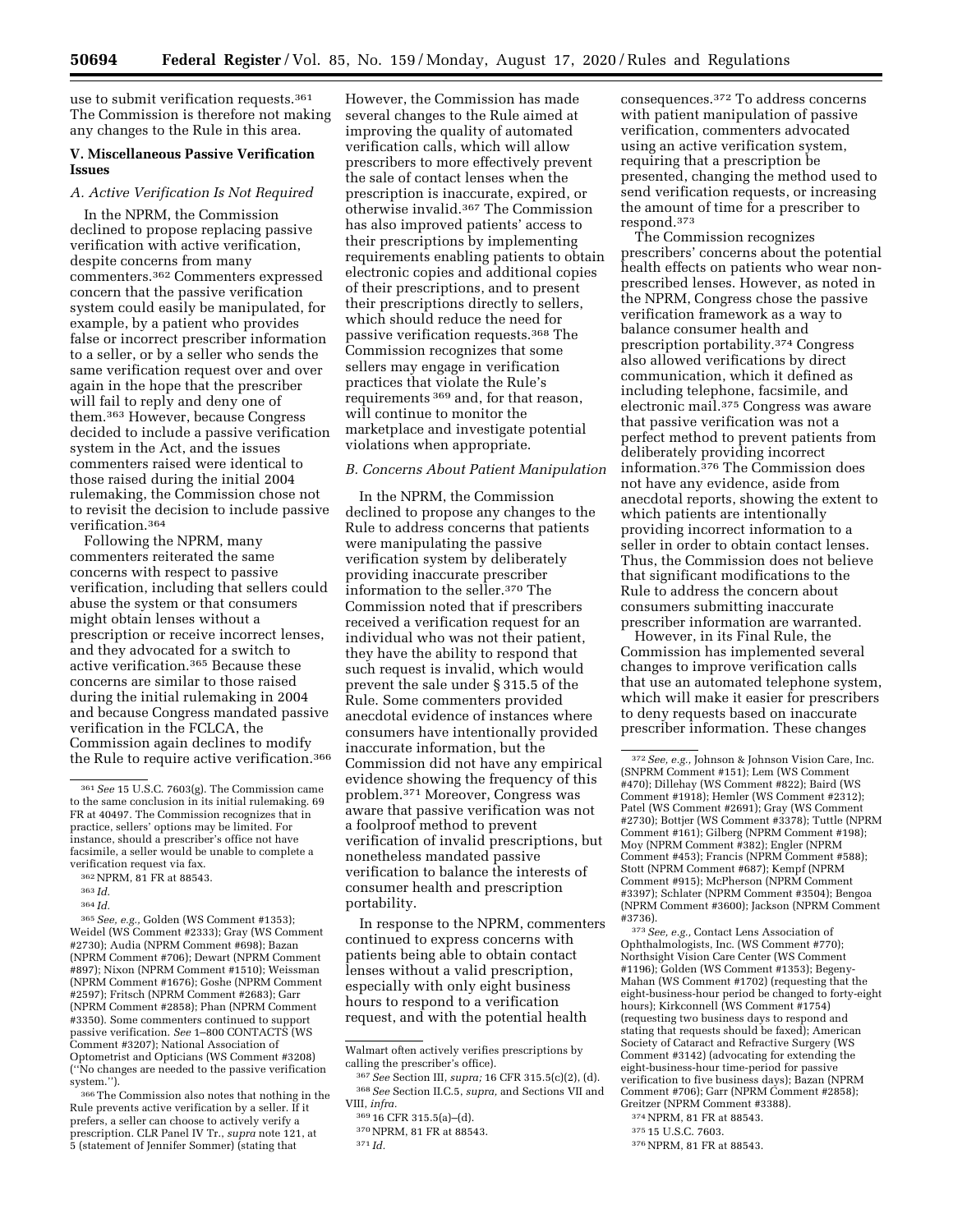include identifying at the start of the call that it is a prescription verification request, delivering the information in a slow and deliberate manner and at a reasonably understandable volume, and giving the prescriber the option to repeat the call.377 Prescribers will be better able to identify the relevant patient information and inform sellers during the eight-business-hour period that the request is invalid.378 The Commission will also continue to monitor the marketplace, investigate any sellers encouraging patients to provide false information, and continue its consumer education efforts communicating the importance of having a prescription when purchasing contact lenses.379

# *C. Eight-Business-Hour Time Frame Is Appropriate*

In the NPRM, the Commission considered commenters' concerns that the eight-business-hour time frame was too short and that verification calls were being placed outside of business hours or when the prescriber's office was closed.380 The Commission declined to lengthen or otherwise modify the eightbusiness-hour time frame during which a prescriber must respond to a verification request.381 The Commission did not find sufficient evidence quantifying how the eight-business-hour time frame imposed a significant burden or showing that a significant number of prescribers were unable to respond to the verification requests within the allotted time. The Commission further noted that there have been no compelling changes to the marketplace since the Rule was implemented in 2004 that would justify extending the period beyond eight business hours.

In response to the NPRM, some commenters indicated that eight business hours constituted a sufficient period for a prescriber to respond to a verification request.382 However, other

379*See, e.g.,* Federal Trade Commission, *Halloween know-how: Cosmetic contacts require an Rx, [https://www.consumer.ftc.gov/blog/2019/10/](https://www.consumer.ftc.gov/blog/2019/10/halloween-know-how-cosmetic-contacts-require-rx) [halloween-know-how-cosmetic-contacts-require-rx;](https://www.consumer.ftc.gov/blog/2019/10/halloween-know-how-cosmetic-contacts-require-rx)*  Federal Trade Commission, *Prescription Glasses and Contact Lenses, [https://www.consumer.ftc.gov/](https://www.consumer.ftc.gov/articles/0116-prescription-glasses-and-contact-lenses)  [articles/0116-prescription-glasses-and-contact](https://www.consumer.ftc.gov/articles/0116-prescription-glasses-and-contact-lenses)[lenses](https://www.consumer.ftc.gov/articles/0116-prescription-glasses-and-contact-lenses)* (''All contact lenses—even ones just meant

to change your appearance—require a prescription.''). 380NPRM, 81 FR at 88544–5. Other concerns about passive verification, unrelated to the length

of time a prescriber has to respond to a verification request, are addressed in Sections III, IV, and V.A and B.

381 *Id.* 

382Coalition for Contact Lens Consumer Choice (WS Comment #3239); Consumer Action (NPRM Comment #3721); Consumers Union (NPRM

commenters continued to express concerns with the limited time frame, 383 particularly due to the potential negative health consequences for patients wearing non-prescribed lenses, should a prescriber fail to deny an invalid verification request in time.384 Many prescribers wrote that eight business hours was just not a sufficient amount of time to respond due to, for example, busy offices, limited staff, high volume of requests, and regular office closures on business days.385

383*See, e.g.,* Becker (WS Comment #571); Contact Lens Association of Ophthalmologists, Inc. (WS Comment #770); Begeny-Mahan (WS Comment #1702) (requesting that the eight-business-hour period be changed to forty-eight hours); Kirkconnell (WS Comment #1754) (requesting two business days to respond and stating that requests should be faxed); American Society of Cataract and Refractive Surgery (WS Comment #3142) (advocating for extending the eight-business-hour time-period for passive verification to five business days); Hanen-Smith (NPRM Comment #154); Cade (NPRM Comment #2163) (suggesting that sellers should exclude a weekday from the eight-business-hour calculation if they become aware that the prescriber's office is closed); American Academy of Opthalmology (NPRM Comment #3657) (proposing lengthening the response period to two business days); Coalition for Patient Vision Care Safety (NPRM Comment #3883); Contact Lens Association of Ophthalmologists (NPRM Comment #4259) (asking that the period be extended to two days).

384*See, e.g.,* Rhee (WS Comment #3468); Meyers (NPRM Comment #173); Gilberg (NPRM Comment #198); Engler (NPRM Comment #453); Kempf (NPRM Comment #915); McPherson (NPRM Comment #3397); American Society of Cataract and Refractive Surgery (NPRM Comment #3820); Tesinsky (NPRM Comment #4012).

385Boyer (SNPRM Comment #59); Becker (WS Comment #571) (recommending two business days); Contact Lens Association of Ophthalmologists, Inc. (WS Comment #770); Begeny-Mahan (WS Comment 1702) (stating that the eight-hour period is a problem because the office is closed on Wednesdays); Huynh (WS Comment #1940); Dhaliwal (WS Comment #2684); American Society of Cataract and Refractive Surgery (WS Comment #3142); Morales (WS Comment #3404); Yu-Davis (WS Comment #3410), Rhee (WS Comment #3468); Meyers (NPRM Comment #173); Pierce (NPRM Comment #187) (estimating that the office spends approximately twelve minutes responding to a verification request); Kempf (NPRM Comment #915) (stating that the office is closed on Wednesdays and incorrect prescriptions received late on Tuesday will be filled); Goodman (NPRM Comment #1340) (stating that the prescriber is unable to respond to requests within the eight-hour period because the office is closed on Mondays); Speiser (NPRM Comment #2233) (stating that eight hours are not enough time because the doctor spends time at the hospital and is not in the office every day); Weingeist (NPRM Comment #2496) (stating that the practice is small and the requests are burdensome); American Society of Cataract and Refractive Surgery (NPRM Comment #3820); McPherson (NPRM Comment #3397) (stating that the office is very busy with patients and verification requests can be forgotten).

The Commission considered these comments and, for the reasons stated in the NPRM, declines to change the eightbusiness-hour period, including by lengthening the period or changing how the period is calculated. Congress mandated the verification system and that a prescriber respond within ''8 business hours, or a similar time as defined by the Federal Trade Commission.'' 386 In determining this time period, Congress balanced the harm to consumers if they were unduly delayed in receiving their contact lenses against the harm from receiving contact lenses based on an invalid prescription.387 The Commission does not find any compelling changes to the marketplace since the Rule's promulgation in 2004 that support extending the eight business hour period.388

386NPRM, 81 FR at 88544. Some prescribers or sellers may be confused about when the eightbusiness-hour period starts following a verification request and the applicable time zone. *See, e.g.,*  Goodman (WS Comment #599); Palmer (WS Comment #2215); Wang (WS Comment #3448); Gilberg (NPRM Comment #198); Huff (NPRM Comment #1964); Osterholzer (NPRM Comment #2085) (stating that the office is not open during the same hours as the seller and in a different time zone). Under the Rule, when a request is received after 5 p.m., the eight-business- hour period would not start until 9 a.m. the next weekday that is not a federal holiday, or if applicable, on Saturday at the beginning of the prescriber's actual business hours. A business hour is determined based on the time zone of the prescriber. 16 CFR 315.2, 315.5.

387NPRM, 81 FR at 88544.

388The Commission recognizes a need for clarification with respect to whether a seller can ship lenses to a consumer after receiving notification from a prescriber that the submitted prescription is inaccurate, invalid, or expired but when such notification occurs after the eightbusiness-hour period has passed. In its initial rulemaking, the Commission declined to expressly prohibit sellers from shipping lenses in such an instance, but noted that nothing in the Rule prohibits a prescriber from submitting late notifications to the seller or the seller from acting upon them, and that it would likely be in the best interest of their mutual consumer for them to do so. Contact Lens Rule, 69 FR 40050. However, the Commission is aware that the marketplace for contact lens sales now includes subscription models, in which sellers provide a quantity of lenses to consumers, not in a single-delivery supply, but rather in periodic installments (usually every month, although sometimes quarterly or semiannually). In such a circumstance, the seller would have plenty of time to halt a subsequent installment shipment after being informed that the consumer's prescription was invalid, inaccurate, or expired. Therefore, the Commission clarifies that while the Rule does not prohibit an initial shipment to a consumer in instances where the seller received such notification after the eight-business-hour period has passed, any subsequent shipments based on the initial verification request would violate the Rule. A seller who has been notified that the patient does not have a valid prescription cannot ignore such notification and continue to sell and ship lenses every month simply because the notification came in after the eight-business-hour deadline.

<sup>377</sup>*See* Section III.

<sup>378</sup> 16 CFR 315.5(d).

Comment 3969) (stating that eight business hours ''was generally sufficient and has proven workable,'' but suggesting that the period could be changed to twenty-four hours with weekends and holidays excluded); *see also* CLR Panel IV Tr., *supra* note 121, at 16 (statement of Cindy Williams) (stating that eight hours is sufficient time to respond).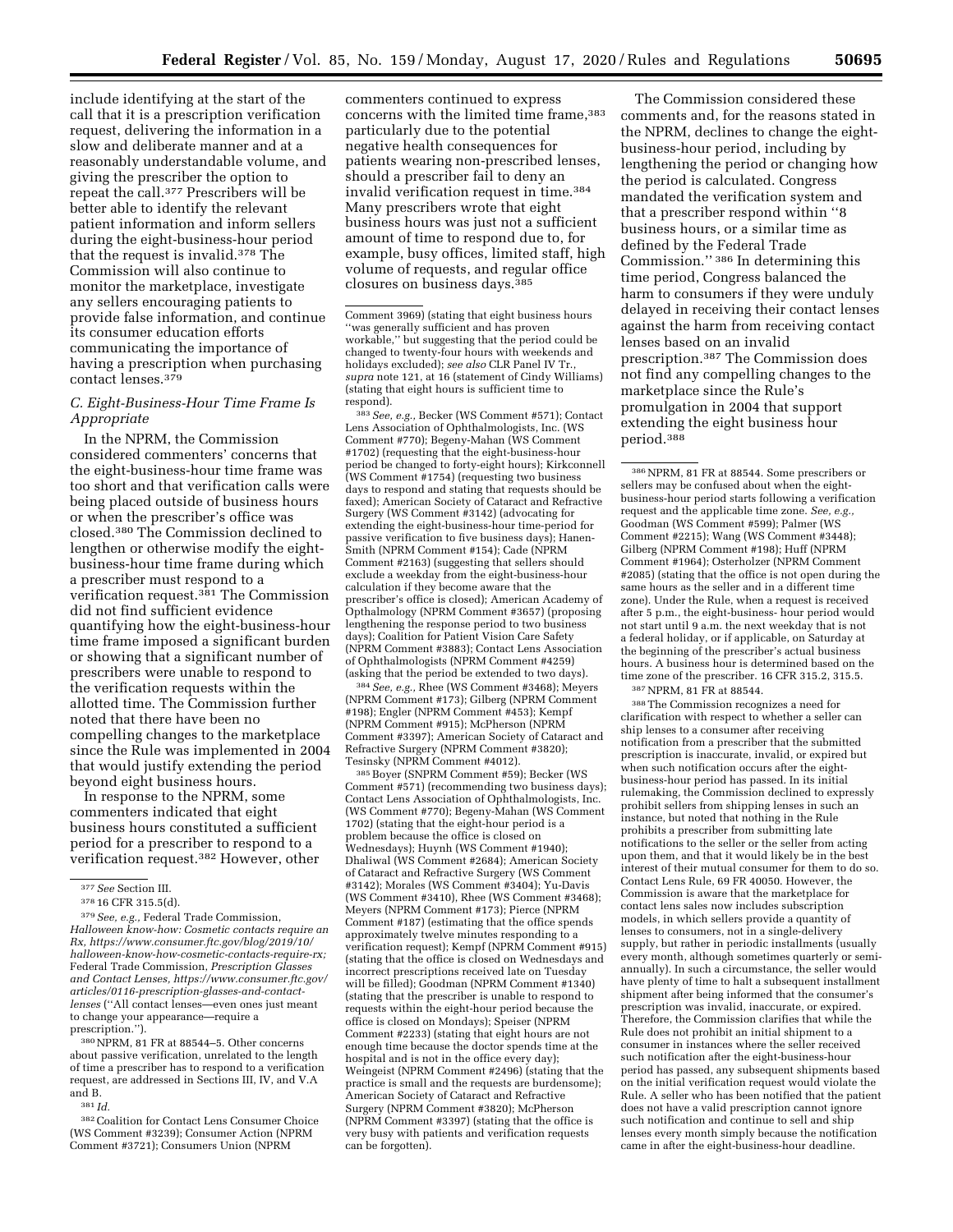### **VI. Seller Alteration of Contact Lens Prescriptions and Private Label Concerns**

The current Rule states that a ''seller may not alter a contact lens prescription.'' The only exception applies to private label contact lenses and allows the seller, when a patient has a prescription for private label contact lenses, to substitute identical contact lenses that the same company manufactures and sells under a different name.389

In the SNPRM, the Commission expressed its concern about the emergence of sellers' business models that rely exclusively on passive verification as a means to substitute their own brand of contact lenses for the prescribed lens.390 As noted in the SNPRM, many prescribers detailed harm that resulted from wearing unprescribed lenses, such as headaches, corneal neovascularization, corneal ulcers, and other irreversible and visionthreatening diagnoses.391 As a result, the Commission proposed two modifications to the Rule.

The first modification proposed in the SNPRM, adding a paragraph (g) to § 315.5, would require sellers to provide a clear and prominent method for the patient to present the seller with a copy of the patient's prescription. Such method might include, without limitation, electronic mail, text message, file upload, or facsimile. The Commission stated that this proposal would address prescriber and manufacturer concerns by increasing the number of patients who present online sellers with their prescriptions rather than relying on verification.392

The second modification proposed in the SNPRM targeted concerns about prescription verification more directly. The proposed modification of § 315.5(f) would define alteration to include a seller's providing, as part of a verification request, a prescriber with a manufacturer or brand other than that specified on a patient's prescription. The proposal included an exception, however, for sellers when they provide a manufacturer or brand that a patient provided to the seller, either on the order form or orally in response to a request for the manufacturer or brand listed on the prescription. In other words, to avail themselves of the exception, sellers must ask consumers to provide the manufacturer or brand listed on their prescription. The SNPRM further provided that a seller would not

be able to avail itself of the exception by relying on a prepopulated or preselected box, or on consumers' online searches for a particular manufacturer or brand, as an indication that they were prescribed that manufacturer or brand.393 A seller not covered under the exception discussed above who made a verification request containing a manufacturer or brand other than, and not identical to, the one written on the consumer's prescription by their prescriber, would violate the Rule, even if a prescriber subsequently invalidated the request and the lenses were never  $sold.394$ 

## *A. The Final Rule Includes a Requirement for Sellers To Accept Prescription Presentation*

Commenters who discussed the Commission's proposal to require sellers to provide a clear and prominent method to present prescriptions were unanimous in their support, although some suggested revisions that they believed would make it more effective.395 A number of commenters asserted that this amendment would help decrease the number of verification requests 396 and eliminate errors stemming from incorrect verification requests.397 In addition, the NAOO pointed out that such presentation benefits the consumer and the seller by reducing the time needed to fill the order and providing additional assurance of the prescription's validity.398 1–800 CONTACTS also supported—and says that it already complies with—the prescription presentation proposal.399 Simple Contacts commented that the proposed requirement is fair, and opined that ''any seller who does not support prescription presentation has not made a good faith attempt to accurately verify

395Simple Contacts (SNPRM Comment #87); American Optometric Association (SNPRM Comment #96); Health Care Alliance for Patient Safety (SNPRM Comment #128); National Association of Optometrists and Opticians (SNPRM Comment #129); 1–800 CONTACTS (SNPRM Comment #135); Johnson & Johnson Vision Care, Inc. (SNPRM Comment #151).

396Health Care Alliance for Patient Safety (SNPRM Comment #128); National Association of Optometrists and Opticians (SNPRM Comment #129); Johnson & Johnson Vision Care, Inc. (SNPRM Comment #151).

397Health Care Alliance for Patient Safety (SNPRM Comment #128); National Association of Optometrists and Opticians (SNPRM Comment #129); 1–800 CONTACTS (SNPRM Comment #135); Johnson & Johnson Vision Care, Inc. (SNPRM Comment #151).

398National Association of Optometrists and Opticians (SNPRM Comment #129).

399 1–800 CONTACTS (SNPRM Comment #135).

all patient prescriptions.'' 400 Simple Contacts, however, expressed skepticism that the amendment would significantly reduce the number of alterations by sellers abusing the passive verification system.401

Because the Commission did not receive any comments opposing this proposal, the Commission is incorporating the requirement in its Final Rule. The Commission believes the proposal will help reduce the number of verifications, reduce errors associated with incorrect verification attempts, and make it more difficult for ill-intentioned sellers to abuse the passive verification framework and take advantage of consumers who might not realize that the seller intends to verify a different lens than the one written on their prescription.

In the Final Rule, the Commission has changed the ''clear and prominent'' requirement to pertain to a disclosure of the method of prescription presentation (*e.g.,* a disclosure that the method is available to provide the prescription). In so doing, the Commission makes clear that sellers cannot provide a method of prescription presentation without also providing a clear and prominent disclosure thereof.402 The Commission has retained the requirement that the method (*e.g.,* email address, phone number to receive text messages, or upload link) be prominent.403 The Commission has also determined that it is unnecessary to include prescribers in this section of the Rule since it pertains to the ordering process between a seller and a consumer.404

Commenters suggested three additional requirements for the prescription presentation proposal. First, the NAOO suggested the

401Simple Contacts (SNPRM Comment #87). The Health Care Alliance for Patient Safety stated that ''it is unclear whether the proposed amendment would have any effect on the incidence of alteration[s]'' since the Commission is not also prohibiting calls containing automated verification messages. SNPRM Comment #128.

402For telephone orders, sellers would comply by making a prominent method available and giving clear and prominent notice of the method.

403The Commission finds its proposed SNPRM requirement that the method be clear unnecessary given the new language requiring the disclosure of the method to be clear and prominent.

404The Rule anticipates prescription presentation by prescribers to sellers. Section 315.5(a)(1) indicates that one way sellers can sell contact lenses is if they receive a prescription from a prescriber directly or by facsimile. 16 CFR  $315.5(a)(1)$ .

<sup>389</sup> 16 CFR 315.5(e).

<sup>390</sup>SNPRM, 84 FR at 24687–88.

<sup>391</sup> *Id.* at 24686.

<sup>392</sup> *Id.* at 24688.

<sup>393</sup> *Id.* at 24689.

<sup>394</sup> *Id.* 

<sup>400</sup>Simple Contacts (SNPRM Comment #87). *See also* National Association of Optometrists and Opticians (SNPRM Comment #129) (''Contact lens sellers that do not provide a method to upload the prescription may be trying to avoid getting the patient's specific brand information, so that they can switch the patient into a different proprietary brand.'').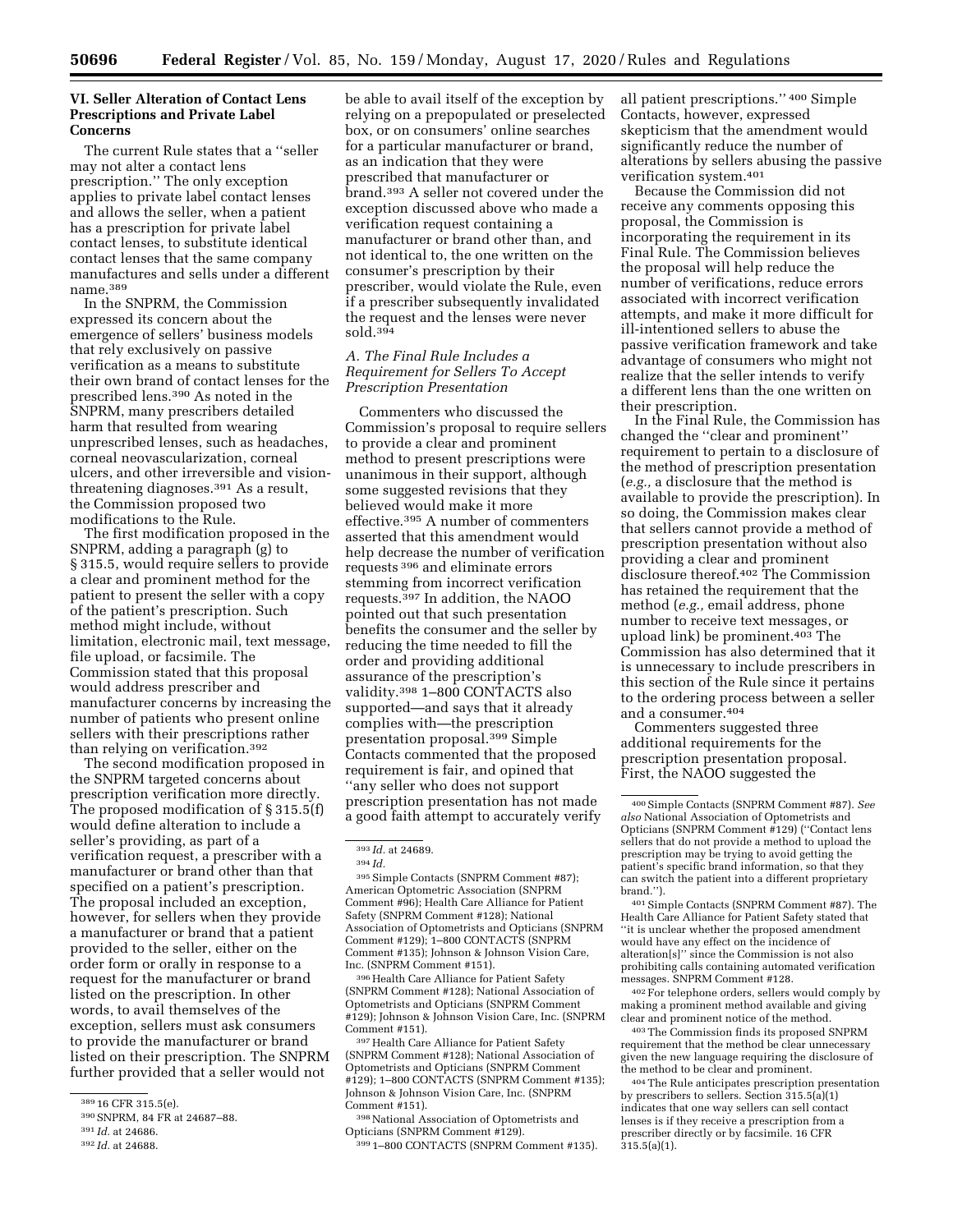Commission require that the method to present prescriptions be in close proximity to the option to provide the parameters of the contact lens for verification, so as to increase the likelihood that consumers would understand they have a choice between providing a prescription or having one verified with their prescriber.405 As drafted, the language did not specify at what point in the process a seller must make the method for prescription presentation available. The Commission believes that the NAOO's suggestion of close proximity would be helpful, but notes that if the method, and a disclosure thereof, are provided in close proximity but *after* the collection of all information required for verification is provided, the prescription presentation benefit may be diminished. In other words, if a consumer enters all the information required for verification (contact lens brand, powers, prescriber name and phone number) before learning about prescription presentation, and having an opportunity to present the prescription, the consumer may choose not to also provide the prescription. As a result, the Commission is amending the language of § 315.5(g) in the Final Rule to require that the method and the disclosure of the method for the patient to present the seller with a copy of the patient's prescription must be *prior to* requesting a prescriber's contact information, which is necessary to verify a contact lens prescription.406

Two commenters opined on whether consumers should be able to choose the method for providing their prescriptions. Consumer Reports stated its belief that, when offering prescription presentation, sellers should be required to provide consumers all four methods listed in the proposed Rule—electronic mail, text message, file upload, and facsimile—in lieu of giving sellers the option to choose from those methods.407 It indicated that requiring all four would not burden the seller, and there may be reasons that patients prefer one option over the others.408 On the other hand, the NAOO supported the Commission's proposal to let the seller decide the method.409 The Commission has decided to require sellers to offer

prescription presentation by the same medium through which the order is placed, or by electronic mail, text message, or file upload.410 When orders are placed via telephone, sellers are required to offer prescription presentation via electronic mail, text message, or file upload. Because faxes are not commonly used by consumers, sellers can offer fax presentation as the sole option only when the orders are placed by fax. This framework gives consumers and prescribers an opportunity to present prescriptions, while limiting the burden on sellers, some of whom are small.<sup>411</sup> The Commission believes that these changes from the SNPRM proposal are not significant, are consistent with the stated purpose of the proposal as outlined in the SNPRM,<sup>412</sup> and will help ensure the maximum benefit from the Rule change.

Consumer Reports also recommended that sellers be required not just to accept prescription presentation, but also to specifically request and encourage patients to provide prescriptions.413 The Commission declines to adopt this suggestion. The Commission's Final Rule requires sellers to accept prescriptions. The Final Rule also requires that sellers clearly and prominently disclose how consumers can provide them with prescriptions. Sellers that more overtly request or encourage the submission of prescriptions (*e.g.,* through price cuts and faster delivery times) will likely further increase the number of prescriptions presented, allowing both sellers and consumers to reap the benefits. However, the Commission has determined that beyond providing a method for consumers to present their prescriptions and notice of such method prior to requesting their prescriber's contact information, sellers should have discretion whether to promote or incentivize that practice.

*B. Alteration Includes a Seller Providing a Prescriber With a Verification Request for a Non-Prescribed Manufacturer or Brand, but Includes an Exception for Verifying a Manufacturer or Brand That a Consumer Indicates Is on Her Prescription* 

In the SNPRM, the Commission proposed a modification of § 315.5(f) to define alteration to include a seller's providing, as part of a verification request, a prescriber with a manufacturer or brand other than that specified on a patient's prescription. The proposal included an exception, however, for sellers when they provide in a verification request a manufacturer or brand that a patient provided to the seller, either on the order form or orally in response to a request for the manufacturer or brand listed on the prescription.414 As discussed below, in the Final Rule, the Commission has determined to adopt this definition of alteration along with a modified version of the accompanying exception.

1. The Final Rule Modifications Regarding Alteration Are Beneficial and Address Abuses of the Verification System

1–800 CONTACTS expressed its belief that the proposed alteration modification was unnecessary and requested that the Commission carefully evaluate any new regulations that could interfere with the convenience and competitive pricing of legitimate sellers.415 Although the seller recognized the presence of single-brand sellers in the market, and the problems some cause, 1–800 CONTACTS stated that the addition of quality standards for verification calls, along with targeted enforcement against sellers with a business model based solely on noncompliant verification methods, would reduce the ability of these sellers to profit from abusing the passive verification system.416 Specifically, it felt that ''enforcement against one such business [ ] would likely be sufficient to chill or completely eliminate replication of this business model.'' 417 The Commission agrees that the requirement to provide a method for prescription presentation, and a disclosure thereof, should reduce the number of verification requests, and that the addition of quality standards for verification calls should reduce the incidence of non-compliant verification calls and increase the ability of prescribers to deny invalid requests or

<sup>405</sup>National Association of Optometrists and Opticians (SNPRM Comment #129).

<sup>406</sup> In the case of orders placed by telephone, the Rule requires sellers to provide clear and prominent disclosure of the method for prescription presentation (*e.g.,* a seller's email address) prior to requesting a prescriber's contact information.

<sup>407</sup>Consumer Reports (SNPRM Comment #133). 408 *Id.* 

<sup>409</sup>National Association of Optometrists and Opticians (SNPRM Comment #129).

<sup>410</sup>A seller who chooses to offer all methods will likely benefit by having more consumers provide prescriptions than if it offered only one or even two methods. Benefits to sellers from having prescriptions on file include avoiding the costs involved in verification, and having the ability to provide contact lenses more quickly than relying on verification.

<sup>411</sup>For all orders, sellers can meet the requirement by accepting prescriptions via email. There should not be a significant burden on business to obtain and maintain an email address and process and store prescriptions received through email.

<sup>412</sup>SNPRM, 84 FR at 24688–89.

<sup>413</sup>Consumer Reports (SNPRM Comment #133).

<sup>414</sup>SNPRM, 84 FR at 24698.

<sup>415</sup> 1–800 CONTACTS (SNPRM Comment #135).

<sup>416</sup> *Id.* 

<sup>417</sup> *Id.*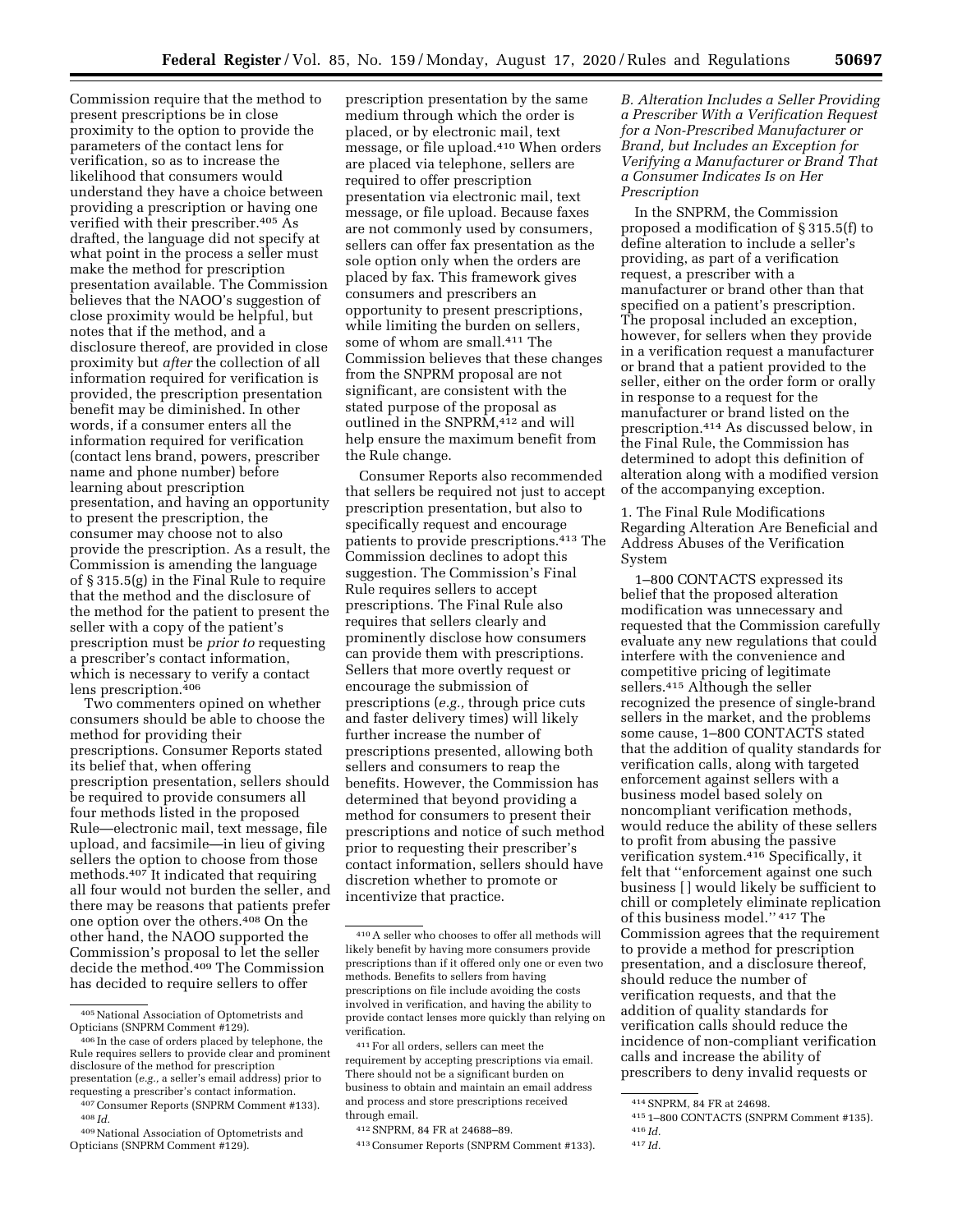correct inaccurate ones. However, based on comments from prescribers as well as its own investigations and experience, the Commission believes those amendments on their own are inadequate to curb the practice of substitution to non-prescribed brands through abuse of the verification system. The Commission has previously stated that, under the existing Rule, a verification request is not valid and does not commence the eight-businesshour verification period if a seller knows or should know that the verification request includes a different brand and manufacturer than that prescribed.418 Any sales after such requests violate the Rule, even if a prescriber has not responded. In these instances, the seller is not selling in accordance with a prescription. Despite clearly articulating this position, the FTC continues to receive reports about the proliferation of passive verification abuses. Furthermore, sellers may argue that they are technically compliant with the Rule because they submitted verification requests and prescribers had an opportunity to respond to the requests. They may also argue that they did not have knowledge that a consumer did not have a prescription for that manufacturer or brand of lens.

Additionally, this is not an issue of one bad actor. As noted in the SNPRM, the Commission has seen the emergence of businesses that rely exclusively, or almost exclusively, on passive verification as a means to substitute their own brand of contact lenses.419 Simple Contacts' comment notes that, within the last two years, several new companies have entered the U.S. market and that their abuse of the verification system appears willful.420 The AOA similarly noted an increase of direct-toconsumer brands and named three new market entrants that reportedly replace their own brand of lenses for the prescribed brand.421 The Commission therefore sees benefits to defining alteration to include a seller's providing a prescriber, as part of a verification request, with a manufacturer or brand other than that specified on a patient's prescription.

2. Comments Related to the Exception to Alteration When a Seller Provides the Manufacturer or Brand of Lenses That a Consumer Provides in Response to a Seller's Request for That Information

The SNPRM proposed that sellers receive an exception from alteration when they provide, in a verification request, a manufacturer or brand that a patient provided to them, either on the order form or orally in response to a request for the manufacturer or brand listed on the prescription.422 If the seller seeks to verify a manufacturer or brand other than that indicated by the consumer, even if a prescriber ultimately denies the request, the seller has committed a violation. The implementation of the alteration definition, including the exception, should serve as an effective deterrent against sellers that try to game the verification system to sell nonprescribed contact lenses.

In response to the SNPRM, commenters expressed concerns that some sellers might take advantage of the exception by inducing, suggesting, advertising, or otherwise causing consumers to provide a name other than that on their prescription so as to allow the seller to seek verification of a brand that had not been prescribed for the consumer.423 The NAOO was specifically concerned that ''less scrupulous sellers'' would attempt to take advantage of this exception, and noted that currently some sellers only request the power of the lenses from the customer and then ask prescribers to verify a prescription with a private label brand.424 Commenters proffered different recommendations as to how to address this issue. CooperVision requested that the Commission state in a guidance document that sellers cannot induce, suggest, advertise, or otherwise cause patients to provide the wrong name, and to provide examples of improper statements.425 Johnson & Johnson Vision Care suggested that, should the Commission retain the exception, it should add the following clarifying language to the preamble section of the Rule: ''This exception is intended to provide explicit direction for sellers as to when they are responsible for instances of prescription alteration. Under no circumstances may a seller, wishing to avail themselves of

this exception, direct, encourage, motivate, or suggest, either implicitly or explicitly, that a patient enter any manufacturer or brand other than that listed on the patient's prescription.'' 426 The NAOO recommended that the Rule itself be further amended to provide more specific direction as to what the seller must, may, and cannot do when asking patients for the information the FCLCA requires in a verification request. Specifically, it recommended adding a requirement that to avail itself of the exception, a seller must have had no reason to believe that the name provided by the consumer was not the manufacturer or brand listed on that consumer's prescription.427

The Commission agrees that sellers must not induce, suggest, advertise, or otherwise lead consumers to provide a manufacturer or brand different from that listed on their prescriptions. The Commission believes, however, that the recommended change is unnecessary because, should a seller attempt to induce or trick the consumer into providing the seller with a manufacturer or brand different from that listed on the consumer's prescription, it would not be able to avail itself of the exception. Any such conduct by the seller would call into question whether the consumer had *provided* the seller with the manufacturer or brand listed *on her prescription* in response to a clear request for such information, as required by the Rule.

Commenters expressed concern that the exception for patient prescription entry would allow consumers to override their prescriptions by providing a manufacturer or brand of contact lenses other than that prescribed to them by their prescriber.<sup>428</sup> Similarly, one commenter stated that sellers should ensure that consumers understand that they need to request the lens specified on their prescription and, if consumers want a different lens,

427National Association of Optometrists and Opticians (SNPRM Comment #129).

428American Optometric Association (SNPRM Comment #96); Health Care Alliance for Patient Safety (SNPRM Comment #128).

<sup>418</sup>SNPRM, 84 FR at 24687–88.

<sup>419</sup>SNPRM, 84 FR at 24687.

<sup>420</sup>Simple Contacts (SNRPM Comment #87).

<sup>421</sup>American Optometric Association (SNPRM

Comment #96).

<sup>422</sup>SNPRM, 84 FR at 24686.

<sup>423</sup>National Association of Optometrists and Opticians (SNPRM Comment #129); CooperVision, Inc. (SNPRM Comment #130); Johnson & Johnson Vision Care, Inc. (SNPRM Comment #151).

<sup>424</sup>National Association of Optometrists and Opticians (SNPRM Comment #129).

<sup>425</sup>CooperVision, Inc. (SNPRM Comment #130).

<sup>426</sup> Johnson & Johnson Vision Care recognized that the exception could serve as guidance for sellers to determine whether they are responsible for an illegal prescription alteration. However, it believes the exception should not be added to the Rule because a patient may not be able to correctly enter their information given the nuances of a contact lens prescription and the meaning of the different elements therein. Ultimately, Johnson & Johnson Vision Care is concerned that the exception may contribute to passive verification of an inaccurate prescription, and thus, illegal substitution. SNPRM Comment #151. The Commission does not believe that this concern is relevant to the exception, which relates to a consumer only providing her manufacturer or brand.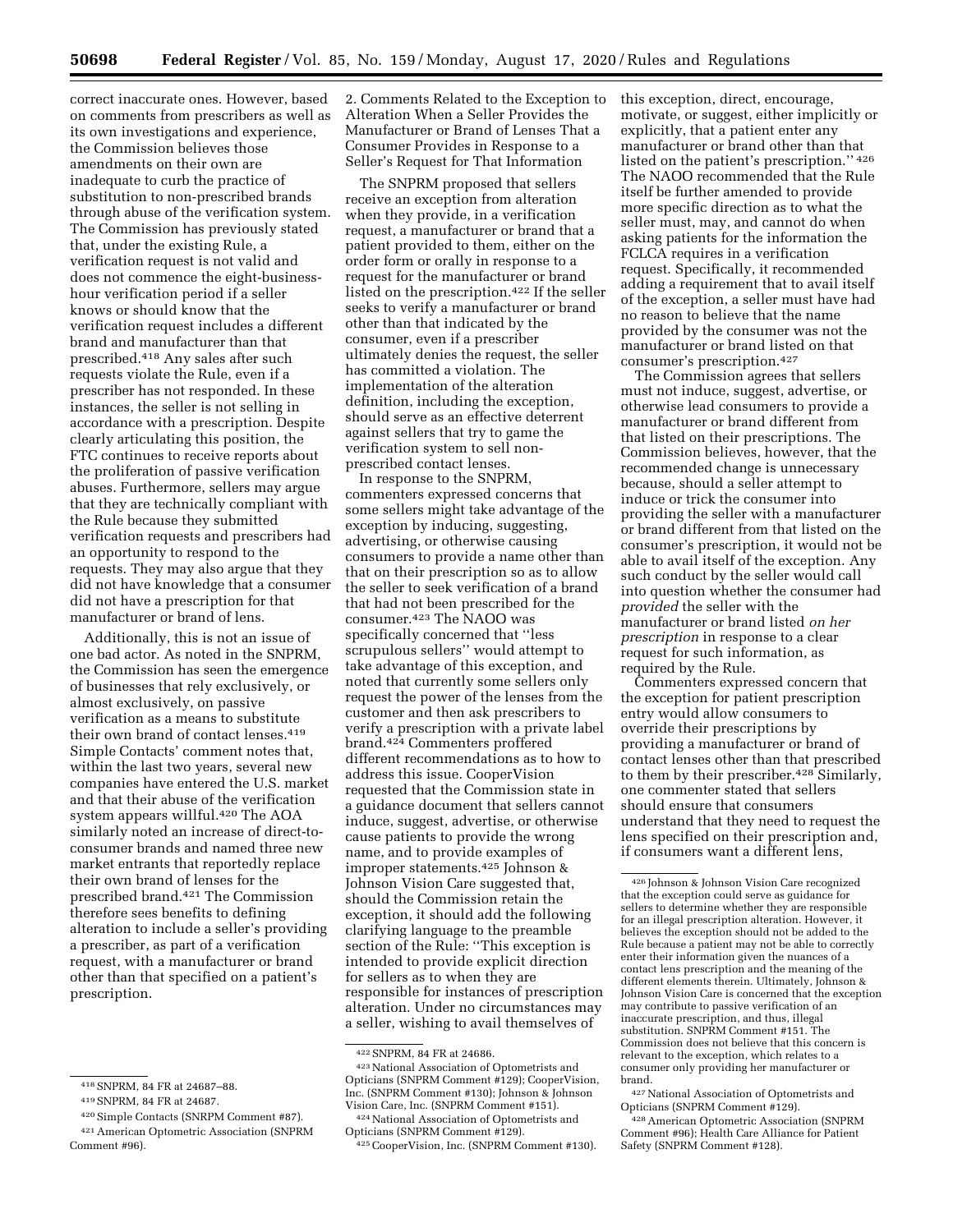sellers shall state prominently that consumers must discuss the request with, and make the change through, their prescribers.429 The concern that this amendment gives consumers permission to override their prescriptions, including choosing a new brand, is unfounded. The exception in no way gives consumers the ability to override prescribers' prescriptions, and it does not change the prescriber's ability to inform a seller that the prescription submitted for verification is inaccurate, expired, or otherwise invalid.430 In fact, by requiring sellers to ask consumers their manufacturer or brand to meet the exception, the proposal is encouraging just the opposite—inviting consumers to choose the brand prescribed for them. And, once the seller receives a communication from the prescriber that the prescription is invalid, it cannot sell the lenses without violating the Rule. The Commission therefore does not see a need to require sellers to inform consumers that if they want a different lens, they must go to their prescribers. Asking consumers for the manufacturer or brand listed on their prescriptions, and clarifying that sellers may not induce, suggest, or otherwise cause consumers to select or provide a manufacturer or brand other than that prescribed, should be adequate to curtail much of the illegal alterations occurring through abuse of the verification system. Moreover, the Commission has issued consumer notices that indicate that if consumers wish to switch their brand of lens, they need to contact their prescribers.431 The Commission will continue its educational efforts in this area.

3. Comments Regarding and Commission Guidance on Acceptable Methods for Obtaining the Brand or Manufacturer Listed on Consumers' Prescriptions

1–800 CONTACTS expressed concern that the Commission's amendment might interfere with its ability to improve the user experience. It

indicated that it sells hundreds of brands of lenses and offers consumers a variety of methods to identify their brand, including drop-down menus, a search box, and filters that display lenses by brand, modality, and other parameters and that some consumers do not enter their brand information on an order form.432

Simple Contacts asked for greater specificity on the acceptable mechanisms for soliciting the contact lens brand or manufacturer, as a way to prevent bad actors from finding mechanisms to circumvent the intent of the Rule. Simple Contacts recommended limiting such mechanisms to five: Providing verbal confirmation of the brand or manufacturer; providing a copy of a prior prescription indicating the brand or manufacturer; typing a selection into a free entry text or search field; selecting a brand or manufacturer from a list or database containing the majority of commercially available brands (*e.g.,* a drop-down menu), or providing a photo of a contact lens box.433

Johnson & Johnson Vision Care opined that should the Commission proceed with the exception, a seller should not be able to avail itself of the exception by relying on a prepopulated or preselected box, or on consumers' online searches for a particular brand or manufacturer, as a representation by consumers that they do, in fact, have a prescription for that brand or manufacturer. In contrast to the view expressed by 1–800 CONTACTS and Simple Contacts, Johnson & Johnson Vision Care requested the Commission prohibit drop-down menus and similar tools as methods by which a seller could avail itself of the exception.434

The Commission agrees that greater specificity surrounding acceptable methods would benefit sellers trying to comply with the Rule, but recognizes the myriad of ways consumers can interact with sellers to purchase lenses. Specifically, the Commission agrees that the requirement to provide the manufacturer or brand if not orally, then on an order form, imposes unnecessary limits for a consumer to select her manufacturer or brand. As a result, it is removing the term ''order form'' from the Final Rule. However, while sensitive to sellers' needs to create the best and most convenient consumer experience,

the Commission believes requiring that they ask for the name of the manufacturer or brand listed on consumers' prescriptions can still be done while providing a positive purchasing experience for their customers.

At a minimum, in order for sellers to consider the consumer's indication of manufacturer or brand as adequate to qualify for the exception, the manufacturer or brand must be: (1) Provided in response to a seller's request for the manufacturer or brand listed on the consumer's prescription, and (2) an affirmative statement or selection by the consumer, not a preselected or prefilled entry (collectively ''the minimum criteria''). As to the first minimum criterion, a seller cannot assume that a consumer who searches on the internet for a specific manufacturer or brand of lens has a prescription for that manufacturer or brand of lens. Similarly, a consumer's selection next to a request for the manufacturer or brand the consumer wears or wishes to purchase would be insufficient because a consumer may be wearing or attempting to order a nonprescribed lens. In contrast, a seller can reasonably rely on a consumer's entry of a manufacturer or brand in response to a request for the ''manufacturer or brand listed on your prescription.'' The second minimum criterion for sellers to qualify for the exception is that they must elicit from the consumer an affirmative statement or selection of the manufacturer or brand. A seller that relies on a preselected, prechecked box stating ''I agree I have a prescription for this brand,'' or something similar, would not qualify for the exception to alteration. For telephone orders, the consumer must state the name of the manufacturer or brand in response to a seller's request for the manufacturer or brand listed on her prescription.435 A seller can rely on a consumer-provided photograph of a contact lens box or a copy of a prior prescription so long as the seller meets the two minimum criteria listed above and obtains additional information from the consumer or prescriber that the consumer has a current prescription for that brand.436

The Commission is not limiting the permissible methods for obtaining

<sup>429</sup>CooperVision, Inc. (SNPRM Comment #130). 430Final Rule 16 CFR 315.5(e). Despite this prohibition, substitution to another brand of lenses was always a risk with passive verification, but it was a risk Congress considered before instituting the verification framework set forth in the Act. *See, e.g.,* FCLCA Subcomm. Hearing, *supra* note 17 (statements of Howard Beales, Federal Trade Commission); *id.* (statements of J. Pat Cummings, American Optometric Association) (''And the problem with passive verification is that people will get contact lenses without a prescription.'').

<sup>431</sup>*See, e.g.,* Federal Trade Commission, *Prescription Glasses and Contact Lenses, [https://](https://www.consumer.ftc.gov/articles/0116-prescription-glasses-and-contact-lenses) [www.consumer.ftc.gov/articles/0116-prescription](https://www.consumer.ftc.gov/articles/0116-prescription-glasses-and-contact-lenses)[glasses-and-contact-lenses](https://www.consumer.ftc.gov/articles/0116-prescription-glasses-and-contact-lenses)* (last visited Nov. 19,  $2019$ ).

<sup>432</sup> 1–800 CONTACTS (SNPRM Comment #135).

<sup>433</sup>Simple Contacts (SNPRM Comment #87). The NAOO also stated that a seller should be able to rely on a customer-provided photograph of packaging of contact lenses for a current prescription. SNPRM Comment #129.

<sup>434</sup> Johnson & Johnson Vision Care, Inc. (SNPRM Comment #151).

<sup>435</sup>A seller receiving an affirmative response to its request ''Do you have a prescription for this brand?'' would be unable to meet the exception.

<sup>436</sup>The information from the prescriber or consumer would provide the seller with a basis for the verification other than the expired prescription. *See* Section X.B., *supra* and NPRM, 81 FR at 88546– 67 (a seller may not use an expired prescription as the basis for a verification request).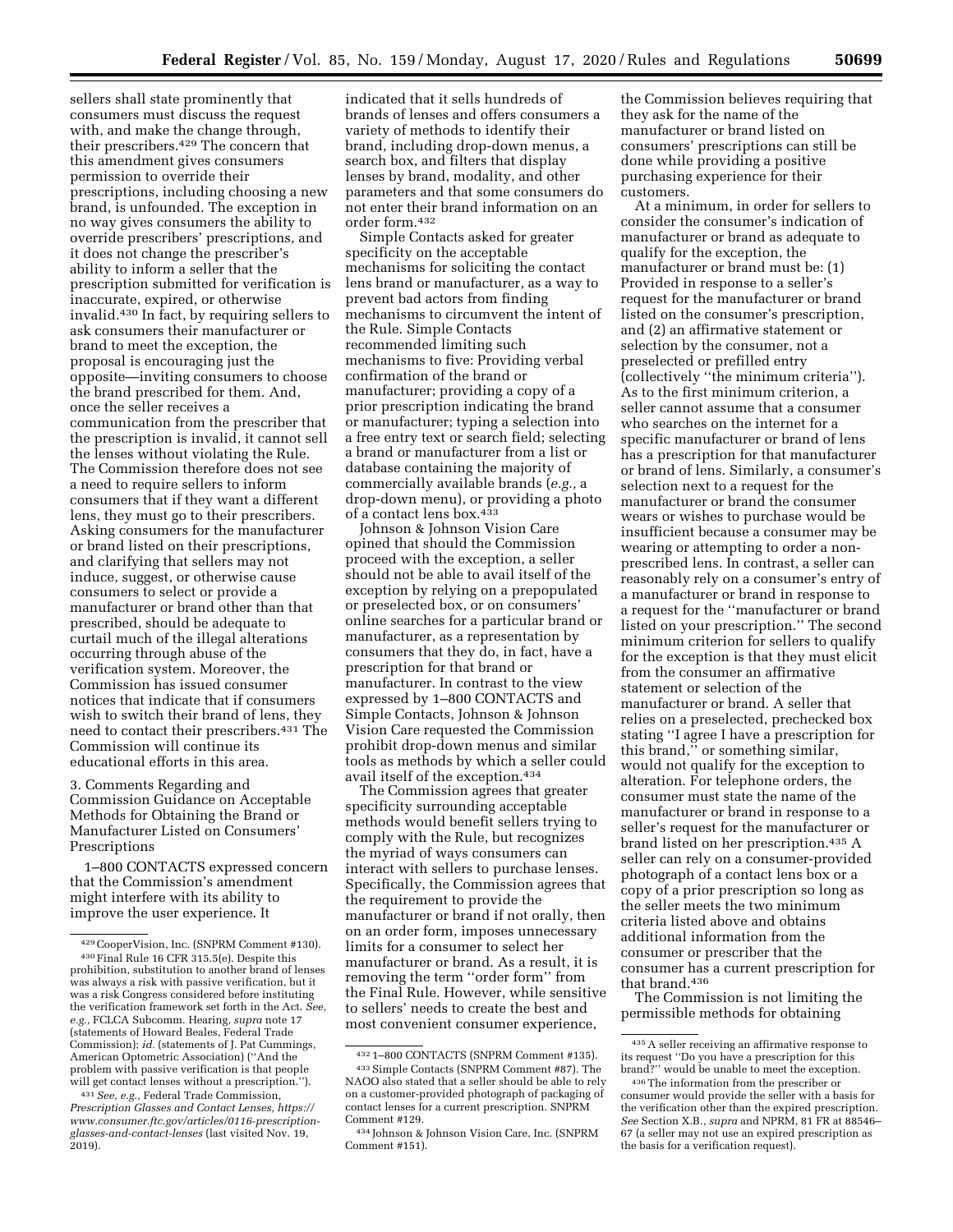manufacturer or brand to meet the exception to only those discussed above. The Commission instead is leaving sellers the option of deriving other ways to elicit the prescribed manufacturer or brand, within the guidelines discussed in this section. The Commission also declines to add a preamble further explaining the ways for sellers to meet the exception, but instead relies on this notice as guidance.

1–800 CONTACTS opined that the Commission should not refer to ''brand'' in the amendment to the Rule as that language does not appear elsewhere in the Rule. It points out that the Rule defines a prescription as including a ''material or manufacturer or both'' and that the Commission's inclusion of the reference to brand imposes an additional limit on consumer choice that the Act does not require. 1–800 CONTACTS requested instead that the exception to the Rule be applicable to ''providing the prescriber with the name of a manufacturer or material other than that specified by the patient's prescriber

. . . .'' The reference to brand in the definition of alteration and in the exception would indeed be the only references to brand in the Rule. However, in practice, it appears many, if not most, prescriptions list the manufacturer's brand, not the manufacturer or material, and the brand is viewed as shorthand for the entire device.437 Furthermore, very few consumers know the manufacturer or material of contact lens that they wear, and typically refer to their lenses by brand name. Amending the exception in the way 1–800 CONTACTS recommended would be unworkable since many consumers would be unable to provide the manufacturer or material in response to a seller's request, and might even have to ask their prescribers. Should prescribers' practices change from listing a brand on a prescription to listing a manufacturer or material, the Commission will reevaluate its decision.

4. The Commission Is Not Imposing a Recordkeeping Requirement for Sellers Related to the Exception

Lastly, CooperVision strongly recommended that the Commission reconsider its decision not to require sellers to keep records related to the exception and noted that the Rule relies heavily on requiring written evidence. CooperVision claimed that the lack of a

recordkeeping requirement would leave a gap that could be exploited, and would make it difficult for the Commission to pursue enforcement against sellers who violate the Rule.<sup>438</sup> The Commission disagrees with this assessment. Since the exception to alteration would be a defense for a seller, the seller would have the burden of proof to show it met the exception. Should the Commission believe that the seller has altered a contact lens prescription and submitted a verification request for a manufacturer or brand other than that indicated by a consumer, the seller would need evidence that it meets the exception. Sellers who determine not to maintain records do so at their own peril.

### *C. Private Label Issues*

Although most contact lenses in the United States are sold under national brand names (such as Acuvue Oasys, or Dailies Aquacomfort Plus), some manufacturers distribute their lenses to prescribers and retail sellers under private labels (such as Costco's Kirkland Signature contact lens brand or LensCrafters 1-Day Premium contact lenses). Private label contact lenses can be unique to one seller, or the private label brand may be available at multiple unaffiliated sellers.439 Despite the label, however, the lenses inside the packaging are exactly the same as lenses sold under a national brand.440

1. The Commission Adopts a Technical Amendment and Clarifies That the Only Permissible Substitution Involves Private Label Lenses

In § 315.2, the Rule defines private label lenses as ''contact lenses that are sold under the label of a seller where the contact lenses are identical to lenses made by the same manufacturer but sold under the labels of other sellers.'' 441 The Rule also provides that a prescription for private label contact lenses must include, in addition to other required information, the name of the manufacturer, trade name of the private label brand, and if applicable, the trade name of equivalent brand name.442 The Rule's definition for a private label lens prescription tracks the language of the Act.443

With respect to how sellers treat and substitute private label lenses, however,

the Commission recognized in the NPRM that the construction of § 315.5(e) of the Rule does not presently conform to the language or intent of the Act.444 The clear language of the Act allows sellers to substitute national brand name lenses for private label lenses, and vice versa, so long as it is ''the same contact lens manufactured by the same company and sold under multiple labels to individual providers.'' 445 The Rule, meanwhile, states that a seller may ''substitute for private label contact lenses specified on a prescription identical contact lenses that the same company manufactures and sells under different labels.'' 446 The different language of the Act thus allows sellers to substitute brand names for identical private labels, and private labels for identical brand names, while the Rule, as currently drafted, could be read to proscribe the latter.

To conform the Rule to the Act, the Commission proposed in the NPRM to strike the words ''private label'' from § 315.5(e), so it would state that a seller may ''substitute for contact lenses specified on a prescription identical contact lenses that the same company manufactures and sells under different labels.'' 447 The Rule's definitions of a ''contact lens prescription'' and of a ''private label contact lens'' would remain unchanged. The Commission made this proposal after becoming aware that, in addition to prescribers, some other sellers (such as Costco) now market and sell private label contact lenses that are identical to, and are made by the same manufacturer as, brand name contact lenses. As a result, when a patient presents a contact lens prescription for brand name contact lenses to certain sellers, those sellers may wish to sell, as a substitute, their own private label lenses to the patient.

While the Commission's proposal was intended to clarify the Rule and align it with the Act's intent, some commenters opposed the change because they believed it could be interpreted as allowing substitution beyond that of private label lenses.448 According to Johnson & Johnson Vision Care, the

445 15 U.S.C. 7603(f). Although the Commission imagines it would be quite rare, it believes a seller should be permitted under the Rule to substitute one private label lens for another private label lens so long as the lenses are identical.

448 Johnson & Johnson Vision Care, Inc. (NPRM Comment #4327); *see also* Tesinsky (NPRM Comment #4012) (fearing change may be interpreted as the ''ability to substitute a different contact by the same manufacturer (for example substituting Acuvue Oasys for Acuvue Vita), rather than just a private label substitute'').

<sup>437</sup>SNPRM, 84 FR at 24686 n.299. *See also*  National Association of Optometrists and Opticians (SNPRM Comment #129) (noting as an example that many, if not most, prescriptions for My Day lenses manufactured by CooperVision get written as ''My Day," not as "CooperVision" or "CooperVision My Day").

<sup>438</sup>CooperVision, Inc. (SNPRM Comment #130). 439 2005 Contact Lens Report, *supra* note 14, at 14–15.

<sup>440</sup>For example, Costco's Kirkland Signature Premium Daily Disposable lenses are the same as CooperVision MyDay disposable lenses. 441 16 CFR 315.2.

<sup>442</sup> *Id.* 

<sup>443</sup>*See* 15 U.S.C. 7610(3)(H).

<sup>444</sup>NPRM, 81 FR at 88552.

<sup>446</sup> 16 CFR 315.5(e).

<sup>447</sup>NPRM, 81 FR at 88552.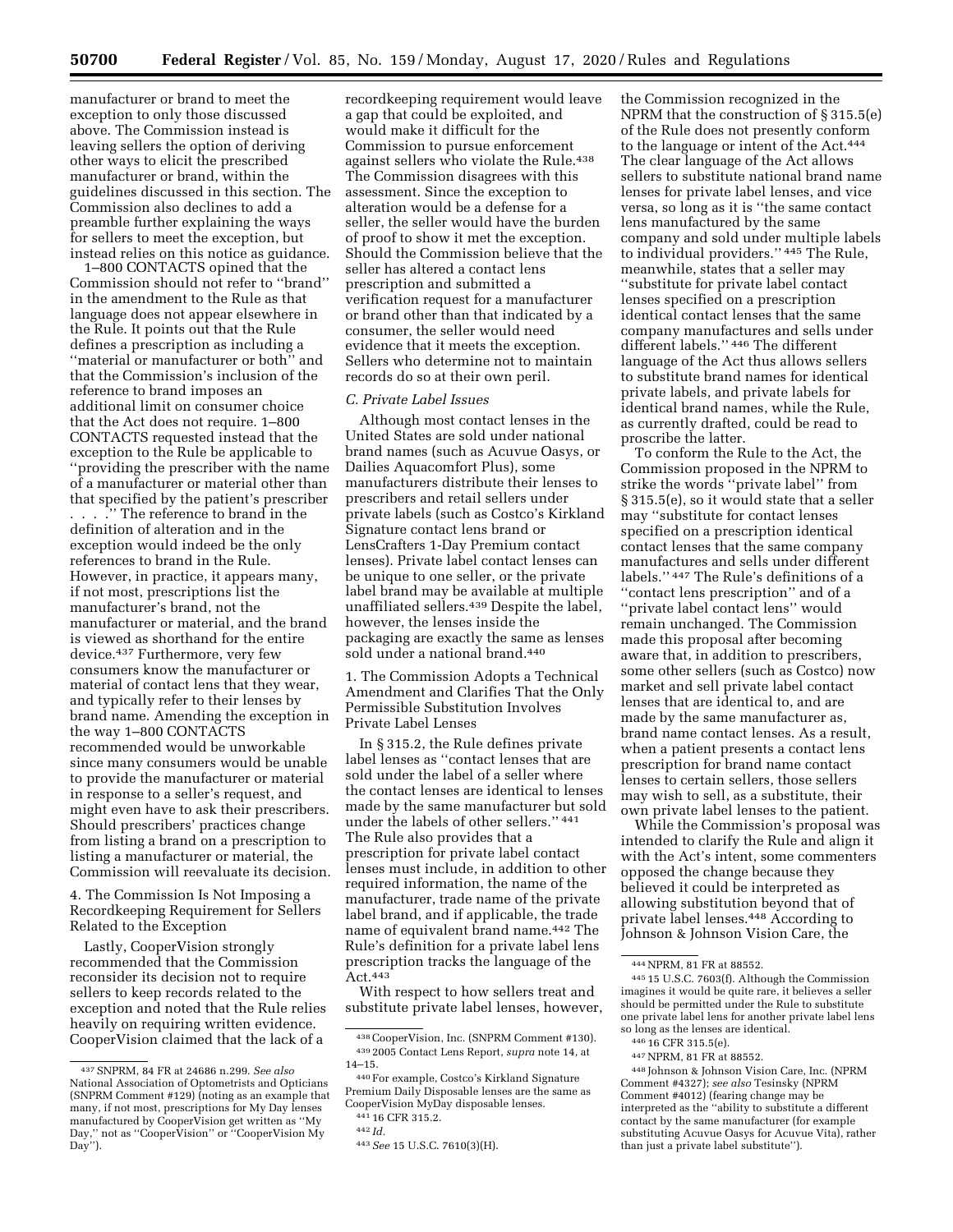''private label'' modifier is necessary to provide guidance that the only instance in which a seller can lawfully substitute lenses for those written on a prescription is for identical private label lenses, and that removing the words ''private label'' from the command section of the Rule (leaving it only in the definitions section), will render the term meaningless.449 The removal of this term is especially problematic, according to the manufacturer, because illegal substitution is a problem in the marketplace, and it could ultimately cause undue, avoidable harm to patient eye health and vision safety.450 Should the Commission choose to proceed with its removal of the term ''private label'' from § 315.5(e), Johnson & Johnson Vision Care requested that the Commission explicitly clarify that such removal does not allow for substitution beyond the scope of private label lenses or identical contact lenses that the same company manufactures and sells under different labels. It further suggested that the most appropriate and effective place to clarify how the Commission interprets this Rule provision would be in the preamble of the Rule, rather than the regulatory language itself.451

Costco, in contrast, supported the Commission's proposed change, because it would make clear that sellers can substitute their own private label contact lenses for prescribed lenses that are identical to lenses made by the same manufacturer and sold under the manufacturer's brand.452 Although Costco believes that the existing Rule allows it, when presented with a valid prescription for the manufacturer's brand, to substitute Kirkland Signature lenses, it believed that modifications to the language of § 315.5(e) would clarify and eliminate any doubt about the lawfulness of this practice. Costco also opined that without such a change, the legality of such substitution might be in question, and, as a result, some sellers, particularly those without an established relationship with prescribers, would likely be unwilling

452Costco Wholesale Corporation (NPRM Comment #4281).

to invest in a private label lens line.<sup>453</sup> Consumers Union also supported the change, indicating that it increases the choices available to consumers, including potentially more affordable options, without in any way undermining patient safety.454

The Commission did not intend for the removal of the words ''private label'' in the Rule to make substitution more widely permissible beyond that of a seller being able to provide a private label lens when the *identical* lens (made by the same manufacturer but sold under a different label) is written on the prescription. However, in order to allay concerns, the Commission has retained the term ''private label,'' but reordered the provision to clarify that permissible substitution only involves private label contact lenses. Thus, the Final Rule allows private label and brand name lenses, when they are identical lenses made by the same manufacturer listed on the prescription, to be substituted for each other.455

2. The Commission Is Not Imposing Additional Requirements on Prescriptions for Private Label Lenses

As mentioned above, the Act and the Rule require prescriptions for private label contact lenses to include ''the name of the manufacturer, trade name of the private label brand, and if applicable, trade name of equivalent brand name.'' 456 LD Vision Group (*LensDiscounters.com*), in response to the NPRM, provided the Commission with instances of alleged rule violations involving private label prescriptions improperly written or written without equivalents.457 It also requested that the Commission reconsider LD Vision Group's previous recommendations to: (1) Require prescribers to annotate private label lens prescriptions with the brand-name equivalent and if the namebrand equivalent is unavailable, the private-label prescription must be

454Consumers Union (NPRM Comment #3969).

455Section 315.5(f) of the Final Rule reads: ''Notwithstanding the preceding sentences, for private label contact lenses, a seller may substitute for contact lenses specified on a prescription identical contact lenses that the same company manufactures and sells under different labels.'' The Commission revised the provision to refer to the 'preceding sentences" to make it clear that the phrase beginning with ''[n]otwithstanding'' does not apply to anything other than § 315.5(f).

456 15 U.S.C. 7610; 16 CFR 315.2 (in definition of contact lens prescription).

457This commenter also disagreed with what it stated was the ''Commission's diminishment of private label concerns.'' LD Vision Group, Inc. (NPRM Comment #3958).

medically necessary for that particular patient; (2) require manufacturers of contact lenses to make brand information available to all sellers, consumers, and the FTC; or (3) require manufacturers and sellers to make brand equivalency information available and easily accessible for private labels on their brand label packaging and online.

Although the Commission appreciates the additional information provided by LD Vision Group, the information has not altered the fact, as stated in the SNPRM, that the Act does not impose a requirement of medical necessity in order for a prescriber to prescribe a private label lens for which no namebrand equivalent exists.458 The Act also does not expressly contemplate the imposition of disclosure requirements on manufacturers. Therefore, the Commission is not implementing the recommendations of LD Vision Group.

The Act and the Rule expressly require that, for private label contact lens prescriptions, prescribers include ''trade name of equivalent brand name.'' 459 Prescribers violate the Rule if they provide a script that omits this information because the script does not meet the definition of a contact lens prescription. With that in mind and given the additional information provided by LD Vision Group, the Commission will consider whether enforcement action is appropriate.

## **VII.** ''**Directly or by Facsimile**'' **Language Includes Use of Online Patient Portals to Present Prescriptions**

Section 315.5(a)(1) of the Rule provides that a seller may sell contact lenses in accordance with a prescription that is presented to the seller ''directly or by facsimile.'' In the NPRM, the Commission initially determined that the provision ''directly or by facsimile'' includes the use of online patient portals by patients and prescribers to present contact lens prescriptions to

459 15 U.S.C. 7610, 16 CFR 315.2 (contact lens prescription defined to include, in the case of a private label contact lens, the name of the manufacturer, trade name of the private label brand, and, if applicable, trade name of equivalent brand name).

<sup>449</sup> Johnson & Johnson Vision Care, Inc. (NPRM Comment #4327); *see also* American Optometric Association (NPRM Comment #3830) (opposing Commission's proposal and finding the term ''private label'' provides necessary clarity to ensure inappropriate substitutions do not occur).

<sup>450</sup> Johnson & Johnson Vision Care, Inc. (NPRM Comment #4327).

<sup>451</sup> Johnson & Johnson Vision Care, Inc. also supported its position that the clarification should be made in the preamble by reference to the fact that there were not specific reports of sellers encountering issues with the original Rule language. NPRM Comment #4327.

<sup>453</sup> *Id.* Costco also commented that bringing a private label lens to market can significantly benefit consumers in terms of introducing lower prices. NPRM Comment #4281.

<sup>458</sup>SNPRM, 81 FR 88551. In the SNPRM, the Commission also referenced the initial rulemaking, where sellers recommended that prescribers be required, when prescribing private label contact lenses, to identify on the prescription the name of a brand that a consumer could purchase from a seller other than the prescribing office. 69 FR 40503. The Act does not limit, in any way, the brand that a prescriber must select, and the current record does not have sufficient evidence indicating that this is a problem. *Id.* Therefore, LD Vision Group's proposal to limit prescribers from prescribing private label brands without a brandequivalent is not adopted.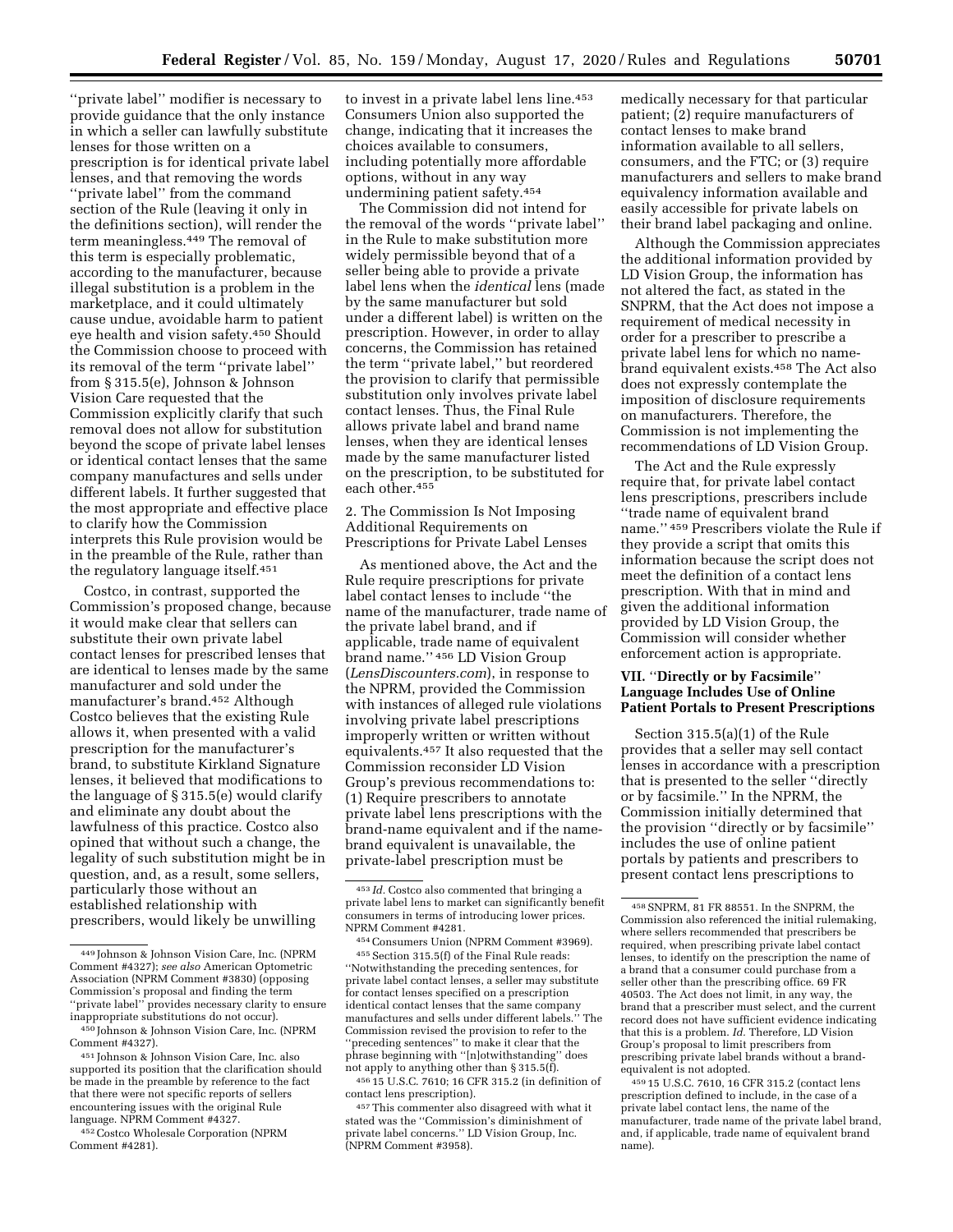sellers.460 The Commission noted that use of a patient portal ''necessarily involves 'an exact copy of the prescription within the scope of acceptable direct presentation mechanisms.' '' 461 The Commission observed in the NPRM that technology had evolved since the Rule's implementation in 2004 and that patient portals offered several potential benefits, including reducing: The chance of an inaccurate or expired prescription being presented to a seller; the costs for prescribers, patients, and sellers by making it easier and more efficient for patients to share and present prescriptions; and the number of verification requests to prescribers.462 The Commission sought comments on whether the use of online portals complies with the Rule and requested information about whether the Commission should consider any other issues related to the presentation of prescriptions to sellers.

Although the Commission received many comments indicating that patients are able to receive their prescriptions electronically, including through patient portals, and interact with their prescribers electronically,463 few comments addressed the use of portals to present prescriptions directly to sellers. Commenters agreed that such technology could offer benefits, including reducing the number of requests for verification and additional copies, and giving patients greater access to their prescriptions.464

463*See, e.g.,* Eklund (WS Comment #502); Reed (WS Comment #749); Gitchell (WS Comment #759); Andrews (WS Comment #1014); Carvell (WS Comment #1021); Cecil (WS Comment #1892); Kuryan (WS Comment #3472); Hopkins (NPRM Comment #184); Wilson (NPRM Comment #1310); Grove (NPRM Comment #1702); MacDonald (NPRM Comment #2118); Andrus (NPRM Comment #3345); American Academy of Ophthalmology (NPRM Comment #3657) (''For practices that utilize electronic medical record systems, patients can request a copy of their prescription and [be] issued one electronically.''); Coalition for Contact Lens Consumer Choice (SNPRM Comment #89).

464National Association of Optometrists and Opticians (NPRM Comment #3851) (noting that the option to provide a prescription through a portal should be available because technology will continue to advance); 1–800 CONTACTS (NPRM Comment #3898); Costco Wholesale Corp. (NPRM Comment #4281) (supporting the FTC's determination regarding presentation of prescriptions directly or by facsimile for the reasons cited in the NPRM); NPRM, 81 FR at 88538 (identifying the potential benefits of using a portal to present a prescription to a seller). Other commenters have expressed the potential benefits of portals or electronic health records generally. *See, e.g.,* Information Technology & Innovation Foundation (SNPRM Comment #103); Opticians Association of Americas (WS Comment #482); Marshall (WS Comment #518) (suggesting the

However, it is unclear how often, if at all, prescribers send prescriptions to sellers through a portal. Use of portals to transmit prescriptions to sellers could face barriers, including technology issues between the parties caused by using different software and platforms, and privacy restrictions preventing sellers from accessing patients' portal accounts.465

The Act and Rule clearly envision and support the use of electronic means to provide prescriptions. Section 7601(a)(2) of the Act requires prescribers to ''provide or verify the contact lens prescription by electronic or other means'' to patients' agents.466 As discussed in the NPRM, it would be inconsistent for the Rule to permit prescribers to provide prescriptions electronically to patients, but not allow prescribers to provide a prescription electronically to a seller.467

Use of electronic medical records has increased in the health field generally,468 and many prescribers already use electronic methods to communicate with patients, including through patient portals.469 Given the

465Hill (WS Comment #1361); McCarty (WS Comment #1898); Shum (WS Comment #543) (stating that ''[t]he use of patient portals to send Rx would be unreliable due to inconsistent EHR [(electronic health records)] software and that some doctors do not have EHR''); National Hispanic Medical Association (SNPRM Comment #146) (stating that creating a portal to share prescription information could be a burden on prescribers and patients); 1–800 CONTACTS (NPRM Comment #3898) (stating that ''to the extent prescribers use portals to provide sellers with prescriptions, their portal should have the ability to send the prescription to the seller directly by email, text, or facsimile, and a seller should not be required to develop direct communication links to the portal''); CLR Panel V Tr., *supra* note 191, at 19–20.

466 15 U.S.C. 7601(a)(2); 16 CFR 315.3(a)(2). 467NPRM, 81 FR at 88538.

468One survey from 2017 found that 52% of individuals were offered online access to their medical records by a health provider or insurer, an increase from 42% in 2014. Of those patients who were offered online access, more than half actually viewed their online medical records at least once in the past year. U.S. Dep't of Health & Human Servs., The Office of the National Coordinator for Health Information Technology, ''Individuals' Use of Online Medical Records & Technology for Health Needs'' 1–2 (2018). Furthermore, in 2013, 57% of prescriptions nationally were sent electronically from physicians to pharmacies, with the rate in some states over 80%. U.S. Dep't of Health & Human Servs., The Office of the National Coordinator for Health Information Technology, ''E-Prescribing Trends in the United States'' 8 (2014).

469American Optometric Association (SNPRM Comment #96) (stating that approximately 47.5% of optometrists used electronic health records with a patient portal in their practice); National

potential benefits, prescribers and patients should have the option to present a prescription to sellers through a patient portal when this method is available. Therefore, the Commission affirms its initial determination that the ''directly or by facsimile'' language includes the use of online patient portals by patients and prescribers to present contact lens prescriptions to sellers.

## **VIII. Requests for an Additional Copy of a Prescription**

In the SNPRM, the Commission proposed requiring that prescribers who receive requests for additional copies of prescriptions from patients or their agents respond within forty business hours.470 The Commission believed that the forty-business-hour requirement was necessary to ensure that patients or their agents could receive additional copies of their prescription in a timely manner while recognizing that a shorter time period was unnecessary because patients would have already received a copy of their prescription after the contact lens fittings were completed and sellers could always submit a verification request.471 Additionally, prescribers would be required to note in the patient's file the name of the requester and the date and time the prescription was provided. The Commission sought comment on whether prescribers should be required to respond within a certain time period, whether forty business hours was the appropriate time period, and what records, if any, prescribers should be required to keep to document the request and response.472

## *A. Benefits of an Additional Copy and the Time Period To Respond to a Request*

The AOA contends that Congress did not intend for sellers to be given authorization to serve as the patient's agent.473 Rather, the AOA ''assume[s] that Congress implemented this provision to account for cases in which a family member or caregiver needed authorization to obtain a patient's

- 
- 472 *Id.*

<sup>460</sup>NPRM, 81 FR at 88537–38.

<sup>461</sup> *Id.* at 88538.

<sup>462</sup> *Id.* 

benefit of electronic medical records in allowing easier access to the prescription); McCarty (WS Comment #1898); CooperVision, Inc. (WS Comment #3077); Coalition for Contact Lens Consumer Choice (WS Comment #3239) (stating that new technologies like electronic health records have benefits for consumers).

Association of Optometrists and Opticians (SNPRM Comment #129) (''Practice management systems and electronic health records (EHRs) with the capacity to allow patient portals, email, and text communication are easily available at reasonable prices to optometrists . . . .''); National Hispanic Medical Association (SNPRM Comment #146); 1– 800 CONTACTS (NPRM Comment #3898). *But see*  CLR Panel V Tr., *supra* note 191, at 17 (comment by a panelist that only 8% of his office's patients used the portal).

<sup>470</sup>SNPRM, 84 FR at 24684. 471 *Id.* 

<sup>473</sup>American Optometric Association (SNPRM Comment #96).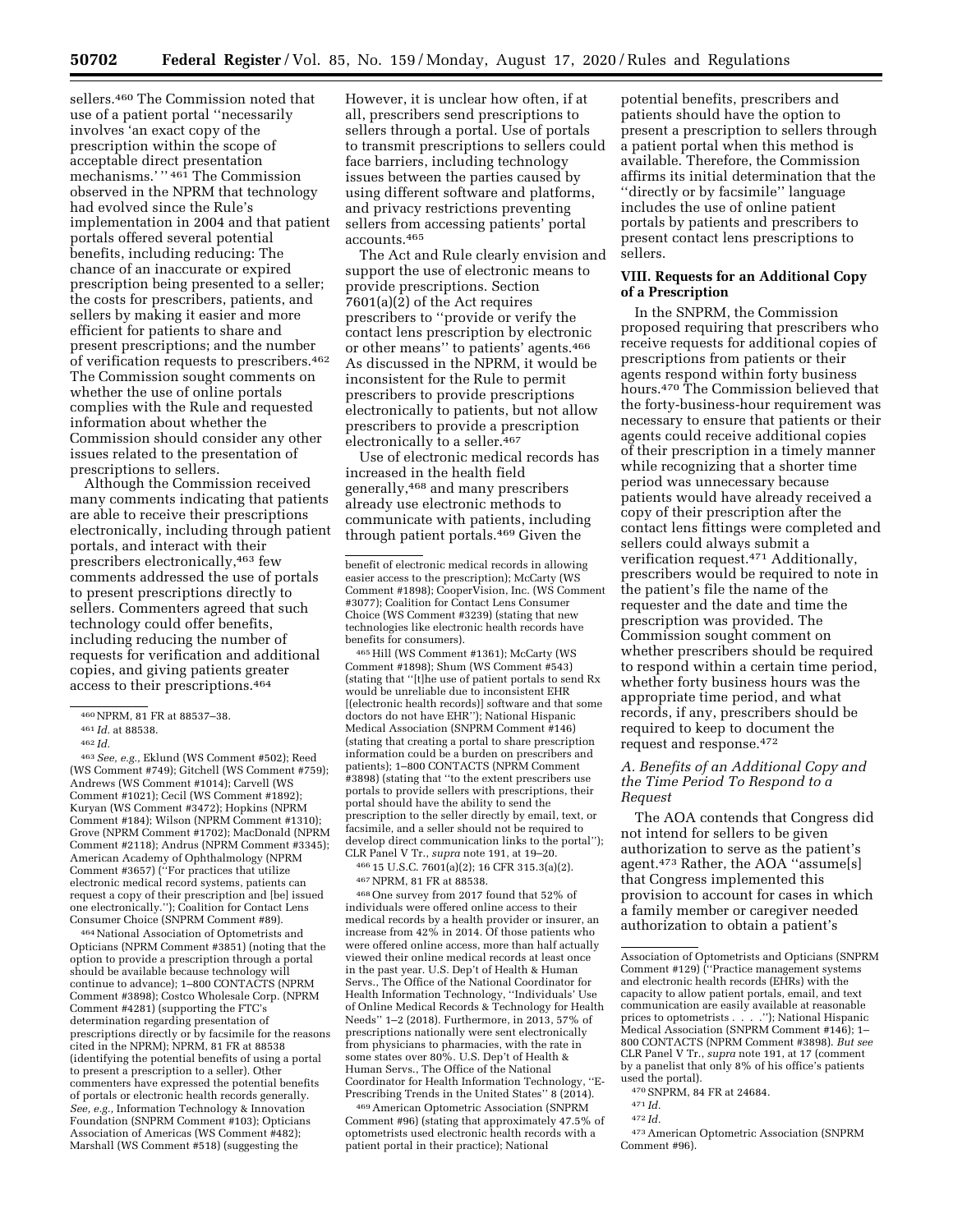prescription.'' 474 As noted in the NPRM, the Commission relied on the plain language of the Act and Rule to determine that sellers could serve as agents for patients,475 and the AOA does not point to any contrary evidence.<sup>476</sup> Additionally, the AOA believes that no deadline to respond to requests for additional copies is necessary because prescribers take their responsibilities to their patients seriously.477

Other commenters supported the Commission's proposal regarding requests for additional copies.478 Commenters noted that a deadline to respond would: (1) Make the process more predictable for patients and sellers, especially when involving a prescriber who has not responded to such requests in the past;  $479$  (2) potentially reduce the number of verification requests, which would benefit prescribers, sellers, and patients; and (3) improve the accuracy of information provided to sellers ensuring that patients receive the correct lenses.480 In addition to anecdotal

475NPRM, 81 FR at 88536. In addition to sellers, the SNPRM noted that patients themselves could request an additional copy of the prescription. Although a commenter requested that the Commission modify the Rule to clarify that patients can request their own additional copy (National Association of Optometrists and Opticians (SNPRM Comment #129)), the Commission believes that the Rule's language is sufficient and declines to make such change. SNPRM, 84 FR at 24684 n.259.

476American Optometric Association (SNPRM

Comment #96). 477 *Id.* The AOA also urged the Commission not to rely on 1–800 CONTACTS data indicating that only 46% of its requests for an additional copy of a prescription received a response because 1–800 CONTACTS may not have the patients' consent to act as an agent. Although the Commission considered the 1–800 CONTACTS data, the Commission did not rely solely on this information when issuing its proposed Rule. SNPRM, 84 FR at 24669.

478Citizen Outreach (SNPRM Comment #78); *Lens.com* (SNPRM Comment #85); Coalition for Contact Lens Consumer Choice (SNPRM Comment #89); Consumer Action (SNPRM Comment #101); Information Technology and Innovation Foundation (SNPRM Comment #103); National Association of Optometrists and Opticians (SNPRM Comment #129); Consumer Reports (SNPRM Comment #133); 1–800 CONTACTS (SNPRM Comment #135); American Academy of Ophthalmology (SNPRM Comment #136); Attorneys General of 27 States (SNPRM Comment #139).

479Although not always the case, some sellers expressed difficulties with obtaining responses from prescribers. *See* National Association of Optometrists and Opticians (SNPRM Comment #129) (stating that at least one NAOO member reported receiving timely responses while other members found that it was "difficult, if not<br>impossible, to get any form of a timely response").

imposes and the Contact Lens Consumer Choice (SNPRM Comment #89); National Association of Optometrists and Opticians (SNPRM Comment #129); Consumer Reports (SNPRM Comment #133); 1–800 CONTACTS (SNPRM Comment #135); Attorneys General of 27 States (SNPRM Comment #139); Contact Lens Association of Ophthalmologists (NPRM Comment #4259).

accounts of prescribers not responding to requests for additional copies, 1–800 CONTACTS commented that, in 2019 to date, it had received a response to approximately 52% of its requests for an additional copy with 82% of the responses being received within fortyeight hours of the request.481 This 2019 data is similar to 1–800 CONTACTS' 2016 data, which showed that 46% of the requests received a response and 90% of those responses were received within two days.<sup>482</sup> In response, the AOA questions 1–800 CONTACTS' 2016 data because patients, who gave consent through a prechecked box, may not have intended for 1–800 CONTACTS to act as their agent in requesting the prescription.483 The AOA posits that prescriber concern over patients' consent ''may have impacted responses to [1–800 CONTACTS'] requests,'' but offers no evidence to support this argument.<sup>484</sup> Likewise, the AOA did not provide any data showing the extent to which prescribers have responded to requests for additional copies. Given the potential benefits and the aforementioned data, the Commission does not believe it is sufficient to rely simply on the expectation that all prescribers would fulfill their responsibilities to their patients. Rather, the Commission believes that the Rule should be amended to add a deadline to respond to a request for an additional copy.

Although some commenters agreed that the Commission's proposed deadline of forty business hours was a reasonable length of time,485 other commenters urged the Commission to use a shorter period, such as one business day 486 or twenty-four business hours,487 because (1) patients would want a quicker response, (2) the longer time period could undercut a benefit of using a prescription—reducing the number of verification requests, and (3) prescribers could be confused between forty business hours for an additional

485Coalition for Contact Lens Consumer Choice (SNPRM Comment #89); American Optometric Association (SNPRM Comment #96) (noting that if a deadline were added, forty business hours would be reasonable); Information Technology and Innovation Foundation (SNPRM Comment #103); 1–800 CONTACTS (SNPRM Comment #135); American Academy of Ophthalmology (SNPRM Comment #136).

486Consumer Reports (SNPRM Comment #133). 487National Association of Optometrists and Opticians (SNPRM Comment #129) (supporting a shorter time limit, in part, because the burden of complying could be lower due to portal, text, or email use).

copy request and eight business hours for a verification request.488 Additionally, the work involved for a prescriber's office to respond to a request would not increase with a shorter deadline.489 Although patients would benefit from a shorter response period, the Commission recognizes the additional stress on prescribers of having less time to respond, even if the work involved to complete a response remains the same. Because patients should have already received a copy of their prescription after the fitting, 490 sellers can submit a verification request to complete the sale more quickly, 491 and prescribers have an obligation to respond to a request for an additional copy, unlike a verification request, the Commission declines to make any further changes and will adopt the proposed forty-business-hour period.

#### *B. Requirement To Maintain Records*

Finally, as to what records, if any, a prescriber should be required to maintain regarding the request for an additional copy, the AOA believes that sellers, not prescribers, should shoulder this burden because sellers are ''leveraging the patient agent provision to obtain patient prescriptions.'' 492 Records of the request and the response would allow the Commission to monitor compliance.493 However, the Commission does not believe requiring the requestor to maintain such information would be appropriate because the obligation under the Rule to respond to prescription requests rests with prescribers and they would be in the best position to maintain records.494 Importantly, the Rule allows ''any person designated to act on behalf of the patient[,]'' including the patients themselves, family members, or caregivers, to request a copy of a prescription, not just sellers.495 A shift of the recordkeeping burden to any

492American Optometric Association (SNPRM Comment #96).

493The proposed Rule would mandate that prescribers make notations of the required information in their records, but would not require that they keep specific documentation. SNPRM, 84 FR at 24698. However, prescribers could choose to keep documentation of the request and response if they preferred.

494*See also* National Association of Optometrists and Opticians (SNPRM Comment #129) (''We believe it will be straight-forward and simple for the prescriber to keep a record of receiving the request for a copy and noting how and when the prescriber responded.'').

495SNPRM, 84 FR at 24684 n.259, 24698.

<sup>474</sup> *Id.* 

<sup>481</sup> 1–800 CONTACTS (SNPRM Comment #135). 482 1–800 CONTACTS (NPRM Comment #3898).

<sup>483</sup>American Optometric Association (SNPRM Comment #96).

<sup>484</sup> *Id.* 

<sup>488</sup>National Association of Optometrists and Opticians (SNPRM Comment #129); Consumer Reports (SNPRM Comment #133).

<sup>489</sup>Consumer Reports (SNPRM Comment #133). 490 16 CFR 315.3(a)(1).

<sup>491</sup> 16 CFR 315.5(a)(2).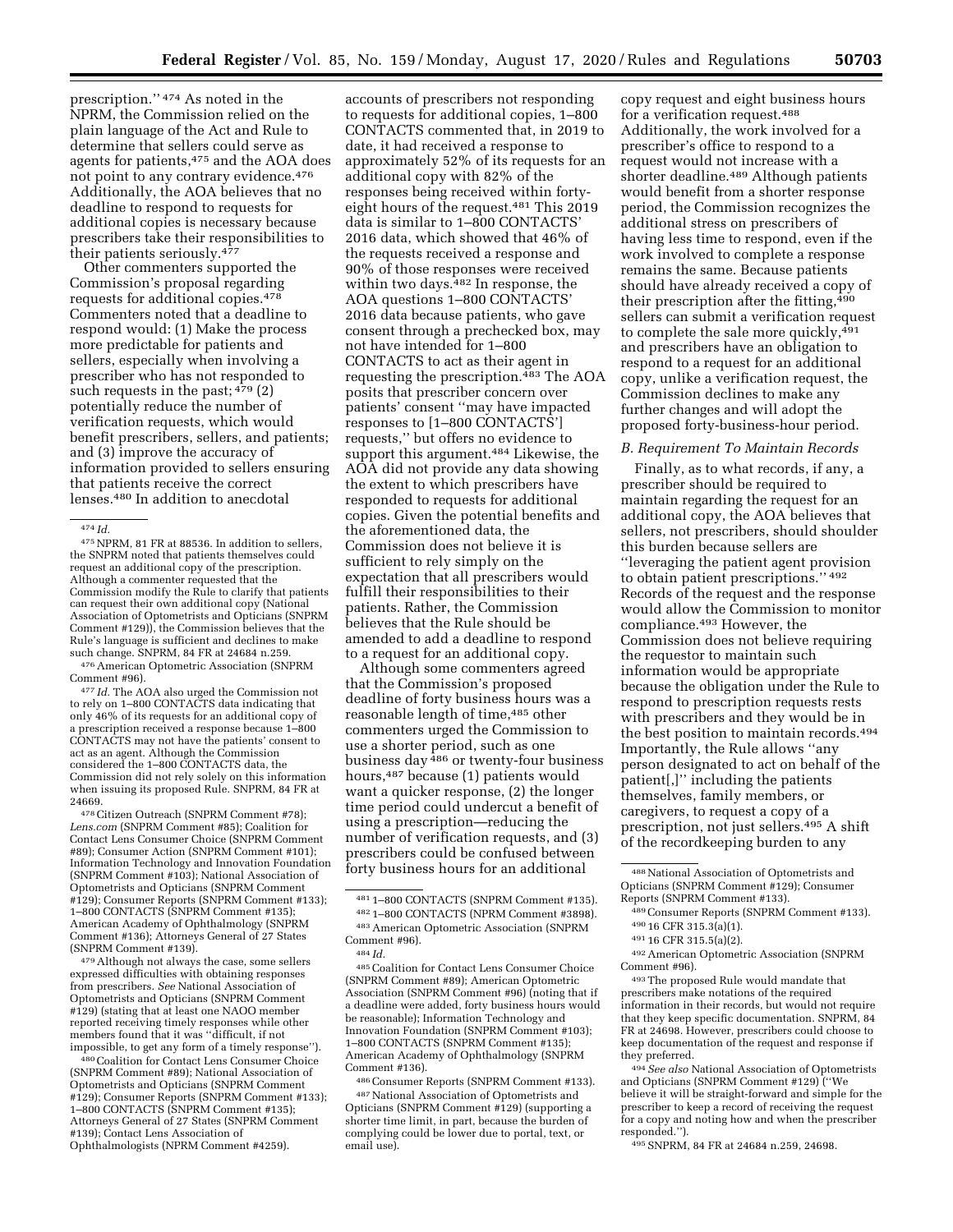designated agent making a request would not allow for effective monitoring because the Commission might need to obtain records from a wide variety of agents in order to determine whether a particular prescriber is complying with the Rule. Thus, the Commission declines to change the recordkeeping requirement.

In conclusion, the Commission adopts the changes proposed in the SNPRM to require that prescribers respond to requests for an additional copy of a prescription within forty business hours and note in the patient's record the name of the requestor and the date and time that the prescription was provided in response.

#### **IX. Excessive Quantity**

In the NPRM, the Commission declined to make any changes regarding the number of lenses that a consumer can purchase with a prescription.496 Several commenters had expressed concerns that consumers were able to obtain more than a year's supply of contact lenses, often by purchasing more than a year's worth at one time or by refilling their prescription just before the expiration date.497 However, the Commission determined that there was insufficient evidence on the record to support a limit on the maximum quantity of lenses that consumers can purchase prior to the prescription's expiration.<sup>498</sup> Although there was some evidence that patients purchased contact lenses just before their prescriptions expired, this evidence did not show that the quantity of lenses being purchased was excessive or that consumers were skipping eye exams.499 Furthermore, the Commission believed that a maximum quantity limit would be difficult to administer and could have a more significant negative effect on consumers who, instead of following the recommended replacement schedule, opt to wear their lenses longer until they see a prescriber.<sup>500</sup>

In response to the NPRM, some commenters supported the Commission's decision not to impose

498 *Id.* at 88548–49. The Commission also declined to modify the Rule to state that contact lens prescriptions are valid for an unlimited quantity of lenses regardless of any prescriberimposed limitation. The Commission found no evidence that prescribers were using quantity limits to undercut the prescription length and recognized that some state laws or regulations mandated that quantity information be included on a prescription, or that a prescriber may choose to do so. NPRM, 81 FR at 88549–50. However, prescribers cannot use quantity limits as a way to frustrate the Rule's prescription expiration requirements. *Id.* at 88550.

499 *Id.* 

quantity limits 501 while others expressed concerns about the purchase of excessive quantities and advocated for limits.502 The commenters who support quantity limits are concerned that patients who purchase excessive quantities of lenses face increased health risks because they do not see their prescriber as often.503 Contrary to the Commission's position in the NPRM, they believe that there is evidence in the record that consumers are purchasing an excessive number of lenses close to the end of their prescription and that a quantity limit can be implemented.504 These commenters point to survey evidence by Johnson & Johnson Vision Care showing that consumers, in response to reminders that their prescriptions would be expiring soon, ordered more lenses.505

However, the concern is not whether consumers are purchasing lenses near the end of their prescription, but whether they are purchasing excessive quantities. As noted in the NPRM, the Johnson & Johnson Vision Care survey did not ask about the quantity of lenses purchased by consumers.506 The Commission had previously found that consumers typically do not purchase a year's supply of lenses at one time.507 Additionally, 1–800 CONTACTS stated that it was aware of survey evidence it

502*See, e.g.,* Contact Lens Institute (SNPRM Comment #79); Goodman (WS Comment 599); Hanen (WS Comment #712); Dillehay (WS Comment #822); Rosenblatt (WS Comment #841); Hooven (WS Comment #1366); Henry (WS Comment #2194); Robson (WS Comment #2210); Wiechmann (WS Comment #2823); Health Alliance for Patient Safety (WS Comment #3206); Alcon Laboratories, Inc. (WS Comment #3339); Ellenbecker (WS Comment #3353); Jeun (NPRM Comment #1774); Daza (NPRM Comment #2002); Silva (NPRM Comment #3072); CooperVision, Inc. (NPRM Comment #3841); Coalition for Patient Vision Care Safety (NPRM Comment #3883); *see*  CLR Panel IV Tr., *supra* note 121, at 19 (statement of David Cockrell).

503 Jeun (NPRM Comment #1774); Daza (NPRM Comment #2002); CooperVision, Inc. (NPRM Comment #3841); Coalition for Patient Vision Care Safety (NPRM Comment #3883).

504CooperVision, Inc. (NPRM Comment #3841); Coalition for Patient Vision Care Safety (NPRM Comment #3883).

505CooperVision, Inc. (NPRM Comment #3841) (stating that evidence of the high number of patients being contacted in the last days of their prescription ''provides a powerful inference that sales in many situations are excessive''); Coalition for Patient Vision Care Safety (NPRM Comment #3883).

506NPRM, 81 FR at 88549–50; *see also* Johnson & Johnson Vision Care, Inc. (RFC Comment #582) (asking consumers whether a seller notified them that their prescription was expiring and whether they have ever ordered lenses within a month of their prescription's expiration).

507NPRM, 81 FR at 88549.

believed showed that six months is the average size of an order made during the last thirty days of a prescription, which is similar to, based on 1–800 CONTACTS internal data, the average quantity ordered throughout the duration of the prescription.508 Thus, the Commission does not have sufficient basis to conclude, despite anecdotal reports and alleged practices by some sellers, that consumers are purchasing lenses in excessive quantities near the end of their prescription.509 Neither does the Commission have sufficient evidence showing that consumers are going to eye care providers less frequently because they previously purchased large quantities of contact lenses. In fact, evidence suggests that a majority of consumers are seeing their eye care provider regularly. One survey found that contact lens wearers have an eye exam every thirteen months on average while another survey showed that about 56% of respondents received an eye exam every twelve months or less, with an overall average of approximately sixteen months.510 These surveys appear consistent with a prior survey by the Coalition for Patient Vision Care Safety, which found that 87% of contact lens wearers had an eye exam last year.511

Some commenters also believe that a quantity limitation would not be difficult to implement when the seller has the prescription because sales could be limited to the amount of lenses necessary for the remaining period of the prescription or based on typical usage.512 However, it would be impractical for sellers to determine whether the quantity of lenses being purchased is necessary or typical because such amounts may not be the same for all consumers. Additionally, as noted in the NPRM, there are legitimate reasons why a consumer may want to purchase a supply of lenses that exceeds the remaining period of the

510 1–800 CONTACTS (NPRM Comment #3898). 511NPRM, 81 FR at 88549 n.308.

 $^{512}\rm{Context}$  Lens Institute (SNPRM Comment #79) (stating that the ''health and safety of patients requires limits on the sale of quantities of contact lenses beyond those reasonably required for patient use during the remaining term of a prescription'' and urging that a verification request for a prescription that is close to expiration be treated as an alteration because it seeks to dispense excessive quantities of lenses); Coalition for Patient Vision Care Safety (NPRM Comment #3883) (stating that ''when the seller has the prescription, no sale should exceed a supply of lenses necessary to last the remaining period of the prescription''); CooperVision, Inc. (NPRM Comment #3841).

<sup>496</sup>NPRM, 81 FR at 88549.

<sup>497</sup> *Id.* at 88547–48.

<sup>500</sup> *Id.* 

<sup>501</sup>Coalition for Contact Lens Consumer Choice (NPRM Comment #3718); Consumer Action (NPRM Comment #3721); 1–800 CONTACTS (NPRM Comment #3898).

<sup>508</sup> 1–800 CONTACTS (NPRM Comment #3898) (stating that for a monthly contact lens the standard package size is six months, which is the minimum quantity available).

<sup>509</sup>NPRM, 81 FR at 88549.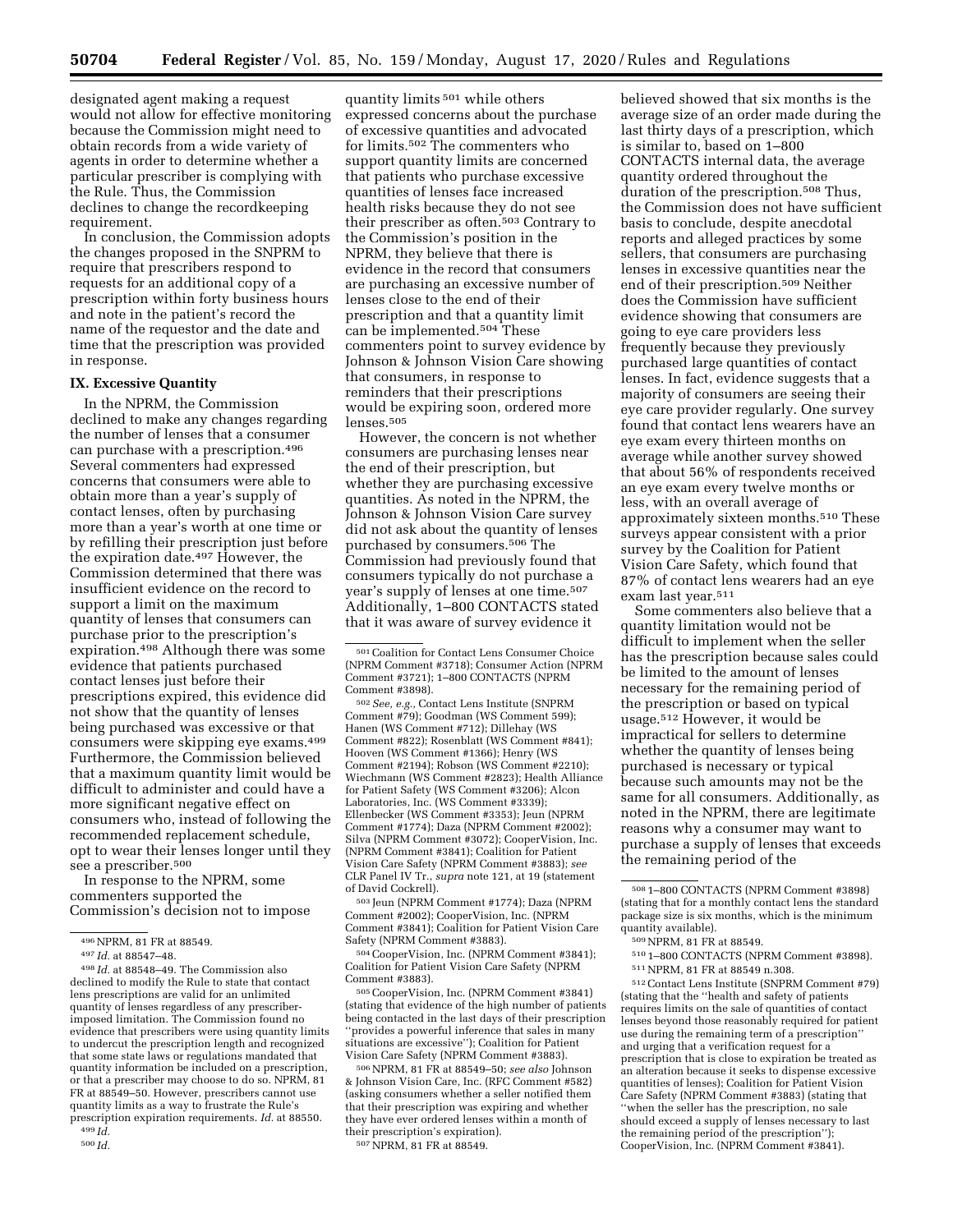prescription, including having enough lenses until the next scheduled appointment, having replacements for lost or torn lenses, or replacing lenses more frequently.<sup>513</sup> Additionally, quantity limitations could encourage some consumers to stretch out their lens supply by wearing them longer than recommended, which is a welldocumented health issue that outweighs the potential harm of patients purchasing a quantity of lenses that exceeds what is strictly anticipated by the remaining length of the prescription.514 Although it is possible that patients could purchase large quantities of lenses by presenting their prescription to multiple sellers, the Commission does not have evidence about the extent of such practice.<sup>515</sup> Finally, when verification is used, a prescriber can determine whether the quantity ordered is excessive, and, if it is, inform the seller within the eightbusiness-hour period that the request is inaccurate and specify the appropriate amount of lenses.516 In conclusion, the Commission declines to modify the Rule to limit the quantity of lenses that consumers can purchase.

### **X. Expiration of Contact Lens Prescriptions**

Section 315.6(a) of the Rule requires that a prescription expire on the date specified by the law of the state in which the prescription was written, if that date is one year or more after the issue date of the prescription.517 The Rule also provides that a prescription shall not expire less than one year after the issue date of the prescription, unless the prescriber specifies a shorter period that is ''based on the medical judgment of the prescriber with respect to the ocular health of the patient'' and documents the reasoning for the shorter expiration period in the patient's medical record.518

The NPRM addressed comments requesting that the Commission set a longer minimum length for prescriptions, prohibit expirations on certain prescriptions, or leave prescription length to the sole discretion of the provider.519 However, because the Rule's provisions closely track the Act,

517 16 CFR 315.6(a)(1).

which sets a minimum expiration date ''to prevent prescribers from selecting a short expiration date . . . that unduly limits the ability of consumers to purchases contact lenses'' and because the Commission concluded that, in drafting the Act, Congress intended to defer to state law except where such law establishes a period of less than one year, the Commission stated that the current framework is appropriate and declined to make changes.<sup>520</sup> The NPRM also addressed prescriber reports of patients obtaining contact lenses through sellers, especially online sellers, with expired contact lens prescriptions.521 Commenters requested a Rule change or greater enforcement of the Rule to deal with this problem.522 However, finding that the Rule sufficiently prohibited the use of expired prescriptions, the Commission declines to amend the Rule.<sup>523</sup>

### *A. Length of Contact Lens Prescriptions*

Following the NPRM's discussion of expiration length, the Commission received additional comments that favored making prescriptions valid for more than one year.524 Some commenters advocated for such change because they believed that prescriptions rarely change<sup>525</sup> or that consumers would save money if they needed to obtain exams less often.526 Other commenters expressed concern that shorter prescription expirations may have the undesirable result of encouraging consumers to wear contacts for longer than recommended 527 or that there should not be a standard minimum expiration in the Rule due to variations in patient needs.528

However, some manufacturer and prescriber organizations favored maintaining the Rule's current expiration provisions. Johnson & Johnson Vision Care stated that the current Rule ''ensures that patients continue to receive the vital professional oversight to decrease avoidable risks and increases patient access to the latest technologies to best meet their vision care needs.'' 529

524Radcliffe (WS Comment #2); Williams (WS Comment #1036); Yenovkian (WS Comment #1362); Yuen (NPRM Comment #1854); Susswein (NPRM Comment #3759).

525Radcliffe (WS Comment #2); Williams (WS Comment #1036).

526Williams (WS Comment #1036); Yuen (NPRM Comment #1854).

527Berenguer (WS Comment #111).

528Moss (WS Comment #837).

529 Johnson & Johnson Vision Care, Inc. (NPRM Comment #4327). Peter Menziuso, President of

Likewise, the AOA and the Contact Lens Institute supported the Commission maintaining the Rule's current prescription length provisions.530

After reviewing the comments, the Commission again declines to modify or remove the Rule's prescription length provisions. The current Rule closely tracks the Act, which Congress mandated, and already contains provisions that allow for prescriptions longer than one year, dependent upon state law, and shorter than one year, when those are appropriate based on the medical judgment of the prescriber, ensuring flexibility.531 The Commission does not find the record adequately supports lengthening the Rule's prescription expiration provisions. Therefore, the Commission declines to alter the Rule's provisions relating to prescription length.

## *B. Sales Using Expired Contact Lens Prescriptions*

After the NPRM, commenters again raised the issue of sellers selling contact lenses past the prescription expiration dates,532 and some argued that additional regulation is needed.533 The Rule already makes clear that expired prescriptions are invalid and prohibits

530Contact Lens Institute (SNPRM Comment #79); American Optometric Association (NPRM Comment #3830).

531 16 CFR 315.6(a)(2)–(3); 16 CFR 315.6(b)(1). 532*See, e.g.,* Hanian (SNPRM Comment #27); Pirozzolo (SNPRM Comment #33); Wilkes (SNPRM Comment #86); AOA (SNPRM Comment #96); Parikh (SNPRM Comment #152); Fuller (WS Comment #531); McBride (WS Comment #630); Swindell (WS Comment #682); Hamilton (WS Comment #781); Caywood (WS Comment #788); Matus (WS Comment #1534); Malaski (WS Comment #3160); DiGirolamo (NPRM Comment #23); Endry (NPRM Comment #29); Ross (NPRM Comment #48); Hanen-Smith (NPRM Comment #154); Weisz (NPRM Comment #963); Helwig (NPRM Comment #2349); Simpson (NPRM Comment #2896); Holle (NPRM Comment #3214); Gordon (NPRM Comment #3544); Reinstein (NPRM Comment #3560); Sheffer (NPRM Comment #3577).

533 Kepley (SNPRM Comment #76); Radford (NPRM Comment #59); Rodriguez (NPRM Comment #3896) (''I was disappointed to learn that the FTC will not, under its existing authority, seek to morefully address the many unscrupulous business practices of online contact lens sellers that have been putting the health and safety of patients at risk for more than a decade. Expired contact lens prescriptions are regularly processed and filled by these online business.''); Huang (NPRM Comment #2203); Avila (NPRM Comment #52); Hanen-Smith (NPRM Comment #154); Letter from Senator Heidi Heitkamp to Acting Chairwoman Maureen Ohlhausen (Jan. 5, 2018); Letter from Congressman Jeff Denham et al. to Chairman Joseph Simons (July 27, 2018).

 $^{513}\,$  NPRM, 81 FR at 88549; 1–800 CONTACTS (NPRM Comment #3898).

<sup>(</sup>NPRM Comment #3898). 514NPRM, 81 FR at 88549. *See also* 1–800 CONTACTS (NPRM Comment #3898) (citing survey data showing that 65% of participants tended to wear their last pair of contact lenses longer than when they have a supply of lenses).

<sup>515</sup>NPRM, 81 FR at 88550.

<sup>516</sup> 16 CFR 315.5(d); Contact Lens Rule, 69 FR at 40501; NPRM, 81 FR at 88550 n.313.

<sup>518</sup> 16 CFR 315.6(a)(2)–(3); 16 CFR 315.6(b)(1). 519NPRM, 81 FR at 88546.

<sup>520</sup> *Id.; see also* 15 U.S.C. 7604.

<sup>521</sup>NPRM, 81 FR at 88546–47.

<sup>522</sup> *Id.* 

<sup>523</sup> *Id.* at 88547.

JJVCI, also echoed this sentiment at the workshop, stating that the company feels strongly about maintaining the one-year expiration to assure patients are seeing their prescriber regularly and prioritizing health. *See* CLR Panel IV Tr., *supra* note 121, at 16.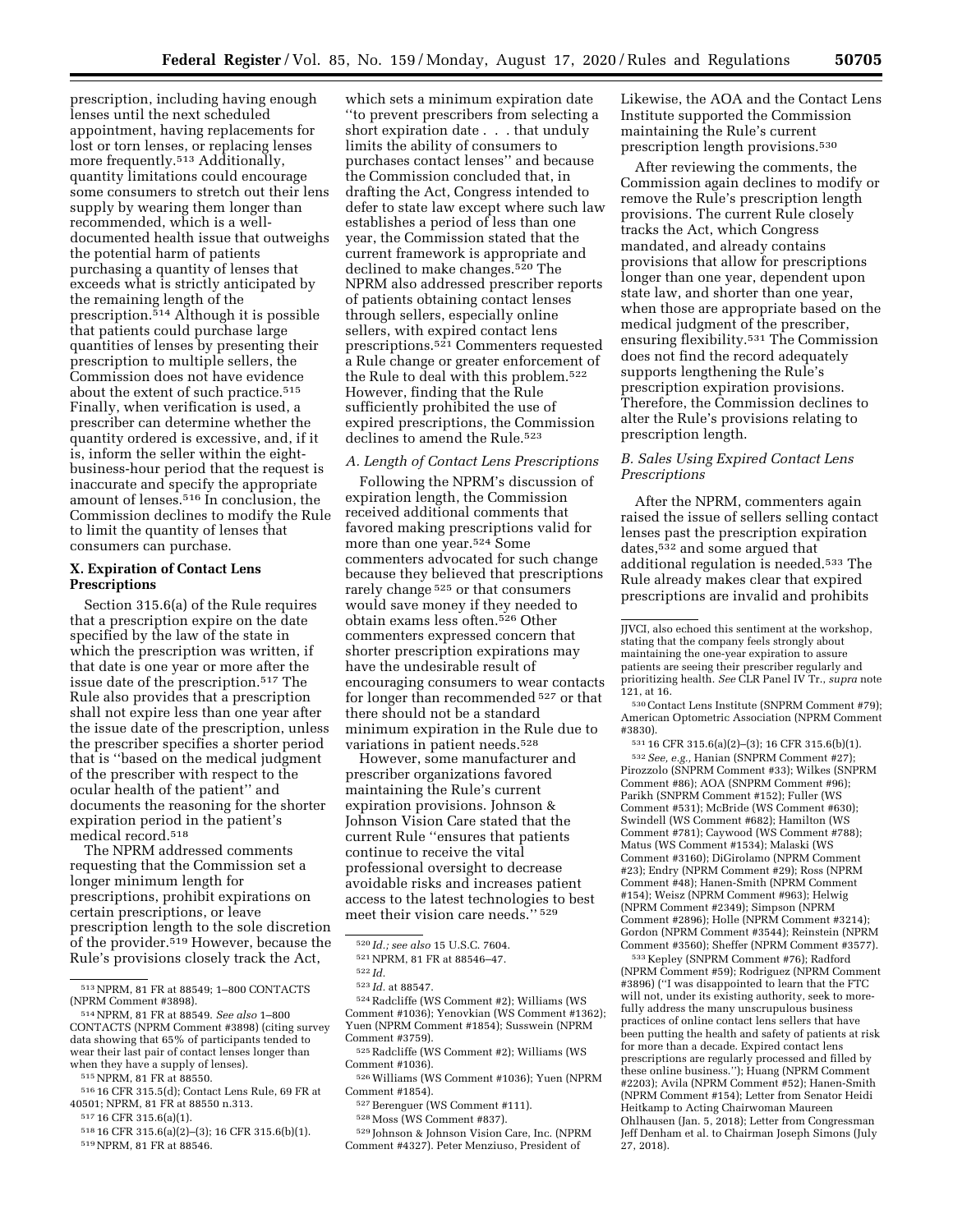sales with such prescriptions.534 If a consumer presents the seller with an expired prescription, the seller cannot use it as the basis for the sale. Not only is the seller unable to base a sale on that expired prescription, but as the Commission clarified in the NPRM, a seller may not use an expired prescription as the basis for a verification request.535 If, however, a seller is presented with a prescription that lacks an expiration date,536 and that seller does not have knowledge as to whether the prescription is expired, the seller must verify the prescription with the prescriber prior to dispensing lenses. In this instance, the seller may rely on the prescriber to inform the seller if the prescription is expired.<sup>537</sup>

CooperVision requested that the Commission require that sellers, when not in possession of an unexpired prescription, ask consumers if their prescriptions have expired.538 In the NPRM, the Commission addressed a similar request by AOA to require sellers to include the expiration and issue dates, both required elements of a prescription, in verification requests.539 According to the AOA, this requirement would incentivize sellers to make sure patients know their prescription expiration date. However, as explained in the NPRM, the seller would not necessarily have the expiration or issue dates, and neither would the patient.<sup>540</sup> A better source for this information is the prescriber, who has the ability to invalidate a prescription request because it is expired.541 For this reason, the Commission will not implement CooperVision's proposal. Additionally, a number of prescriber organizations expressed concerns that consumers are able to buy lenses on expired prescriptions because of passive verification.542 Further, to lessen the

538CooperVision, Inc. (SNPRM Comment #130). 539NPRM, 81 FR at 88547 (citing AOA Comment #644).

540NPRM, 81 FR at 88547.

541As explained in the Alteration section, Section VI, *supra,* if a seller wishes to avail itself of the exception to alteration, it may use an expired prescription as an indication of manufacturer or brand if the minimum criteria discussed in that Section are met, and the seller obtains additional information, from the consumer or the prescriber, that the consumer has a current prescription for that brand. In so doing, the seller obtains a basis for the verification request other than the expired prescription.

542Contact Lens Institute (SNPRM Comment #79) (''Indeed, CLI remains concerned about the contribution of passive verification via robocalls to filling expired or invalid prescriptions . . .''); American Society of Cataract and Refractive Surgery (SNPRM Comment #127) (''Significant

chances of the sale of lenses after the expiration of a prescription, some commenters requested that the Commission require that prescriptions be presented at the time of the sale of lenses.543 As stated in Section V, Congress mandated passive verification, and requiring prescription presentation would be inconsistent with Congress's intent. The Final Rule also includes several changes to automated verification calls that will improve passive verification by allowing prescribers to better identify requests based on expired prescriptions.544

Finally, commenters again requested that the Commission bring enforcement actions against sellers that sell lenses after the expiration of the prescription.545 As stated in the NPRM, if the Commission receives credible evidence that sellers are selling contact lenses when they have actual knowledge that the prescriptions are expired (either because they were presented with a copy of an expired prescription or received a response from a prescriber within the time frame specified in the Rule telling the seller that the prescription is expired), the Commission will take appropriate steps to investigate the allegations.546

#### **XI. Paperwork Reduction Act**

The existing Rule contains recordkeeping and disclosure requirements that constitute ''collection[s] of information'' as defined by 5 CFR 1320.3(c) under Office of Management and Budget (''OMB'') regulations that implement the Paperwork Reduction Act (''PRA''), 44 U.S.C. 3501 *et seq.*547 On May 28, 2019,

543Sanders (SNPRM Comment #61); Wisniewski (NPRM Comment #1769); Hanian (NPRM Comment

#153). 544*See* Section III, *supra.* 

545Cooper Vision, Inc. (SNPRM Comment #130); Stout (WS Comment #450); Stolicker (NPRM Comment #10); Osetek (NPRM Comment #22); Bass (NPRM Comment #55); Coalition for Patient Vision Care Safety (NPRM Comment #3883); Letter from Congressman David Roe to Chairman Joseph Simons (Nov. 29, 2018).<br><sup>546</sup> NPRM, 81 FR at 88547.<br><sup>547</sup> On October 2, 2019, the Commission

requested permission from OMB to continue these

the Commission issued a SNPRM proposing amendments that would contain new information collection requirements subject to OMB review and approval. Specifically, the SNPRM estimated an additional recordkeeping burden for prescribers resulting from the proposed Rule modifications to 597,917 hours (85,417 hours regarding signatures + 512,500 hours regarding their retention) and the associated estimated annual labor cost burden of \$13,244,727.548 On the same date, the Commission also submitted a request to OMB seeking approval for the new information collections associated with the proposed rulemaking. On September 20, 2019, the OMB directed the Commission to examine public comments relating to the proposed rulemaking and describe any public comments received regarding the collection, as well as why the Commission did or did not incorporate the commenter's recommendation.549 Below, the Commission describes and discusses the amendments to the Final Rule, the public comments received relating to the collection of information burden associated with the SNPRM, and the Commission's ultimate determination of the burden generated by the final amendments.

The Commission has made a number of modifications to the Rule that contain recordkeeping requirements that are collections of information as defined by 5 CFR 1320.3(c). First, the Rule has been modified to require that prescribers either: (A) Obtain from patients, and maintain for a period of not less than three years, a signed confirmation of prescription release on a separate standalone document; (B) obtain from patients, and maintain for a period of not less than three years, a patient's signature on a confirmation of prescription release included on a copy of a patient's prescription; (C) obtain from patients, and maintain for a period of not less than three years, a patient's signature on a confirmation of

548*See* 84 FR at 24693–94 (May 28, 2019); Supplemental notice of proposed rulemaking; request for public comment.

549OMB Control No. 3804–0127, ICR Reference No. 201910–3084–001, Notice of Office of Management and Budget Action (Sept. 10, 2019).

<sup>534</sup> 16 CFR 315.5(d).

<sup>535</sup>NPRM, 81 FR at 88546–47.

<sup>536</sup> 16 CFR 315.2.

<sup>537</sup>NPRM, 81 FR at 88547.

concerns with patient safety, as the current eighthour validation window allows inaccurate, falsified, and expired contact lens prescriptions to be filled. Subsequently, patients' ocular health is put at risk because of a restricted validation period.''); American Society of Cataract and Refractive Surgery (NPRM Comment #3820) (''Many of our members practice in solo or small practices that often do not have the resources to respond to verification requests within the eight-hour time frame. This rule allows a seller to fill a prescription that is inaccurate, expired, or falsified simply because the prescriber has been unable to respond within eight hours. As a result, patients suffer serious eye injuries by wearing ill-fitted contacts.''); Massachusetts Society of Eye Physicians and Surgeons (NPRM Comment #4270).

pre-existing information collections, which were estimated to be 2,104,050 annual hours of burden (which were derived by adding 1,045,650 disclosure hours for contact lens prescribers to 1,058,400 recordkeeping hours for contact lens sellers). See 84 FR 51162 (Sept. 27, 2019); Agency Information Collection Activities; Submission for OMB. On December 9, 2019, OMB approved the Rule's existing information collection requirements through December 31, 2022. OMB Control No. 3804–0127. See 84 FR 51162 (Sept. 27, 2019); Agency Information Collection Activities; Submission for OMB Review; Comment Request.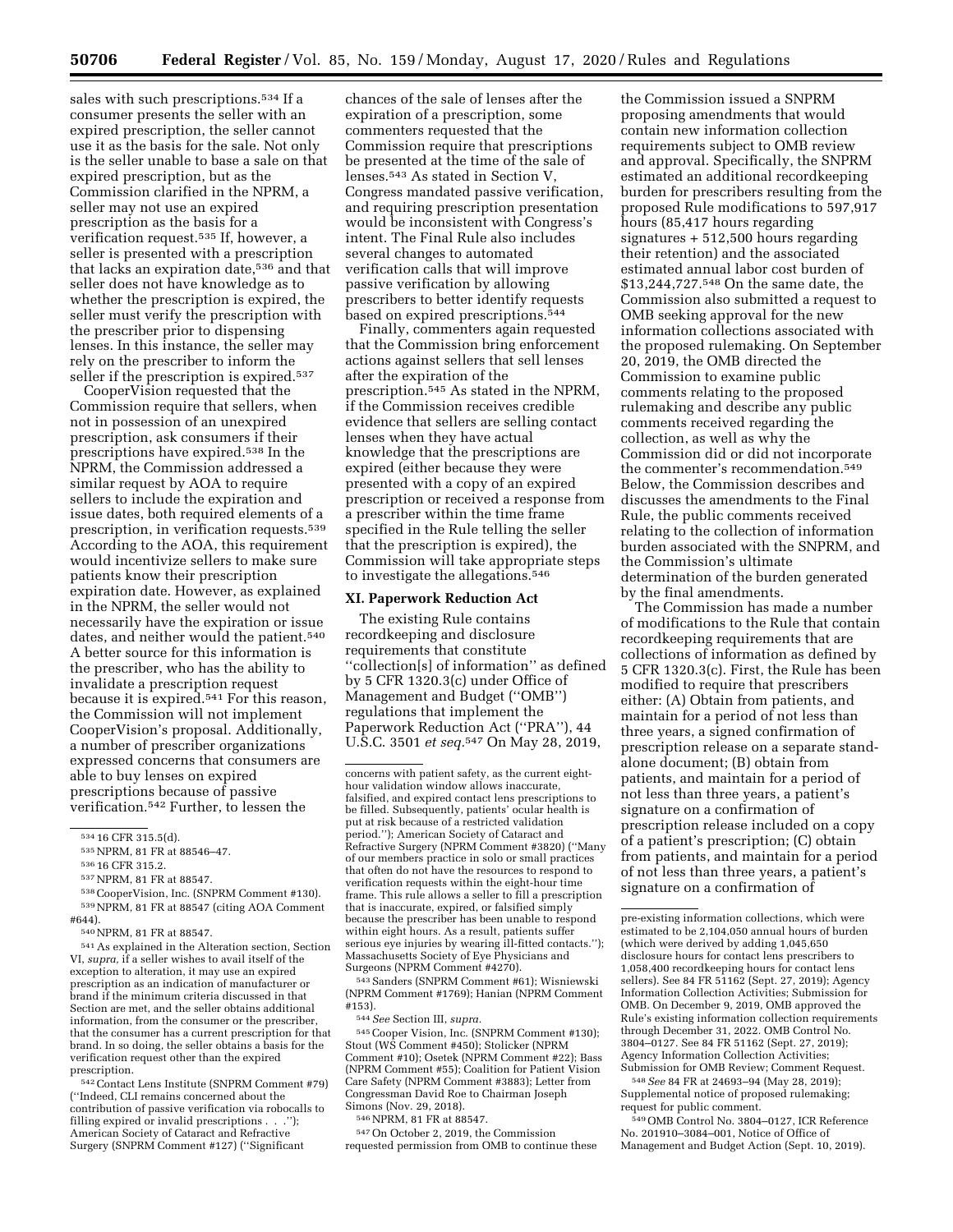prescription release included on a copy of a patient's contact lens fitting sales receipt; or (D) provide each patient with a copy of the prescription via online portal, electronic mail, or text message, and for three years retain evidence that such prescription was sent, received, or, if provided via an online-patient portal, made accessible, downloadable, and printable by the patient.550 For prescribers who choose to offer an electronic method of prescription delivery, the Final Rule requires that such prescribers identify the specific method or methods to be used, and maintain records or evidence of affirmative consent by patients to such digital delivery for three years.551 For instances where a consumer refuses to sign the confirmation or accept digital delivery of their prescription, the Final Rule directs the prescriber to note the refusal and preserve this record as evidence of compliance.552 None of these new requirements, however, would apply to prescribers who do not have a direct or indirect financial interest in the sale of contact lenses.553

Additional modifications to the Rule that constitute collections of information as defined by 5 CFR 1320.3(c) require that sellers who use calls containing automated verification messages: (1) Record the entire call; (2) commence the call by identifying it as a request for prescription verification; (3) provide the information required by § 315.5(b) in a slow and deliberate manner and at a reasonably understandable volume; and (4) give the prescriber the option to repeat the information.554 The call recordings must be preserved for at least three years.<sup>555</sup>

The Commission hereby provides PRA burden estimates, analysis, and discussion for the requirements to collect patient signatures as confirmation of prescription release and as consent to electronic prescription delivery; and the requirement to record automated verification messages; and associated recordkeeping obligations.

## *A. Confirmation of Prescription Release and Affirmative Consent to Digital Delivery of a Prescription*

1. SNPRM Burden Estimate for the Confirmation of Prescription Release

In its SNPRM, the Commission put forth estimates for the additional burden on individual prescribers' offices to generate and present to patients the

- 552 16 CFR 315.3(c)(1)(iii).
- 553 16 CFR 315.3(c)(3).

555 16 CFR 315.5(h)(4).

confirmations of prescription release, and to collect and maintain the confirmations of prescription release for a period of not less than three years.556 As set out in the PRA section's introductory paragraph above, the Commission previously calculated this burden to be 597,917 hours (85,417 hours for prescribers to collect patient signatures and 512,500 hours for prescribers' office staff to store them).557 Based on average hourly wage rates, the Commission calculated the aggregate labor cost burden (totaling prescribers and prescribers' office staff) at \$13,244,727.558 The Commission noted, however, that arguably, the overall burden of the Rule—including verification costs previously approved by the Office of Management and Budget 559—could be lower (or not increase) given the proposed modification's potential offsetting effects of more patients being in possession of their prescriptions and consequently fewer verifications.560

The Commission requested comment on the accuracy of the FTC's burden estimates, including whether the methodology and assumptions used are valid (such as whether prescribers or office staff are more likely to collect patient signatures and retain associated recordkeeping), and a quantification of the reduction in verifications resulting from the confirmation of prescription proposal.561

2. Comments Regarding the SNPRM Estimate for the Confirmation of Prescription Release Requirement

In response to the Commission's SNPRM proposal, several commenters reiterated that obtaining and storing the Confirmations of Prescription Release would create ''onerous'' administrative and financial burdens, but most commenters did not supply financial estimates for this burden.562 The AOA, which had previously estimated the cost of the NPRM's signed-acknowledgment proposal to be as high as \$18,795 per optometrist,563 did not submit a new

 $^{558}\,Id.$  at 24694. This estimate was based on a mean hourly wage of \$57.26 for optometrists and \$16.30 for office clerks. Economic News Release, U.S. Dep't of Labor, Bureau of Labor Statistics, Table 1. National employment and wage data from the Occupational Employment Statistics survey by occupation, May 2017.

560SNPRM, 84 FR at 24693–94.

562*See* Section II.C.7, *supra.* 

563American Optometric Association (NPRM Comment #3830). As noted in note 247, *supra,* the Commission explained in the SNPRM that it could not accord this estimate significant weight because

burden estimate for the Confirmation of Prescription Release proposal, but did opine that the increased flexibility of the new proposal would not reduce the overall burden on prescribers.564 One commenter estimated that it would cost his practice \$10,000 per year in ''paperwork, storage, and time spent by secretaries handling paperwork,'' but did not provide details about his practice (the number of patients and prescribers, for instance) or how the estimate was derived, and what the cost amounted to on a per-patient or perprescription basis.565 Another commenter, Dr. Thomas Steinemann, wrote, ''I dispute the FTC contention that each documentation will only take 'one minute.' Additional documentation can actually take several minutes when there are discrepancies in verification.'' 566 Dr. Steinemann commented that according to his office manager, the ''additional steps of verification and documentation'' would add 10 minutes of administrative time per patient.567 The comment, however, does not articulate how the Confirmation of Prescription Release requirement can create discrepancies in verification, or what ''additional steps of verification'' Dr. Steinemann or his office manager are referring to. The Confirmation of Prescription Release requirement does not directly impact the requirement that prescribers verify prescriptions upon request, other than to potentially make such requests less common if more patients have possession of their prescriptions and can present them to sellers when ordering.

In contrast to those critical of the burden and the Commission's SNPRM PRA analysis, other commenters contended that the burden of the new requirement would be minimal or offset by a reduced burden in other respects of the Rule.568 One commenter, the ITIF, asserted that evidence that the new

565Pierce (SNPRM Comment #17).

566 Steinemann (SNPRM Comment #65); Steinemann (SNPRM Comment #138).

568*See* Section II.C.7, *supra.* 

<sup>550</sup> 16 CFR 315.3(c)(1).

<sup>551</sup> 16 CFR 315.2.

<sup>554</sup> 16 CFR 315.5(d).

<sup>556</sup>SNPRM, 84 FR at 24692.

<sup>557</sup> *Id.* at 24693.

<sup>559</sup>*See* note 549, *supra.* 

<sup>561</sup> *Id.* 

it was based not on the cost of the proposed Signed Acknowledgment but on the overall cost of government regulations (including those already in place), and because the survey had numerous methodological limitations. SNPRM, 84 FR at 24677.

<sup>564</sup>American Optometric Association (SNPRM Comment #96). A few SNPRM commenters reiterated the AOA's \$18,000 estimate (which the Commission previously determined it could not rely on, for reasons explained in the SNPRM), 84 FR at 24677, but did not provide additional information or empirical support for this figure. Koerber (SNPRM Comment #110); American Society of Cataract and Refractive Surgery (SNPRM Comment #127).

<sup>567</sup> *Id.*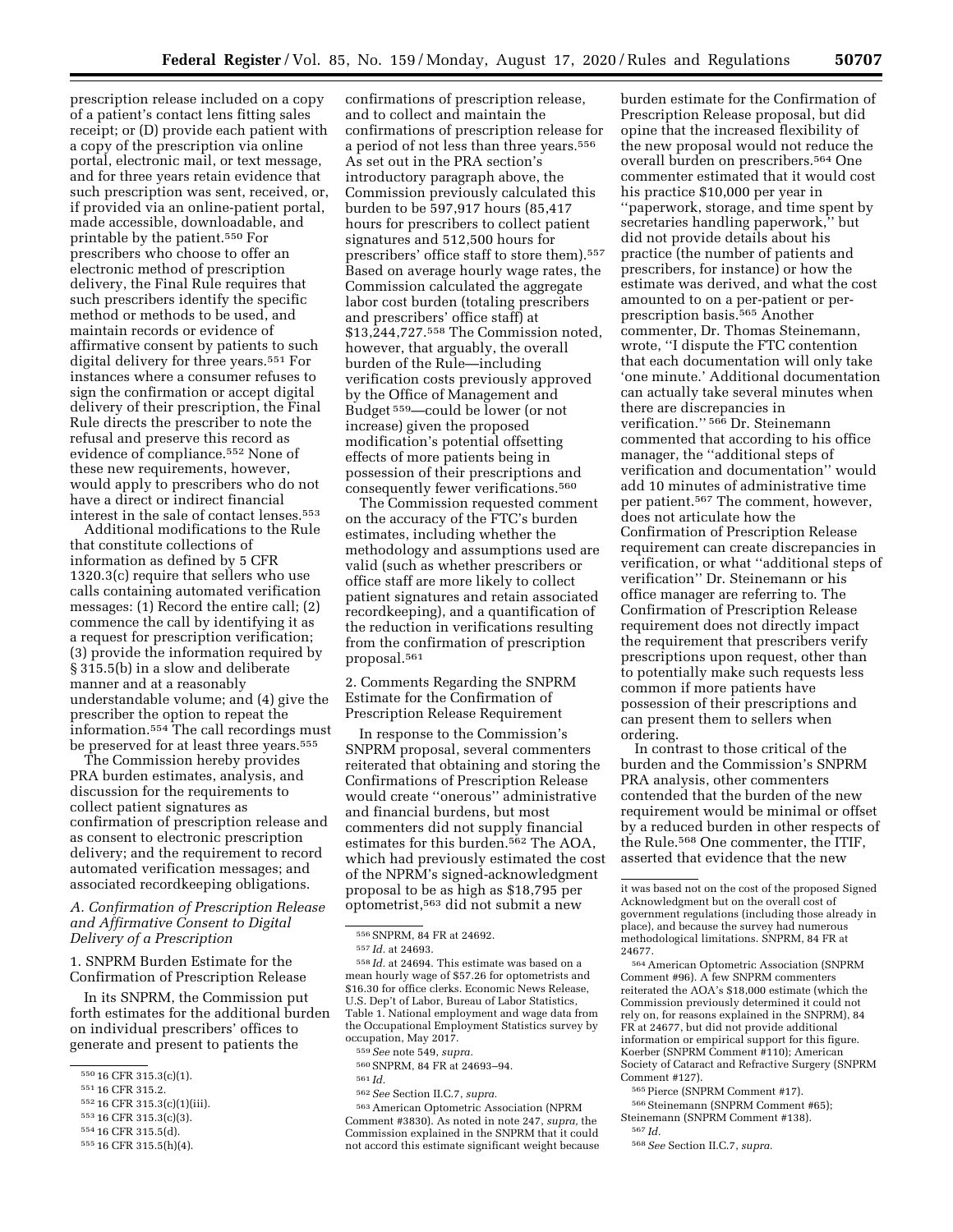requirement would increase prescriber costs ''appears to be significantly overstated,'' and noted that storing confirmation signatures in paper takes up ''very little room and cost,'' and, if stored electronically, storage costs are ''essentially zero.'' 569 The ITIF also stated allowing prescribers to deliver prescriptions digitally would reduce the ''already small'' burden on prescribers of the confirmation of release requirement, and at the same time reduce the number of verification calls from third party lens sellers, thus further reducing the overall burden on both sellers and prescribers.570

Another commenter, the National Taxpayers Union (''NTU''), felt the SNPRM burden-estimates were ''plausible,'' and noted that the FTC's estimates were based on underlying assumptions that may be overly cautious, and thus lead to overcounting.571 In particular, the NTU noted that the Commission, in calculating the SNPRM's PRA burden: (1) Assumed that only optometrists would obtain patient signatures, when, in fact, support staff—who are paid less per hour—are permitted to do so; (2) provided sample confirmation language so prescribers wouldn't have to formulate their own; (3) assumed that every provider would spend a minute per confirmation even though states already impose recordkeeping requirements, and electronic storage might take seconds; and (4) did not account for potentially offsetting reductions in burden hours for eye care providers due to reduced time and effort spent responding to verification requests (since more patients would have possession of their prescriptions and be able to present them to thirdparty contact lens sellers).572

Likewise, 1–800 CONTACTS submitted a new analysis from Stanford Health Research Professor Laurence Baker that called the Commission's burden analysis ''conservative,'' and estimated that a reduction in verification requests by 13–15% would

be sufficient to offset all of the costs of the confirmation requirement.573

None of the SNPRM commenters offered detailed suggestions for reducing the burden resulting from the Confirmation of Prescription Release proposal, other than to suggest that the Commission withdraw its proposal completely or choose a substantially different alternative, such as signage or public education.574 For reasons discussed in Section II.C.6., *supra,* the Commission does not believe such alternatives would effectively serve the purpose of the Rule.

3. Estimated Additional Burden Hours for the Confirmation of Prescription Release Requirement

Commission staff estimates the PRA burden of the Confirmation of Prescription Release requirement based on comments received and its longstanding knowledge and experience with the eye care industry.<sup>575</sup> Staff continues to believe there will be an additional burden on individual prescribers' offices to satisfy the confirmations of prescription release requirements, but that this burden will be relatively small in the context of the overall market for contact lenses and examinations.576

The number of contact lens wearers in the United States is currently estimated to be approximately 45 million.577 Therefore, assuming an annual contact lens exam for each contact lens wearer, the Confirmation of Prescription Release requirement would require that 45 million people either read and sign a Confirmation of Prescription Release or agree to receive their prescription electronically.

Nothing in the comments to the SNPRM alters the Commission's belief that generating and presenting the Confirmation of Prescription Release will not require significant time or effort. The comments describing the burden as crippling and onerous do not

576One survey estimated that the U.S. contact lens market totaled approximately \$5,012,800,000 (not counting examination revenue) in 2017. ''Vision Markets See Continued Growth in 2017, VisionWatch Says,'' Vision Monday, March 20, 2018, *[http://www.visionmonday.com/business/](http://www.visionmonday.com/business/research-and-stats/article/vision-markets-see-continued-growth-in-2017-visionwatch-says/)  [research-and-stats/article/vision-markets-see](http://www.visionmonday.com/business/research-and-stats/article/vision-markets-see-continued-growth-in-2017-visionwatch-says/)[continued-growth-in-2017-visionwatch-says/.](http://www.visionmonday.com/business/research-and-stats/article/vision-markets-see-continued-growth-in-2017-visionwatch-says/) See also* note 609 and accompanying text, *infra.* 

577Centers for Disease Control, Healthy Contact Lens Wear and Care, Fast Facts, *[https://](https://www.cdc.gov/contactlenses/fast-facts.html) [www.cdc.gov/contactlenses/fast-facts.html.](https://www.cdc.gov/contactlenses/fast-facts.html)* This is an updated figure that represents an increase of four million wearers since the NPRM and SNPRM estimates were prepared.

contain empirical facts or data regarding the amount of time and cost of the Commission's proposal, and some estimates appear overstated.

The Commission continues to believe that creating the Confirmation of Prescription Release should not be difficult to implement since the requirement is flexible in that it allows any one of several different modalities and delivery methods, including adding the confirmation to existing documentation that prescribers routinely provide (sales receipts) or are already required to provide (prescriptions) to patients. The requirement is also flexible in that it does not prescribe other details such as the precise content or language of the patient confirmation, but merely requires that, if provided to the patient pursuant to options specified in § 315.3(c)(1)(i)(A), (B), and (C), the confirmation from the patient must be in writing. At the same time, it is not required that prescribers spend time formulating their own content for the confirmation, since the Rule provides draft language that prescribers are free to use, should they so desire. Furthermore, the confirmation requirement is flexible enough to cover situations where a contact lens fitting is completed remotely, since a prescriber can readily satisfy the confirmation and prescription-release requirements by various methods, including email, text, or uploading the prescription to a patient portal, so long as the patient consents to such delivery.

The four options for a prescriber to confirm a prescription release to a patient are set out in  $\S 315.3(c)(1)(i)(A)$ , (B), (C), and (D). The requirement in options (A), (B), and (C) to provide the patient with a Confirmation of Prescription Release statement are not disclosures constituting an information collection under the PRA because the FTC, in  $\S 315.3(c)(1)(ii)$ , has supplied the prescriber with draft language the prescriber can use to satisfy this requirement.578 As noted above, however, the requirement in (A), (B), and (C) to collect a patient's signature on the Confirmation of Prescription Release and preserve it constitutes an information collection as defined by OMB regulations that implement the PRA. Nonetheless, the Commission believes it will require minimal time for a patient to read the confirmation and provide a signature. The Commission estimated in the SNPRM that it would

<sup>569</sup> Information Technology & Innovation Foundation (SNPRM Comment #103).

<sup>570</sup> *Id. See also* National Association of Optometrists and Opticians (SNPRM Comment #129) (stating that with more practitioners moving to practice management systems and electronic health records, digital delivery of contact lens prescriptions is a ''very feasible'' option for many prescribers, which will further reduce the burden of the confirmation requirement).

<sup>571</sup>National Taxpayers Union (SNPRM Comment #149).

<sup>572</sup> *Id. See also* National Association of Optometrists and Opticians (SNPRM Comment #129) (stating that with more patients in possession of their prescriptions, there would be fewer orders relying on the verification process).

<sup>573</sup> 1–800 CONTACTS (SNPRM Comment #135). 574*See* Section II.C.6, *supra.* 

<sup>575</sup>*See* Section I.B., *supra,* discussing the Commission's three decades of experience with the optical goods industry.

<sup>578</sup> ''The public disclosure of information originally supplied by the Federal government to the recipient for the purpose of disclosure to the public is not included within'' the definition of ''collection of information.'' 5 CFR 1320.3(c)(2).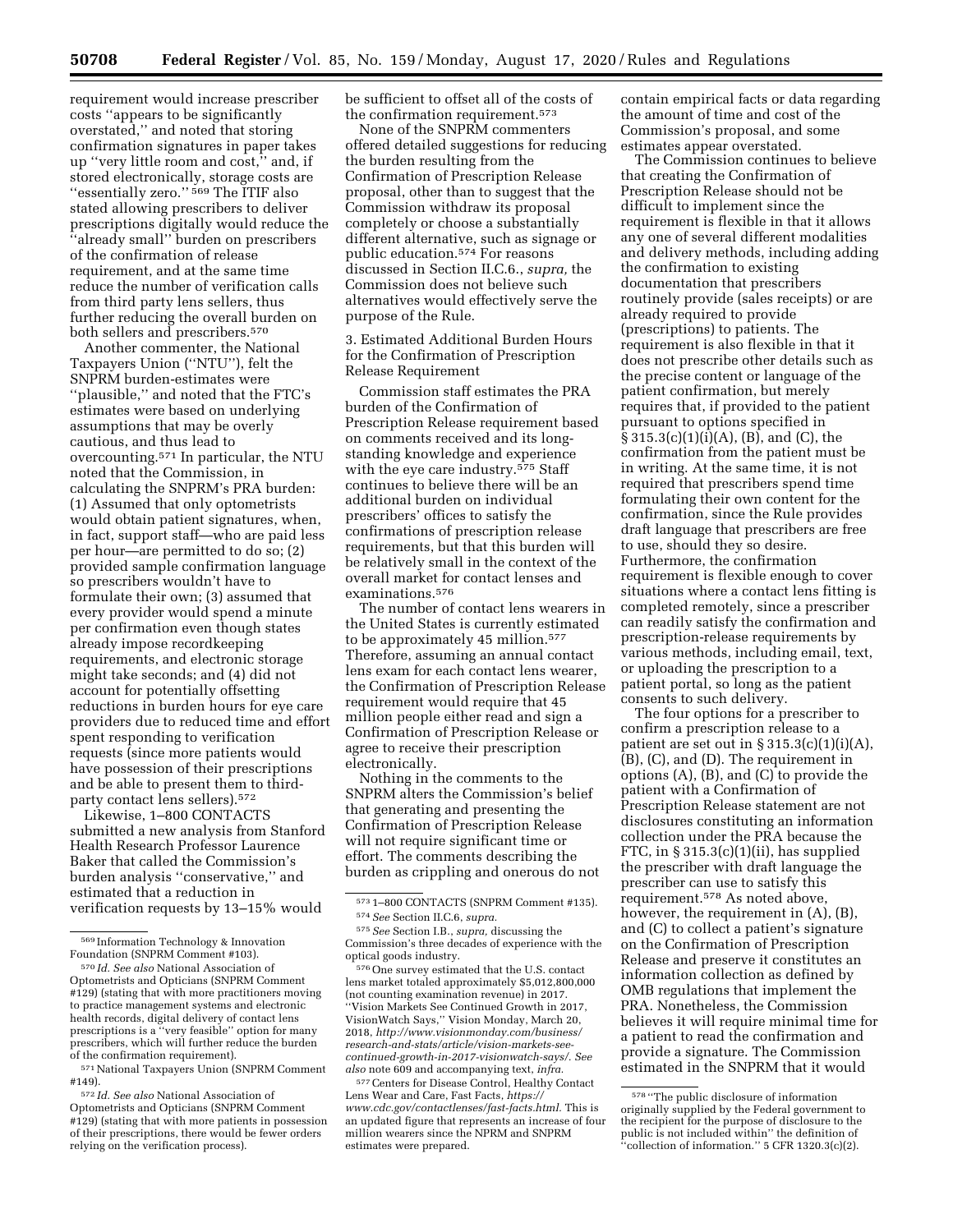take patients ten seconds to read the one-sentence Confirmation of Prescription Release and provide a signature,579 and the Commission believes that ten seconds remains an appropriate estimate.

The fourth option, § 315.3(c)(1)(i)(D), does not, in and of itself, constitute an information collection under the PRA, since no new information that would not otherwise be provided under the Rule is provided to or requested from the patient.580 Excluding that option from consideration, and assuming the remaining three options are exercised with equal frequency, 75% of approximately 45 million annual prescription releases will entail reading and signing a confirmation statement. Thus, assuming ten seconds for each release, prescribers and their office staff would devote 93,750 hours, cumulatively  $(75\% \times 45 \text{ million})$ prescriptions yearly  $\times$  10 seconds each) to obtaining patient signatures as confirmations of prescription release.581

Maintaining those signed confirmations for a period of not less than three years should also not impose substantial new burdens on individual prescribers and office staff. The majority of states already require that optometrists keep records of eye examinations for at least three years, 582 and thus many prescribers who opt to include the confirmation of prescription release on the prescription itself would be preserving that document, regardless. Similarly, most prescribers already retain customer sales receipts for

580 In order to utilize § 315.3(c)(1)(i)(D), however, a prescriber must obtain and maintain records or evidence of affirmative consent by patients to electronic delivery of their prescriptions. 16 CFR 315.2. The burden to do so is included in the recordkeeping burden calculation of this PRA Section.

 $581$  Section  $315.3(c)(1)(iii)$  also requires that in the event that a patient declines to sign a confirmation requested under paragraphs  $(c)(1)(i)(A)$ ,  $(B)$ , or  $(C)$ , the prescriber must note the patient's refusal on the document and sign it. However, the Commission has no reason to believe that such notation should take any longer than for the patient to read and sign the document, so the Commission will maintain its calculation as if all confirmations requested under  $(c)(1)(i)(A)$ ,  $(B)$ , or  $(C)$  require the same amount of time.

582*See, e.g.,* 246 Mass. Code Regs. § 3.02 (requiring optometrists to maintain patient records for at least seven years); Wash. Admin. Code § 246– 851–290 (requiring optometrists to maintain records of eye exams and prescriptions for at least five years); Iowa Admin. Code r. 645–182.2(2) (requiring optometrists to maintain patient records for at least five years); Fla. Admin. Code r. 64B13–3.003(6) (requiring optometrists to maintain patient records for at least five years).

financial accounting and recordkeeping purposes, and thus prescribers who opt to include the confirmation of prescription release on the sales receipt also could be retaining that document, regardless. Moreover, storing a one-page document per patient per year should not require more than a few seconds, and an inconsequential, or *de minimis,*  amount of record space. Some prescribers might also present the Confirmation of Prescription Release in electronic form, enabling patients to sign a computer screen or tablet directly and have their confirmation immediately stored as an electronic document. For other prescribers, the new recordkeeping requirement would likely require that office staff either preserve the confirmation in paper format, or electronically scan the signed confirmation and save it as an electronic document. For prescribers who preserve the confirmation electronically by scanning it, Commission staff estimates that saving such a document would consume approximately one minute of staff time. Commission staff does not possess detailed information on the percentage of prescribers' offices that currently use and maintain paper forms, electronic forms, or that scan paper files and maintain them electronically. Thus, for purposes of this PRA analysis, Commission staff will assume that *all*  prescriber offices who opt for § 315.3(c)(1)(i) (A), (B), or (C) require a full minute per confirmation for recordkeeping arising from the modifications. Excluding from PRA consideration the fourth option,  $\S 315.3(c)(1)(i)(D)$ , as there is no signature to obtain or retain, and assuming that prescribers elect the other options three-fourths or 75% of the time, the recordkeeping burden for all prescribers to scan and save such confirmations would amount to 562,500 hours (75%  $\times$  45 million prescriptions yearly × one minute for scanning and storing) per year.

As noted previously, the fourth option for satisfying the Confirmation of Prescription Release requirement does not necessitate that prescribers obtain or maintain a record of the patient's signature confirming receipt of her prescription. However, as explained in § 315.2, under the Rule's now-modified definition of *Provide to the patient a copy,* in order to avail themselves of the fourth option, prescribers must obtain and maintain records or evidence of the patients' affirmative consent to electronic delivery for three years. In order to remain as cautious as possible in estimating the burden, the Commission will use the assumption

that consumers sign such consents for electronic delivery pursuant to  $\S 315.3(c)(1)(i)(D)$  for one quarter of the 45 million prescriptions released per year,583 and that this task would take the same amount of time as to obtain and maintain a signature of the patient's Confirmation of Prescription Release. Thus, the Commission will allot 218,750 hours 584 for the time required for prescribers to obtain affirmative consents and maintain records of same.

Therefore, the estimated incremental PRA recordkeeping burden for prescribers and their staff resulting from the Confirmation of Prescription Release modifications to the Rule amounts to 906,250 total hours ((93,750 and 31,250 hours, respectively, to obtain signatures confirming release and consenting to electronic delivery) plus (562,500 and 218,750 hours, respectively, to maintain such records for three years)).

As some commenters noted, the overall burden of the Rule—particularly verification costs previously approved by the Office of Management and Budget 585—could lessen (or not increase by as much as the incremental burden from the proposed Rule modifications), given potentially offsetting effects presented by the Commission's Rule modifications.586 With more patients in possession of their prescriptions (due to increased prescription release), and a greater ability to present them to sellers (due to the modification requiring sellers to provide a method for patients to present prescriptions) fewer time-consuming verifications would be necessary.587

Based on new projections from 1–800 CONTACTS 588 and a previous analysis by the Commission,589 a decrease of between 13%–23% in verifications could be sufficient to offset the entire cost of the Confirmation of Prescription Release requirement. In the SNPRM, however, the Commission noted that these estimates rely on a number of assumptions, not all of which are confirmed as accurate.590 Furthermore,

586*See* Information Technology & Innovation Foundation (SNPRM Comment #103); 1–800 CONTACTS (SNPRM Comment #135); National Taxpayers Union (SNPRM Comment #149). 587 *Id.* 

588 1–800 CONTACTS (SNPRM Comment #135) (estimating that a reduction of 13%–15% in verifications would offset the estimated costs of the proposal).

589SNPRM, 84 FR at 24693–94.

590 *Id.* at 24678. The calculation also does not take into account any of the benefit to consumers from Continued

<sup>579</sup>SNPRM, 84 FR at 24693. This estimate was based on responses to a consumer survey regarding how long it would take consumers to read the Signed Acknowledgment, and a prior PRA estimate for consumers to complete a similar signed acknowledgment.

<sup>583</sup> 11,250,000 (45 million prescriptions × 25%). 584 31,250 hours (11,250,000 prescriptions yearly  $\times$  10 seconds) for obtaining the signature plus 187,500 hours (11,250,000 affirmative consents  $\times$ one minute) for storing such records.

<sup>585</sup>*See* note 549, *supra.*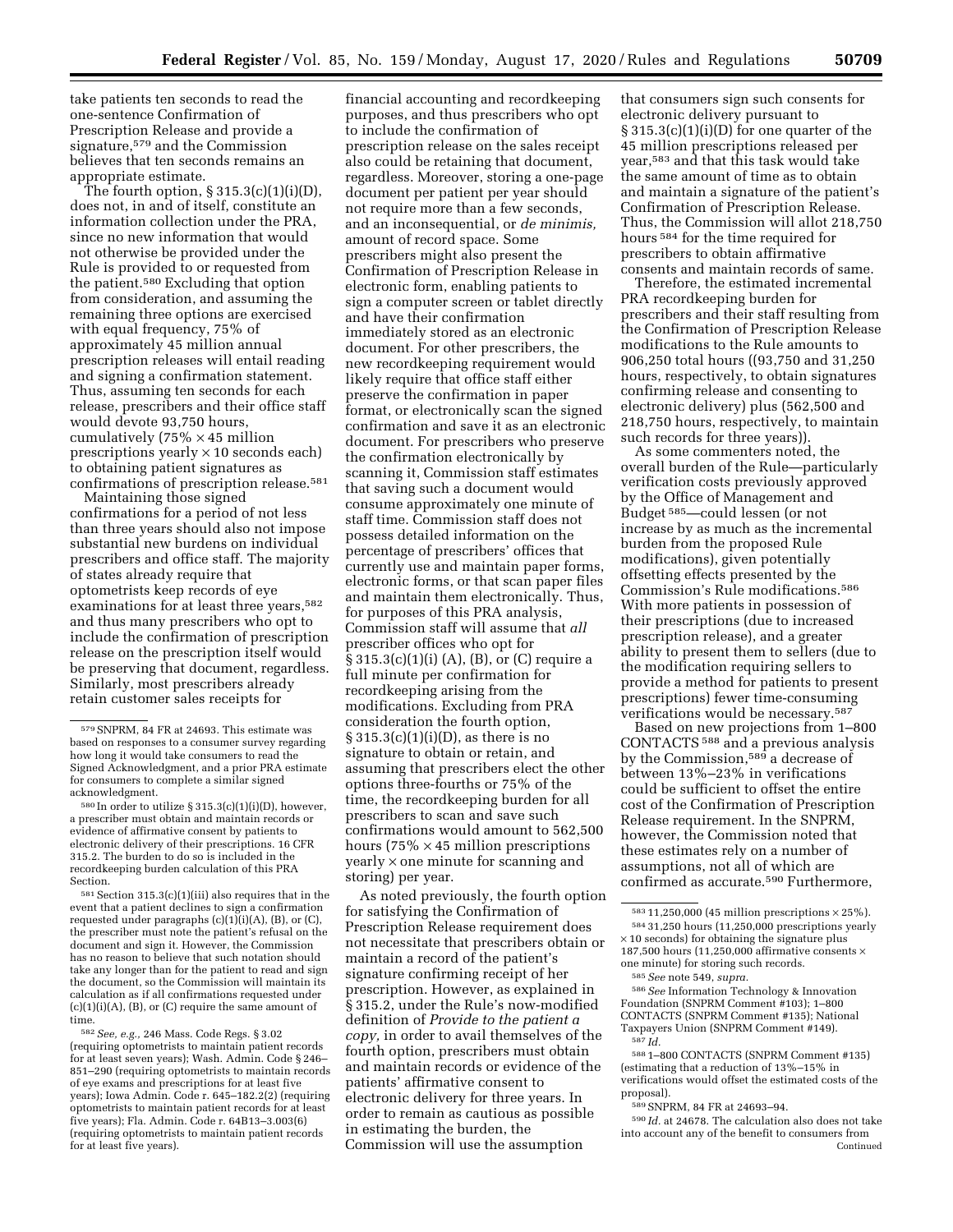neither 1–800 CONTACTS, nor any other commenter, provided empirical data or projections as to how much the number of verifications will decline due to the Rule modifications. The Commission continues to lack this data, and thus cannot predict whether the verification decrease—should it occur would be sufficient to offset any or all of the burden. Therefore, the Commission will not make an adjustment for offsetting effects and benefits at this time.

For this specific reason, and the various cautious assumptions described above, the Commission's estimate of 906,250 total hours for prescribers and their staff resulting from the Confirmation of Prescription Release requirement may well overstate the burden of the modification. Furthermore, the actual burden should be even lower because none of the Confirmation of Prescription Release requirements apply to prescribers who do not have a direct or indirect financial interest in the sale of contact lenses. The Commission requested but did not receive comment on the percentage of prescribers who might be exempt, and does not currently possess sufficient information to determine what percentage of prescribers do not have a financial interest in the sale of contact lenses. The Commission thus has not reduced the estimated PRA burden accordingly at this time.

4. Estimated Total Labor Cost Burden for the Confirmation of Prescription Release Modification

Commission staff derives labor costs by applying appropriate hourly-cost figures to the burden hours described above. The task to obtain patient confirmations and consent to electronic delivery could theoretically be performed by medical professionals (*e.g.,* optometrists, ophthalmologists) or their support staff (*e.g.,* dispensing opticians, medical technicians, office clerks). In the SNPRM, the Commission requested comment as to whether prescribers or office staff are more likely to collect patient signatures and retain associated recordkeeping, but did not receive significant guidance on this. Therefore, staff will continue to assume that optometrists will perform the task of collecting patient signatures, and staff will perform the labor pertaining to

printing, scanning, and storing of documents, even though this may lead to some overcounting of the burden.

According to the Bureau of Labor Statistics, salaried optometrists earn an average wage of \$57.68 per hour, and general office clerks earn an average wage of \$16.92 per hour.591 Using the aforementioned estimate of 125,000 total prescriber labor hours for obtaining patient signatures, the resultant aggregate labor costs to obtain patient signatures is \$7,210,000 (125,000 hours  $\times$  \$57.68).

As previously noted, Commission staff assumes that office clerks will typically perform the labor pertaining to the printing, scanning and storing of prescription release confirmations. Applying a mean hourly wage for office clerks of \$16.92 per hour to the aforementioned estimate of 781,250 hours, cumulative labor costs for those tasks would total \$13,218,750.

Therefore, combining the aggregate labor costs for both prescribers and office staff to obtain signed patient confirmations and consent to electronic delivery and preserve the associated records, the Commission estimates the total labor burden of the Confirmation of Prescription Release modification to be \$20,428,750. This represents an increase from the SNPRM's estimated burden for the Confirmation of Prescription Release proposal due to a relatively large increase in the number of contact lens wearers now estimated by the Centers for Disease Control,592 increases in the estimated wages of optometrists and office staff by the Bureau of Labor Statistics,593 and the additional Rule modification requiring prescribers to collect and preserve patients' affirmative consent to electronic delivery of their prescriptions.

5. Capital and Other Non-Labor Costs for the Confirmation of Prescription Release Requirement

The proposed recordkeeping requirements detailed above regarding prescribers impose negligible capital or other non-labor costs, as prescribers likely have already the necessary equipment and supplies (*e.g.,*  prescription pads, patients' medical charts, scanning devices, recordkeeping storage) to perform those requirements.

## *B. Recording of Automated Telephone Messages*

As noted above, the Commission has further modified the Rule to require that sellers who use automated verification messages record the calls and preserve the recordings for three years. In the SNPRM, the Commission staff did not put forth a specific burden estimate for this requirement, but rather sought comments to help inform such estimated burden, to the extent applicable.594

The Commission received a few comments stating that the requirement presented a burden for sellers.595 1–800 CONTACTS, for instance, commented that the requirement to store the recorded calls would impose a costly new burden while providing relatively few associated benefits.596 Consumer Reports essentially reiterated this view.597 None of the commenters, however, provided data or cost figures that would help inform the Commission's estimated burden.

The Commission does not believe that requiring sellers who use automated telephone messages for verification to record the calls and preserve the recordings will create a substantial burden. The requirement will not require additional labor time for sellers, since the verification calls will be for the same duration that they are now (the length of time required to submit the information required for verification under § 315.5 (b)). However, the new requirement will likely require capital and other non-labor costs to record the calls and store them electronically. But sellers who utilize automated telephone messages for verification are already availing themselves of sophisticated communication technology, and thus should not find it daunting to implement technology to record such calls. Meanwhile the growth of digital recording technology, and the capital investment required for recording equipment and record storage, is rapidly declining and has been for some time.598 A phone service provider used by at least one online contact lens seller, for example, advertises that it charges a quarter of one cent (\$.0025) for each minute recorded, plus a storage fee of \$.0005-per-month for each minute of

having their prescriptions and being able to choose from among competing sellers; the savings consumers might achieve by purchasing lowerpriced lenses; the improvements to health and safety due to a reduction in errors associated with invalid prescriptions currently verified through passive verification; and the Commission's ability to assess and verify compliance with the Rule.

<sup>591</sup>Press Release, Bureau of Labor Statistics, United States Department of Labor, Occupational Employment Statistics—May 2018, *[https://](https://www.bls.gov/news.release/ocwage.t01.htm) [www.bls.gov/news.release/ocwage.t01.htm.](https://www.bls.gov/news.release/ocwage.t01.htm)* 

<sup>592</sup>Centers for Disease Control, Healthy Contact Lens Wear and Care, Fast Facts, *[https://](https://www.cdc.gov/contactlenses/fast-facts.html) [www.cdc.gov/contactlenses/fast-facts.html.](https://www.cdc.gov/contactlenses/fast-facts.html)* 

<sup>593</sup>Press Release, Bureau of Labor Statistics, United States Department of Labor, Occupational Employment Statistics—May 2018, *[https://](https://www.bls.gov/news.release/ocwage.t01.htm) [www.bls.gov/news.release/ocwage.t01.htm.](https://www.bls.gov/news.release/ocwage.t01.htm)* 

<sup>594</sup>SNPRM, 84 FR at 24694.

<sup>595</sup>*See* Sections III.B., C. and D, *supra.* 

<sup>596</sup> 1–800 CONTACTS (SNPRM Comment #135).

<sup>597</sup>Consumer Reports (SNPRM Comment #133). 598*See* Final Rule, Telemarketing Sales Rule, 68

FR 4622 (Jan. 29, 2003) (discussing the cost for recording calls, and determining it was not a significant obstacle for telemarketers).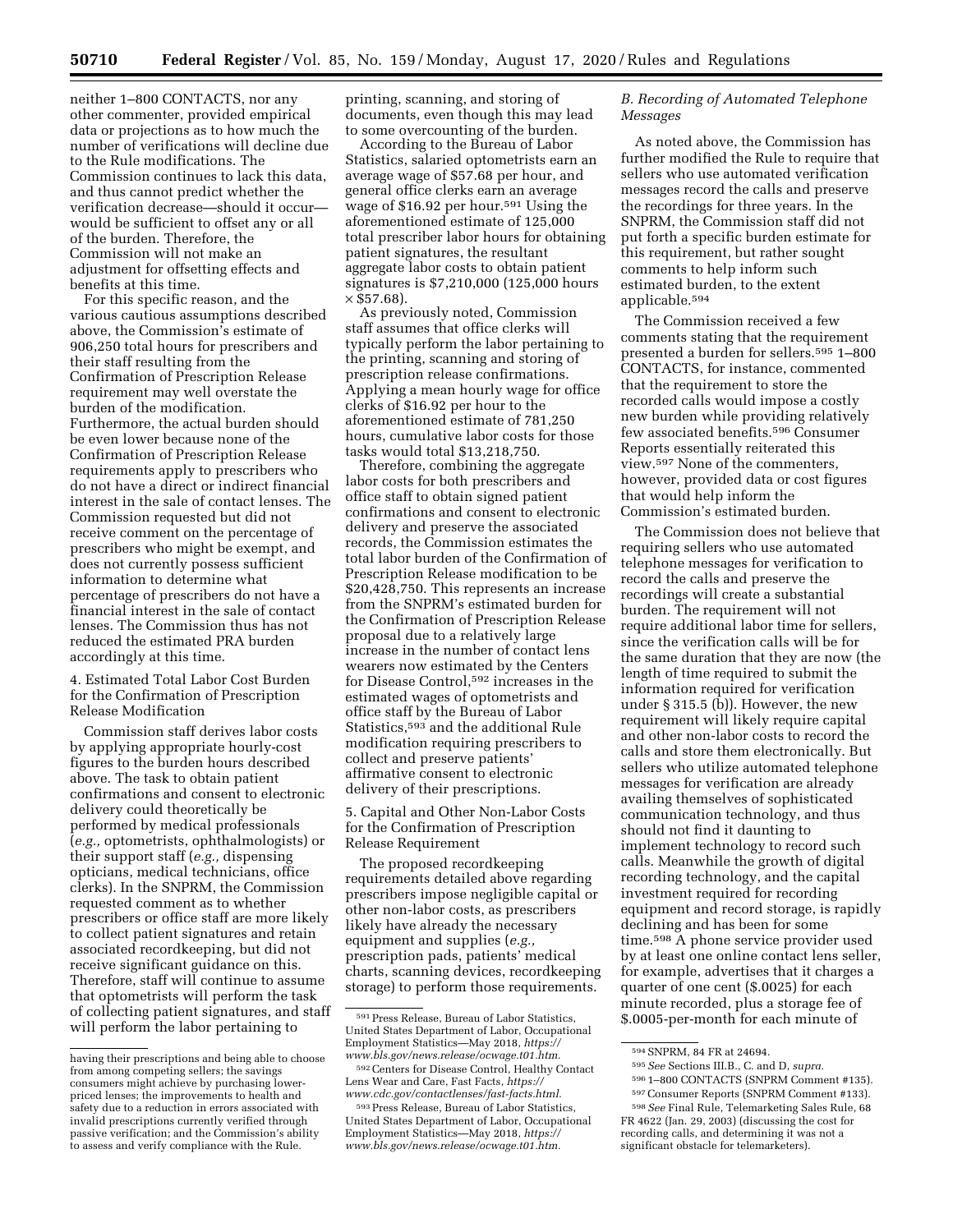recorded storage over 10,000.599 In other words, assuming each verification call requires three minutes of recording, the first 3333 verification calls recorded and stored would cost \$25 (three-fourths of one cent per call),600 and each additional verification call would cost approximately six cents apiece to record and store for three years.<sup>601</sup> Other phone service providers surveyed advertise call-recording options such as \$4.99 per gigabyte (about 5000 minutes) of recorded calls (about 4/10th of a cent per verification call),602 and 1000 minutes of call recording for \$14.95 (approximately 4.5 cents per verification call).603 Some services also advertise unlimited call-recording plans ranging anywhere from \$20–70 a month, depending on how many lines, and how much storage is required.604 The costs of these services would vary depending on what other options are selected, how long storage is required, and the size of the order, among other things, and the Commission does not vouch for the sufficiency of any of these services. Rather, the Commission mentions these advertised promotions to demonstrate that the cost of recording calls does not appear to be burdensome. Moreover, the Commission believes, as stated in Section III, *supra,* that any incremental costs to sellers for recording calls is outweighed by the benefit to consumers and prescribers from curtailing invalid verification calls. For purposes of calculating the PRA burden, however, the Commission will estimate that each three-minute verification call costs five cents to record.

According to recent survey data, approximately 36% of contact lens purchases are from a source other than the prescriber.605 Assuming that each of the 45 million contact lens wearers in the U.S. makes one purchase per year, this would mean that approximately 16,200,000 contact lens purchases (45

602*[https://getvoip.com/blog/2017/11/16/call](https://getvoip.com/blog/2017/11/16/call-recording/)[recording/](https://getvoip.com/blog/2017/11/16/call-recording/)*; *see als[o https://jive.com/features/call](https://jive.com/features/call-recording)[recording](https://jive.com/features/call-recording)* (estimating that one gigabyte typically stores about 5,000 minutes of recorded calls).

603*[https://www.phone.com/pricing-all/.](https://www.phone.com/pricing-all/)* 

604*[https://www.avoxi.com/blog/best-call](https://www.avoxi.com/blog/best-call-recording-service/)[recording-service/.](https://www.avoxi.com/blog/best-call-recording-service/)* 

605 Jason J. Nichols & Deborah Fisher, ''2018 Annual Report,'' Contact Lens Spectrum, Jan. 1, 2019, *[https://www.clspectrum.com/issues/2019/](https://www.clspectrum.com/issues/2019/january-2019) [january-2019](https://www.clspectrum.com/issues/2019/january-2019)*; VisionWatch, Contact Lenses, September 2019.

million  $\times$  36%) are made annually from sellers other than the prescriber. Based on prior discussions with industry, approximately 73% of sales by nonprescriber sellers require verification, meaning that approximately 11,826,000 purchases would require verification calls, faxes, or emails  $(16,200,000 \times$ 73%). The Commission does not possess information as to the percentage of verifications completed by telephone versus fax or email. Thus for purposes of this analysis, the Commission will assume that all verifications are performed via telephone. Furthermore, the Commission does not have information as to the percentage of telephone verifications that are automated as opposed to live calls, and thus will assume that all telephone verifications are automated calls and subject to the new call-recording requirement.

Based on the aforementioned assumptions, the Commission estimates that the requirement to record automated telephone messages will require recording 11,826,000 calls 606 at an annual cost to third-party sellers, in the aggregate, of \$591,300 (11,826,000 × \$.05).

# *C. Total Burden for the Modifications to the Rule*

Combining the marginal cost of the Rule modifications for both sellers and prescribers, the Commission estimates that the amendments will impose an additional burden of \$21,020,050 (\$20,428,750 for prescribers + \$591,300 for third-party sellers). Adding these estimated costs to the OMB's already approved existing cost burden (\$84,548,448) results in a total PRA burden from the Rule of \$105,568,498. While not insubstantial, this represents just two percent of the overall \$5,012,800,000 contact lens market in the United States.<sup>607</sup> Moreover, as noted previously, the estimated burden is calculated using several cautious assumptions that may overstate the actual cost; in all likelihood, the actual burden will be significantly less.

### **XII. Regulatory Flexibility Act**

The Regulatory Flexibility Act (''RFA'') 608 requires that the Commission provide an Initial Regulatory Flexibility Analysis (''IRFA'') with a Proposed Rule, and a Final Regulatory Flexibility Analysis (''FRFA'') with the Final Rule, unless the Commission certifies that the Rule will not have a significant economic impact on a substantial number of small entities.609 The purpose of the regulatory flexibility analysis is to ensure that the agency considers the impact on small entities and examines regulatory alternatives that could achieve the regulatory purpose while minimizing burdens on small entities.

Although the Commission believed that the amendments it proposed would not have a significant economic impact on small entities, it included an IRFA in the SNPRM and solicited public comment.610 In this section, the Commission discusses the SNPRM comments that addressed the IRFA, 611 as appropriate, below. The Final Rule is similar to the rule proposed in the SNPRM. The Commission continues to believe that the amendments it is adopting will not have a significant economic impact upon small entities, but has nonetheless deemed it appropriate as a matter of discretion to provide this FRFA.

## *A. Need for and Objectives of the Rule Amendments*

The Commission's Final Rule incorporates changes affecting prescribers and sellers. These changes were, in large part, previously addressed in the Commission's NPRM and SNPRM, including in the Regulatory Flexibility Act sections. As explained in the earlier IRFAs, the need for and objective of these changes is to clarify

611Unlike many other commenters who addressed the IRFA indirectly, the AOA commented on the RFA by name stating its belief that the Commission ''has not fully considered the regulatory burden under which physicians are already operating'' and cited to the Office of Advocacy of the U.S. Small Business Administration's FY 2018 Report on the Regulatory Flexibility Act. According to the AOA, that report stated that ''[s]mall businesses have told advocacy stories that exemplify how federal regulations drain small businesses' resources, energy, and in some cases even their desire to stay in business.'' The AOA indicated that it ''has heard the same concerns voiced by doctors of optometry who after years of service in patient care find that the regulatory framework is so intrusive to the doctor patient relationship, [*sic*] that some consider leaving the profession.'' SNPRM Comment #96.

<sup>599</sup>Twilio Support, *[https://support.twilio.com/hc/](https://support.twilio.com/hc/en-us/articles/223132527-How-much-does-it-cost-to-record-a-call-)  [en-us/articles/223132527-How-much-does-it-cost](https://support.twilio.com/hc/en-us/articles/223132527-How-much-does-it-cost-to-record-a-call-)[to-record-a-call-](https://support.twilio.com/hc/en-us/articles/223132527-How-much-does-it-cost-to-record-a-call-).* 

 $600 (10,000 \text{ minutes} \times $.0025) \div 3333 \text{ three-minute}$  $cells = $.0075$  per call.

<sup>601</sup> *Id.* For each additional three-minute verification call, it would cost three-quarters of a cent to record and .15 of a cent per month to store the recording (5.4 cents for 36 months), for a total of 6.15 cents per call.

<sup>606</sup> In some instances, sellers may have to call more than once to verify an order. In those instances, however, only the recording of the successful verification would need be preserved.

<sup>607</sup> ''Vision Markets See Continued Growth in 2017, VisionWatch Says,'' Vision Monday, March 20, 2018, *[http://www.visionmonday.com/business/](http://www.visionmonday.com/business/research-and-stats/article/vision-markets-see-continued-growth-in-2017-visionwatch-says/)  [research-and-stats/article/vision-markets-see](http://www.visionmonday.com/business/research-and-stats/article/vision-markets-see-continued-growth-in-2017-visionwatch-says/)[continued-growth-in-2017-visionwatch-says/.](http://www.visionmonday.com/business/research-and-stats/article/vision-markets-see-continued-growth-in-2017-visionwatch-says/) See also,* Steve Kodey, US Optical Market Eyewear Overview, 4, *[https://www.ftc.gov/sites/default/files/](https://www.ftc.gov/sites/default/files/filefield_paths/steve_kodey_ppt_presentation.pdf)  filefield*\_*paths/steve*\_*kodey*\_*ppt*\_*[presentation.pdf.](https://www.ftc.gov/sites/default/files/filefield_paths/steve_kodey_ppt_presentation.pdf)* 

<sup>608</sup> 5 U.S.C. 601–612.

<sup>609</sup> 5 U.S.C. 603–605.

<sup>610</sup>SNPRM, 84 FR at 24694. The Commission's NPRM also included an IRFA. NPRM, 81 FR at 88588.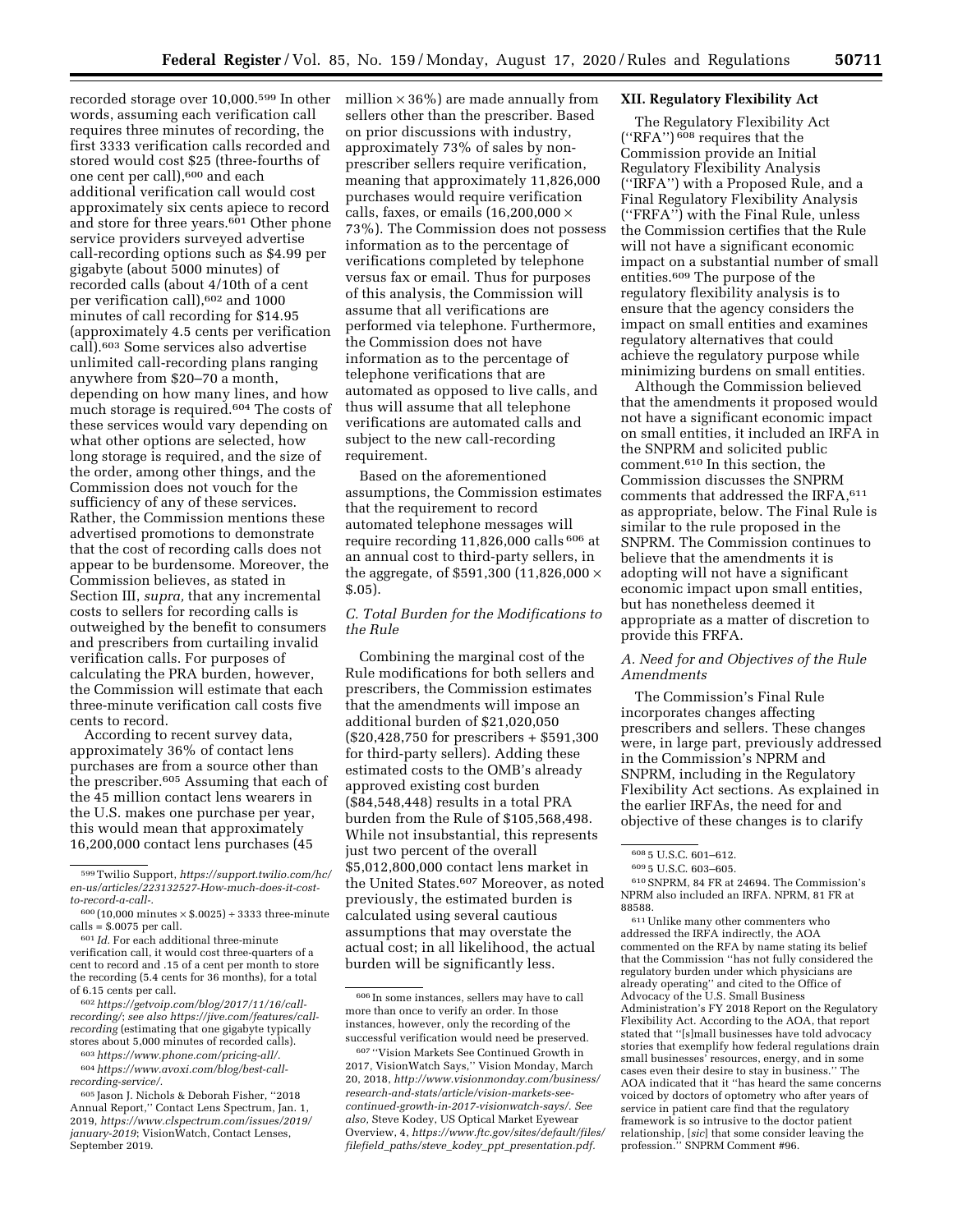and update the Rule in accordance with marketplace practices.

## 1. Amendments Affecting Prescribers

The following changes affect prescribers, many of whom are small businesses: (1) Should the prescriber so choose, allow for electronic delivery of prescriptions as a means for automatic prescription release when agreed to by the patient (and in such cases, prescribers must retain evidence for not less than three years that the prescription was sent, received, or made accessible, downloadable, and printable). The prescriber must identify to the patient the specific method of electronic delivery and obtain the patient's consent to that method, and maintain the evidence of consent for a period of not less than three years; (2) Request the patient sign a confirmation of receipt of a contact lens prescription (and if a patient declines to sign, must note the patient's refusal on the document and sign it); 612 and (3) Respond to authorized seller requests for copies of a prescription within forty business hours, and require the prescriber to make a notation in the patient's record when responding to such requests.

As explained in detail in this Final Rule notice, the Commission has determined that a Confirmation of Prescription Release is necessary for several reasons, including: (1) Multiple consumer surveys consistently show prescriber non-compliance with, and lack of consumer awareness of, the Rule's prescription-release requirement; (2) numerous personal accounts of prescribers' failure to release prescriptions; (3) the persistently high number of verifications, many of which would be unnecessary were consumers in possession of their prescriptions; (4) the regulatory structure of the contact lens market, which requires a consumer to obtain lenses pursuant to a prescription while permitting prescribers to sell what they prescribe, thus creating an incentive for prescribers to withhold prescriptions; and (5) the lack of credible empirical evidence rebutting or contradicting the evidence that prescribers are not automatically releasing prescriptions, and that consumers are not fully aware of their rights.613

The Commission further determined that allowing prescribers to satisfy the automatic prescription release requirement by using an online patient portal or other electronic method in lieu of a paper copy, when the patient gives verifiable affirmative consent, offered benefits for sellers, prescribers, and patients. Patients would be able to access their prescriptions and have electronic copies to send to sellers. With the prescription, a seller would no longer need to submit a verification request, which would also benefit prescribers by reducing the volume of requests.614

The Commission is also instituting a forty-business-hour requirement for prescribers to provide additional copies of prescriptions upon request from a patient's agent to ensure that patients or their agents can receive additional copies of their prescription in a timely manner.615 Additionally, prescribers would be required to note in the patient's file the name of the requester and the date and time the prescription was provided so that the Commission is able to determine, if necessary, whether a prescriber has complied with the Rule.

#### 2. Amendments Affecting Sellers

The amendments affecting sellers require them: (1) When using automated telephone messages to verify prescriptions, to record the entire call (and maintain such recordings for a period of not less than three years), commence the call by identifying it as a request for prescription verification made in accordance with the Contact Lens Rule, deliver the required information in a slow and deliberate manner and at a reasonably understandable volume, and make the required information repeatable at the prescriber's option; (2) to provide consumers with a method that allows consumers to submit their prescriptions to sellers; and (3) to verify only the contact lens brand or manufacturer that appears on the consumer's prescription, unless the consumer has provided an unprescribed contact lens manufacturer or brand in response to a specific request from the seller.

The Commission implemented the additional requirements for automated verification calls to relieve the burden on prescribers and reduce potential health risks to patients from incomplete or incomprehensible automated telephone messages. Specifically, the Commission noted that prescribers must be able to understand automated messages so they can, if necessary, respond to sellers to prevent improper sales. The Commission imposed the

amendments in response to concerns about the quality of automated telephone messages, and instated the recording requirement because without such a record, the Commission cannot reliably assess whether a call was compliant, and further, whether the seller has a pattern of placing noncompliant calls (and unlawfully selling after such calls).

The Commission also imposed a requirement for sellers to accept prescription presentation to reduce the number of verifications, reduce errors associated with incorrect verification attempts, and make it more difficult for ill-intentioned sellers to abuse the passive verification framework and take advantage of consumers who might not realize that the seller intends to verify a different lens than the one written on their prescription.

The Commission modified the definition of alteration, and included an exception for sellers that verify only the contact lens brand or manufacturer that consumers indicate is on their prescriptions in order to address the emergence of several businesses that rely exclusively, or almost exclusively, on passive verification as a means to substitute their own brand of contact lenses for those originally prescribed by the patient's prescriber. The Commission continues to receive reports about the proliferation of passive verification abuses. The implementation of the alteration definition, including the exception, should serve as an effective deterrent against sellers that try to game the verification system to sell non-prescribed contact lenses.616

*B. Significant Issues Raised by Public Comments in Response to the IRFA, Including Any Comments Filed by the Chief Counsel for Advocacy of the Small Business Administration, and the Agency's Response, Including Any Changes Made in the Final Rule Amendments* 

The Commission did not receive any comments from the Small Business Administration on this Rule Review. The Commission did receive comments from various interested parties in response to the SNPRM, and it discusses them below.

#### 1. Amendments Affecting Prescribers

As discussed in detail in this notice, the Commission, in the SNPRM, determined that the Rule needs to contain some form of patient confirmation requirement, but the Commission made changes to its prior

<sup>612</sup>This requirement does not apply to prescribers who do not have a direct or indirect financial interest in the sale of contact lenses.

<sup>613</sup>*See* Section II, *supra.* 

<sup>614</sup>For a more detailed analysis of the reasons the Commission allowed prescribers to satisfy the automatic release requirement electronically in the Final Rule, *see* Section II.C.5., *supra.* 615*See* Section VIII, *supra.* 

<sup>616</sup>The reasons for this Final Rule amendment are more fully discussed in Section VI, *supra.*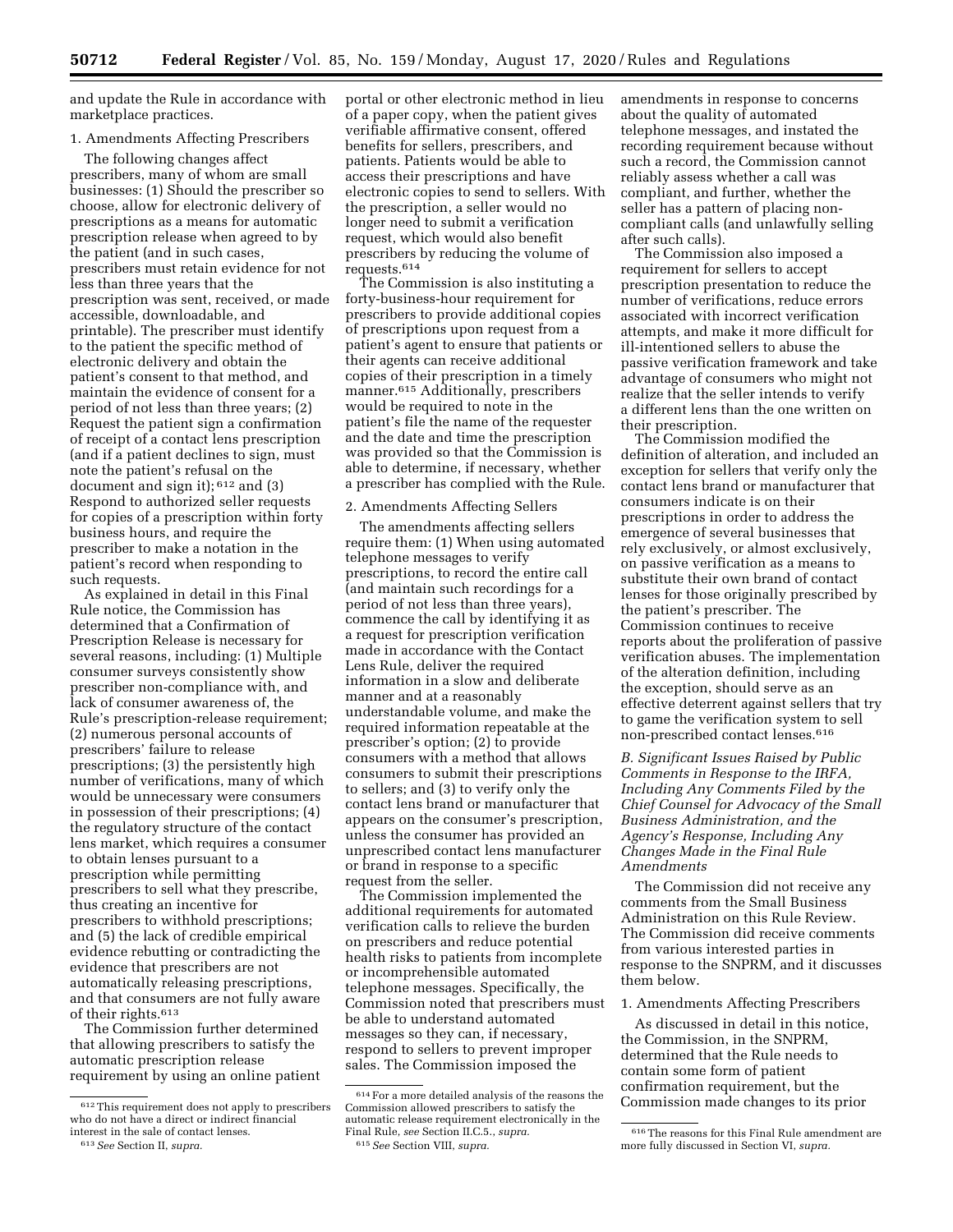signed-acknowledgment proposal (put forth in the NPRM) in an effort to reduce the burden associated with, and address other criticisms surrounding, the proposal. These changes included: (1) Adding an option for prescribers to satisfy the confirmation requirement by releasing the prescription electronically under certain conditions; (2) excluding from the requirement eye care prescribers who have no direct or indirect financial interest in the sale of contact lenses; and (3) allowing prescribers to craft their own wording of the signed confirmation, while providing sample confirmation language that prescribers can use at their discretion.617 In response to the SNPRM proposal, the Commission received a number of comments, mostly from prescribers, criticizing, and detailing the burden of, and other issues associated with complying with, the Commission's Confirmation of Prescription Release requirement.618

Other SNPRM commenters provided new views or concerns about the NPRM's proposal to require that prescribers respond to requests from patients or their agent for an additional copy of a prescription within forty business hours. Some commenters felt that the Commission should not impose a time period for prescribers to respond to requests from patients or their agents for an additional copy of a prescription. Other commenters recommended that the Commission require prescribers to respond to such requests within a shorter period of time. The Commission has determined that a defined time period is necessary, and that its SNPRM proposal of forty business hours should be sufficient to ensure prescribers comply within a reasonable amount of time, while at the same time limit the additional burden on them to do so.619

#### 2. Amendments Affecting Sellers

In response to the SNPRM's proposal to require that each verification call: commence by identifying it as a request for prescription verification made in accordance with the Contact Lens Rule; deliver the required information in a slow and deliberate manner and at a reasonably understandable volume; and make the required information repeatable at the prescriber's option, the Commission did not receive any comments suggesting that this resulted

in a burden. Some commenters did raise objections, however, to the Commission's recording requirement, as discussed in detail in Section III.C., *supra.* For the reasons discussed in that Section and reiterated in A.2. of this Section, the Commission determined to retain the recording requirement.

The Commission did not receive any comments opposing the SNPRM's proposal requiring that sellers provide a method of, and a disclosure of the method of, prescription presentation. The Commission did receive a comment, however, suggesting that the Commission require that the method to present prescriptions be in close proximity to the option to provide the parameters of the contact lens for verification. Although the Commission did not impose that requirement, it took that comment into account in determining that, to maximize the potential benefit from the amendment, the seller must provide and disclose the method for the patient to present the seller with a copy of the patient's prescription prior to requesting a prescriber's contact lens prescription. In addition, the Commission, in response to comments addressing the issue, provided more guidance on the methods that sellers need to use (*i.e.,* the method by which the order is taken or email, text or file upload).

The Commission also received comments on the SNPRM's proposed modification defining alteration, and providing an exception to alteration for sellers that verify only the brand or manufacturer that consumers indicate is on their prescription. Some commenters felt the modification was unnecessary, and that other Rule changes were adequate to curb the practices of substitution to non-prescribed brands through use of the verification system. As addressed in Section VI.B., *supra,*  the Commission has determined that there are benefits to retaining this modification. In response to comments, however, the Commission provided additional guidance on the acceptable methods for obtaining brand and manufacturer information.

## *C. Description and Estimate of the Number of Small Entities to Which the Amendments Will Apply or Explanation Why No Estimate Is Available*

Prescribers of contact lenses are affected by the amendments concerning the option for electronic delivery of prescriptions as a means for automatic prescription release, Confirmation of Prescription Release, and the imposition of a forty-business-hour time frame for responding to authorized requests for additional copies of prescriptions. There are approximately 43,000 optometrists and 16,700 ophthalmologists in the United States,620 though not all optometrists and ophthalmologists would be affected by the amendments since some do not prescribe contact lenses. Some prescribers who prescribe contact lenses also would not be affected by the Confirmation of Prescription Release requirement if they do not have a direct or indirect interest in the sale of contact lenses. Of the contact lens prescribers who are affected by the modifications, the Commission based on its knowledge of the eye-care industry—believes that many fall into the category of small entities (*e.g.,*  offices of optometrists with less than \$7.5 million in average annual receipts).621 Determining a precise estimate of the number of small entities covered by the Rule's prescriptionrelease requirements is not readily feasible, however, because most prescribers' offices are private entities that do not release the underlying revenue information necessary to make this determination.622 The Commission sought comment in its SNPRM regarding the estimated number or nature of such small business entities, if any, for which the proposed amendments would have a significant impact, and did not receive commenter guidance in return.

Non-prescriber sellers of contact lenses are affected by the amendments concerning the additional requirements for using an automated telephone verification message, requirements to accept prescription presentation, and requirements to verify only the contact lens brand or manufacturer that consumers indicate is on their prescriptions.623 Based on its knowledge of the industry, staff believes that the number of these entities that likely qualify as small businesses (less than \$22 million in average annual receipts) is not likely to be substantial.624

623Most prescribers who sell lenses do so after fitting the patient with the prescribed lens, and thus do not rely on prescription verification. The amendments affecting sellers pertain to verification or prescription presentation and do not pertain to these sales. As a result, the Commission does not consider prescribers in its estimated burden for the proposals affecting sellers.

624*See* U.S. Small Business Admin., ''Table of Small Business Size Standards Matched to North American Industry Classification System Codes'' (Aug. 19, 2019), *[https://www.ecfr.gov/cgi-bin/text-](https://www.ecfr.gov/cgi-bin/text-idx?SID=b919ec8f32159d9edaaa36a7eaf6b695amp;mc=true&node=pt13.1.121&rgn=div5#se13.1.121_1201)*Continued

<sup>617</sup> In the Final Rule, for instances where a patient refuses to sign the confirmation, the Commission directs the prescriber to note the refusal and preserve this record as evidence of compliance.

<sup>618</sup>*See* Section II, *supra.* 

<sup>619</sup>These commenters' concerns and the Commission's response to such concerns are addressed more fully in Section VIII, *supra.* 

<sup>620</sup>*See* note 269, *supra.* 

<sup>621</sup>*See* U.S. Small Business Admin., ''Table of Small Business Size Standards Matched to North American Industry Classification System Codes,'' (eff. Feb. 26, 2016), *[https://www.sba.gov/sites/](https://www.sba.gov/sites/default/files/files/Size_Standards_Table.pdf)  [default/files/files/Size](https://www.sba.gov/sites/default/files/files/Size_Standards_Table.pdf)*\_*Standards*\_*Table.pdf.* 

<sup>622</sup> 5 U.S.C. 601(6).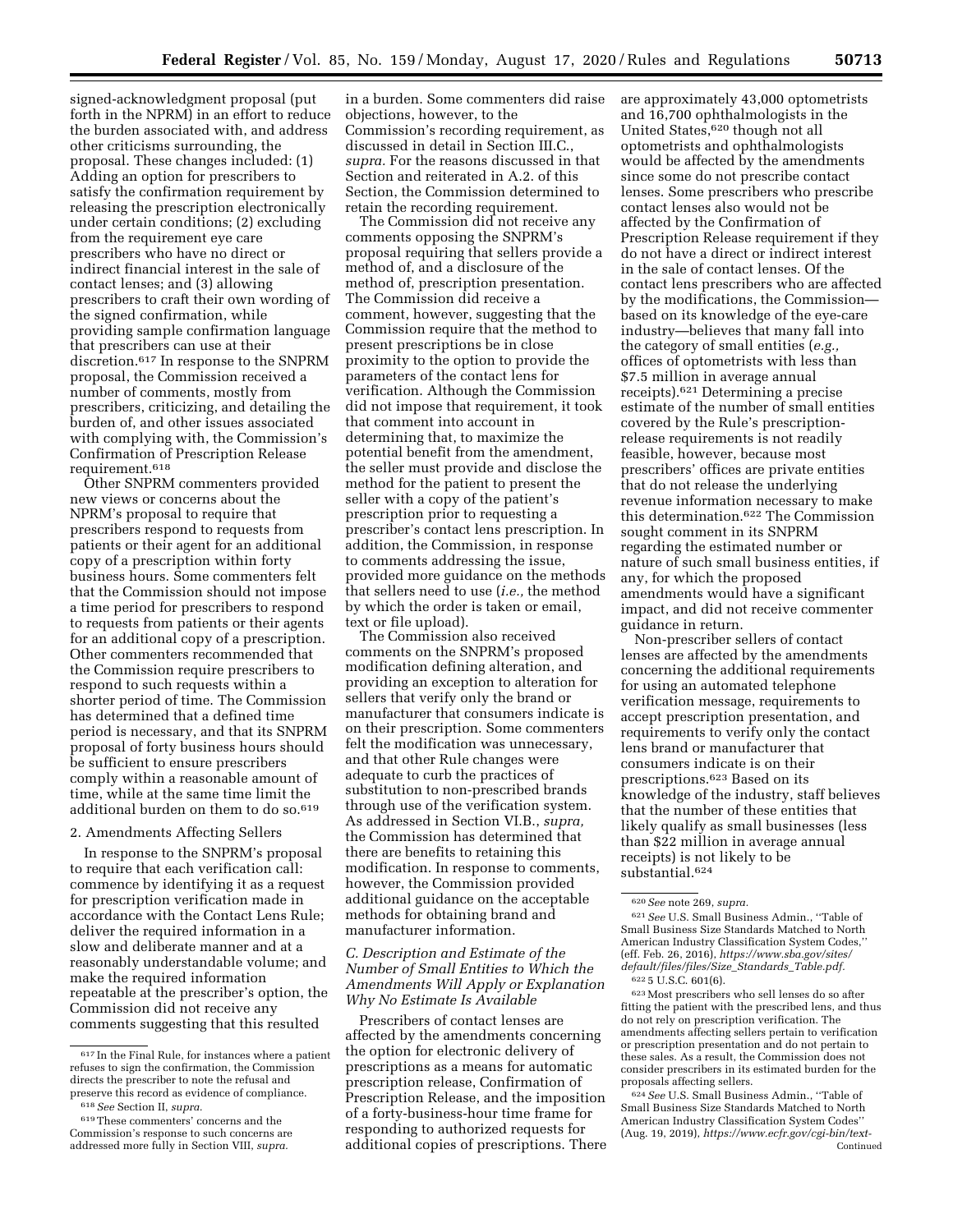*D. Description of the Projected Reporting, Recordkeeping and Other Compliance Requirements of the Amendments, Including an Estimate of the Classes of Small Entities That Will Be Subject to the Requirement and the Type of Professional Skills Necessary for Preparation of the Report or Record*

## 1. Amendments Affecting Prescribers

The Confirmation of Prescription Release amendment requires that prescribers with a direct or indirect interest in the sale of contact lenses request that patients sign, and maintain for a period of not less than three years, either (A) a statement confirming receipt of the contact lens prescription; (B) a prescriber-retained copy of a contact lens prescription that contains a statement confirming receipt of the contact lens prescription; or (C) a prescriber-retained copy of the receipt for the examination that contains a statement confirming receipt of the contact lens prescription.

As an alternative to (A), (B), and (C), under certain conditions, prescribers can provide a contact lens prescription digitally. In order to avail themselves of this option, prescribers must maintain, for a period of not less than three years, evidence that the prescriptions were sent, received, or made accessible, downloadable and printable. In addition, the prescriber must identify to the patient the specific method or methods of electronic delivery to be used, such as text message, electronic mail, or an online patient portal, obtain the patient's verifiable affirmative consent to receive a digital copy through the identified method or methods, and maintain records or evidence of a patient's affirmative consent for a period of not less than three years.

The small entities potentially covered by these amendments will include all such entities subject to the Rule. The professional skills necessary for compliance with the Rule as modified will include office and administrative support supervisors to create the language and format of the confirmation, and clerical personnel to collect signatures from patients and maintain records, or in the case of digital prescriptions, retain evidence that the prescription was sent, received, or made accessible, downloadable and printable and retain evidence of a patient's affirmative consent. Compliance may include some minimal training time as well. The Commission has provided language that prescribers

can use for the Confirmation of Prescription Release which, should a prescriber elect to use such language, negates the burden of formulating appropriate language. The Commission believes the overall burden imposed on small businesses by these requirements is relatively small, for the reasons described previously in Section II.C.7. of this notice. That section also addresses in detail the comments received, which discuss the burden from this amendment.

The amendment relating to providing a designated agent with an additional copy of a prescription requires that the prescriber respond within forty business hours of receipt of the request, and note in the patient's record the name of the requester and the date and time that the prescription was provided to the requester. The professional skills necessary for compliance with this amendment will include office and administrative support staff to respond to the request within forty business hours. Previously, office and administrative support staff were already required to respond to such requests, just not within a specific time frame. The forty-business-hour time period, in and of itself, should not impose a significant new burden. The office and administrative support staff will also need to make the required notations in the patient's records. As noted, the required notation would be limited to the name of the requester and the date and time the prescription was provided to the requester. Although the Rule does not require that prescribers retain the notations, the Commission expects prescribers would make and retain such notations in the ordinary course of their business and thus believes the proposal would not create much, if any, additional burden.

#### 2. Amendments Affecting Sellers

To the extent, if any, that nonprescriber sellers are small entities, the amendments relating to changes in verifications made through automated telephone messages require sellers to record the entire call, commence the call by identifying it as a request for prescription verification made in accordance with the Rule, deliver the information in a slow and deliberate manner and at a reasonably understandable volume, and make the information repeatable at the prescriber's option. Sellers must retain the complete call recording of such automated telephone messages for at least three years.

The Commission believes that most small sellers who are covered by the Rule, if any, are unlikely to have

undergone or to undergo the expense associated with creating and maintaining an automated telephone system for verification requests.<sup>625</sup> Instead, the Commission believes that small sellers typically comply with the Rule by receiving copies of prescriptions from patients, or making verification requests to prescribers via fax, email, or telephone calls using ''live'' agents. If a small seller already has an automated system for verification, the Commission does not believe the costs to accommodate the changes would be more than minimal, if any. For a seller who was following the FTC's prior guidance that automated messages be delivered at a volume and cadence that a reasonable person can understand,626 it already complies with the new proposal that all such messages be at a ''reasonably understandable volume'' and delivered in a ''slow and deliberate manner.'' Similarly, if not already in compliance, a seller might need to modify its model verification recording to identify at the start that a call is being made in accordance with the Contact Lens Rule and to make the required information repeatable at the prescriber's option.

The Commission also has little reason to believe that the new requirement that sellers who use automated messages record such calls and retain them for no less than three years creates a substantial burden for small sellers. The Commission's SNPRM invited comment on the frequency with which small sellers use automated telephone messages for verification and the costs associated with the proposals pertaining to these messages, including whether existing verification systems include the capability to record and the capacity for storage, and the costs associated with recording the calls and maintaining the recordings for no less than three years. The Commission received little guidance in response. 1–800 CONTACTS, a large contact lens seller, stated the proposal to record and store these calls imposes a ''costly'' burden, but did not detail the costs associated with recording and maintaining the calls. The Commission's own research surrounding such costs for recording phone calls does not support this contention.627 And as noted above, the

*idx?SID=b919ec8f32159d9edaaa36a7eaf6b695 amp;mc=true&node=pt13.1.121&rgn=div5# se13.1.121*\_*1201.* 

<sup>625</sup> 1–800 CONTACTS also believes this to be the case. *See* 1–800 CONTACTS (SNPRM Comment #135) (stating that the number of sellers that use this particular technology is likely limited).

 $^{626}\rm{Prior}$  guidance from the FTC directed sellers to deliver verification messages at a volume and cadence that a reasonable person can understand. *See* note 301, *supra.* 

<sup>627</sup>*See* PRA discussion of the cost of recording calls, Section XI.B., *supra.*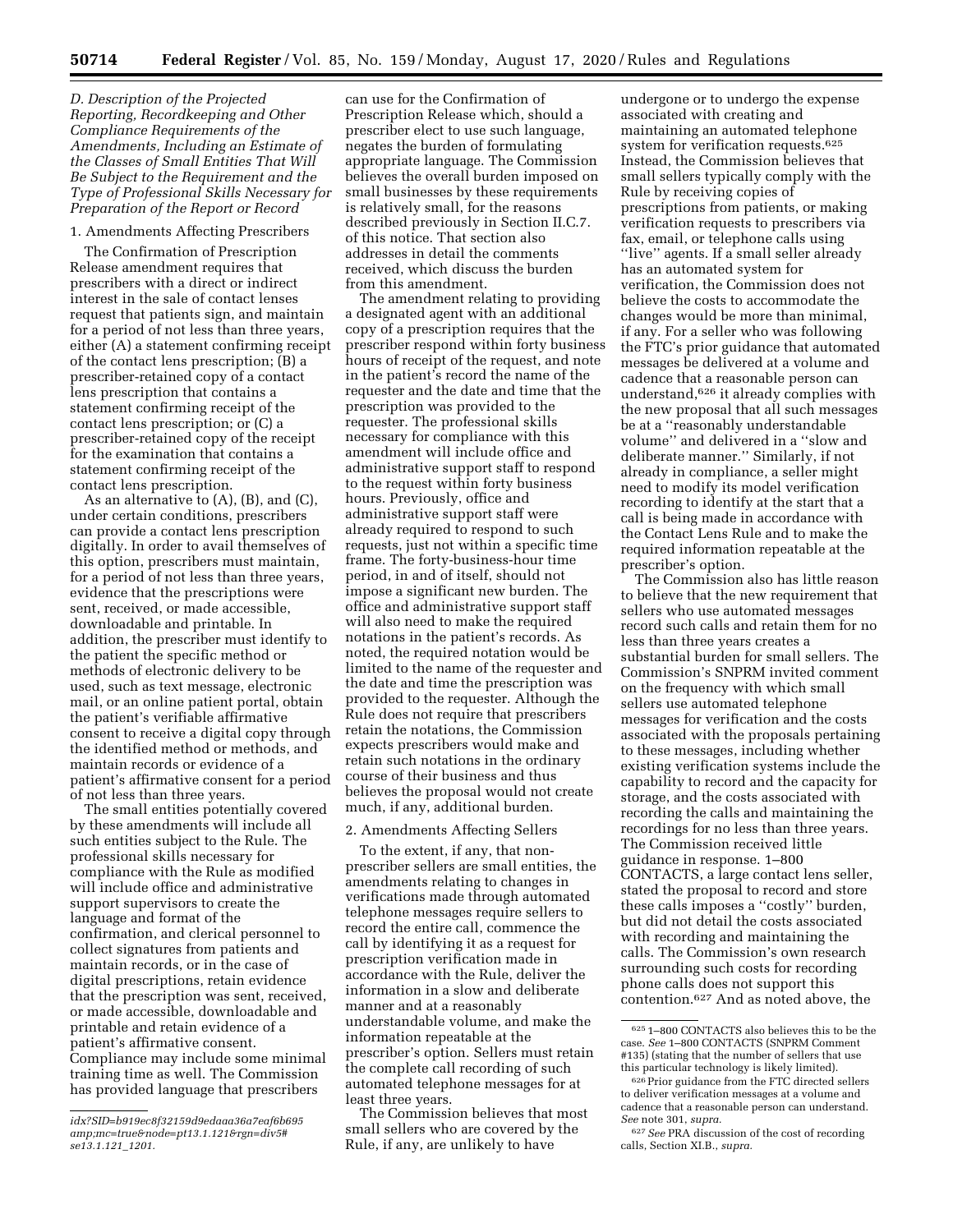number of sellers that employ this technology is limited, and the Commission does not believe that small sellers use or are likely to use automated messages for verification calls.

The new requirement that sellers provide a method, and a clear and prominent disclosure of the method, for the consumer to present the seller with a copy of the patient's prescription also does not impose a large burden on small sellers. A small seller would need to update its website or other consumer interface to inform consumers about the ability to provide the seller with a prescription, or alternatively, if an order occurs via telephone or in person, to verbally inform the consumer about the ability to provide the seller with a prescription. The professional skill or time necessary for this task would include personnel with the skills required to update the website or other consumer interface, and the time it takes to make the updates, or if the information is relayed over the phone or in person, the additional time for an employee or agent of the seller to inform a consumer that he or she is able to provide a prescription, and of the method by which a consumer can do so. These proposals may also require training time for staff. The seller would also need to provide a mechanism for a consumer to provide the prescription to the seller. Because a small seller almost certainly already has the capacity to accept prescriptions via an existing electronic system or email account, the Commission believes there is little additional burden of complying with this part of the proposal.

The small seller would also need to maintain prescriptions it receives via patient presentation. The Commission has not received any comments that alter its understanding that such retention does not create more than a minimal burden. Further, by retaining a patient's prescription, a seller is relieved of the burden to verify that prescription or maintain records of verification. As a result, the burden from obtaining and retaining prescriptions likely offsets the burden from making verification requests and storing records of such requests.

Both the FCLCA and the Rule prohibit illegal alteration of a prescription. The modification of the Rule's definition of alteration would clarify what constitutes alteration, and permit sellers to avail themselves of an exception by verifying only the contact lens brand or manufacturer that consumers indicate is on their prescriptions when asked by the seller. As a result, all non-prescriber sellers that qualify as small businesses would need to request and obtain

manufacturer or brand information via website or other consumer interface, telephone, or in person to qualify for the exception. The professional skill or time necessary for this task would include personnel with the skills required to update the website or other consumer interface and the time it takes to make the updates, or if the information is relayed over the phone or in person, the additional time for an employee or agent of the seller to obtain the information. Such employees would also need to be trained on this requirement.

Although there is no associated document retention requirement set forth in the Rule, the Commission is aware that without the evidence that the manufacturer or brand provided on the verification request was the one provided by the customer, the seller would not be able to avail itself of the exception to illegal alteration. As a result, the Commission has considered the associated document retention as a new burden. However, since many contact lens sales by non-prescriber sellers occur online, the burden of such record retention may be minimized by the ability to keep electronic sales records. For sales that occur via telephone or in person, the seller would be required to maintain records of the request made by, and the information supplied by, the consumer. The Commission believes that sellers retain phone-order records in the ordinary course of business and any additional recordkeeping sellers may do to qualify for the exception is likely to be minimal.

*E. Steps Taken To Minimize the Significant Impact, if Any, of the Amendments, Including Why Any Significant Alternatives Were Not Adopted* 

1. Steps and Alternatives for Amendments Affecting Prescribers

The Commission considered a number of alternatives to the requirement for prescribers to request the patient sign a confirmation of receipt of a contact lens prescription, including signage and educating consumers about their rights to a contact lens prescription. The Commission determined that signage would be significantly less effective than a Confirmation of Prescription Release requirement. It also determined that consumer education in itself, whether provided via information entry forms, a patients' bill of rights, advertising, or public service announcements, would not have a significant impact on prescriber compliance with automatic prescription release, and would not increase the Commission's ability to

monitor and enforce the Rule.628 In response to commenter concerns about its proposal as outlined in the NPRM and SNPRM, the Commission took steps to minimize the impact of the Confirmation of Prescription Release. First, the Commission included an option for prescribers to satisfy the confirmation by releasing the prescription electronically. While not every prescriber will be able to use this option to deliver a prescription electronically, the Commission is confident that this option will still reduce the burden for many, especially as more prescribers move toward electronic recordkeeping. Second, the Commission excluded from the requirement eye care prescribers who have no direct or indirect financial interest in the sale of contact lenses. By more narrowly targeting the requirement to only those with an incentive to withhold prescriptions, the Commission further reduced the overall burden and avoided unnecessarily impacting prescribers who are unlikely to violate the Rule. Third, the Commission reduced the burden by allowing a significant degree of flexibility in how prescribers comply with the confirmation requirement. The Final Rule allows prescribers to craft their own wording for statements confirming receipt of contact lens prescriptions (on a stand-alone statement, on a prescriberretained copy of a prescription, or on a prescriber-retained copy of an examination receipt), while providing sample language for prescribers to use, should they not wish to formulate their own confirmation. This change reduces the possible paperwork burden and limits potential interference with the prescriber-patient relationship.629

In considering the amendment requiring prescribers to respond to requests for copies of a prescription within a defined period (forty business hours), the Commission considered, but rejected, the option to simply rely on the expectation that all prescribers would fulfill their responsibilities to their patients. It is the Commission's understanding that prescribers do not always comply, or comply expediently, and therefore believes the time-limit requirement is necessary. In order to minimize the burden on prescribers, however, the Commission rejected

 $^{628}\mathrm{These}$  alternatives and the reasons the Commission found them to be insufficient alternatives to Confirmation of Prescription Release are more fully described in Section II.C.6., *supra,*  of this notice.

<sup>629</sup> In the Final Rule, for instances where a patient refuses to sign the confirmation, the Commission directs the prescriber to note the refusal and preserve this record as evidence of compliance.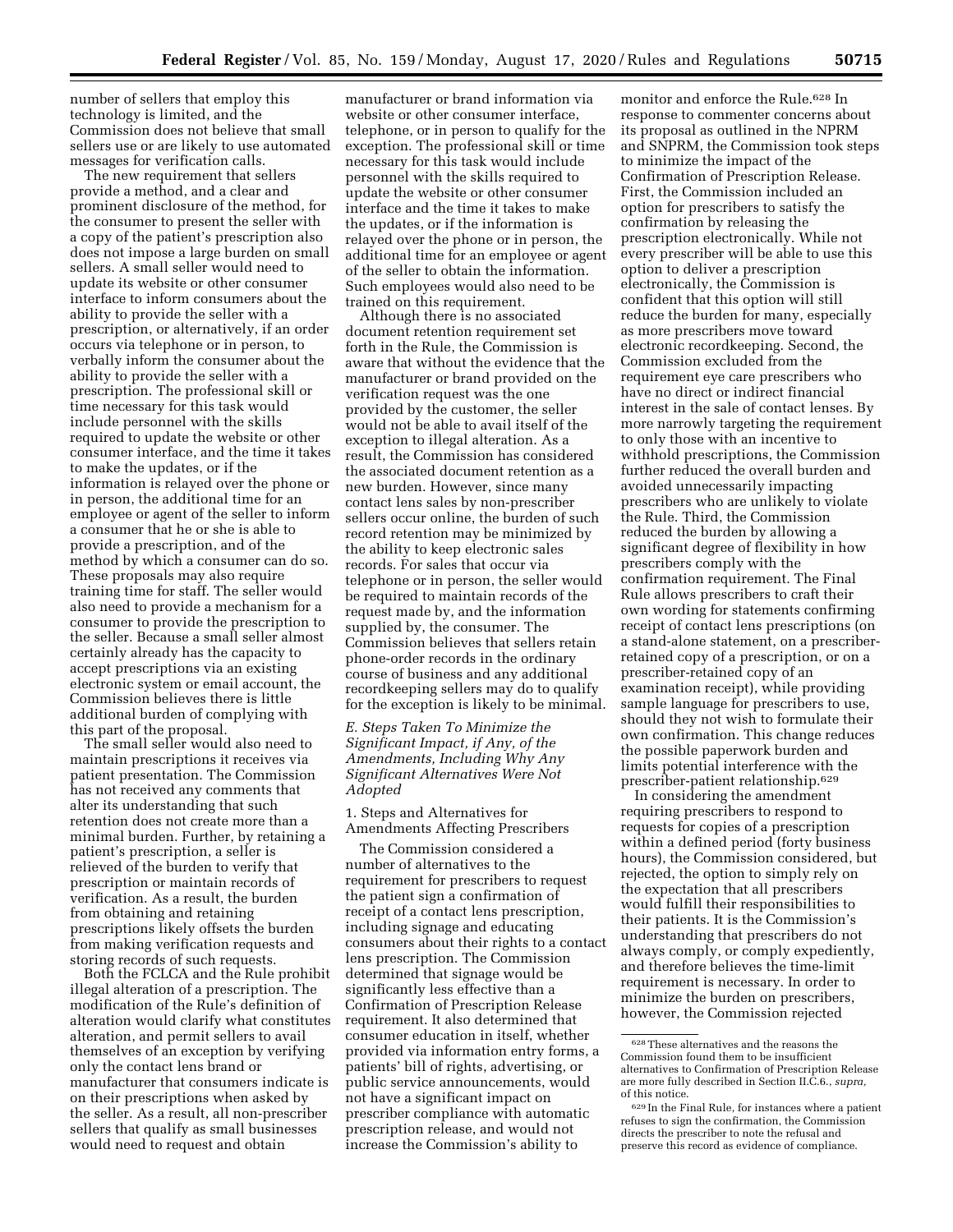commenter requests to make the time limit significantly shorter, such as eight business hours. As for the new requirement that prescribers make a notation in the patient's record when responding to such requests, the Commission declined to shift the recordkeeping burden to the designated agent making a request because, to determine whether a particular prescriber is complying with the Rule, the Commission would need to obtain records from a wide variety of agents.

2. Steps and Alternatives for Amendments Affecting Sellers

The Commission did not consider specific alternatives to the Final Rule's requirement that sellers, when using automated telephone messages to verify prescriptions, commence the call by identifying it as a request for prescription verification made in accordance with the Contact Lens Rule, deliver the required information in a slow and deliberate manner and at a reasonably understandable volume, and make the required information repeatable at the prescriber's option.630 The Commission included these amendments in the Final Rule to relieve the burden on prescribers and reduce potential health risks to patients from incomplete or incomprehensible automated telephone messages. Specifically, the Commission noted that prescribers must be able to understand automated messages so they can, if necessary, respond to sellers to prevent improper sales. Commenters presented additional suggestions to improve call quality, but did not suggest alternatives to commencing the call by identifying it as a request for prescription verification made in accordance with the Contact Lens Rule, and to make the required information repeatable at the prescriber's option, nor did they express opposition to such requirements.

The Commission considered whether to require sellers to retain a sample recording of the standard script leaving blanks for prescription and patient details instead of recording all calls using automated telephone messages. However, the Commission determined that a script or a sample recording would not reveal whether the required information was transmitted effectively or if, for instance, it was transmitted before a representative or machine answered, after an answering machine cut off, when a prescriber's office put

the call on hold, or over hold music, in which case the call could not be used as a basis for the sale. In addition, a script or sample recording would not permit the Commission to assess whether a particular call was delivered in a ''slow and deliberate manner'' and at a ''reasonable understandable volume.'' Without knowing this information, the Commission would be unable to determine conclusively whether any particular verification request was valid. Therefore, the Commission did not adopt this recommendation.

With respect to the requirement that sellers accept prescription presentation, the Commission did not receive any comments opposing this proposal, and thus did not consider alternatives. In response to commenter concerns, however, the Commission determined not to permit sellers to select any method of communication, but opted instead to maximize the benefits from the amendment by requiring the seller to present the prescription through the same medium by which the order is placed, or electronic mail, text message, or file upload.

For verification requests, the Commission expressly defined alteration as occurring when sellers provide prescribers with the name of a manufacturer or brand other than that specified on a patient's prescription. However, the Commission provided an exception such that it would not amount to alteration in instances when sellers verify only the contact lens brand or manufacturer that consumers indicate is on their prescriptions after a seller requests that information. As possible alternatives to these changes, the Commission considered whether it could instead rely on the new requirements that sellers (a) provide a method for prescription presentation and (b) meet quality standards for verification calls, but the Commission determined that those requirements alone are inadequate to curb the practice of unlawful substitution to nonprescribed brands through abuse of the verification system. Although the Commission has previously stated that a verification request is not valid and does not commence the eight-businesshour verification period if a seller knows or should know that the verification request includes a different brand and manufacturer than that prescribed, the FTC continues to receive reports about the proliferation of passive verification abuses, and sellers ''gaming the system'' to substitute a different brand or manufacturer. Furthermore, without the changes to the definition of alteration, sellers may argue that they

are technically compliant with the Rule because they submitted verification requests and prescribers had an opportunity to respond to the requests, and may also argue that they did not have knowledge that a consumer did not have a prescription for that manufacturer or brand of lens. The Final Rule amendment will give them a basis of knowledge by requesting that a consumer state the brand or manufacturer of her brand of lens. Additionally, the Commission determined that without the express definition of alteration and the exception thereto, enforcement would not, in and of itself, be adequate to protect consumers, because alteration via abuse of the verification system does not occur with only one bad actor, and because of an increase in companies that appear to alter prescriptions in this way.

Seller 1–800 CONTACTS also commented that the amendment should not refer to ''brand'' as that language does not appear elsewhere in the Rule. It pointed out that the Rule defines a prescription as including a ''material or manufacturer or both'' and that the Commission's inclusion of the reference to brand imposes an additional limit on consumer choice that is not required by the Act. 1–800 CONTACTS requested that the exception to the Rule be applicable to ''providing the prescriber with the name of a manufacturer or material other than that specified by the patient's prescriber . . . . . . The reference to brand in the definition of alteration and in the exception are the only references to brand in the Rule. However, because many, if not most, prescriptions list the manufacturer's brand, not the manufacturer or material, and very few consumers know the manufacturer or material of contact lens that they wear (typically referring to their lenses by brand name), the Commission declines to follow 1–800 CONTACTS' recommendation because many consumers would be unable to respond to a seller's request.

1–800 CONTACTS expressed concern that the Commission's amendment might interfere with its ability to improve the user experience. It indicated that it sells hundreds of brands of lenses and offers consumers a variety of methods to identify their brand, including drop-down menus, a search box, and filters that display lenses by brand, modality, and other parameters and that some consumers do not enter their brand information on an order form. In response, the Commission, in the Final Rule, removed the language from its earlier proposal that sellers must obtain the information

<sup>630</sup>The requirements that the seller deliver the required information in a slow and deliberate manner and at a reasonably understandable volume have been part of the FTC's prior guidance that the information be delivered at a volume and cadence that a reasonable person can understand.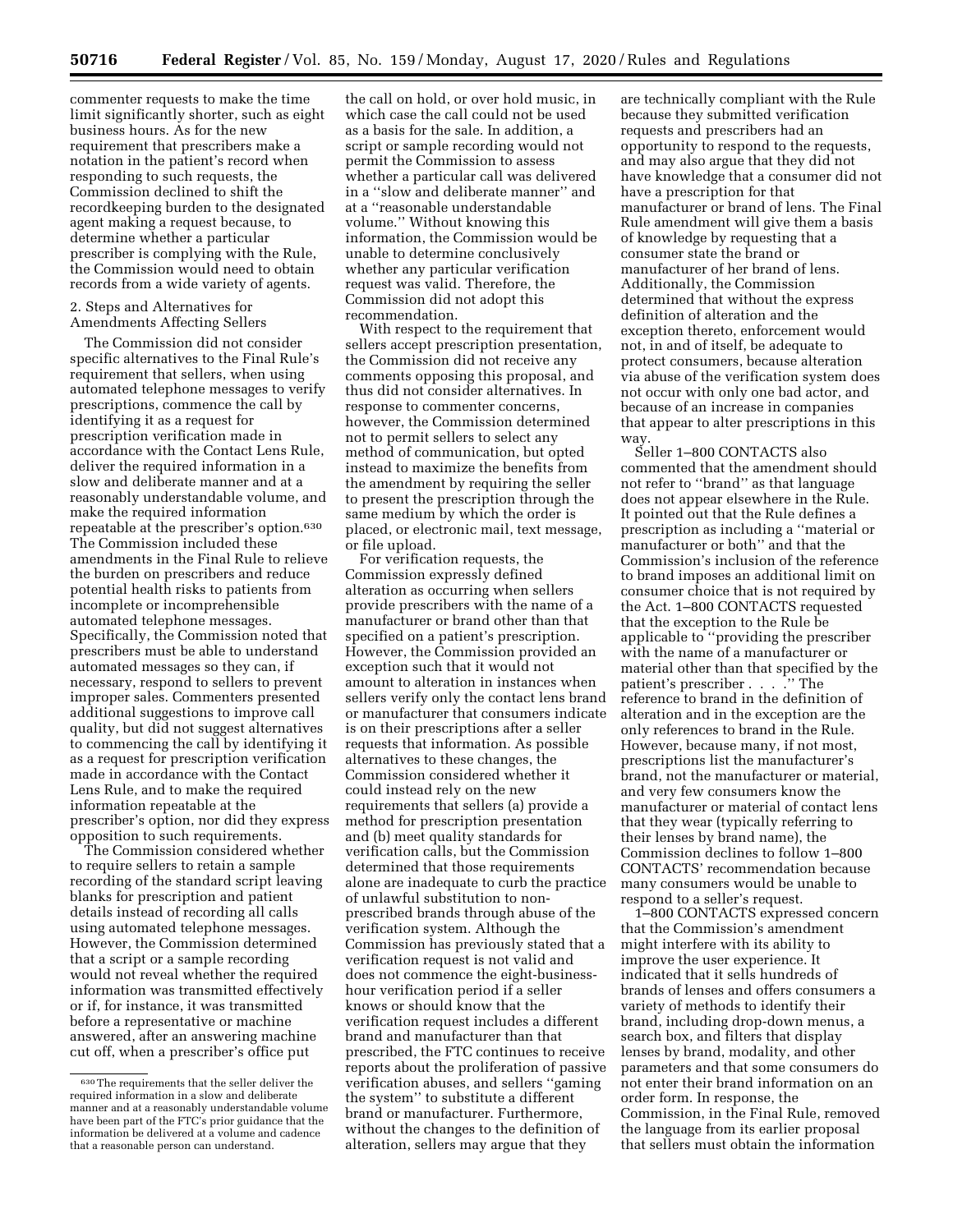on ''an order form.'' In comparison, other commenters requested greater specificity or even prohibitions on the acceptable mechanisms for sellers to request and consumers to select their brand. In response, the Commission clarified that, at a minimum, in order for sellers to consider the consumer's indication of manufacturer or brand as adequate to qualify for the exception, the manufacturer or brand must be: (1) Provided in response to a seller's request for the manufacturer or brand listed on the consumer's prescription; and (2) an affirmative statement or selection by the consumer, not a preselected or prefilled entry.631

#### **XIII. Congressional Review Act**

Pursuant to the Congressional Review Act (5 U.S.C. 801 *et seq.*), the Office of Information and Regulatory Affairs designated these rule amendments as not a ''major rule,'' as defined by 5 U.S.C. 804(2).

### **List of Subjects in 16 CFR Part 315**

Advertising, Medical devices, Ophthalmic goods and services, Trade practices.

For the reasons discussed in the preamble, the Federal Trade Commission amends title 16 of the Code of Federal Regulations, part 315, as follows:

## **PART 315—CONTACT LENS RULE**

■ 1. The authority for part 315 is revised to read as follows:

**Authority:** 15 U.S.C. 7601–7610. ■ 2. Amend § 315.2 by adding in alphabetical order the definitions of ''Provide to the patient a copy'', ''Reasonably understandable volume''

and ''Slow and deliberate manner'' to

# **§ 315.2 Definitions.**

read as follows:

\* \* \* \* \* *Provide to the patient a copy* means giving a patient a copy of his or her contact lens prescription:

(1) On paper; or

(2) In a digital format that can be accessed, downloaded, and printed by the patient. For a copy provided in a digital format, the prescriber shall identify to the patient the specific method or methods of electronic delivery to be used, such as text message, electronic mail, or an online patient portal, and obtain the patient's verifiable affirmative consent to receive a digital copy through the identified method or methods; and maintain records or evidence of a patient's

affirmative consent for a period of not less than three years. Such records or evidence shall be available for inspection by the Federal Trade Commission, its employees, and its representatives.

*Reasonably understandable volume*  means at an audible level that renders the message intelligible to the receiving audience.

*Slow and deliberate manner* means at a rate that renders the message

intelligible to the receiving audience. ■ 3. Amend § 315.3 by:

- $\blacksquare$  a. Revising paragraphs (a)(1) and (2);
- b. Adding paragraph (a)(3);

■ c. Revising paragraphs (b)(1) through (3); and

■ d. Adding paragraph (c).

The additions and revisions read as follows:

#### **§ 315.3 Availability of contact lens prescriptions to patients.**

(a) *In general.* When a prescriber completes a contact lens fitting, the prescriber:

(1) Whether or not requested by the patient, shall provide to the patient a copy of the contact lens prescription;

(2) Shall, as directed by any person designated to act on behalf of the patient, verify the contact lens prescription by electronic or other means; and

(3) Shall, upon request, provide any person designated to act on behalf of the patient with a copy of the patient's contact lens prescription by electronic or other means within forty (40) business hours of receipt of the request. A prescriber shall note in the patient's record the name of the requester and the date and time that the prescription was provided to the requester.

(b) *Limitations.* A prescriber may not: (1) Require the purchase of contact lenses from the prescriber or from another person as a condition of providing a copy of a prescription under paragraph (a)(1) or (a)(3) of this section or as a condition of verification of a prescription under paragraph (a)(2) of this section;

(2) Require payment in addition to, or as part of, the fee for an eye examination, fitting, and evaluation as a condition of providing a copy of a prescription under paragraph (a)(1) or (a)(3) of this section or as a condition of verification of a prescription under paragraph (a)(2) of this section; or

(3) Require the patient to sign a waiver or release as a condition of releasing or verifying a prescription under paragraph  $(a)(1)$ ,  $(a)(2)$ , or  $(a)(3)$  of this section.

(c) *Confirmation of prescription release.* (1)(i) Upon completion of a contact lens fitting, the prescriber shall do one of the following:

(A) Request that the patient acknowledge receipt of the contact lens prescription by signing a statement confirming receipt of the contact lens prescription;

(B) Request that the patient sign a prescriber-retained copy of a contact lens prescription that contains a statement confirming receipt of the contact lens prescription;

(C) Request that the patient sign a prescriber-retained copy of the receipt for the examination that contains a statement confirming receipt of the contact lens prescription; or

(D) If a digital copy of the prescription was provided to the patient (via methods including an online portal, electronic mail, or text message) in compliance with paragraph (a)(1) of this section, retain evidence that the prescription was sent, received, or made accessible, downloadable, and printable.

(ii) If the prescriber elects to confirm prescription release via paragraphs  $(c)(1)(i)(A)$ ,  $(B)$ , or  $(C)$  of this section, the prescriber may, but is not required to, use the statement, ''My eye care professional provided me with a copy of my contact lens prescription at the completion of my contact lens fitting'' to satisfy the requirement.

(iii) In the event the patient declines to sign a confirmation requested under paragraph  $(c)(1)(i)(A)$ ,  $(B)$ , or  $(C)$  of this section, the prescriber shall note the patient's refusal on the document and sign it.

(2) A prescriber shall maintain the records or evidence required under paragraph (c)(1) of this section for a period of not less than three years. Such records or evidence shall be available for inspection by the Federal Trade Commission, its employees, and its representatives.

(3) Paragraphs  $(c)(1)$  and  $(c)(2)$  of this section shall not apply to prescribers who do not have a direct or indirect financial interest in the sale of contact lenses, including, but not limited to, through an association, affiliation, or colocation with a contact lens seller.

■ 4. Amend § 315.5 by:

■ a. Redesignating paragraphs (d), (e),  $(f)$ , and  $(g)$  as paragraphs  $(e)$ ,  $(f)$ ,  $(h)$ , and (i), respectively;

■ b. Adding new paragraph (d);

■ c. Revising newly redesignated paragraph (f);

■ d. Adding new paragraph (g);

■ e. Adding new paragraph (h)(2)(iii);

■ f. Revising newly redesignated paragraph (i).

The additions and revisions read as follows:

<sup>631</sup>*See* Section VI.B., *supra.*